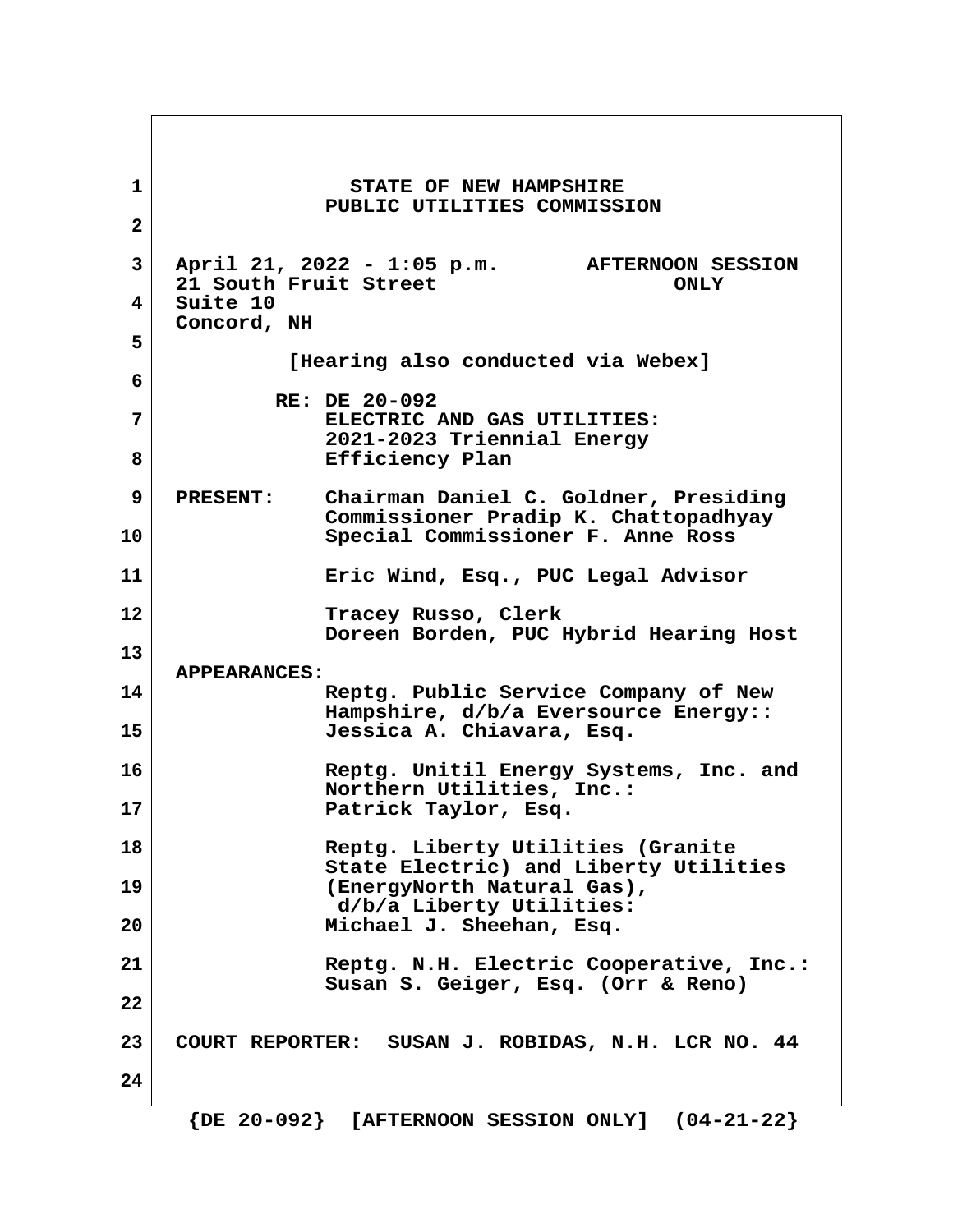|                   | 2                                                                           |
|-------------------|-----------------------------------------------------------------------------|
| $\mathbf{1}$      | APPEARANCES: (Continued)                                                    |
| $\overline{2}$    |                                                                             |
| 3                 | Reptg. Clean Energy New Hampshire:<br>Christopher J. Skoglund               |
| 4                 | Reptg. Conservation Law Foundation:                                         |
| 5                 | Nicholas A. Krakoff, Esq.                                                   |
| 6                 | Reptg. LISTEN Community Services:<br>Raymond Burke, Esq. (N.H. Legal Asst.) |
| 7                 | Reptg. Dept. of Environmental Services:                                     |
| 8                 | Rebecca Ohler                                                               |
| 9                 | Reptg. Southern N.H. Services:                                              |
| 10                | Ryan Clouthier, Dir)                                                        |
| 11                | Reptg. Residential Ratepayers:<br>D. Maurice Kreis, Esq., Consumer Adv.     |
| $12 \overline{ }$ | Julianne M. Desmet, Esq.<br>Office of Consumer Advocate                     |
| 13                | Reptg. N.H. Department of Energy:                                           |
| 14                | Paul B. Dexter, Esq.                                                        |
| 15                |                                                                             |
| 16                |                                                                             |
| 17                |                                                                             |
| 18                |                                                                             |
| 19                |                                                                             |
| 20                |                                                                             |
| 21                |                                                                             |
| 22                |                                                                             |
| 23                |                                                                             |
| 24                |                                                                             |
|                   | ${DE 20-092}$<br>$(04-21-22)$<br>[AFTERNOON SESSION ONLY]                   |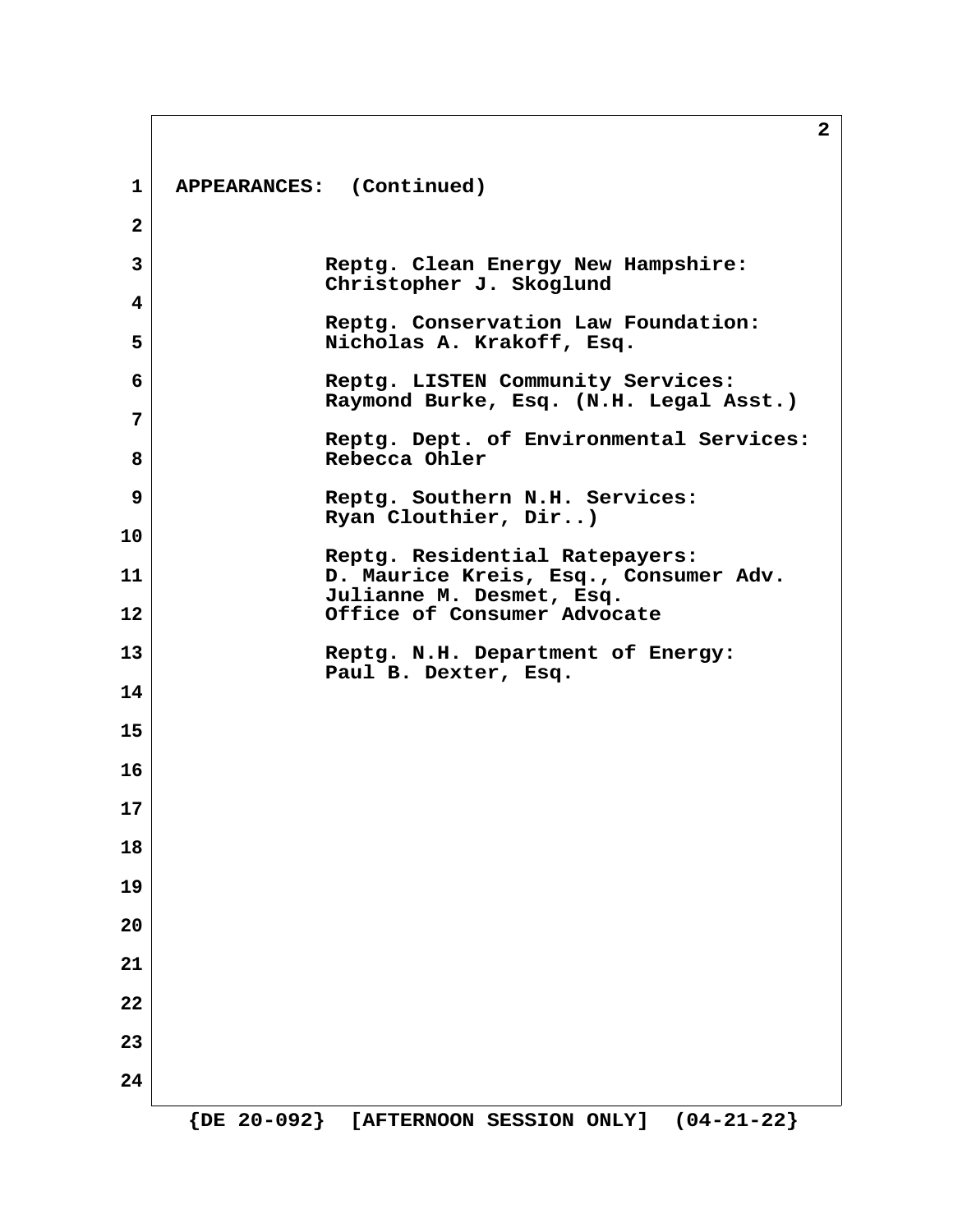**3 1 I N D E X 2 3 UTILITIES WITNESS PANEL: KATHERINE PETERS MARC LEMENAGER 4 JOHN JAMES BUTLER MARISA PARUTA 5 ERIC STANLEY HEATHER TEBBETTS 6 MARY DOWNES ELENA DEMERIS 7 CAROL WOODS 8 PAGE NO. 9 INTERROGATORIES BY COMMISSIONERS: 10 RE: SCHOOLS 11 By Special Commissioner Ross 5 12 By Chairman Goldner 6 13 RE: LOW INCOME 14 By Commissioner Chattopadhyay 11 15 RE: C&I CUSTOM INCENTIVES** 16 By Chairman Goldner 16 **17 RE: EM&V 18 By Special Commissioner Ross 21 19 RE: MAXIMIZING BENEFITS: 20 By Special Commissioner Ross 29 21 By Chairman Goldner 31 22 RE: RFP PROGRAMS AND COST FOR 2022/2023** 23 By Chairman Goldner 34 **24**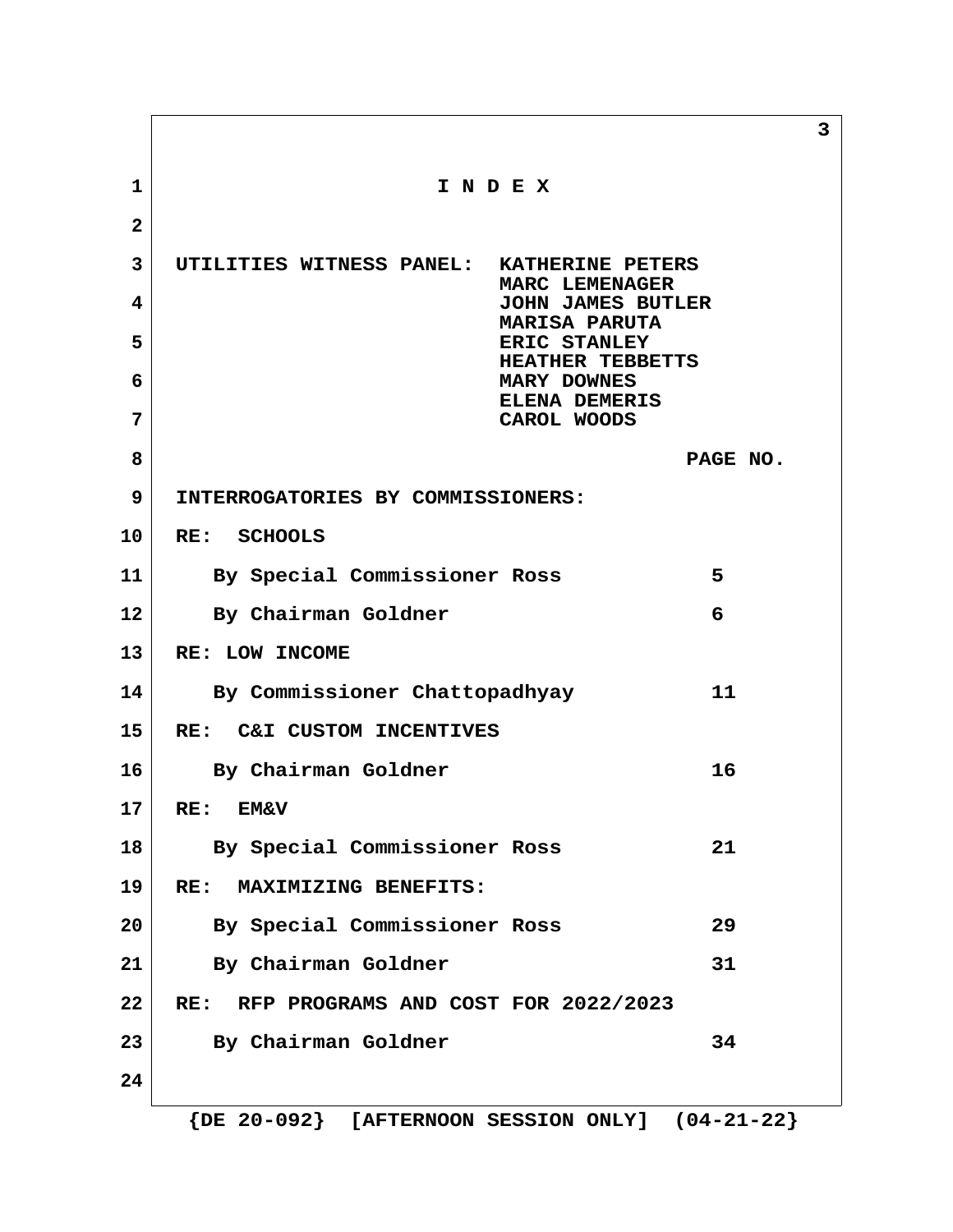|                |                                                                       | 4 |
|----------------|-----------------------------------------------------------------------|---|
| 1              | DOE/OCA/CENH WITNESS PANEL:                                           |   |
| $\overline{a}$ | CHRISTOPHER SKOGLUND,<br>COURTNEY LANE,                               |   |
| 3              | DANIELLE GOLDBERG,<br>ELIZABETH NIXON,                                |   |
| 4              | STEPHEN ECKBERG,<br>JAY DUDLEY,                                       |   |
| 5              | <b>SCOTT BALISE</b>                                                   |   |
| 6              | PAGE NO.                                                              |   |
| 7              | Direct Examination by Mr. Dexter<br>40<br>(Dept. of Energy Witnesses) |   |
| 8              |                                                                       |   |
| 9              | Direct Examination by Mr. Kreis<br>46<br>(OCA Witness)                |   |
| 10             | Direct Examination by Ms. Chiavara<br>63                              |   |
| 11             | (Clean Energy NH Witness)                                             |   |
| $12 \,$        | 65<br>Cross-examination by Mr. Burke                                  |   |
| 13             | INTERROGATORIES BY COMMISSIONERS:                                     |   |
| 14             | By Chairman Goldner<br>67                                             |   |
| 15             |                                                                       |   |
| 16             | CLOSING STATEMENTS:                                                   |   |
| 17             | 75<br>Mr. Burke                                                       |   |
| 18             | Mr. Clouthier<br>81                                                   |   |
| 19             | Mr. Krakoff<br>82                                                     |   |
| 20             | Mr. Skoglund<br>86                                                    |   |
| 21             | Ms. Ohler<br>87                                                       |   |
| 22             | Mr. Kreis<br>88                                                       |   |
| 23             | 94<br>Mr. Dexter                                                      |   |
| 24             | 95<br>Ms. Chiavara                                                    |   |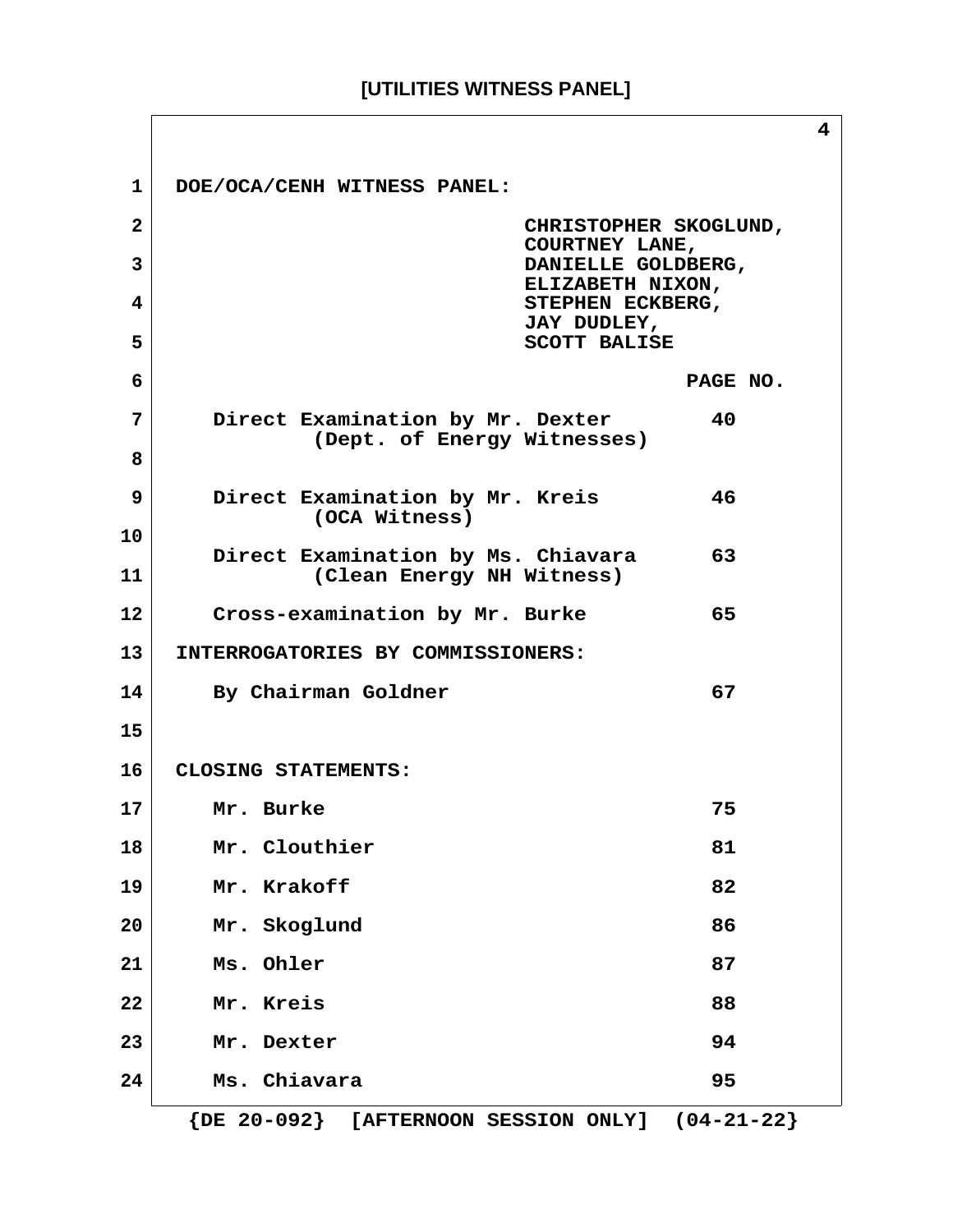**1 AFTERNOON SESSION (Resumed at 1:05 p.m.) 2 3 CHAIRMAN GOLDNER: Okay. We'll 4 continue. Back on the record with questions 5 for the utility panel. And Commissioner Ross 6 has a few questions about schools. 7 INTERROGATORIES BY COMMISSIONERS: 8 BY SPECIAL COMMISSIONER ROSS: 9 Q. Are children's schools, both public and -- 10 which would include district and charter -- 11 and private, treated the same way under the 12 plan? 13 A. (Downes) So, schools, public schools, are 14 eligible for participation in the municipal 15 program on the electric side. And so 16 therefore I would say that schools, public 17 and private, would be treated pretty much the 18 same, in terms of everything but that, except 19 for their participation in the municipal 20 program. 21 Q. So does that mean that the private schools 22 would just be treated as commercial 23 customers? 24 A. (Downes) Correct. {DE 20-092} [AFTERNOON SESSION ONLY] (04-21-22}**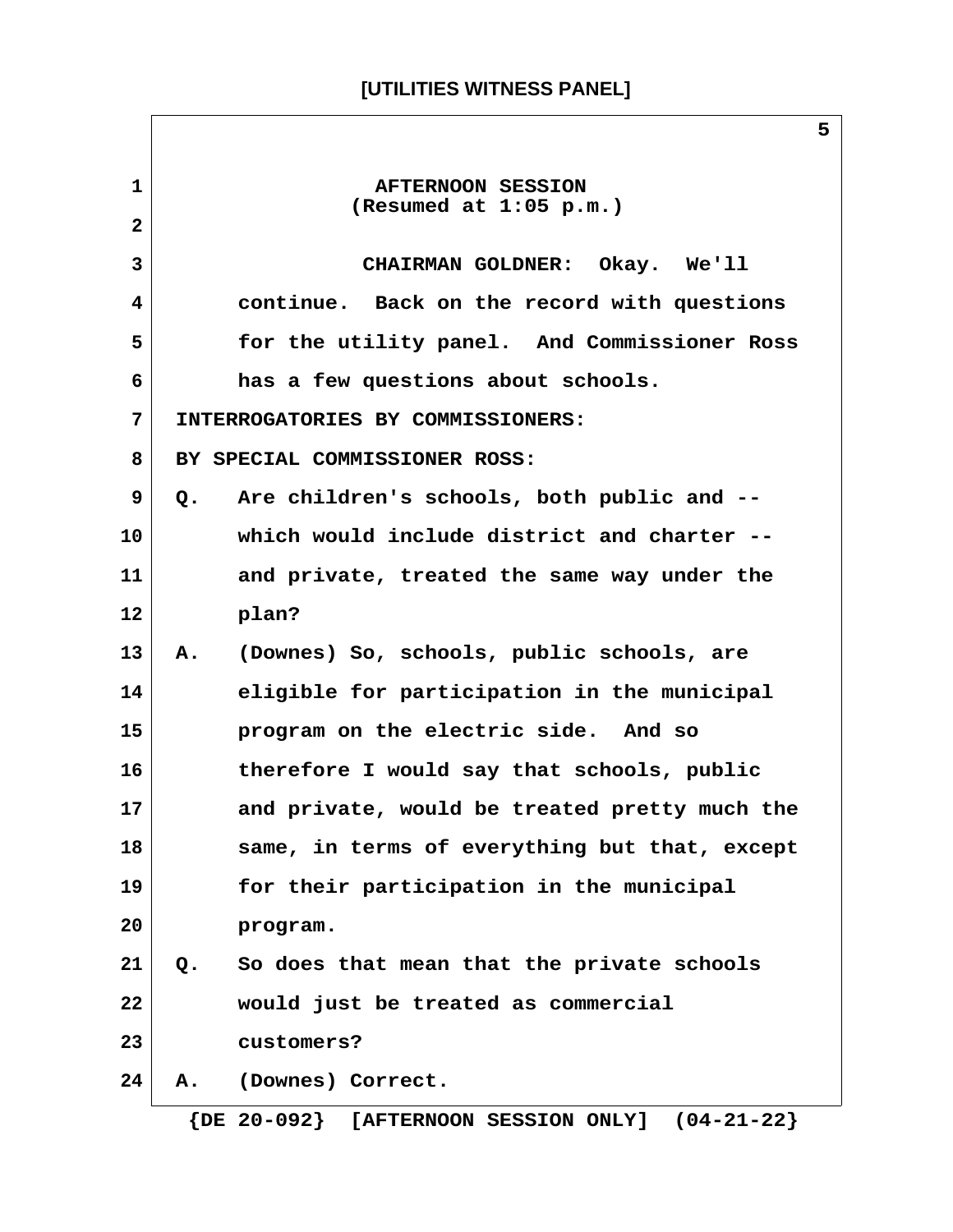**6**

| 1            | Q. | Do you know whether they are customers or     |
|--------------|----|-----------------------------------------------|
| $\mathbf{2}$ |    | participants in the programs?                 |
| 3            | Α. | (Downes) They are.                            |
| 4            | Q. | Okay. Thank you. That's all I have on that    |
| 5            |    | one.                                          |
| 6            |    | BY CHAIRMAN GOLDNER:                          |
| 7            | Q. | Okay. In the filings I was having trouble     |
| 8            |    | finding a reconciliation of the funding and   |
| 9            |    | budget in dollars. And what I'm interested    |
| 10           |    | in is the amount of funding that reaches the  |
| 11           |    | residential and C&I customers for their       |
| 12           |    | projects. So in other words, there's money    |
| 13           |    | coming in and then there's money that's spent |
| 14           |    | on projects. And I'm interested in that sort  |
| 15           |    | of delineation. If you can point me to        |
| 16           |    | something in the filing, that would be very   |
| 17           |    | helpful.                                      |
| 18           | А. | (Peters) I'll start with one, and then there  |
| 19           |    | may be some other examples. There is an       |
| 20           |    | attachment, Attachment C --                   |
| 21           | Q. | Which exhibit?                                |
| 22           | Α. | (Peters) -- which is Exhibit 47, Bates Page,  |
| 23           |    | hold on a second, 505.                        |
| 24           | Q. | All right.                                    |
|              |    |                                               |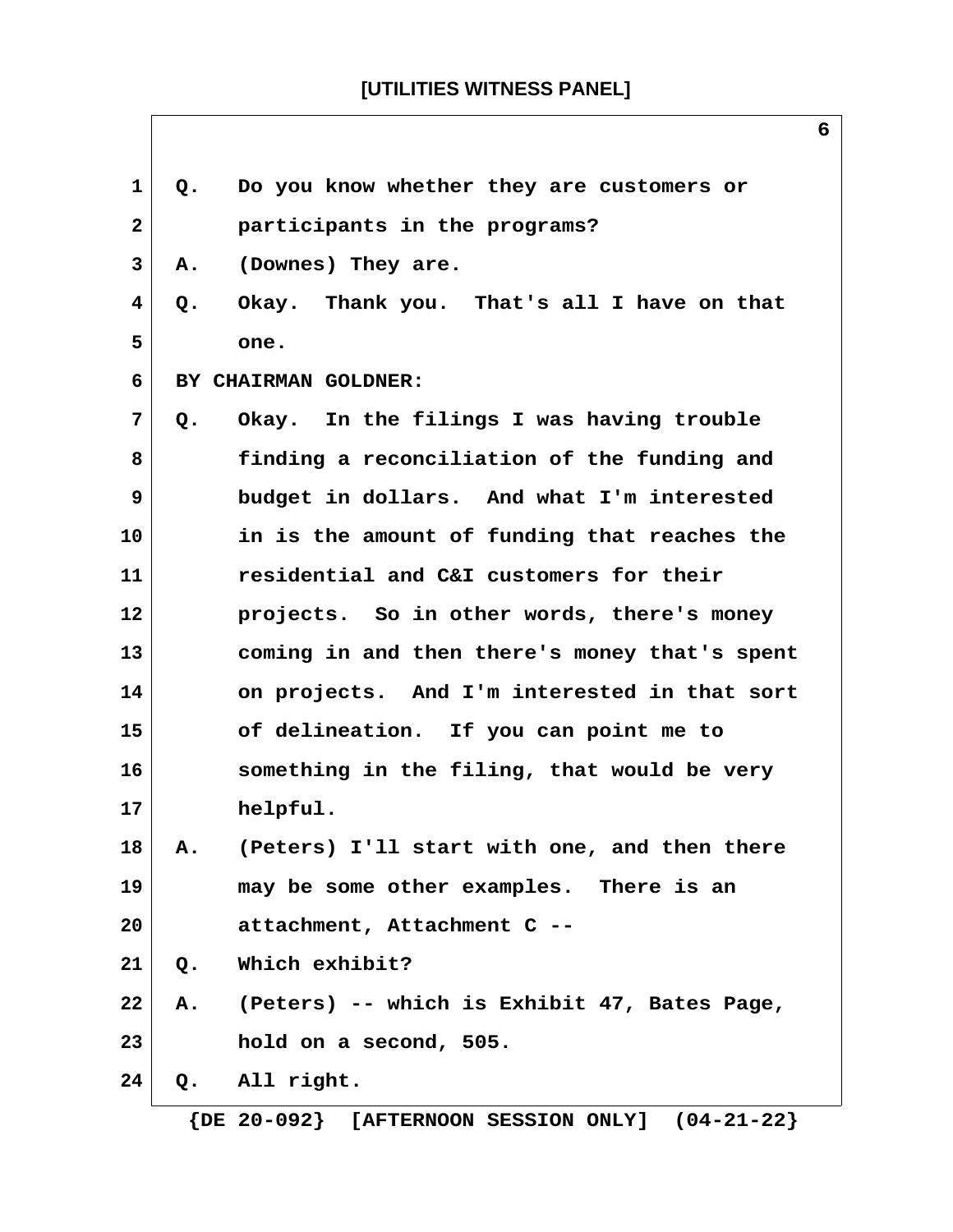| 1            | Α. | (Peters) And this may get to what you are             |
|--------------|----|-------------------------------------------------------|
| $\mathbf{2}$ |    | looking for. So this attachment outlines for          |
| 3            |    | each utility and for each program --                  |
| 4            | Q. | Sorry. Give me just a second here. Okay.              |
| 5            |    | Thank you. Please.                                    |
| 6            | Α. | (Peters) Yeah, so this attachment shows, for          |
| 7            |    | each utility and for each program, the                |
| 8            |    | breakout of the budget dollars in terms of            |
| 9            |    | the categories that they fall into. And that          |
| 10           |    | Implementation Services -- or                         |
| 11           |    | Rebate/Services -- I'm sorry. I'm looking at          |
| 12           |    | the wrong line. Rebate/Services, that is              |
| 13           |    | primarily the portion of the budget that is           |
| 14           |    | for incentives and providing incentives to            |
| 15           |    | customers.                                            |
| 16           | Q. | Okay. So it looks like the heading on Page            |
| 17           |    | 505 is "Residential Programs." So that would          |
| 18           |    | be that part of it; right?                            |
| 19           | Α. | (Peters) Yup. And then if you flip, it goes           |
| 20           |    | to -- at the bottom it kind of shows it in            |
| 21           |    | percentages. And then Page 507 is the                 |
| 22           |    | commercial and municipal programs. And                |
| 23           |    | then $--$                                             |
| 24           | Q. | Okay. I don't know if you have any people             |
|              |    | $\{DE 20-092\}$ [AFTERNOON SESSION ONLY] $(04-21-22)$ |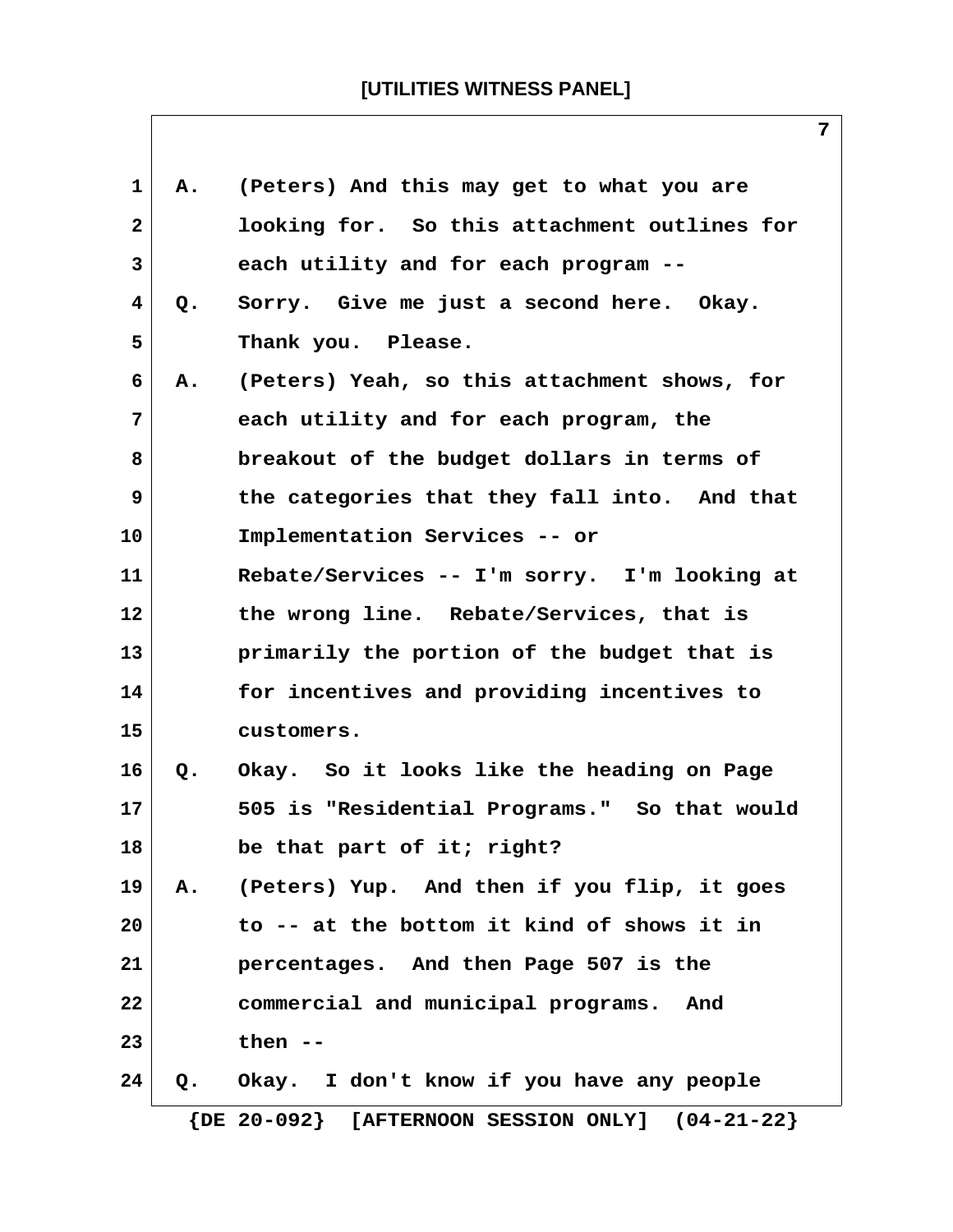| 1              |             | with speedy calculators over there. But               |
|----------------|-------------|-------------------------------------------------------|
| $\overline{2}$ |             | could somebody add up the -- just look at the         |
| 3              |             | total funding. Let's just do electric for             |
| 4              |             | now. Electric, total electric funding and             |
| 5              |             | then total spent on programs, independent of          |
| 6              |             | utilities, just the total. I'm just trying            |
| $7\phantom{.}$ |             | to understand big picture.                            |
| 8              | Α.          | (Peters) Yeah, Page 508 has a grand total             |
| 9              |             | line at the bottom. If you look at that               |
| 10             |             | Rebates and Services portion for the electric         |
| 11             |             | companies combined, it's 85 percent going to          |
| 12             |             | that portion, and then for the gas companies          |
| 13             |             | it's 83.9. And the grand total of everything          |
| 14             |             | combined is 84.9 percent.                             |
| 15             | Q.          | You're on Page 508?                                   |
| 16             | Α.          | (Peters) Yes.                                         |
| 17             | Q.          | Okay.                                                 |
| 18             | Α.          | The kind of last portion --                           |
| 19             | $Q$ .       | Okay. I see the 85 percent now.                       |
| 20             |             | So here you're representing that of all               |
| 21             |             | the funding that comes in, 85 percent is              |
| 22             |             | spent on programs.                                    |
| 23             | ${\bf A}$ . | (Peters) On the category of Rebates and               |
| 24             |             | Services. So those are essentially the                |
|                |             | $\{DE 20-092\}$ [AFTERNOON SESSION ONLY] $(04-21-22)$ |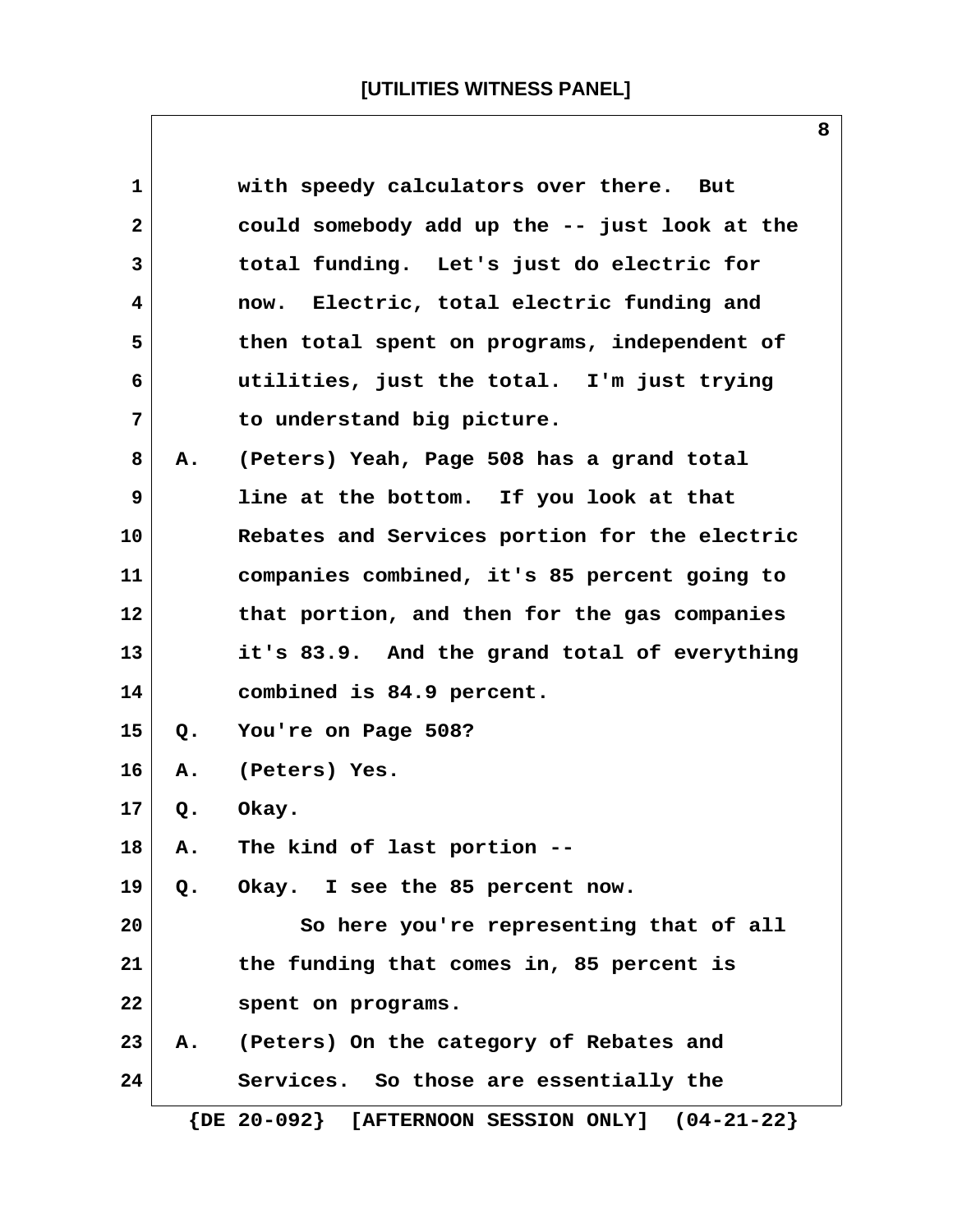| 1            |    | dollars that are the incentive piece of the   |
|--------------|----|-----------------------------------------------|
| $\mathbf{2}$ |    | programs, yeah.                               |
| 3            | Q. | And then out of that Rebate/Services line,    |
| 4            |    | that 85 percent line, are those dollars that  |
| 5            |    | actually reach customers, or is it            |
| 6            |    | administrative costs and these other things   |
| 7            |    | come out of that 85 percent number?           |
| 8            | А. | (Peters) Those are primarily dollars that     |
| 9            |    | reach customers. There may be some amount of  |
| 10           |    | those that go to the vendors that assist the  |
| 11           |    | customers. But I think we also have a         |
| 12           |    | description in the plan -- it might take me a |
| 13           |    | moment just to find it -- of each of those    |
| 14           |    | categories.                                   |
| 15           | Q. | Yeah, thank you, that would be helpful.       |
| 16           | Α. | (Downes) While Kate's looking that up, I'll   |
| 17           |    | just add that the rebates are both sort of    |
| 18           |    | cash rebates to customers, but it's also      |
| 19           |    | paying for like a weatherization vendor or    |
| 20           |    | community action agency to perform services   |
| 21           |    | and install, you know, air, sealing and       |
| 22           |    | insulation and the labor cost involved with   |
| 23           |    | that. So it's a rebate that the customers     |
| 24           |    | benefit from.                                 |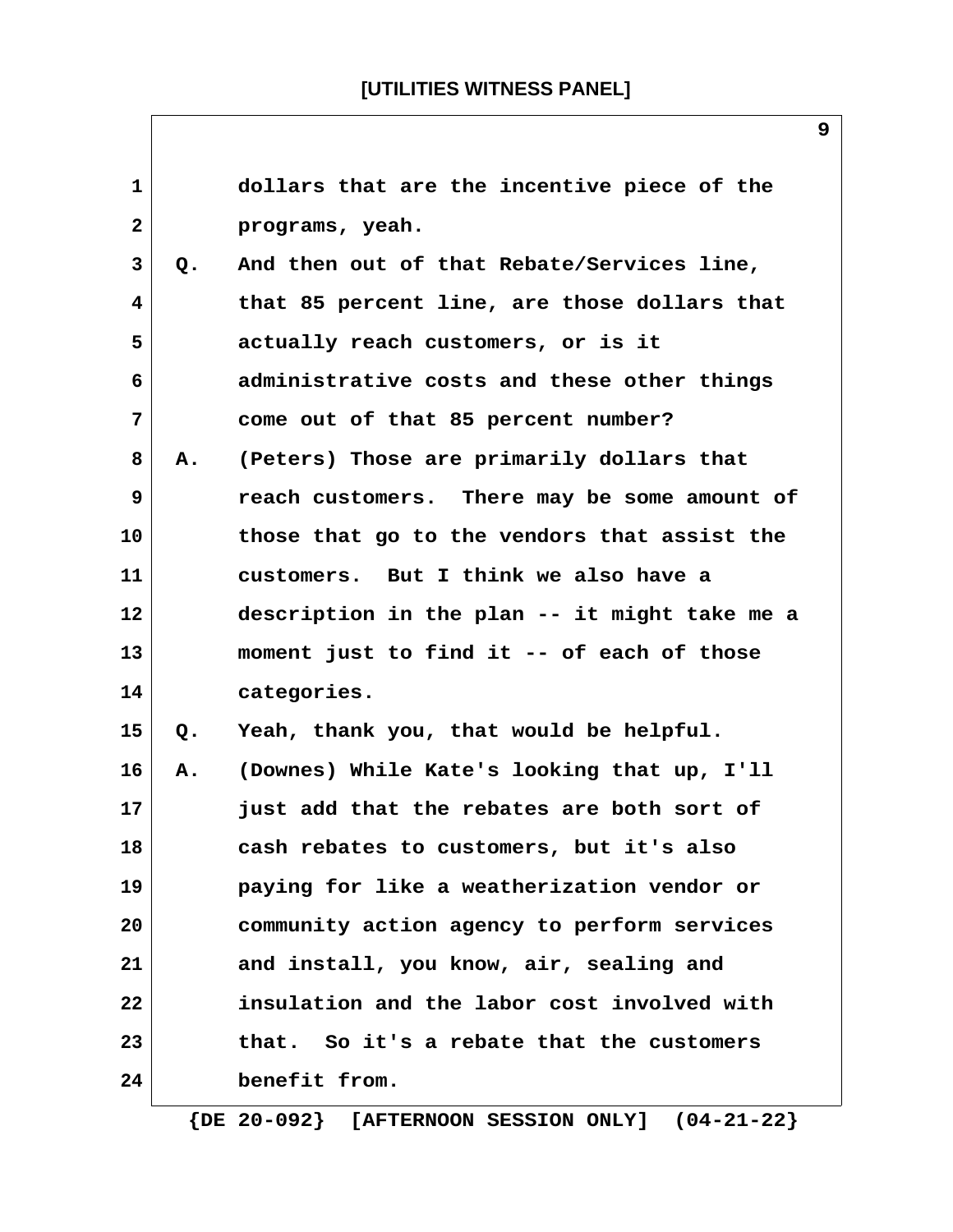| $\mathbf 1$  | Q.    | I see. Yeah, I think for future filings --    |
|--------------|-------|-----------------------------------------------|
| $\mathbf{2}$ |       | we're on an expedited process here, so no     |
| 3            |       | need for record requests or anything -- but   |
| 4            |       | for future filings, it would be good to know  |
| 5            |       | how much actually, you know, is -- how much   |
| 6            |       | does the recipient actually -- you know,      |
| 7            |       | what's the actual benefit, because what we're |
| 8            |       | trading off is SBC is going in and then, you  |
| 9            |       | know, how much money is actually benefitting  |
| 10           |       | the customer in addition to all the other     |
| 11           |       | benefits. But that's an aspect that we would  |
| 12           |       | like to understand.                           |
| 13           | Α.    | (Peters) Sure. The reference to the           |
| 14           |       | descriptions of those categories is Bates     |
| 15           |       | Page 23.                                      |
| 16           | $Q$ . | Okay.                                         |
| 17           | Α.    | (Peters) So if you're looking at it, if you   |
| 18           |       | go -- it describes in more detail what is     |
| 19           |       | included in each of those budget categories   |
| 20           |       | in the chart there.                           |
| 21           | Q.    | Okay. Let me catch up with you. You're        |
| 22           |       | pretty fast.                                  |
| 23           | Α.    | (Peters) Sorry.                               |
| 24           | Q.    | Twenty-three you say?                         |
|              |       |                                               |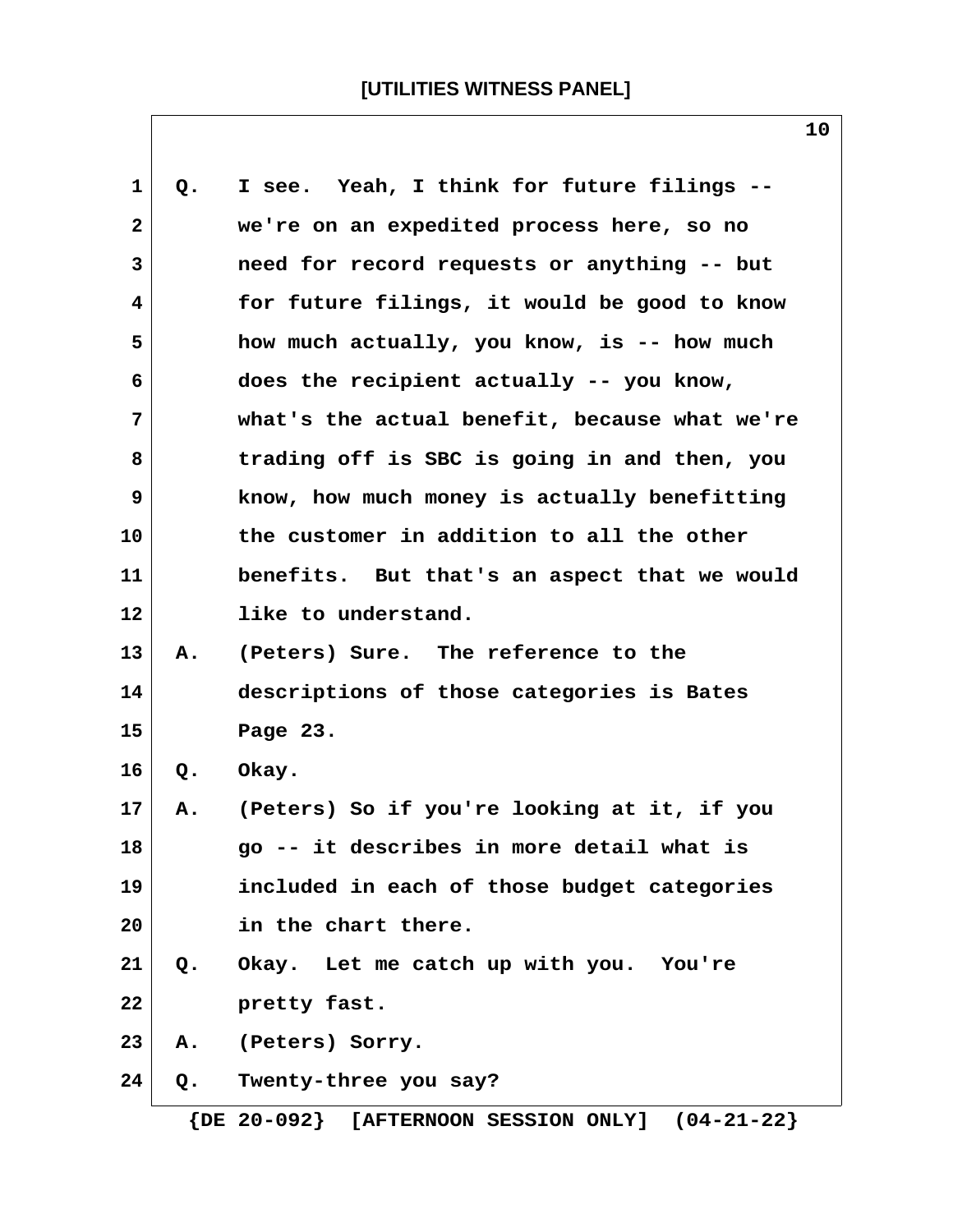**1 A. (Peters) Yeah. 2 Q. Yup. And those are the different tracking 3 activity categories. You have administration 4 costs and rebates and so forth. So the 5 85 percent we were just looking at was that 6 third activity, Customer Rebates and 7 Services. 8 A. (Peters) That's correct. 9 Q. So Administration Internal, Administration 10 External, Marketing, Evaluation, et cetera, 11 are outside of that 85 percent? 12 A. (Peters) That's right. 13 Q. Okay. Thank you. 14 CHAIRMAN GOLDNER: Okay. Very 15 good. We can move on to the next category. 16 Commissioner Chattopadhyay has some questions 17 with respect to Low Income. 18 BY COMMISSIONER CHATTOPADHYAY: 19 Q. Good afternoon. So the first question is as 20 we were, you know, brainstorming, this came 21 up, so I'm going to ask it. 22 Is it your position that if you don't 23 spend your plan of 20 percent on the 24 low-income programs, your overall budget and {DE 20-092} [AFTERNOON SESSION ONLY] (04-21-22}**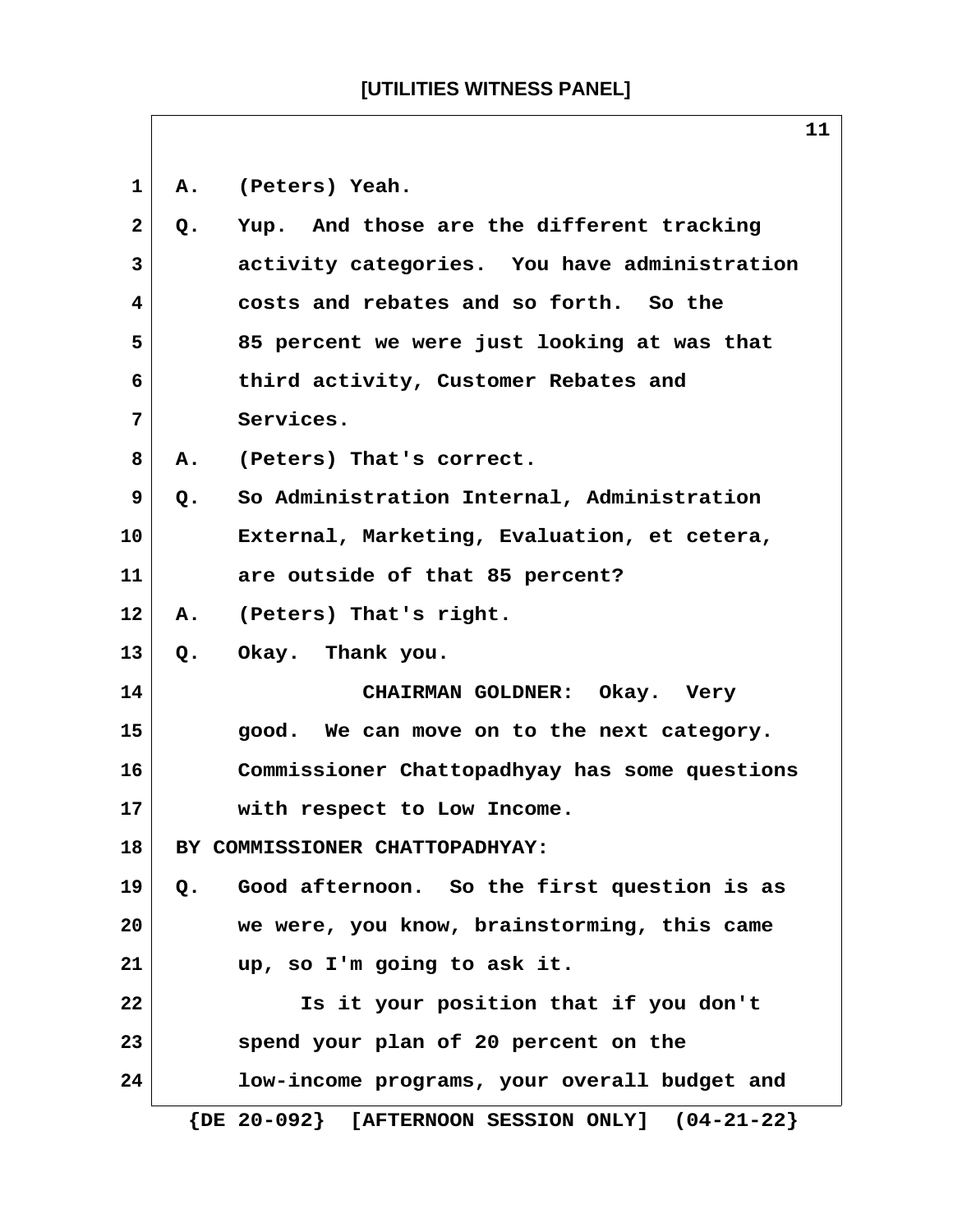| $\mathbf{1}$ |    | spending must be reduced accordingly? That's             |
|--------------|----|----------------------------------------------------------|
| $\mathbf{2}$ |    | just a question.                                         |
| 3            | Α. | (Peters) We have undertaken a practice that's            |
| 4            |    | been included in the last number of plans,               |
| 5            |    | where if a low-income budget is not fully                |
| 6            |    | spent in a given year, we take those dollars             |
| 7            |    | and roll them into the next year, and they go            |
| 8            |    | on top of the budget, required budget for the            |
| 9            |    | program for the next year, so that they stay             |
| 10           |    | within that sector and are spent for those               |
| 11           |    | customers and not used for anything else.                |
| $12 \,$      | Q. | Have you ever gone below 20 percent?                     |
| 13           | Α. | (Peters) Yes. I believe it has happened in               |
| 14           |    | the past. We would indicate that there are a             |
| 15           |    | couple tables where we reviewed the                      |
| 16           |    | carryovers or carry-unders, and if there were            |
| 17           |    | a carryover from the income-eligible program,            |
| 18           |    | it would be indicated there as we calculate              |
| 19           |    | the budgets for the next year.                           |
| 20           | Q. | Another question is do you track or report               |
| 21           |    | how much of the HEA program benefits accrue              |
| 22           |    | to the low-income homeowners as opposed to               |
| 23           |    | landlords, who, you know, have rental                    |
| 24           |    | properties? And so I'm just -- the question              |
|              |    | $\{DE 20-092\}$<br>[AFTERNOON SESSION ONLY] $(04-21-22)$ |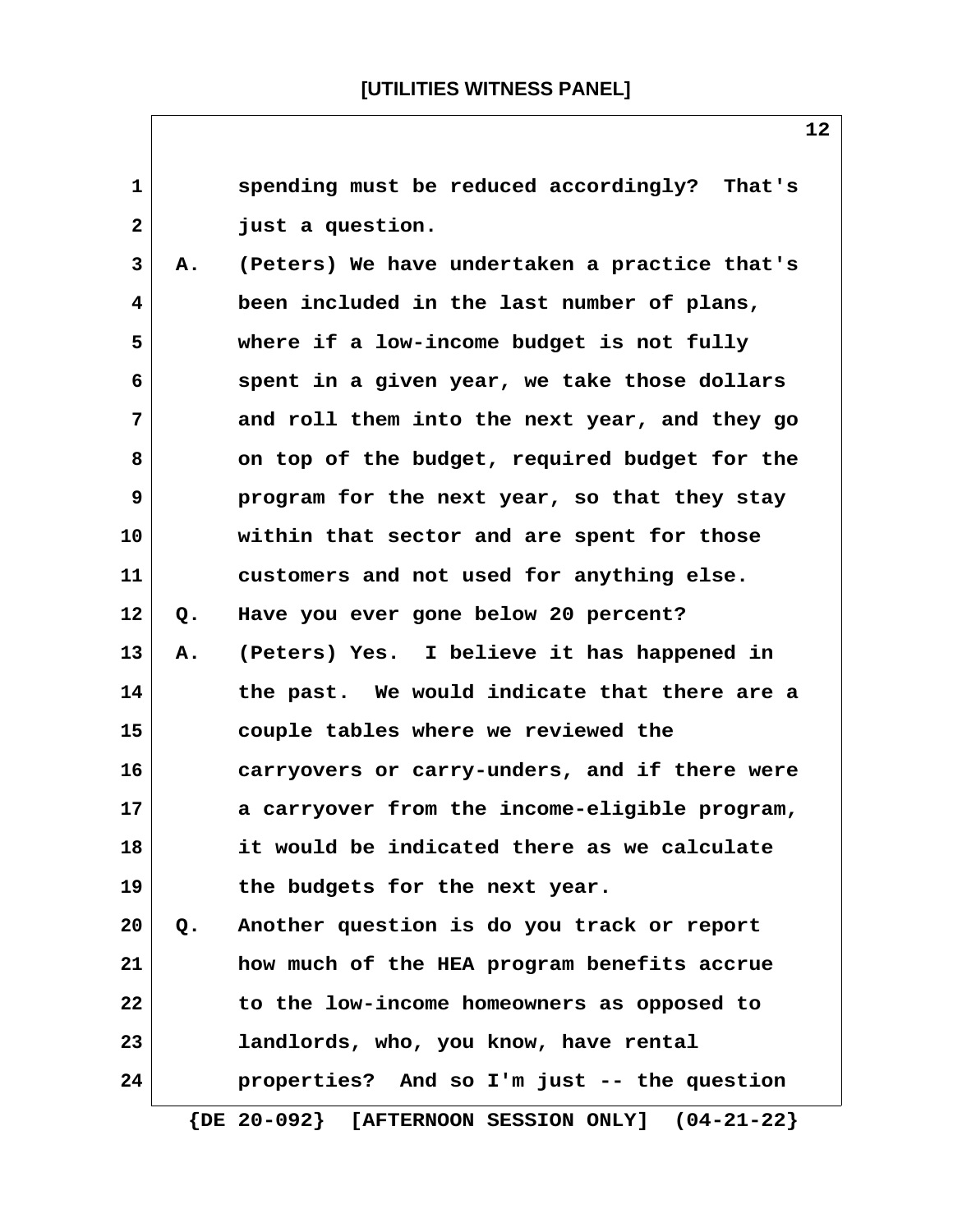| $\mathbf{1}$ |    | is -- also, I'm not a hundred percent sure    |
|--------------|----|-----------------------------------------------|
| $\mathbf{2}$ |    | I'm articulating it correctly, but hopefully  |
| 3            |    | you can verify something that would help me   |
| 4            |    | to follow up.                                 |
| 5            | Α. | (Peters) Right. So the benefit goes to the    |
| 6            |    | electric or natural gas account holder. So    |
| 7            |    | that's how we calculate whether a building is |
| 8            |    | eligible. But you're right. Some of those     |
| 9            |    | buildings are owned by other entities and not |
| 10           |    | by the customer themselves. We make           |
| 11           |    | improvements of those buildings with the      |
| 12           |    | understanding that those improvements will    |
| 13           |    | help the low-income residents. I believe in   |
| 14           |    | our contractual documents we include a        |
| 15           |    | requirement that the landlord maintain the    |
| 16           |    | income-eligible status of their building for  |
| 17           |    | a certain time period, either five or ten     |
| 18           |    | years. I would have to check on the time      |
| 19           |    | period. We work a lot with the housing        |
| 20           |    | authorities in the state who have kind of     |
| 21           |    | designated subsidized housing, where we know  |
| 22           |    | the tenants will remain income-eligible. So   |
| 23           |    | there are a couple ways that it can happen.   |
| 24           |    | But we do try to ensure that the work that we |
|              |    |                                               |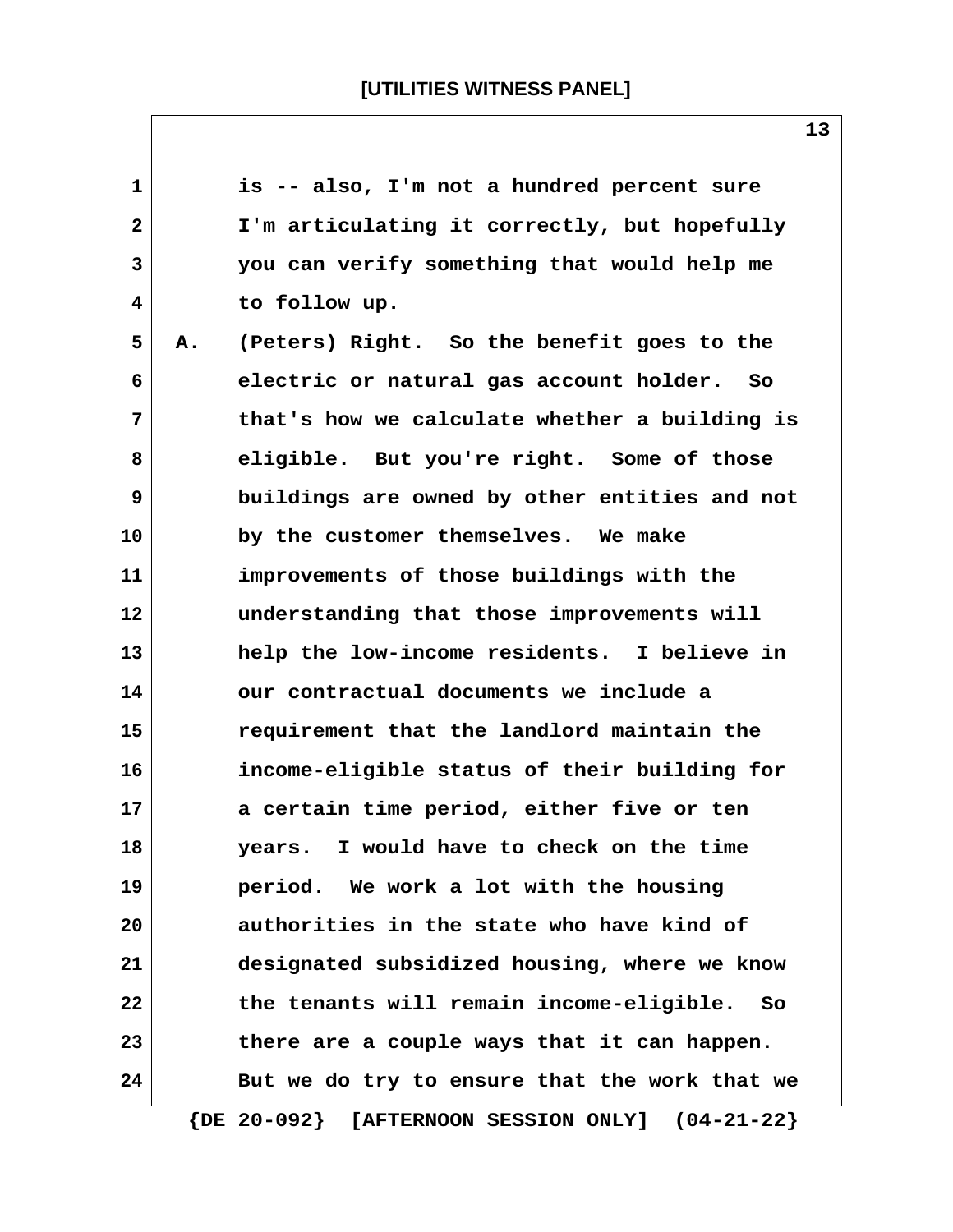| $\mathbf{1}$   |    | are doing is actually benefitting                     |
|----------------|----|-------------------------------------------------------|
| $\mathbf{2}$   |    | income-eligible customers.                            |
| 3              | Q. | But is it possible to track the data and sort         |
| $\overline{4}$ |    | of say this much of it goes to homeowners and         |
| 5              |    | this goes to the landlords?                           |
| 6              | Α. | (Peters) I mean, in terms of a building               |
| 7              |    | improvement, the building is improved. And            |
| 8              |    | so the landlord owns that building. They own          |
| 9              |    | the improvement essentially as well. We               |
| 10             |    | don't give a direct cash kind of allocation           |
| 11             |    | to the residents themselves --                        |
| 12             | Q. | Sorry. I understand that. I'm just saying,            |
| 13             |    | having a sense of, you know, do you even              |
| 14             |    | track whether there are some folks who are            |
| 15             |    | living in a house, but they're really renting         |
| 16             |    | the house and it's somebody else is the               |
| 17             |    | landlord?<br>Do you even contemplate sort of          |
| 18             |    | getting that kind of data as opposed to               |
| 19             |    | purely homeowners?                                    |
| 20             | A. | (Peters) I don't know that our current                |
| 21             |    | quarterly reporting -- I do not think it              |
| 22             |    | tracks renters versus owners for that                 |
| 23             |    | program. I think it is something that we              |
| 24             |    | could look into, including that type of data          |
|                |    | $\{DE 20-092\}$ [AFTERNOON SESSION ONLY] $(04-21-22)$ |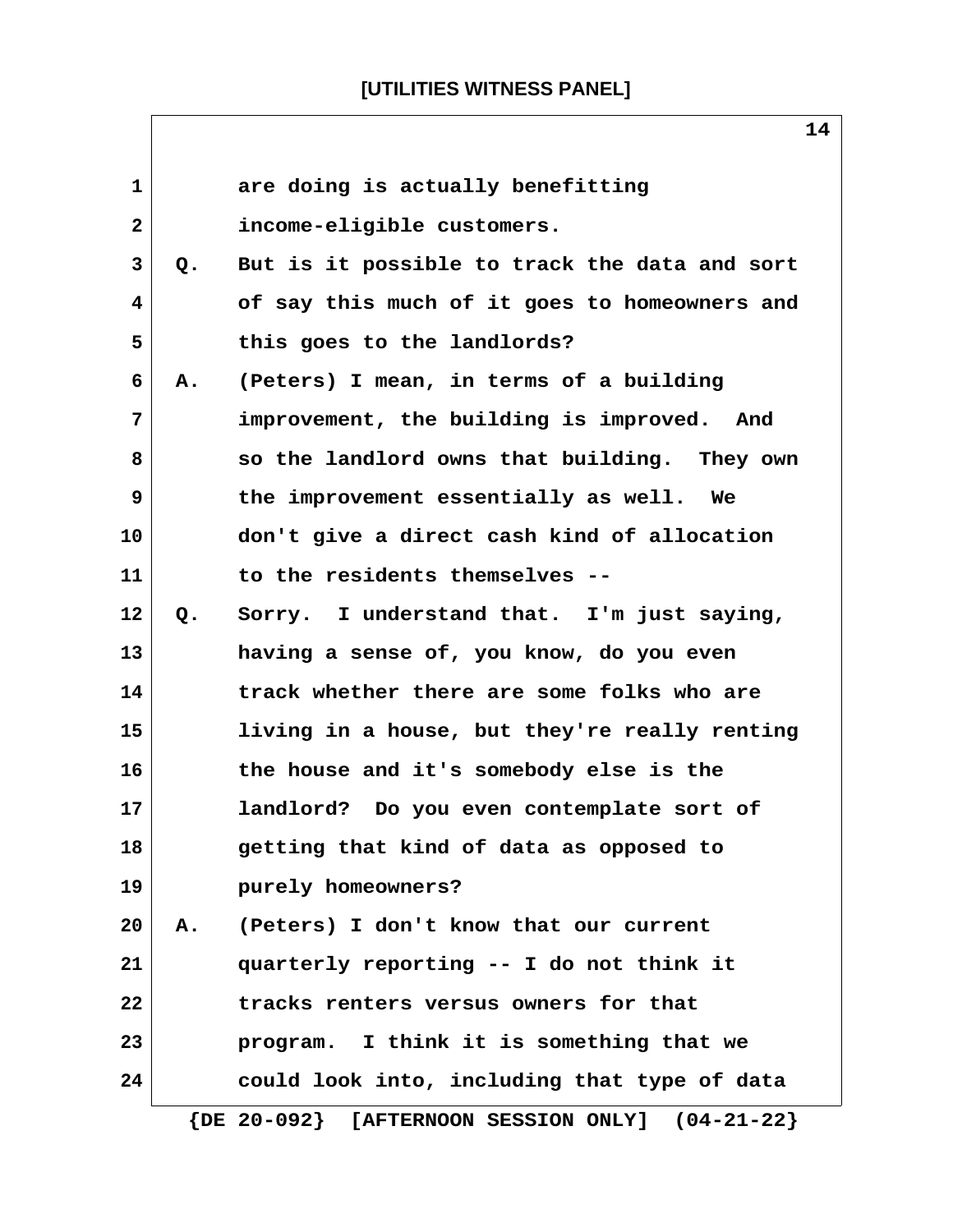| $\mathbf{1}$ |               | set. We might need to make some adjustments                     |
|--------------|---------------|-----------------------------------------------------------------|
| $\mathbf{2}$ |               | with the CAP agencies on the reporting to                       |
| 3            |               | make sure that we're capturing it. But it is                    |
| 4            |               | something that we could look into if it's of                    |
| 5            |               | importance.                                                     |
| 6            | Q.            | Yeah, I would encourage the utilities to                        |
| 7            |               | think about it.                                                 |
| 8            | Α.            | (Downes) As Kate mentioned, we do work a lot                    |
| 9            |               | with affordable housing providers, both                         |
| 10           |               | public and non-profit. And so we would                          |
| 11           |               | probably want to make a further distinction,                    |
| 12           |               | if we were asked to do that, between                            |
| 13           |               | landlords that are -- Concord Housing                           |
| 14           |               | Authority, for example, Unitil did a large                      |
| 15           |               | project last year, versus a private landlord                    |
| 16           |               | that has a few units, just to be -- so it's                     |
| 17           |               | subtle. And sometimes the landlords                             |
| 18           |               | themselves maybe have a duplex or a triplex,                    |
| 19           |               | and they live in part of it and they, too,                      |
| 20           |               | may be low-income or, you know, not like a                      |
| 21           |               | big landlord. So there's nuances there.                         |
| 22           | $Q_{\bullet}$ | As you can tell, I'm just initiating the                        |
| 23           |               | talks here. And I'm pretty certain that you                     |
| 24           |               | might have some complications that you may                      |
|              |               | $\{DE 20-092\}$<br>[AFTERNOON SESSION ONLY]<br>$(04 - 21 - 22)$ |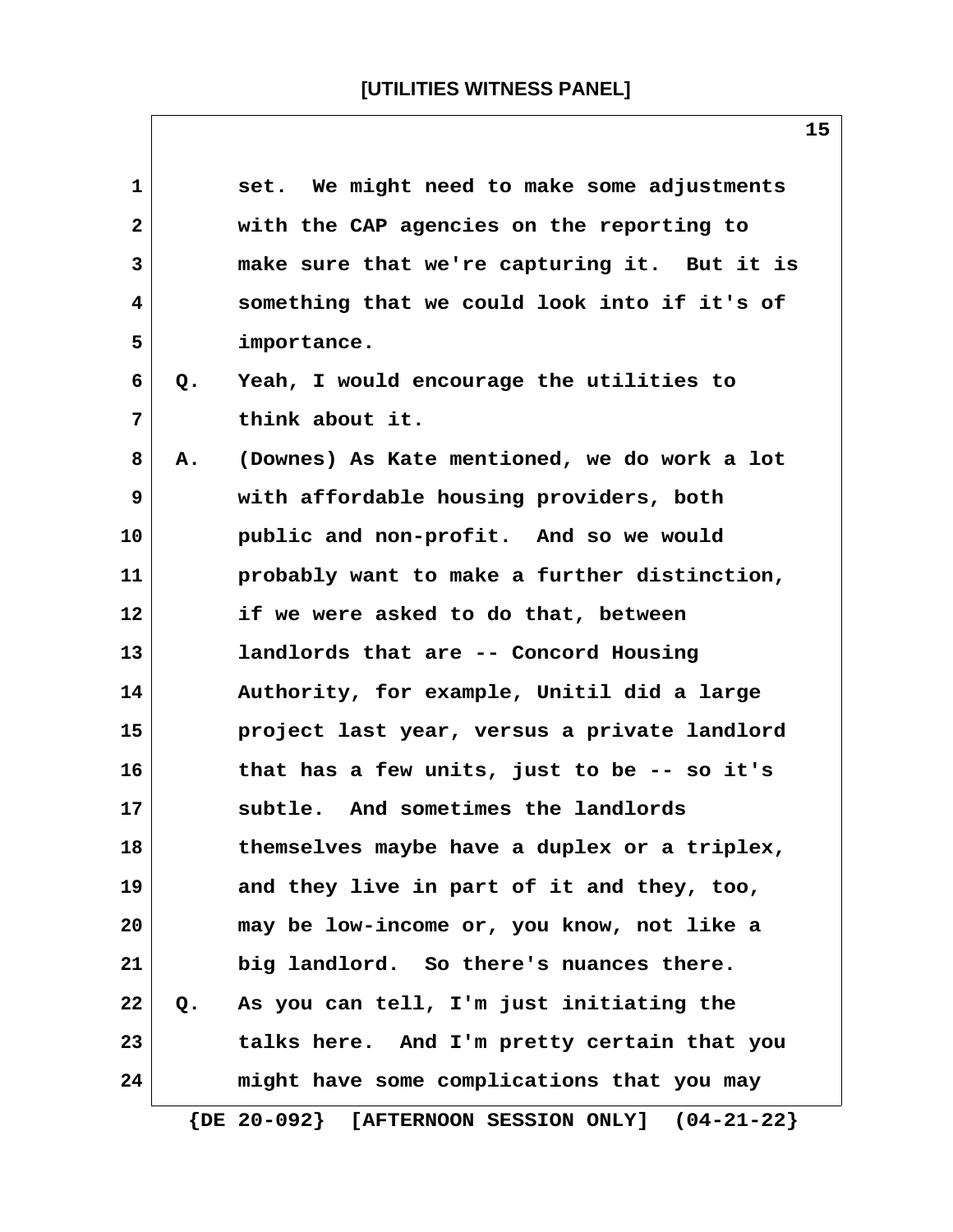**1 want us to take heed of. So, yeah, certainly 2 I would encourage that going forward, think 3 about it. 4 CHAIRMAN GOLDNER: Okay. Thank 5 you. 6 BY CHAIRMAN GOLDNER: 7 Q. I have a question on C&I custom incentives. 8 So I'm referencing -- there's a lot of 9 references in the document. But Exhibit 47, 10 Page 32 is one example. And my question is: 11 Do you plan to report on custom incentive and 12 how they differ from the prescriptive 13 incentives? And I'm interested in things 14 like limits and terms. It seemed like there 15 was an awful lot of latitude in those 16 programs that weren't being reported on. 17 A. (Downes) I'm not sure. Could you explain 18 what you mean by "limits and terms"? I'm not 19 sure I understand. 20 Q. So if you have a custom incentive program, 21 what visibility does the Commission have into 22 those programs? Is the limit 100 percent? 23 Is the limit 90 percent? Is it \$20,000? Is 24 it \$300? How does the Commission know what's {DE 20-092} [AFTERNOON SESSION ONLY] (04-21-22}**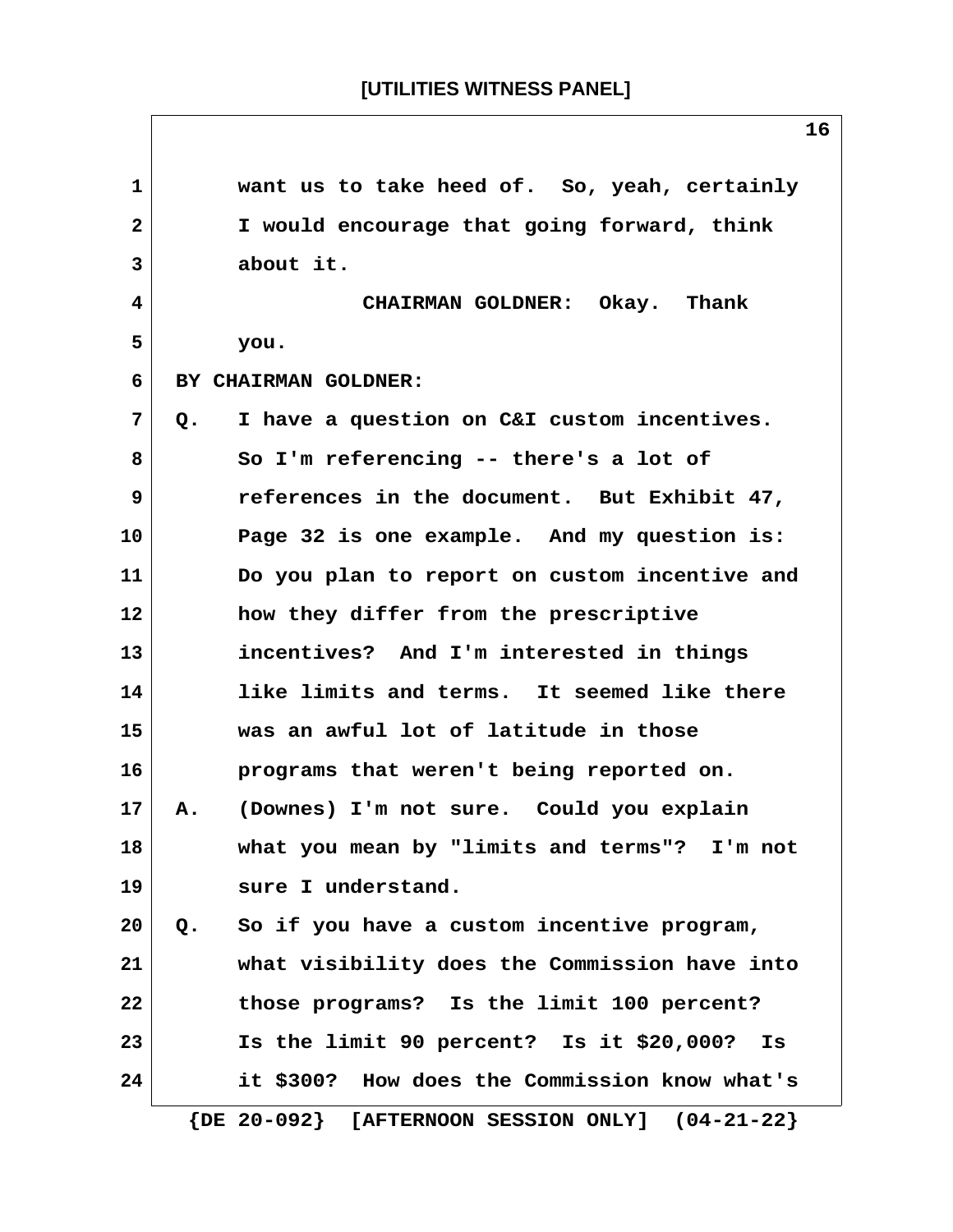| 1            | going on inside those programs?                          |
|--------------|----------------------------------------------------------|
| $\mathbf{2}$ | (Peters) Sure. I'll start, and then someone<br>А.        |
| 3            | may want to fill in.                                     |
| 4            | So I think Ms. Woods noted earlier, for                  |
| 5            | a lot of our commercial programs we do                   |
| 6            | benefit-cost screening on the project level.             |
| 7            | And so our teams have a set of tools that                |
| 8            | they use to screen the projects, which help              |
| 9            | us to calculate, you know, what incentive                |
| 10           | level might make sense and what energy                   |
| 11           | savings are possible in these kinds of                   |
| 12           | individual scenarios. And so we do those                 |
| 13           | screenings.                                              |
| 14           | I think the benefit-cost model, you                      |
| 15           | know, that we would report on a yearly report            |
| 16           | and send the model to the Commission along               |
| 17           | with our report does roll those things up.               |
| 18           | They don't show up there on an individual                |
| 19           | project level. I have had examples where we              |
| 20           | get an audit, usually annually from the PUC              |
| 21           | Audit Staff, and they certainly ask for                  |
| 22           | specific project examples and all of the                 |
| 23           | calculations and documentation during that               |
| 24           | process as a regular thing that they do.<br>I'm          |
|              | $\{DE 20-092\}$<br>[AFTERNOON SESSION ONLY] $(04-21-22)$ |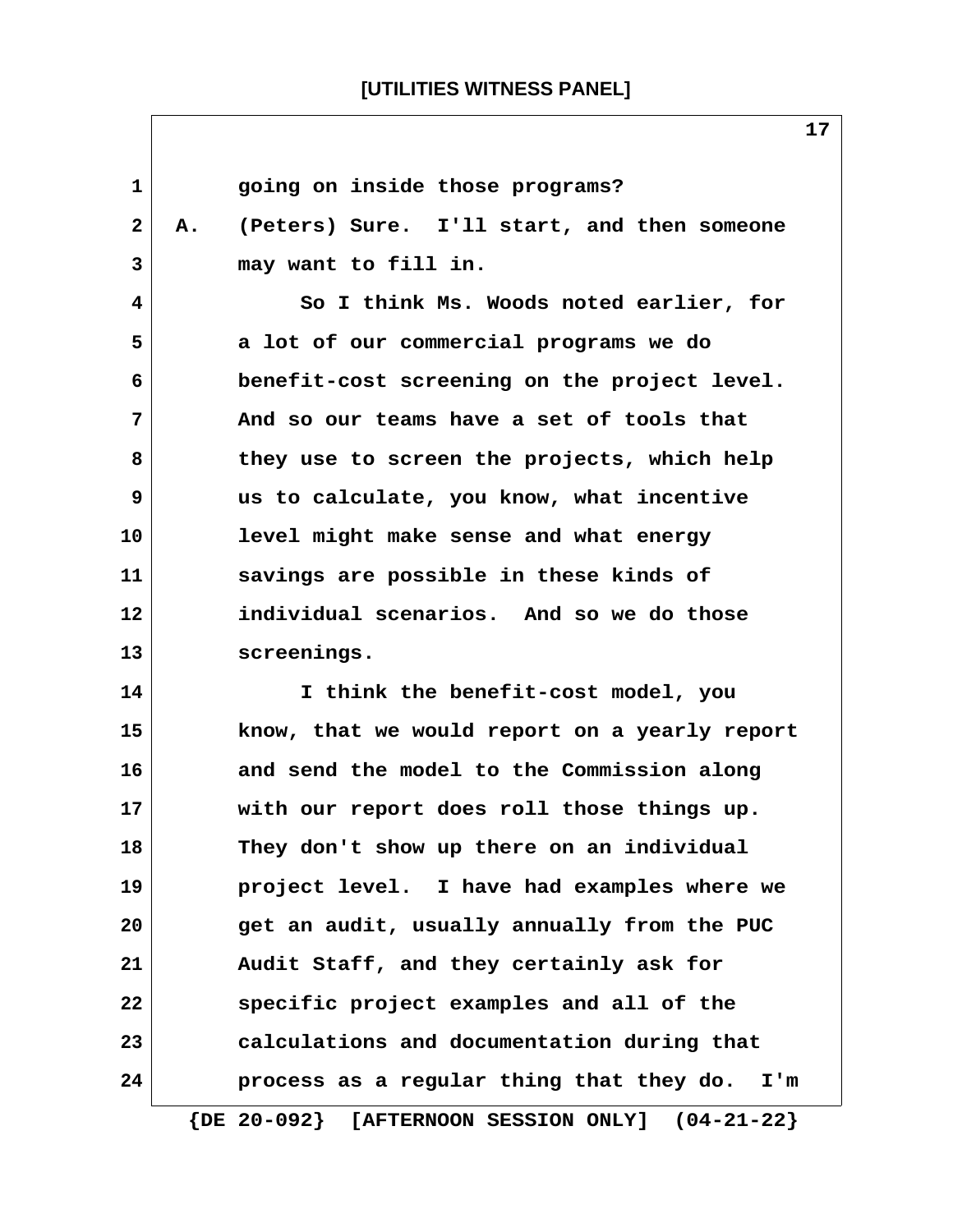| 1              |    | not sure if anyone else has an idea of a      |
|----------------|----|-----------------------------------------------|
| $\overline{2}$ |    | place to go look for it, but --               |
| 3              | Α. | (Downes) The custom is a high priority for    |
| 4              |    | evaluation. And in fact, we began a custom    |
| 5              |    | C&I evaluation last summer, and we're hoping  |
| 6              |    | to be able to restart that again as soon as   |
| $7\phantom{.}$ |    | possible. We've got our vendors pretty much   |
| 8              |    | ready to get going again. So the third-party  |
| 9              |    | evaluators will look at all of the custom     |
| 10             |    | jobs. They'll take a sample. We'll each       |
| 11             |    | provide detailed backup engineering           |
| 12             |    | calculations, the benefit-cost modeling       |
| 13             |    | that's been done, and review both from a desk |
| 14             |    | audit the details associated with that, and   |
| 15             |    | also potentially go in and do a metering      |
| 16             |    | study of the equipment that's been installed  |
| 17             |    | and rebated as well to get load shapes and    |
| 18             |    | more sophisticated information. They may do   |
| 19             |    | a billing analysis to compare the pre- and    |
| 20             |    | post-usage on that particular piece of        |
| 21             |    | equipment, if that's possible. And then they  |
| 22             |    | develop what's called a "realization rate,"   |
| 23             |    | which then gets applied prospectively to our  |
| 24             |    | custom program going forward. So, for         |

 **{DE 20-092} [AFTERNOON SESSION ONLY] (04-21-22}**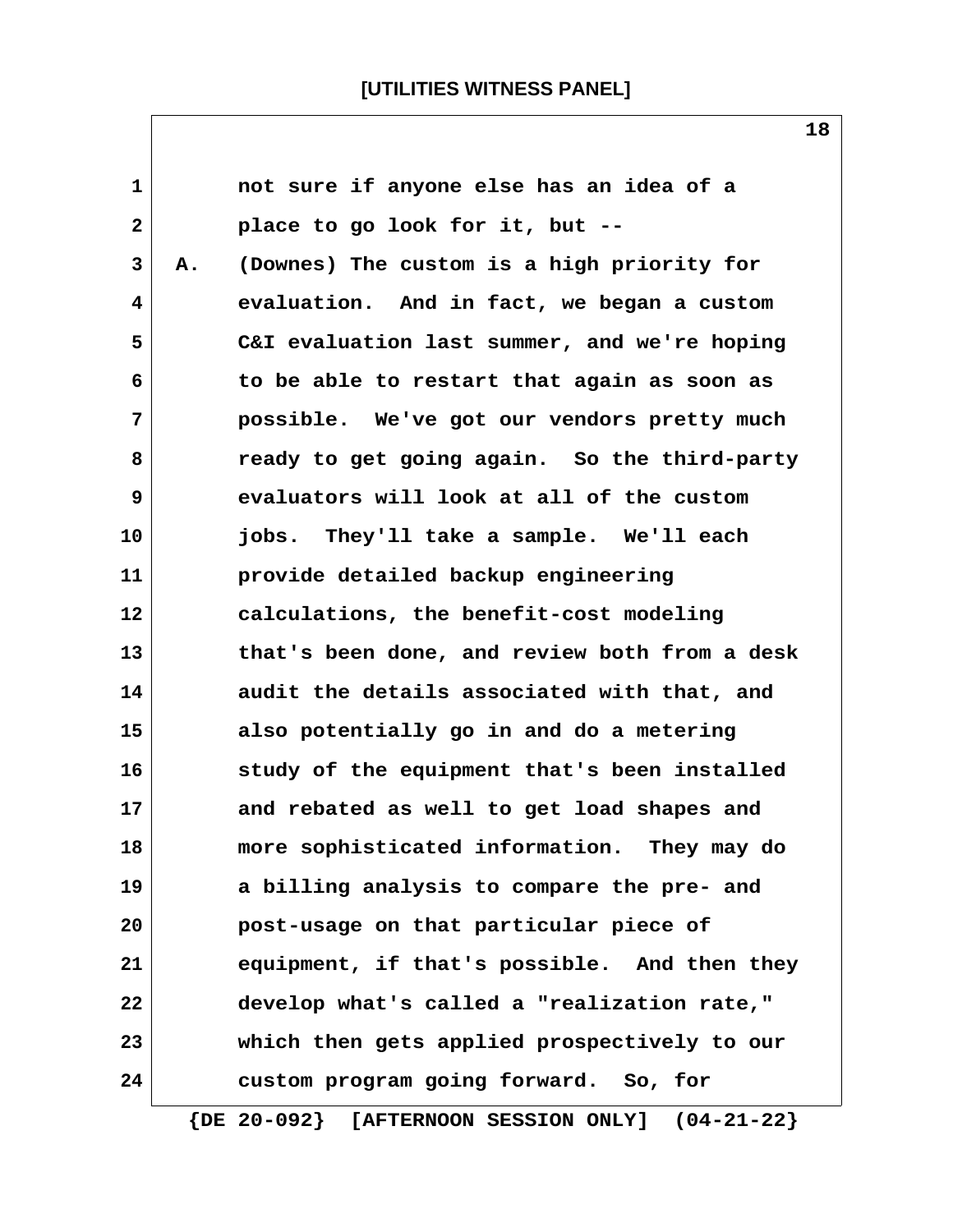| 1            |    | example, if we've claimed overall, you know,  |
|--------------|----|-----------------------------------------------|
| $\mathbf{2}$ |    | 100 megawatt hours of savings -- I'm just     |
| 3            |    | making these numbers up -- and they find that |
| 4            |    | through their analysis that we've actually    |
| 5            |    | only saved 90,000, then we will have a        |
| 6            |    | 90 percent realization rate that then adjusts |
| 7            |    | downward the savings that we can claim in our |
| 8            |    | programs and for the purposes of PI           |
| 9            |    | calculation.                                  |
| 10           | А. | (Stanley) Yeah, for Liberty, for our          |
| 11           |    | commercial/industrial project caps, so in     |
| 12           |    | past plans we've included a table that listed |
| 13           |    | out general stipulations in terms of maximum  |
| 14           |    | rebates that we would offer a customer. So,   |
| 15           |    | for Liberty, for this year and prior years,   |
| 16           |    | we've operated with a maximum project         |
| 17           |    | incentive for commercial/industrial customers |
| 18           |    | for gas business up to \$100,000. For the     |
| 19           |    | electric commercial/industrial program, the   |
| 20           |    | maximum incentive we would offer would be up  |
| 21           |    | to \$50,000. But within that we would --      |
| 22           |    | depending upon the specific goals we have     |
| 23           |    | detailed in the available budget, we compute  |
| 24           |    | a dollar per lifetime energy saved value,     |
|              |    |                                               |

 **{DE 20-092} [AFTERNOON SESSION ONLY] (04-21-22}**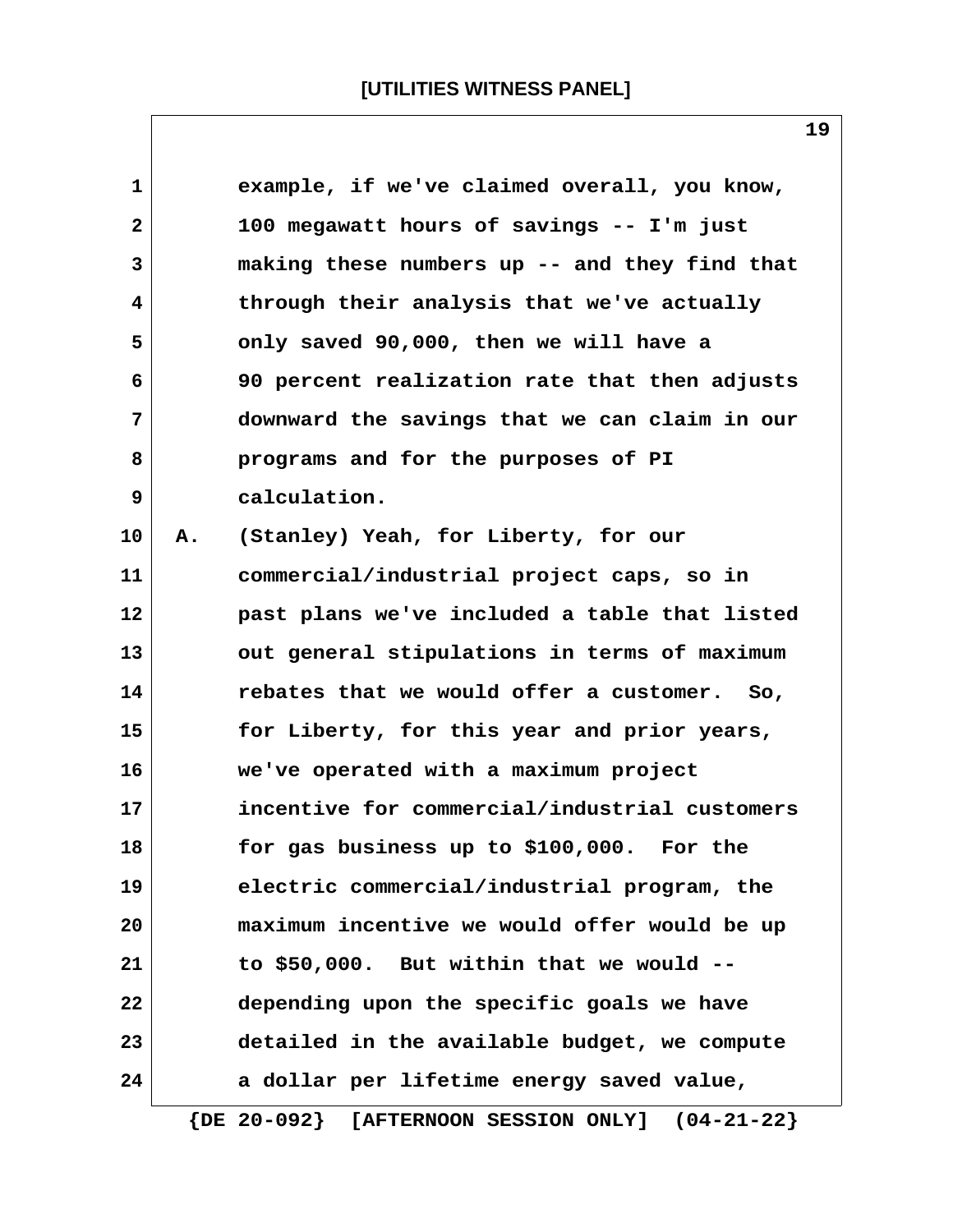**1 basically like a dollar per megawatt hour 2 value saved or a dollar per therm saved 3 value. That essentially would guide the 4 incentive computation that we would compute 5 to offer a customer. So it would essentially 6 be a marker that the incentive would not 7 exceed that certain level. In order to 8 ensure that what we're offering customers is 9 consistent with what we depicted in the plan 10 that we filed with the Commission and so that 11 we're not over-extending ourselves in terms 12 of an offer to a customer, we do use some 13 discretion in terms of what might be 14 necessary in order to close a project. There 15 are some customers where we might not need to 16 put as much on the table in order to get a 17 commitment. So that's based on conversations 18 with the customer. It's not an exact 19 formula. There's some give and take to 20 understand what's the magnitude of the 21 project; is there potential for more, 22 additional projects in the future. So we 23 will adjust that incentive based on our 24 understanding of what's there for potential.**

 **{DE 20-092} [AFTERNOON SESSION ONLY] (04-21-22}**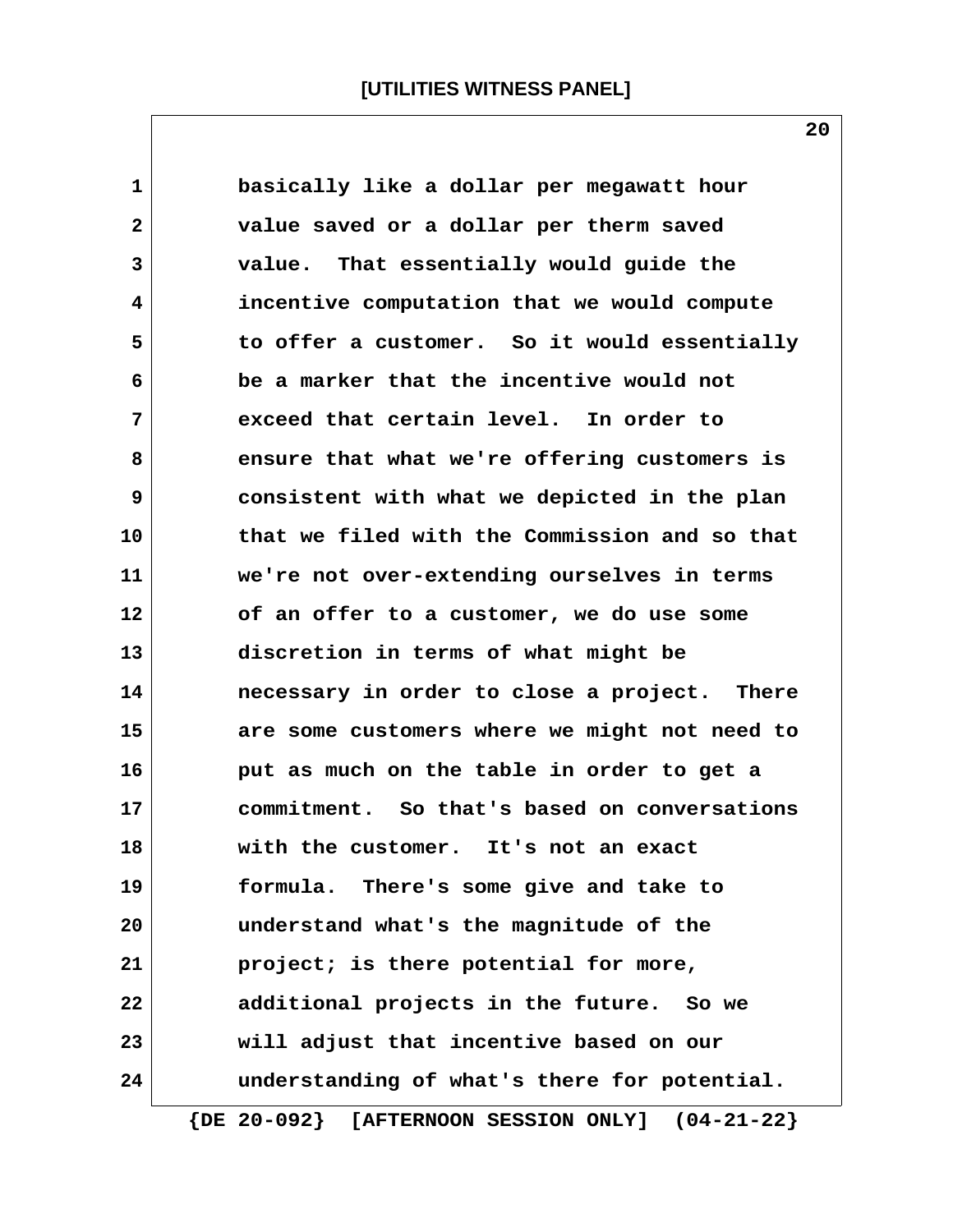| $\mathbf{1}$ | But the starting point for all this is                   |
|--------------|----------------------------------------------------------|
| $\mathbf{2}$ | first looking at what's the cost                         |
| 3            | effectiveness of the opportunity. And we                 |
| 4            | will be more willing to make an exception to             |
| 5            | a project cap or opportunity if there's a                |
| 6            | higher rate of savings and the project is                |
| 7            | highly cost-effective. So I'm not sure if                |
| 8            | that's helpful --                                        |
| 9            | That's very helpful. Thank you.<br>$Q_{\bullet}$         |
| 10           | Anything else?                                           |
| 11           | (Downes) I would add that that's similar to<br>A.        |
| 12           | the process that Unitil uses.                            |
| 13           | Okay. Thank you.<br>$Q_{\bullet}$                        |
| 14           | CHAIRMAN GOLDNER: Okay. Very                             |
| 15           | good. We'll move on to EM&V, and                         |
| 16           | Commissioner Ross has a question there.                  |
| 17           | BY SPECIAL COMMISSIONER ROSS:                            |
| 18           | So on your EM&V, Bates Page 104, there are<br>Q.         |
| 19           | nine studies planned, plus three more if                 |
| 20           | funding becomes available. While it appears              |
| 21           | to increase the budget by a million from 2022            |
| 22           | to 2023, how were the study topics decided?              |
| 23           | And are you planing on providing the                     |
| 24           | Commission with a report on the cost and                 |
|              | $\{DE 20-092\}$<br>[AFTERNOON SESSION ONLY] $(04-21-22)$ |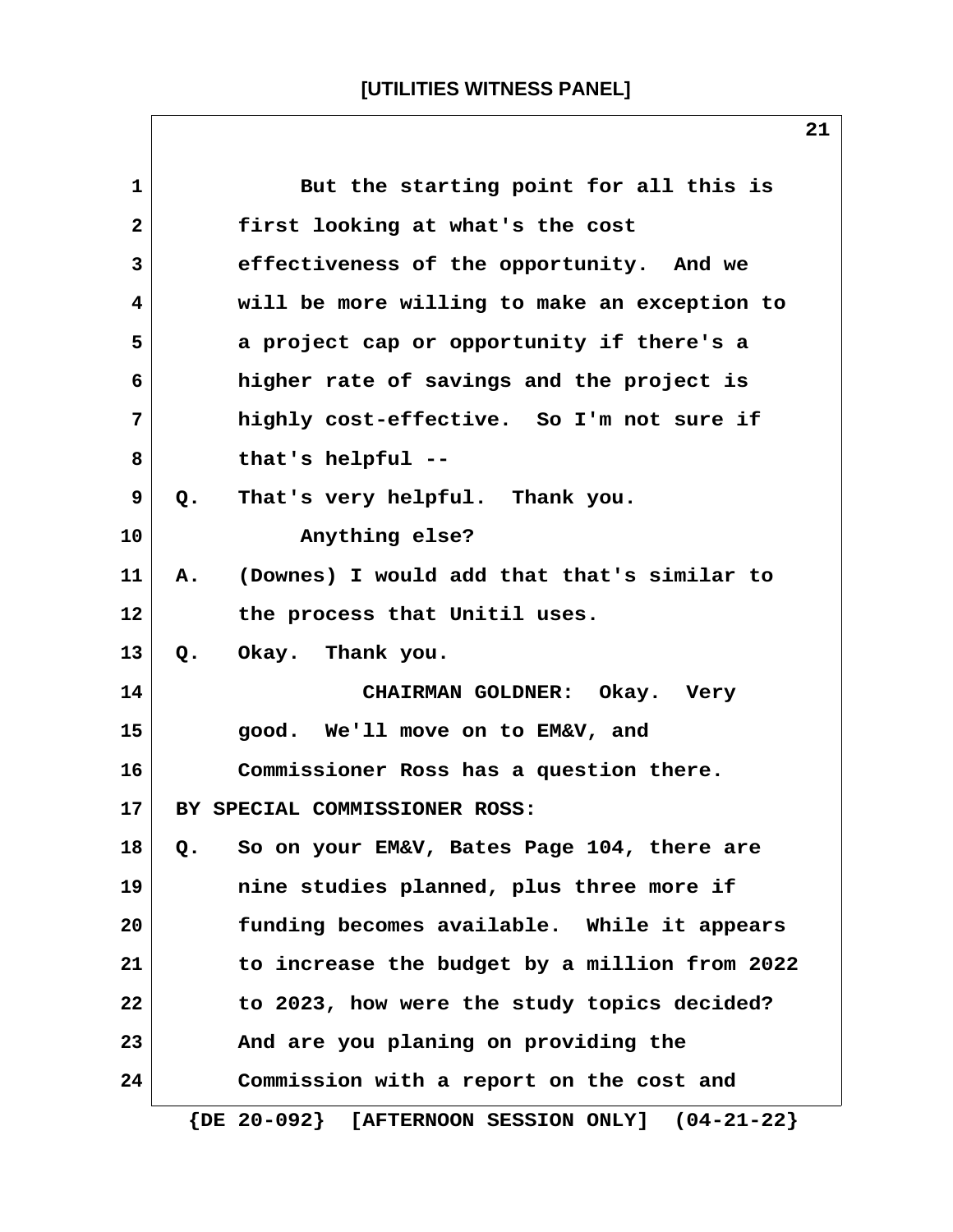$\sqrt{ }$ 

|              |       | 44                                                    |
|--------------|-------|-------------------------------------------------------|
| $\mathbf{1}$ |       | findings of each of the studies?                      |
| $\mathbf{2}$ | А.    | (Downes) That was a few things. So if I               |
| 3            |       | missed one --                                         |
| 4            | $Q$ . | Sorry. That's a group of questions.                   |
| 5            | Α.    | (Downes) So the EM&V working group that was           |
| 6            |       | established several years ago consists of             |
| 7            |       | both members of the utility staff, as well as         |
| 8            |       | members of the DOE and their third-party              |
| 9            |       | consultant, which currently is CERA                   |
| 10           |       | Associates, which consists of, again, four or         |
| 11           |       | five individual experts on evaluation.<br>It          |
| 12           |       | also includes a representative from the EESE          |
| 13           |       | Board, which changes from time to time. And           |
| 14           |       | the Consumer Advocate, Don Kreis, has just            |
| 15           |       | recently been appointed to that committee,            |
| 16           |       | though I don't believe he's had the                   |
| 17           |       | opportunity to join us yet. So that is the            |
| 18           |       | group in which all EM&V decisions, or the             |
| 19           |       | vast majority of EM&V decisions take place.           |
| 20           |       | So it's a group effort.                               |
| 21           |       | It was that group that developed --                   |
| 22           |       | well, I should rephrase that. The Utilities           |
| 23           |       | drafted the initial, what we're calling the           |
| 24           |       | "Strategic Evaluation Plan," that is included         |
|              |       | $\{DE 20-092\}$ [AFTERNOON SESSION ONLY] $(04-21-22)$ |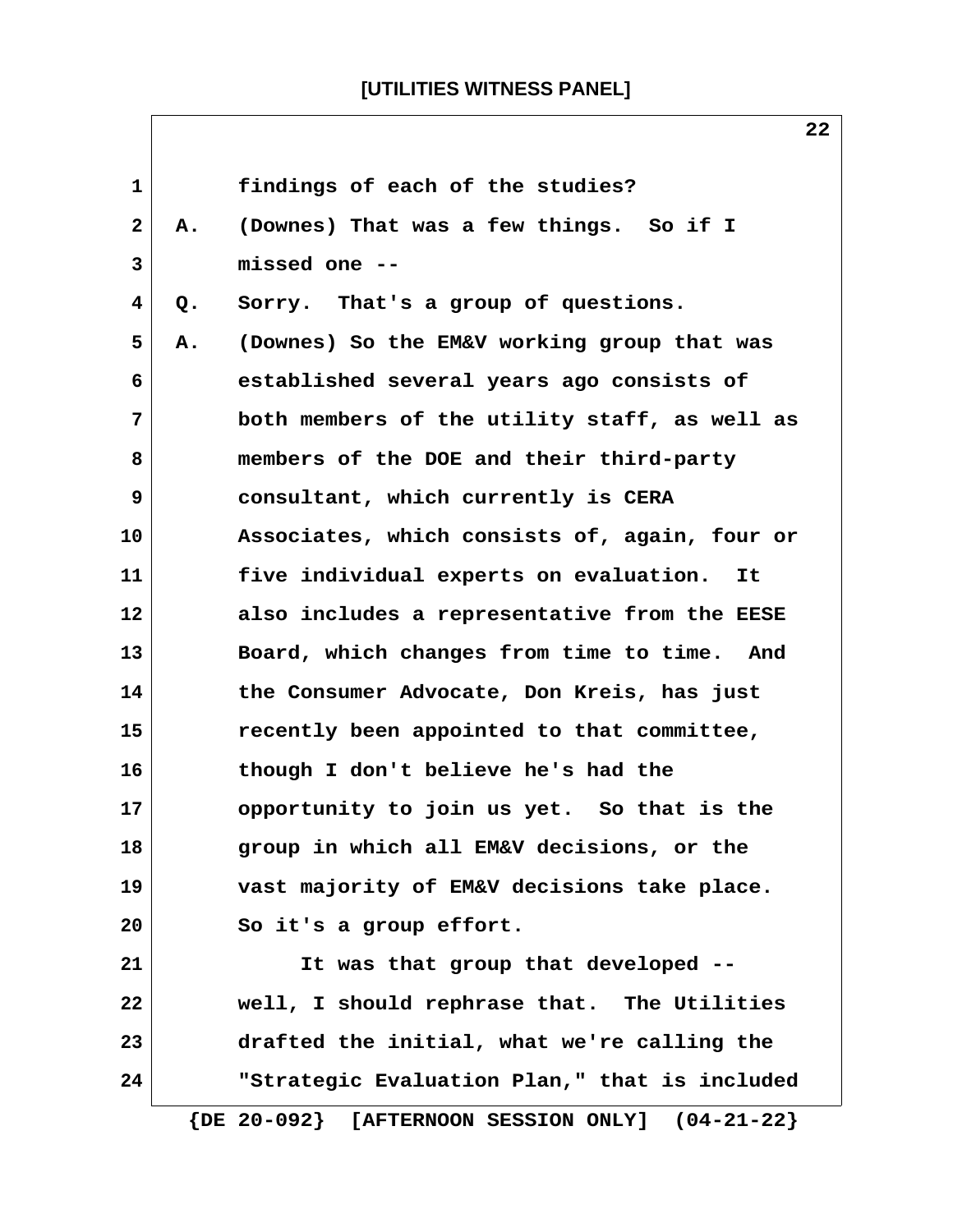| 1            |    | in the larger two-year plan. And then that   |
|--------------|----|----------------------------------------------|
| $\mathbf{2}$ |    | was shared. That draft was shared with       |
| 3            |    | members of the EM&V working group. And they  |
| 4            |    | had, albeit a brief opportunity this spring  |
| 5            |    | to weigh in on that and make comments and    |
| 6            |    | changes and flush-outs and make suggestions  |
| 7            |    | about other research we wanted to undertake. |
| 8            |    | So that is largely a product of that EM&V    |
| 9            |    | working group.                               |
| 10           |    | Okay. So you're going to have to remind      |
| 11           |    | me, please, of your other questions.         |
| 12           | Q. | Okay. So maybe you could just go over the    |
| 13           |    | nine studies that are planned.               |
| 14           | Α. | (Downes) Sure. I mean, those were developed  |
| 15           |    | in conjunction with the EM&V working group   |
| 16           |    | based on priorities. We had actually         |
| 17           |    | established or developed a strategic         |
| 18           |    | evaluation plan in preparation for the       |
| 19           |    | initial three-year plan. We started with     |
| 20           |    | that, and some things didn't make sense      |
| 21           |    | anymore, like studying energy optimization,  |
| 22           |    | some of the demand stuff. There are other    |
| 23           |    | things that we had intended to do that no    |
| 24           |    | longer is being proposed in our plan. So we  |
|              |    |                                              |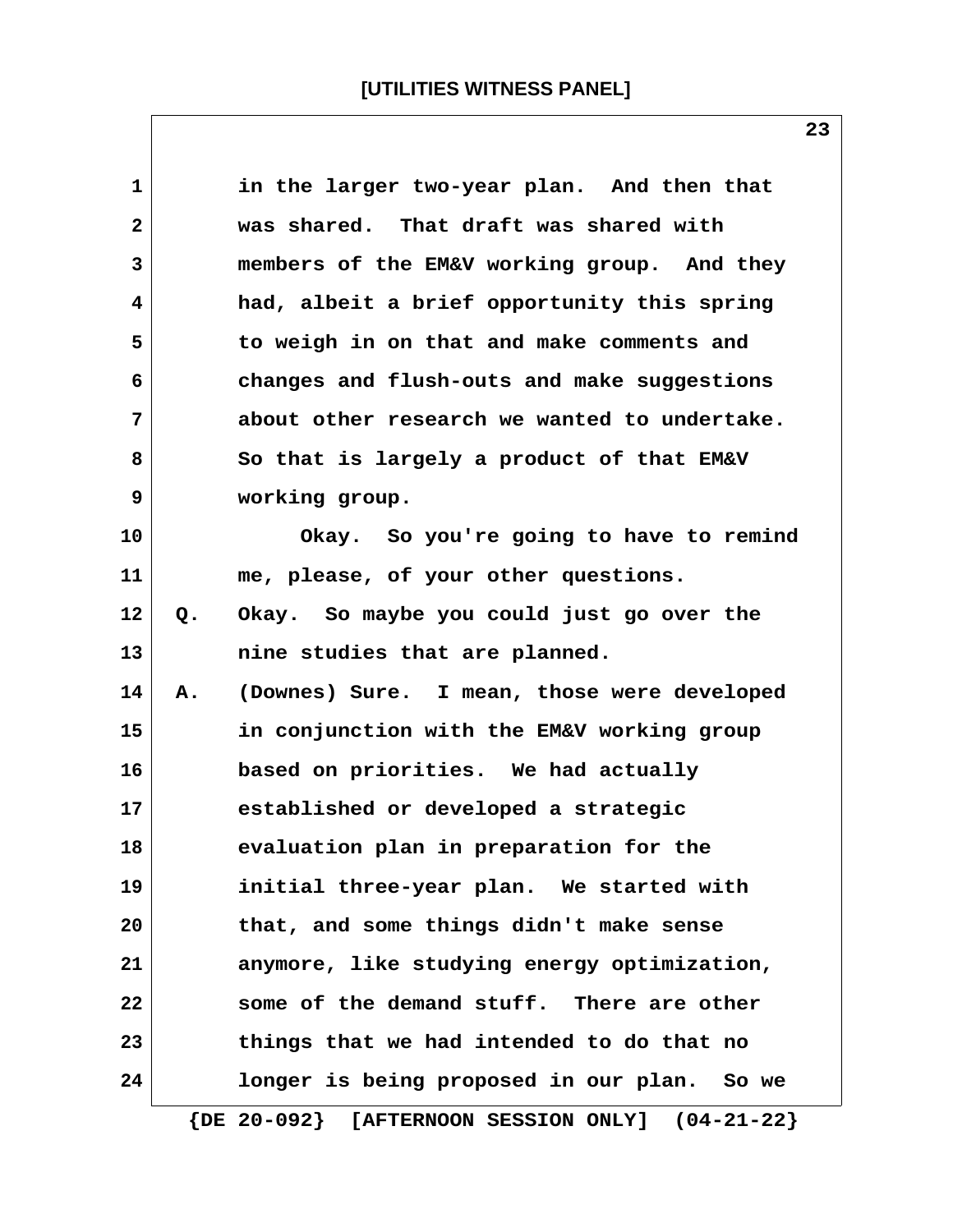| 1            |    | adjusted those. New things had evolved. And              |
|--------------|----|----------------------------------------------------------|
| $\mathbf{2}$ |    | we collectively came up with a list of                   |
| 3            |    | studies.                                                 |
| 4            | Q. | And none of those at this point have been                |
| 5            |    | commenced? They're all planned for this                  |
| 6            |    | upcoming time frame; is that right?                      |
| 7            | А. | (Downes) With the exception of the study that            |
| 8            |    | I just mentioned, the C&I Custom Impact                  |
| 9            |    | Study, and then an additional one, the                   |
| 10           |    | Baseline Practices Study. I'm not sure I'm               |
| 11           |    | getting those names exactly right. But those             |
| 12           |    | two were started last year and then were                 |
| 13           |    | halted in the summer. Actually, I think they             |
| 14           |    | were halted because $-$ - I may be getting the           |
| 15           |    | timing wrong. But the funding for the                    |
| 16           |    | third-party consultants ended, and we were               |
| 17           |    | waiting for them to come back onboard before             |
| 18           |    | that happened. We had the order from the                 |
| 19           |    | Commission advising us to get permission to              |
| 20           |    | spend any EM&V money before we started again,            |
| 21           |    | so we've been on hold since that time.                   |
| 22           | Q. | So I'm just -- so they begin with, it looks              |
| 23           |    | like we've got commercial energy efficiency.             |
| 24           |    | That's on Page 101. That's a baseline study;             |
|              |    | $\{DE 20-092\}$<br>[AFTERNOON SESSION ONLY] $(04-21-22)$ |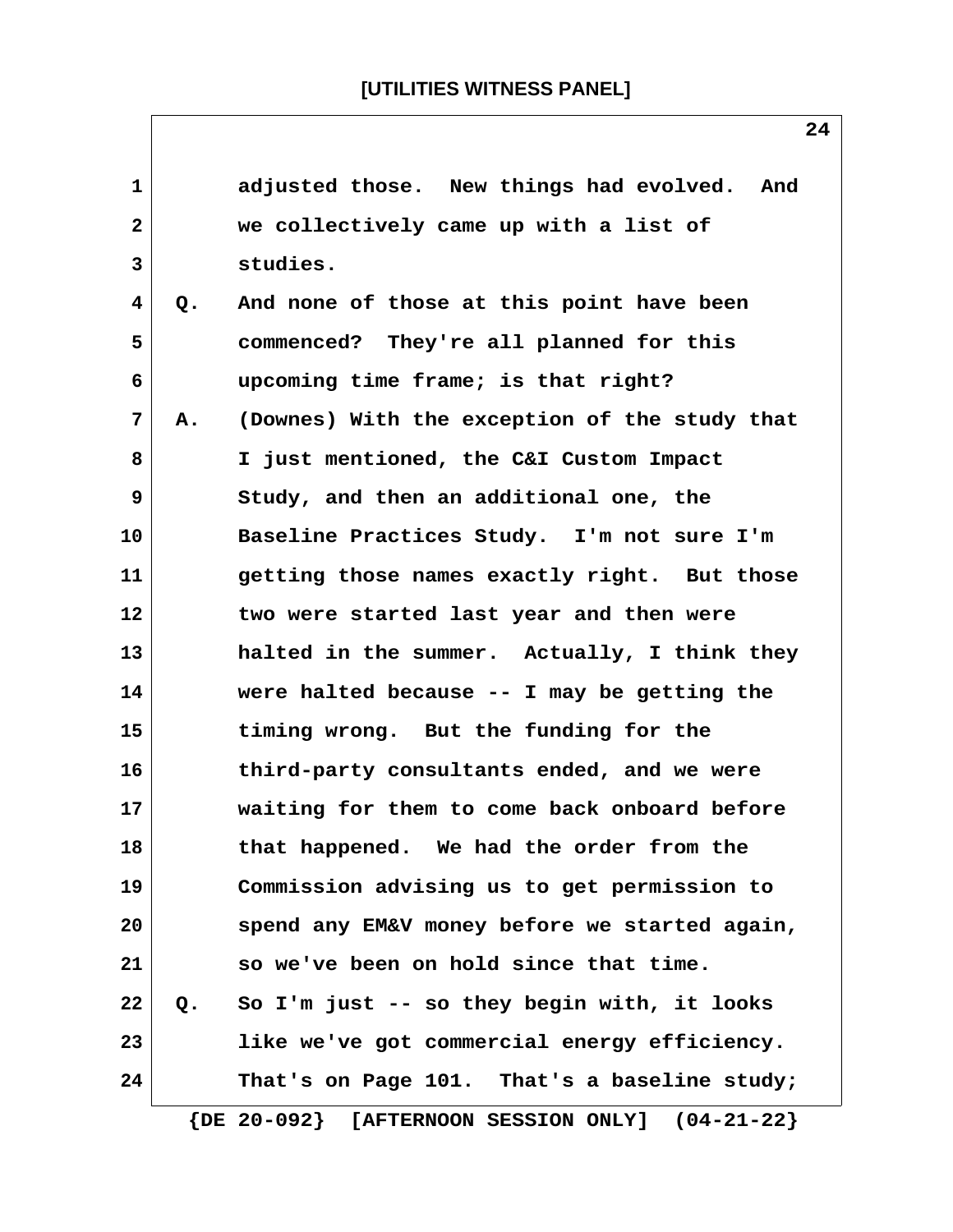| 1            |    | right? And then there's residential new               |
|--------------|----|-------------------------------------------------------|
| $\mathbf{2}$ |    | construction. That's a --                             |
| 3            | А. | (Downes) The first two -- the New Hampshire           |
| 4            |    | Baseline Practices Study, that is one that's          |
| 5            |    | already been contracted, and it will be               |
| 6            |    | resumed hopefully in May. And the same with           |
| 7            |    | B, which is the Large C&I Impact Evaluation.          |
| 8            |    | And then there's a paragraph, and then we             |
| 9            |    | have the ones that we are intending to                |
| 10           |    | include in an RFP that we are finalizing the          |
| 11           |    | draft of now and hoping to issue in May or            |
| 12           |    | June of this year. And the intent is to have          |
| 13           |    | an evaluation, a third-party evaluation               |
| 14           |    | consultant that will be able to take on this          |
| 15           |    | body of research that will be further fleshed         |
| 16           |    | out as the EM&V working group works with that         |
| 17           |    | consultant to guide us as to what the scope           |
| 18           |    | should be and the methods of research and             |
| 19           |    | whatnot. But these are the sort of                    |
| 20           |    | high-level descriptions of what we'd like to          |
| 21           |    | investigate. They are not set in stone, and           |
| 22           |    | we haven't issued the RFP yet, so there's             |
| 23           |    | some opportunity for revising them.                   |
| 24           | Q. | Okay. So that would be Best Practices and             |
|              |    | $\{DE 20-092\}$ [AFTERNOON SESSION ONLY] $(04-21-22)$ |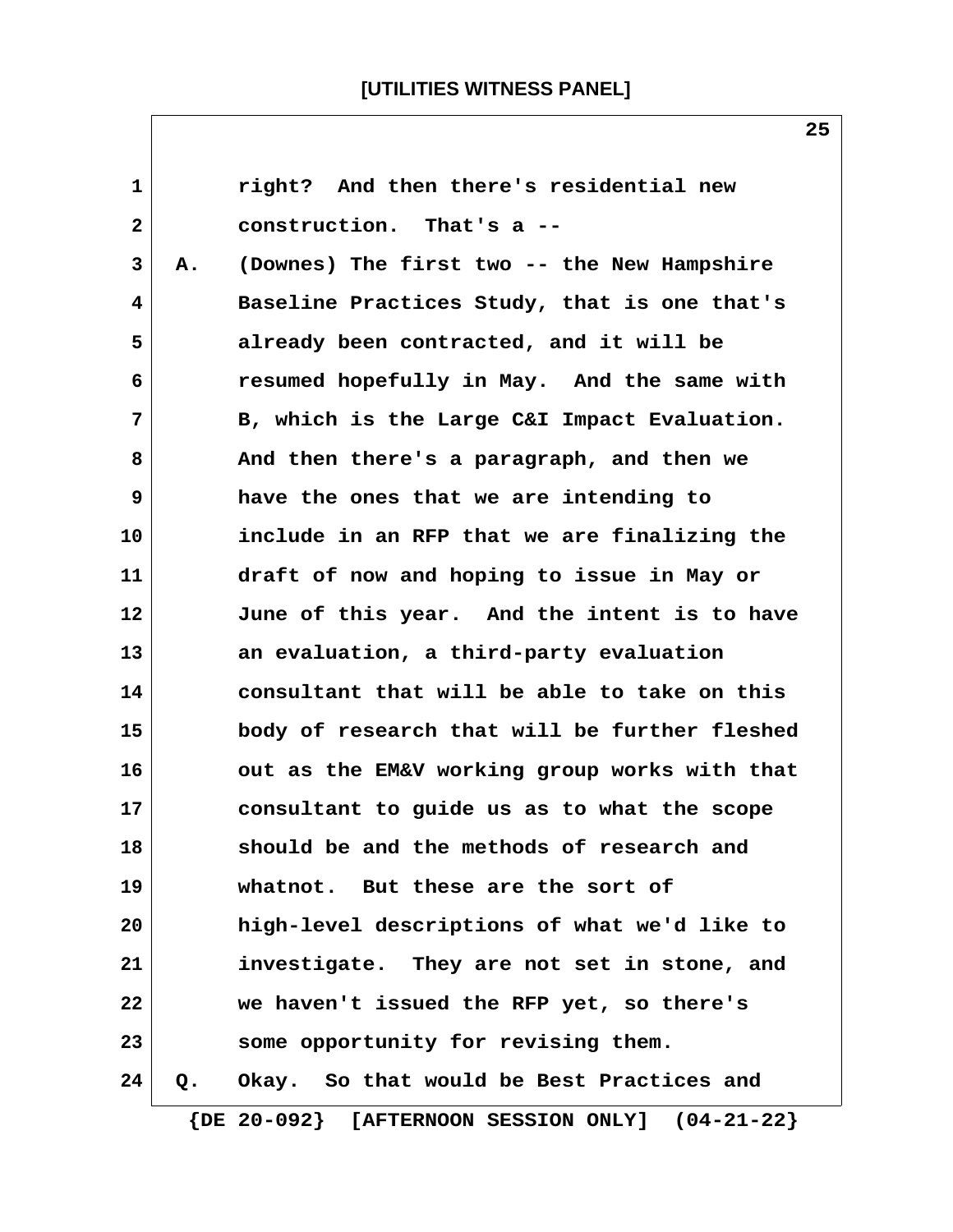| 1            |    | Next Steps. That's one of the ones that               |
|--------------|----|-------------------------------------------------------|
| $\mathbf{2}$ |    | would be included?                                    |
| 3            | Α. | (Downes) Correct.                                     |
| 4            | Q. | And then TRM Update --                                |
| 5            | Α. | (Downes) Yes.                                         |
| 6            | Q. | -- which is the manual. That seems like a             |
| 7            |    | huge job. Process Evaluation, Evaluation of           |
| 8            |    | ADR, and Regional Studies, those would be             |
| 9            |    | studies you join, that are undergoing --              |
| 10           |    | ongoing in the region by other parties?               |
| 11           | Α. | (Downes) We often have the opportunity to --          |
| 12           |    | well, several of us are working in multiple           |
| 13           |    | states, so we often find out about                    |
| 14           |    | opportunities or research that's about to             |
| 15           |    | begin that is also relevant to New Hampshire.         |
| 16           |    | And we have successfully in the past asked to         |
| 17           |    | join those and have New Hampshire considered          |
| 18           |    | as well.<br>So it's less burden and less cost         |
| 19           |    | on New Hampshire to sort of join studies that         |
| 20           |    | are initiated by, say the Massachusetts               |
| 21           |    | Program Administrators or the Connecticut             |
| 22           |    | Program Administrators rather than initiating         |
| 23           |    | the entire thing ourselves.                           |
| 24           | Q. | So what's difficult is looking at this list,          |
|              |    | $\{DE 20-092\}$ [AFTERNOON SESSION ONLY] $(04-21-22)$ |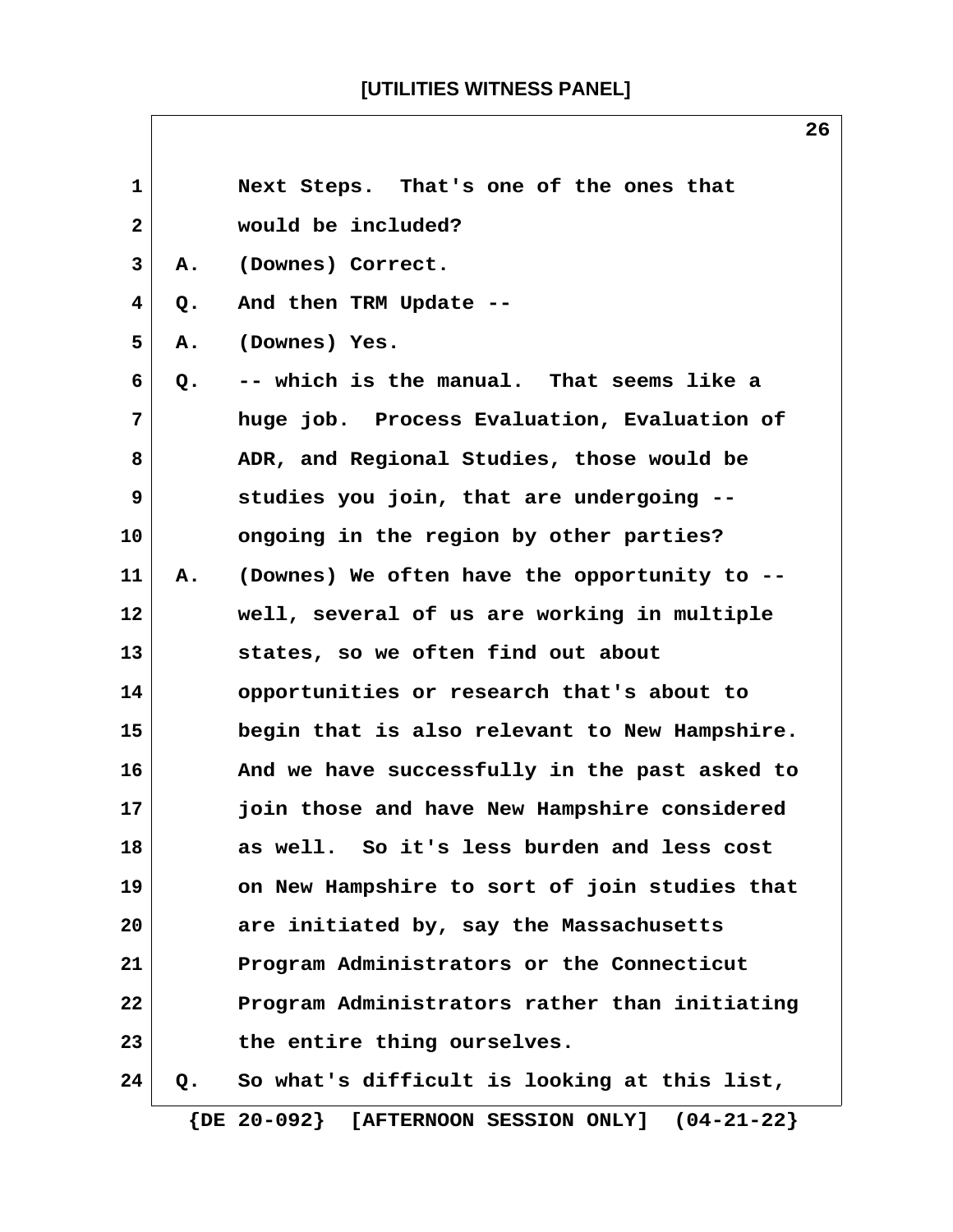| 1            |    | it's hard to understand what the actual               |
|--------------|----|-------------------------------------------------------|
| $\mathbf{2}$ |    | process is. So there are a group of                   |
| 3            |    | potential studies here, and you're saying the         |
| 4            |    | process will be for everything through (i)            |
| 5            |    | that you're going to be issuing an RFP?               |
| 6            | Α. | (Downes) Yes, essentially. And we -- yes,             |
| 7            |    | essentially. We will be putting the RFP out           |
| 8            |    | and asking for bidders to give us an                  |
| 9            |    | estimated cost of performing the work. And            |
| 10           |    | then the detailed scopes of work for each of          |
| 11           |    | these studies will be developed once we have          |
| 12           |    | selected the vendor on the basis of their             |
| 13           |    | expertise in these areas that we need them to         |
| 14           |    | study.                                                |
| 15           | Q. | Okay. All within under 5 percent of the               |
| 16           |    | overall budget?                                       |
| 17           | Α. | (Downes) Absolutely, yes.                             |
| 18           | Q. | I think I understand. And then the last               |
| 19           |    | question was will the Commission see the              |
| 20           |    | reports when they're finished, when                   |
| 21           |    | they're $-$                                           |
| 22           | Α. | (Downes) Yes. Absolutely. So we provide an            |
| 23           |    | update on our evaluation research in our              |
| 24           |    | quarterly reports. And then when the reports          |
|              |    | $\{DE 20-092\}$ [AFTERNOON SESSION ONLY] $(04-21-22)$ |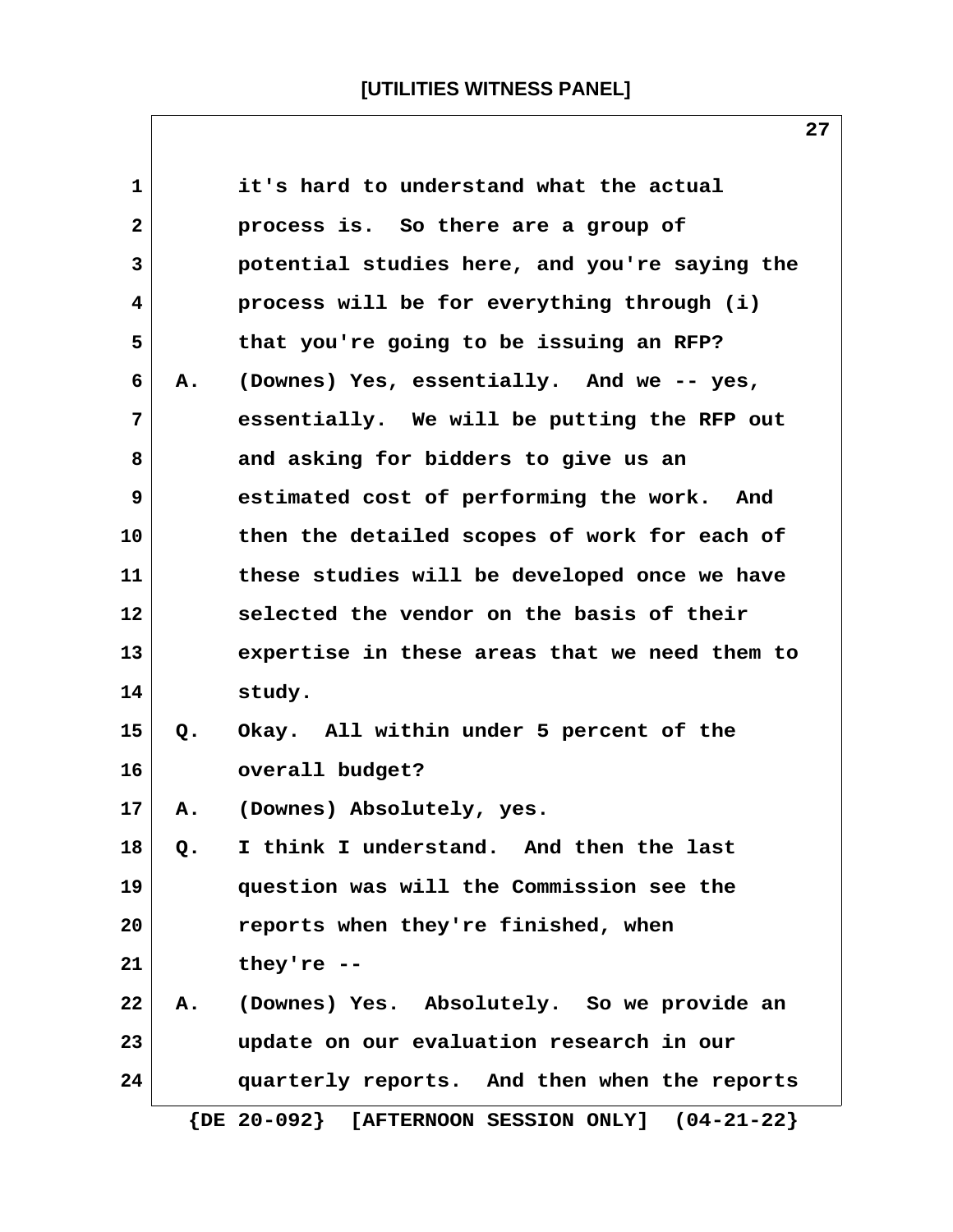| 1       |    | are finished, they have been in the past              |
|---------|----|-------------------------------------------------------|
| 2       |    | posted to the PUC's web site. We have a               |
| 3       |    | whole -- we have the entire history of EM&V           |
| 4       |    | work on the PUC web site. I'm unclear what            |
| 5       |    | the process is now that the DOE staff have            |
| 6       |    | left the PUC and are at the DOE. But my               |
| 7       |    | understanding is that they're -- we don't             |
| 8       |    | control that, obviously. So my understanding          |
| 9       |    | is that those will still be able to be                |
| 10      |    | posted. And if they can't be posted on the            |
| 11      |    | PUC's web site, we'll find a place where they         |
| $12 \,$ |    | can be publicly available.                            |
| 13      | Q. | Well, if they were -- would you have any              |
| 14      |    | objection to the Commission asking you to             |
| 15      |    | file them in this docket --                           |
| 16      | Α. | (Downes) Absolutely. They are filed --                |
| 17      |    | [Court Reporter interrupts.]                          |
| 18      | А. | I'm hearing from my colleague that we do file         |
| 19      |    | them in the docket.                                   |
| 20      |    | Q. Okay. Thank you.                                   |
| 21      |    | CHAIRMAN GOLDNER: Okay. We'll                         |
| 22      |    | move to one last category for the Utility             |
| 23      |    | Panel relative to maximizing benefits. And            |
| 24      |    | Commissioner Ross has a question, and the             |
|         |    | $\{DE 20-092\}$ [AFTERNOON SESSION ONLY] $(04-21-22)$ |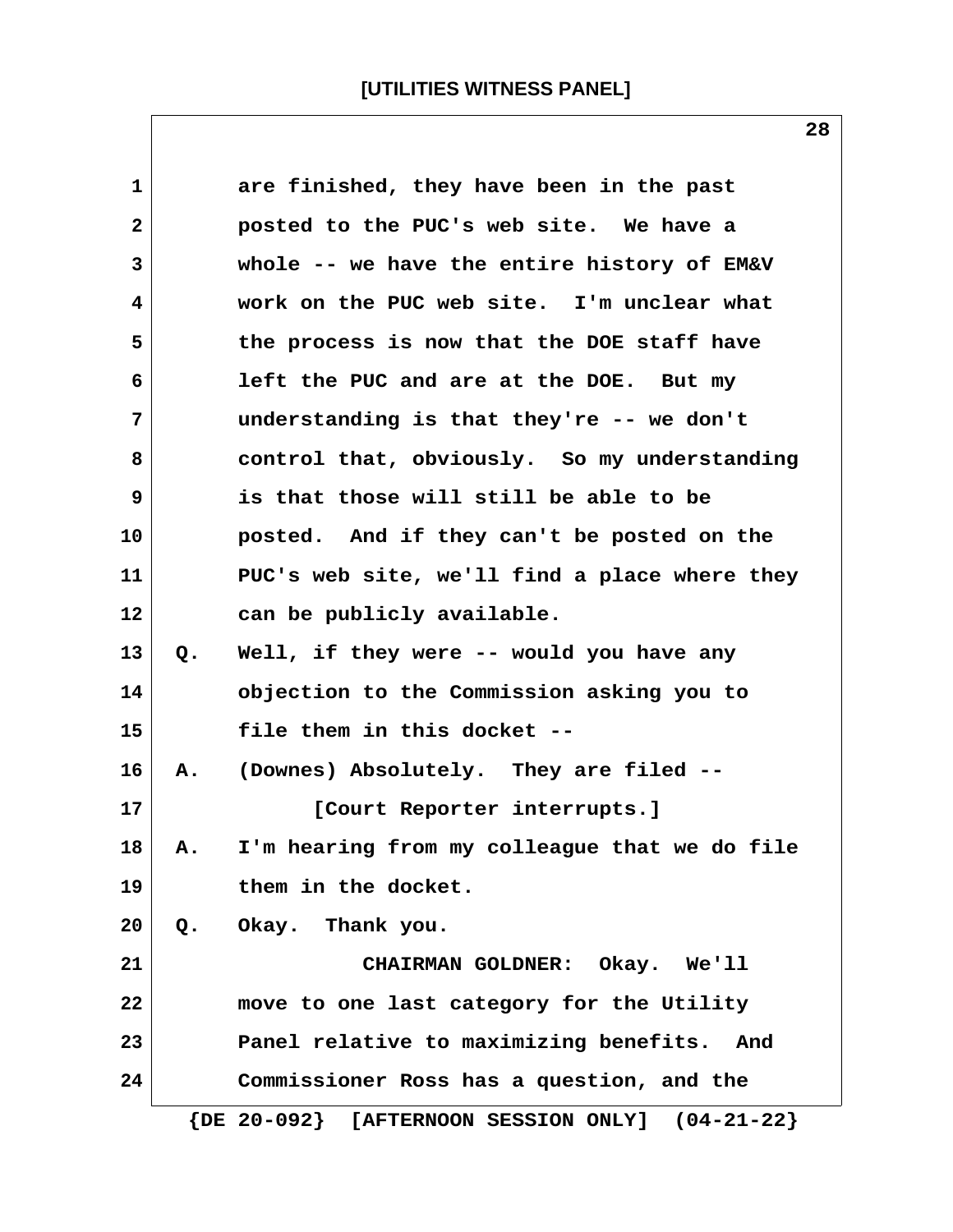$\overline{\phantom{a}}$ 

| $\mathbf{1}$ | Chair has a couple of questions.                            |
|--------------|-------------------------------------------------------------|
| $\mathbf{2}$ | BY SPECIAL COMMISSIONER ROSS:                               |
| 3            | So my first question has to do with how you<br>Q.           |
| 4            | would go about shifting funds from one sector               |
| 5            | to another if you found that you had a                      |
| 6            | greater incremental benefit if you could use                |
| 7            | more funds in one sector as opposed to where                |
| 8            | they were collected.                                        |
| 9            | Is that ability, that flexibility, so                       |
| 10           | that you could maximize your energy                         |
| 11           | efficiency allowed in the plan; and if so,                  |
| 12           | how would you go about doing it?                            |
| 13           | (Peters) In the first instance, it is not<br>Α.             |
| 14           | allowed for us to plan that way, as I believe               |
| 15           | my colleague, Mr. Lemenager spoke about                     |
| 16           | earlier in the day. We allocate the funds                   |
| 17           | for each sector based on the revenue that                   |
| 18           | comes in from that sector, with the exception               |
| 19           | of the low-income programs that get                         |
| 20           | contributed to by both. There is a -- I have                |
| 21           | to find the reference. But there's an                       |
| 22           | indication in the plan that if a utility                    |
| 23           | needed or wanted to, it could make a request                |
| 24           | to the Commission to shift funds from one                   |
|              | $\{$ DE $20-092\}$<br>[AFTERNOON SESSION ONLY] $(04-21-22)$ |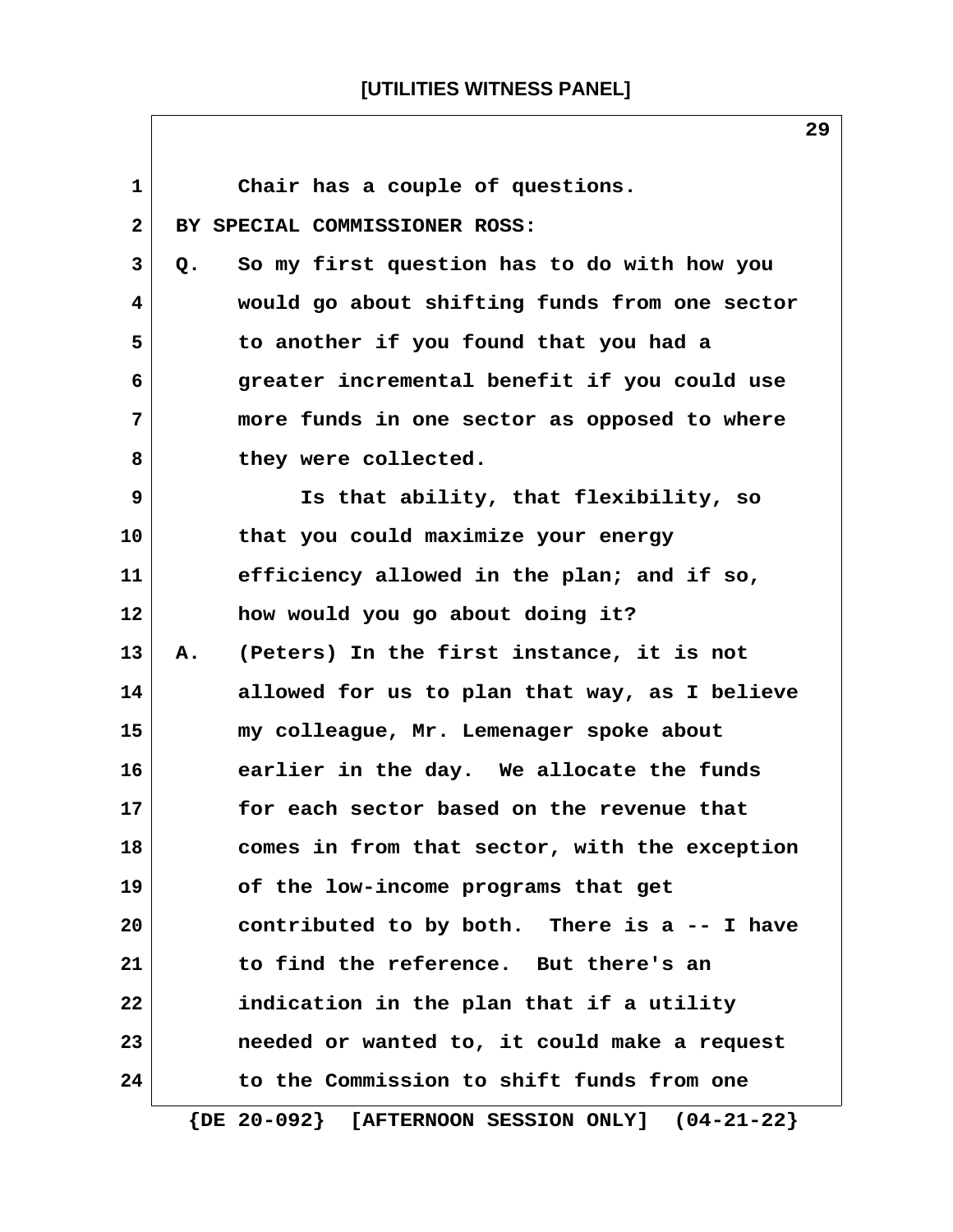| $\mathbf 1$  | sector to the other, from say commercial to   |
|--------------|-----------------------------------------------|
| $\mathbf{2}$ | residential, or vice versa. But we could not  |
| 3            | do that unless we got explicit approval from  |
| 4            | the Commission to do so.                      |
| 5            | There was a recent example, actually, I       |
| 6            | think two years ago. Eversource made a        |
| 7            | request to shift some of our commercial funds |
| 8            | into the residential sector because we had -- |
| 9            | I think it was 2020. I would have to          |
| 10           | double-check this. But we had a high demand,  |
| 11           | especially in the low-income program, and a   |
| 12           | much lower demand than anticipated in the     |
| 13           | commercial sector. And so we requested to     |
| 14           | shift those funds and made an argument as to  |
| 15           | why it was, you know, an appropriate thing to |
| 16           | The Commission approved that shifting.<br>do. |
| 17           | And we then, at the end of the year, as we    |
| 18           | did all of our final accounting, realized     |
| 19           | that not all of the low-income projects that  |
| 20           | we thought were going to complete in the year |
| 21           | had actually completed. Some of them rolled   |
| 22           | into the next year. There were some large     |
| 23           | multi-family buildings that didn't finish.    |
| 24           | And so we did not actually need the           |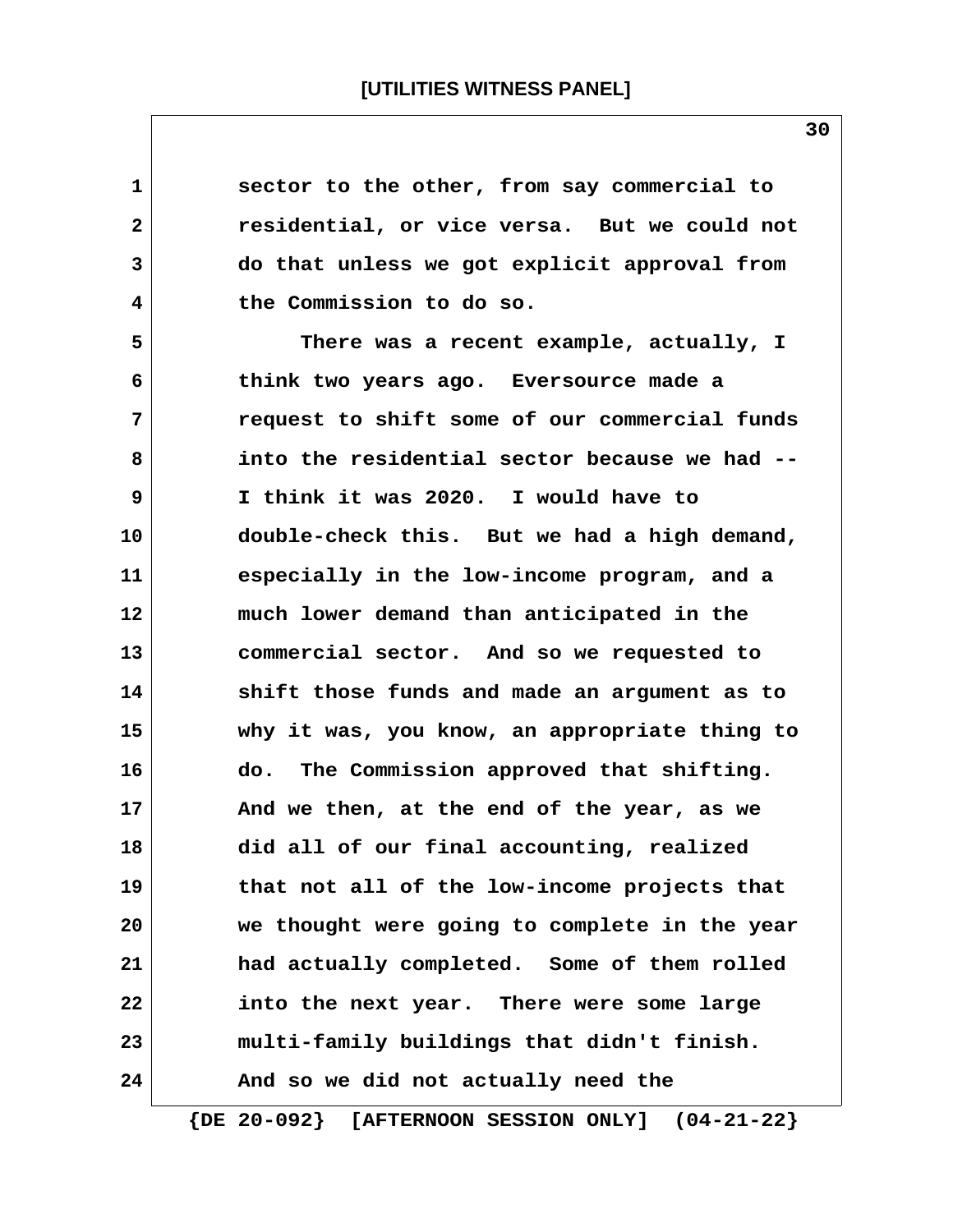| $\mathbf{1}$ | commercial funds in the residential sector,           |
|--------------|-------------------------------------------------------|
| 2            | and so we filed another letter asking the             |
| 3            | Commission to put the budgets back to where           |
| 4            | they had originally been. So that's a recent          |
| 5            | example where there was a request and a               |
| 6            | reasoning, but we did not actually end up             |
| 7            | moving any of the money.                              |
| 8            | Thank you.<br>Q.                                      |
| 9            | CHAIRMAN GOLDNER: Okay. Just a                        |
| 10           | couple more questions to wrap up with the             |
| 11           | Utility Panel.                                        |
| $12 \,$      | BY CHAIRMAN GOLDNER:                                  |
| 13           | So along that same line of questioning, by<br>Q.      |
| 14           | reference, Exhibit 48, Bates 21, the joint            |
| 15           | utilities are talking there about unfair cost         |
| 16           | shifting and that unfair cost shifting should         |
| 17           | be avoided. But at the same time, the C&I             |
| 18           | customers, as you just alluded to, were --            |
| 19           | you know, paid the majority of the HEA costs.         |
| 20           | So I'm trying to understand what you mean by          |
| 21           | "unfair cost shifting."                               |
| 22           | (Peters) So for HEA, 20 percent of the<br>А.          |
| 23           | commercial collections get moved into the             |
| 24           | residential low-income program. That's done           |
|              | $\{DE 20-092\}$ [AFTERNOON SESSION ONLY] $(04-21-22)$ |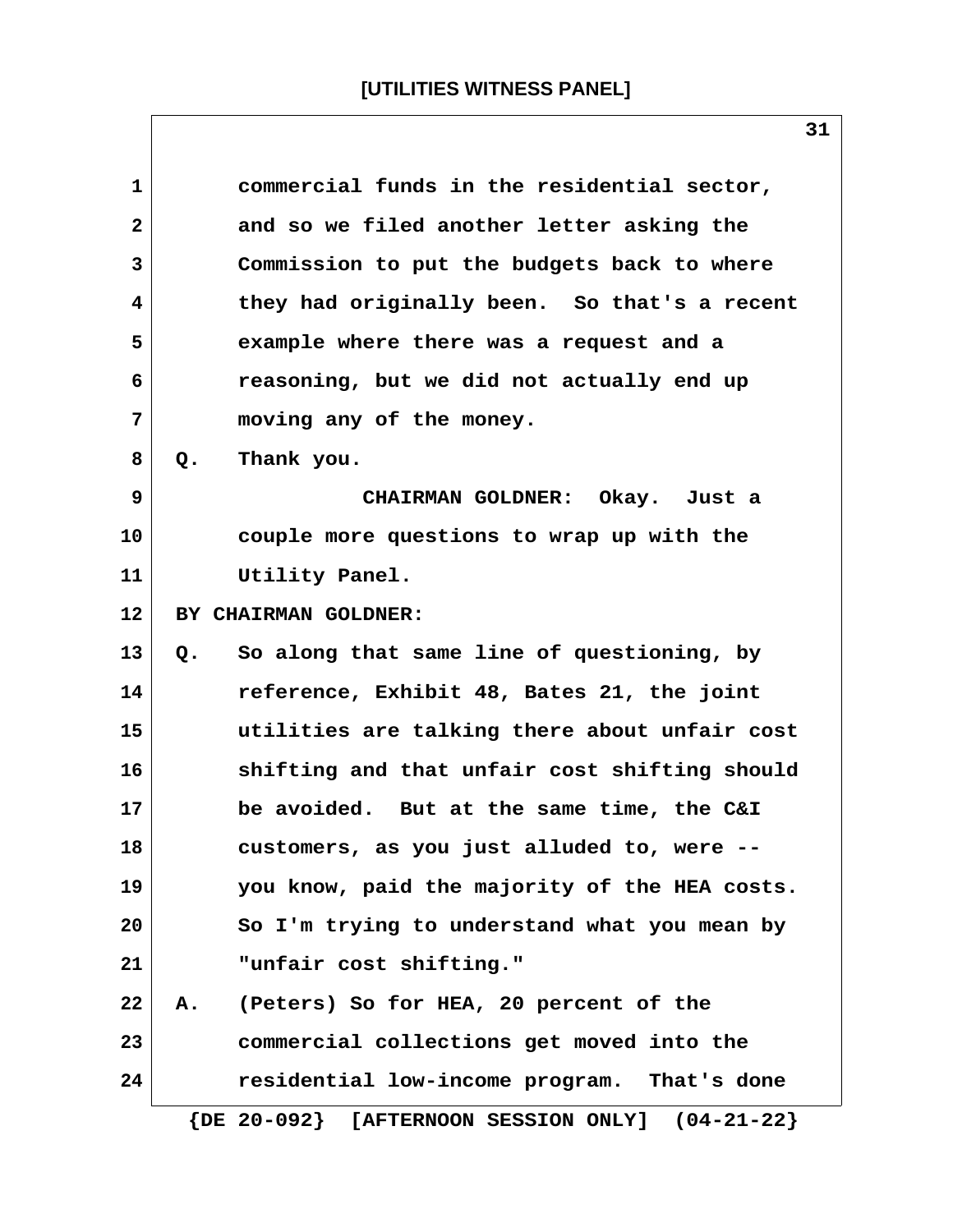$\overline{\phantom{a}}$ 

|                |       | 32                                            |
|----------------|-------|-----------------------------------------------|
| $\mathbf{1}$   |       | by statute. It's a direct statutory           |
| $\mathbf{2}$   |       | requirement from the Legislature. And so we   |
| $\overline{3}$ |       | do that first.                                |
| 4              | Q.    | Can you quote the statute, please?            |
| 5              | Α.    | Yes.                                          |
| 6              | Q.    | 'Cause I believe what the statute says is     |
| 7              |       | that 20 percent of the energy efficiency      |
| 8              |       | funding shall go to low-income, but it        |
| 9              |       | doesn't say from where.                       |
| 10             | Α.    | (Peters) Sorry. I'm just getting there. So    |
| 11             |       | I'm reading from House Bill 549, which        |
| $12 \,$        |       | amended RSA 374-F:3.                          |
| 13             | $Q$ . | Yes.                                          |
| 14             | Α.    | (Peters) Yes, you know where it is.           |
| 15             | Q.    | Yup.                                          |
| 16             | Α.    | (Peters) "No less than 20 percent of the      |
| 17             |       | portion of the funds collected for energy     |
| 18             |       | efficiency shall be expended on low-income    |
| 19             |       | energy efficiency programs."                  |
| 20             |       | So we take that to mean all of the funds      |
| 21             |       | we collect, we should take 20 percent of that |
| 22             |       | and put it into low-income. And that          |
| 23             |       | includes commercial customers, as well as     |
| 24             |       | residential.                                  |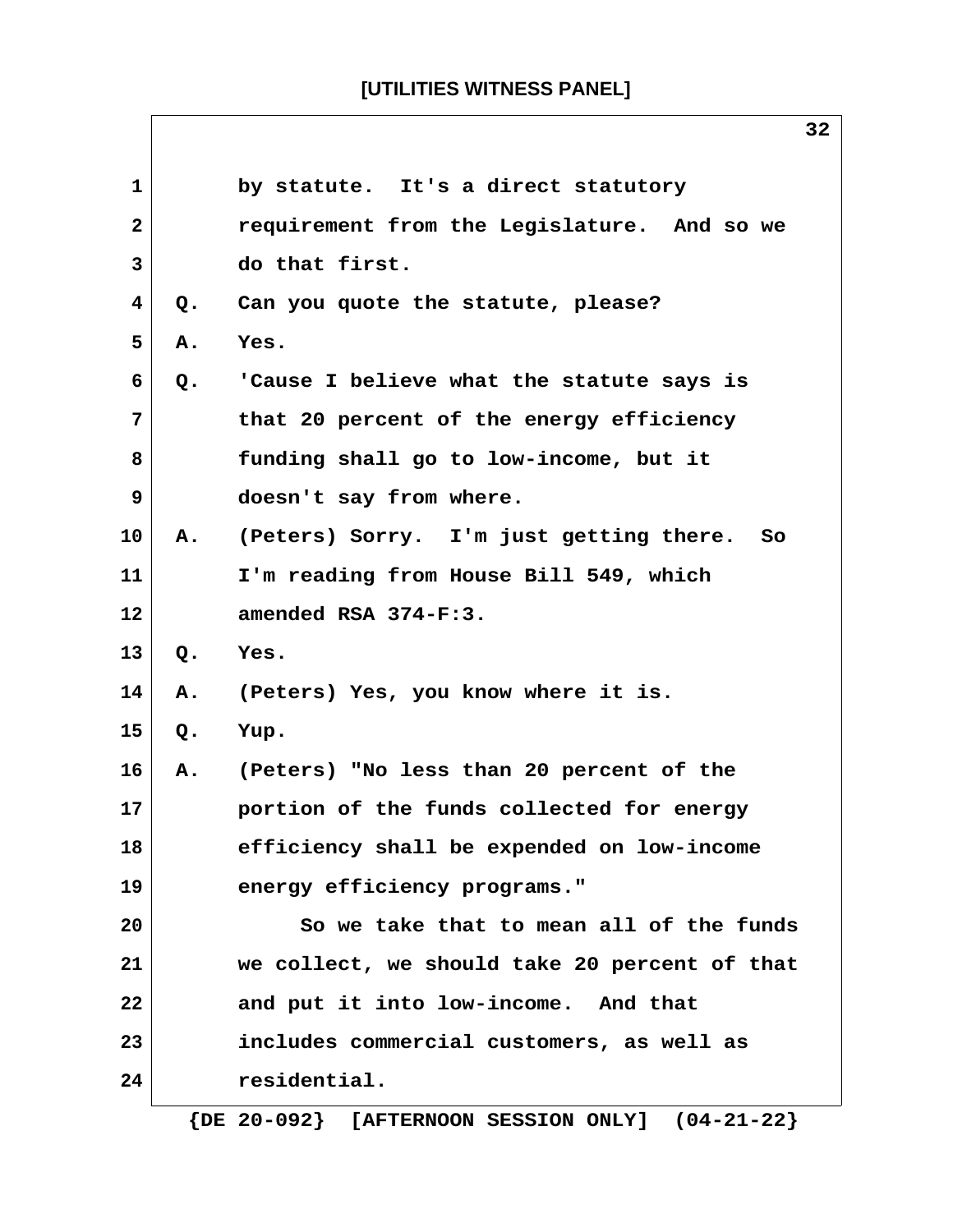| 1              | Q. | Okay. So just to repeat that back, your               |
|----------------|----|-------------------------------------------------------|
| $\overline{2}$ |    | interpretation of the statute is that you             |
| 3              |    | take the aggregate, the total amount, and you         |
| 4              |    | multiply it by .2, 20 percent, in order to            |
| 5              |    | get the amount that goes to low-income                |
| 6              |    | ratepayers. And you further interpret the             |
| $\overline{7}$ |    | statute to say that you take 20 percent out           |
| 8              |    | of both -- out of all C&I, municipal, and             |
| 9              |    | residential ratepayers, 20 percent out of             |
| 10             |    | each category, in order to fund HEA. Is that          |
| 11             |    | correct?                                              |
| 12             | A. | (Peters) Twenty percent of the system                 |
| 13             |    | benefits charges that are collected from any          |
| 14             |    | category of customers.                                |
| 15             | Q. | Actually from all -- just to clarify, from            |
| 16             |    | all categories. Okay. Just want to make               |
| 17             |    | sure I understand your -- does anyone else            |
| 18             |    | have a different interpretation of the                |
| 19             |    | statute?                                              |
| 20             | Α. | (Downes) No.                                          |
| 21             | Q. | Thank you.                                            |
| 22             |    | Okay. Last question. Exhibit 48,                      |
| 23             |    | Bates 30, there's a reference to RFP programs         |
| 24             |    | and their cost in 2022 and 2023.                      |
|                |    | $\{DE 20-092\}$ [AFTERNOON SESSION ONLY] $(04-21-22)$ |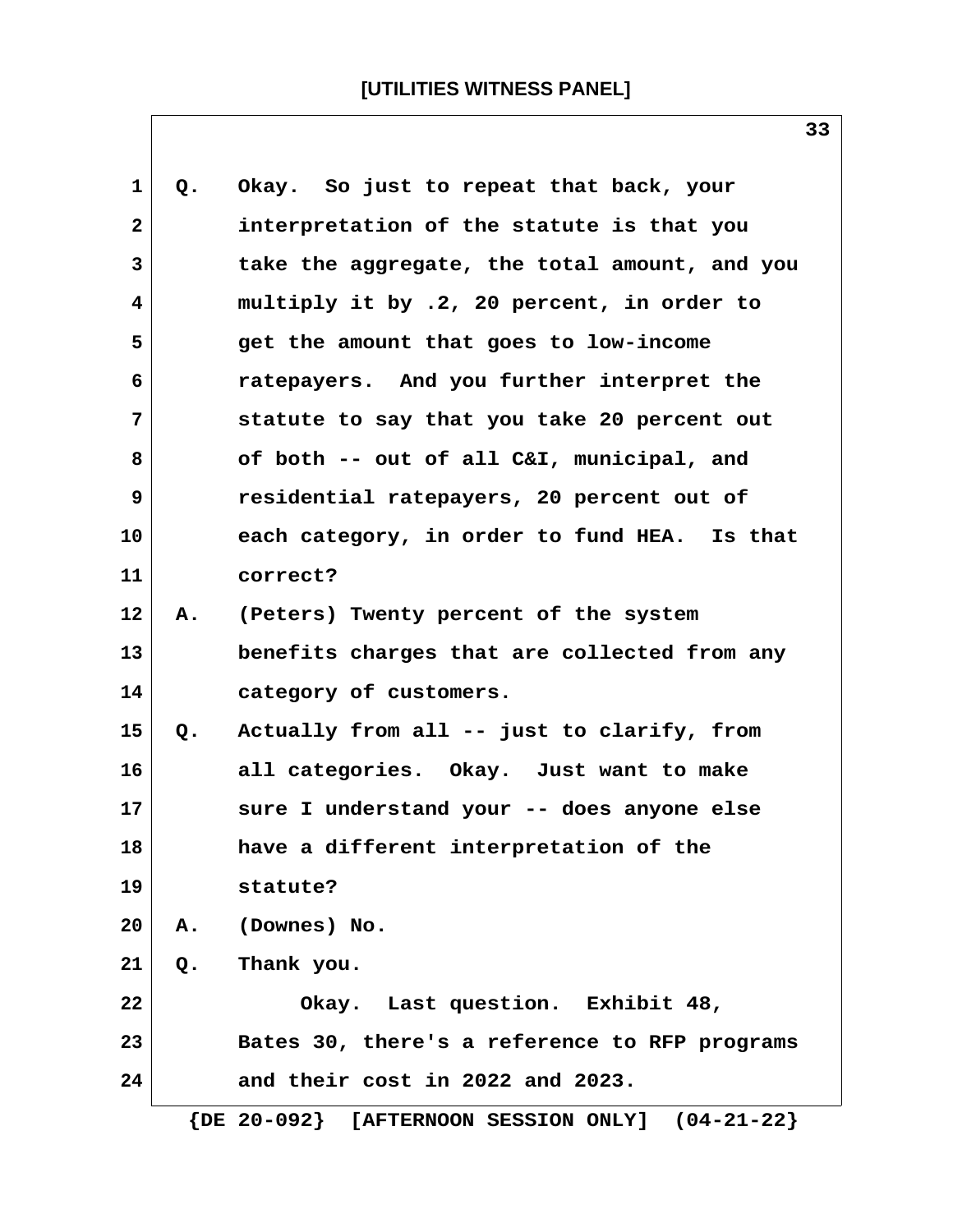|                | 34                                                    |
|----------------|-------------------------------------------------------|
| 1              | UNKNOWN SPEAKER: Which one?                           |
| $\mathbf{2}$   | CHAIRMAN GOLDNER: Would you like                      |
| 3              | me to repeat it? RSA 125-0:23, III.                   |
| 4              | BY CHAIRMAN GOLDNER:                                  |
| 5              | So, first question: How much are those<br>Q.          |
| 6              | programs expected to cost in the next two             |
| $\overline{7}$ | years?                                                |
| 8              | (Peters) I'm sorry. I got distracted by the<br>Α.     |
| 9              | electronic voice, and I have not quite found          |
| 10             | your reference.                                       |
| 11             | Q. No worries. I'm at Exhibit 48, Bates 30, and       |
| $12 \,$        | it's referencing RFP programs.                        |
| 13             | (Peters) Got it.<br>Α.                                |
| 14             | So I'm just trying to understand what the<br>Q.       |
| 15             | magnitude of those programs are this year and         |
| 16             | next year.                                            |
| 17             | (Peters) Ah, yes. So that is the program<br><b>A.</b> |
| 18             | that is overseen by the Department of Energy.         |
| 19             | The last time the Department of Energy did an         |
| 20             | RFP, the utilities applied. We received a             |
| 21             | grant -- I may need to double-check on the            |
| 22             | exact number for you. I believe it's just             |
| 23             | north of \$400,000. And that grant originally         |
| 24             | was supposed to end in 2021. We went to the           |
|                | $\{DE 20-092\}$ [AFTERNOON SESSION ONLY] $(04-21-22)$ |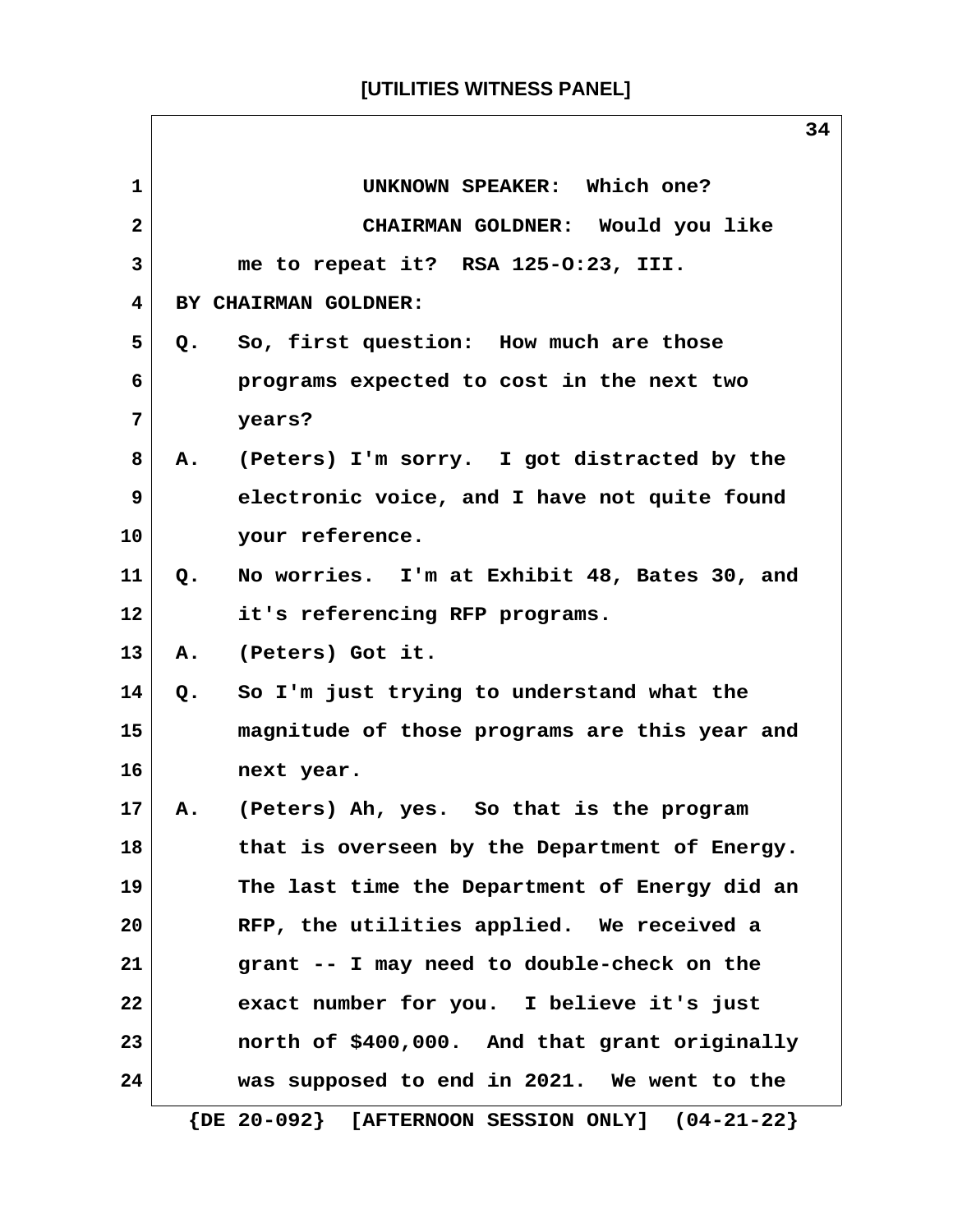| 1            |    | Governor and Council during the middle of             |
|--------------|----|-------------------------------------------------------|
| $\mathbf{2}$ |    | 2021 and asked for an extension to continue           |
| 3            |    | running that grant through 2022. The effort           |
| 4            |    | that we are undertaking with that grant is a          |
| 5            |    | moderate income offering, where we're                 |
| 6            |    | offering a higher incentive level for                 |
| 7            |    | customers that are moderate income versus             |
| 8            |    | customers who make higher incomes, kind of a          |
| 9            |    | middle point between the low-income program           |
| 10           |    | with 100 percent incentive and our market             |
| 11           |    | rate program. And we are working to identify          |
| 12           |    | and deliver those projects to the moderate            |
| 13           |    | income customers this year. It got delayed            |
| 14           |    | during COVID when everything stopped. And we          |
| 15           |    | actually increased our regular program                |
| 16           |    | incentives for a period of time, and the              |
| 17           |    | moderate income offering kind of didn't have          |
| 18           |    | much meaning for a while. And it is now               |
| 19           |    | back, and we are working to utilize those             |
| 20           |    | funds this year.                                      |
| 21           |    | Q. So you would be spending out the balance of        |
| 22           |    | the 400,000. Do you anticipate any                    |
| 23           |    | additional funds being requested for RFP?             |
| 24           | А. | (Peters) I am not sure if the Department is           |
|              |    | $\{DE 20-092\}$ [AFTERNOON SESSION ONLY] $(04-21-22)$ |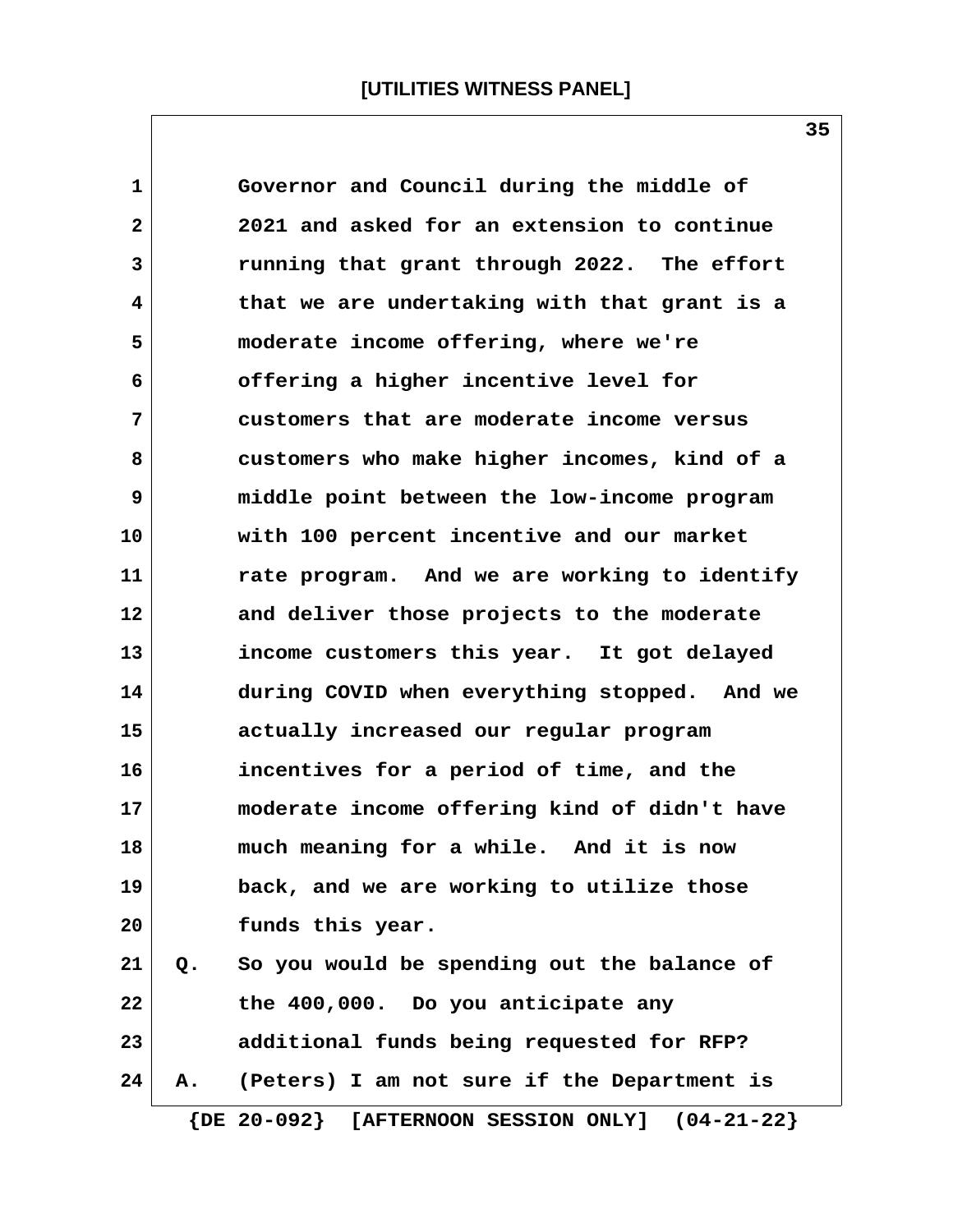| 1            |    | going to open another RFP opportunity. I'm            |
|--------------|----|-------------------------------------------------------|
| $\mathbf{2}$ |    | not sure what their timing is. I think if             |
| 3            |    | they do, we would look at it. They typically          |
| 4            |    | designates what sector and what types of              |
| 5            |    | projects that are looking to do with those            |
| 6            |    | funds. So we would certainly look at an               |
| 7            |    | opportunity. And if we felt we had an                 |
| 8            |    | offering that might make sense, we would              |
| 9            |    | probably apply again.                                 |
| 10           | Q. | Okay. And if that did happen, could these             |
| 11           |    | programs, or the RFP program, be part of the          |
| 12           |    | energy efficiency programming?                        |
| 13           | Α. | (Peters) So if they were to offer additional          |
| 14           |    | funds that we were to receive, we would               |
| 15           |    | probably continue operating kind of alongside         |
| 16           |    | but separately because it is contracted               |
| 17           |    | specifically through Governor and Council; so         |
| 18           |    | just the process is different. We do similar          |
| 19           |    | types of reporting on it. I think we                  |
| 20           |    | actually include a page on our regular                |
| 21           |    | quarterly report.                                     |
| 22           |    | I think what we're hoping to learn from               |
| 23           |    | this moderate income grant and what we have           |
| 24           |    | started learning is we had a sense that there         |
|              |    | $\{DE 20-092\}$ [AFTERNOON SESSION ONLY] $(04-21-22)$ |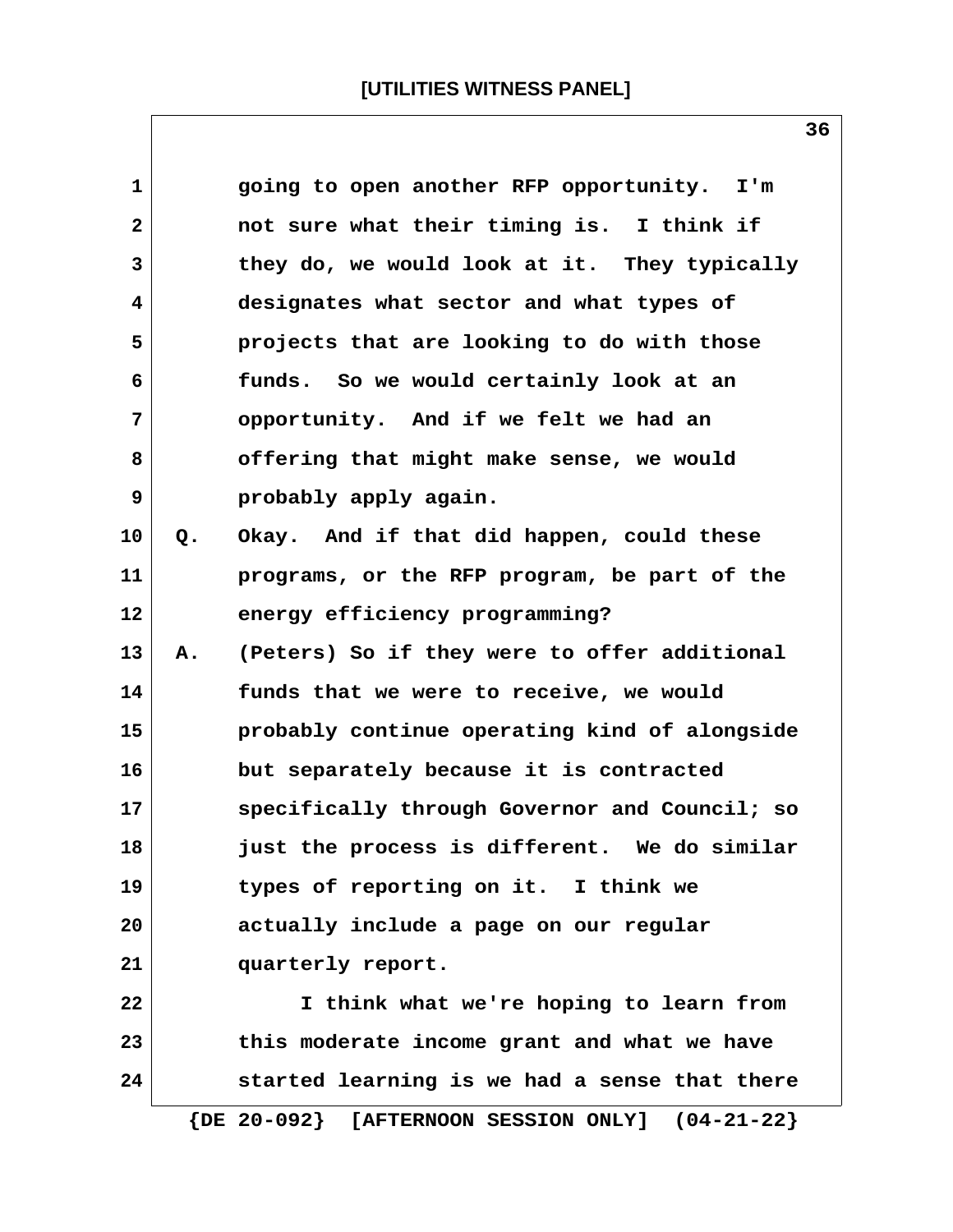| 1            | are probably customers who do not qualify for   |
|--------------|-------------------------------------------------|
| $\mathbf{2}$ | low-income, make more money than the            |
| 3            | low-income qualification, but who may not be    |
| 4            | participating because the customer co-pay for   |
| 5            | the regular program is too high for them.       |
| 6            | And I think that is panning out as we try to    |
| 7            | deliver even the moderate income program.       |
| 8            | The incentive we're offering is 80 percent of   |
| 9            | a project cost would be covered. And we         |
| 10           | actually have had trouble finding customers     |
| 11           | who want to do the projects, even 20 percent    |
| 12           | of the project cost, which could be, you        |
| 13           | know, one or -- a thousand dollars, maybe a     |
| 14           | little more. It's too much. They do not         |
| 15           | want to take it on. And so we are searching     |
| 16           | for customers who do want to take it on.<br>But |
| 17           | I think part of what we're learning is to       |
| 18           | reach these customers, if we really wanted to   |
| 19           | make an effort, we may need to actually just    |
| 20           | expand the low-income program to reach those    |
| 21           | customers. The combination of a loan and a      |
| 22           | co-pay is not moving a large number of them     |
| 23           | right now. I think we have a little more        |
| 24           | work to do before we come to a final            |
|              |                                                 |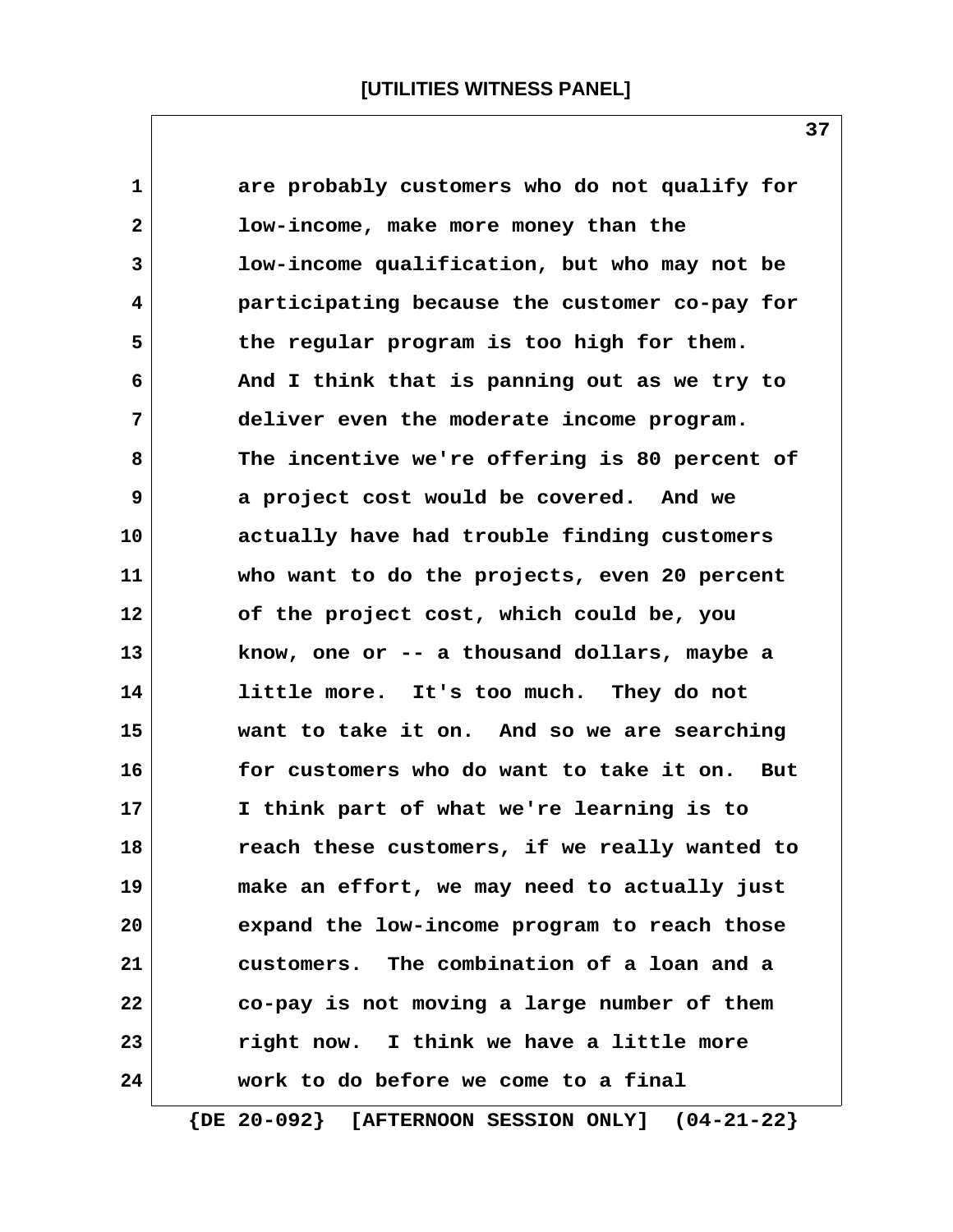| conclusion. So it may be that we use this<br>$\mathbf{1}$<br>pilot to then inform potential future changes<br>$\mathbf{2}$<br>3<br>to the programs that we offer through the<br>more large suite of programs.<br>4<br>5<br>Thank you.<br>Q.<br>CHAIRMAN GOLDNER: Okay. Any other<br>6<br>7<br>questions, Commissioner Chattopadhyay or<br>Commissioner Ross? No.<br>8<br>9<br>Okay. We can move to redirect. Do<br>the utility attorneys have any questions for<br>their witnesses?<br>MS. CHIAVARA: I know we just got<br>back from our break, but would it be possible<br>to speak to our clients for just a couple of<br>moments?<br>CHAIRMAN GOLDNER: Of course.<br>MS. CHIAVARA: Thank you so much.<br>CHAIRMAN GOLDNER: We'll just stay<br>here.<br>(Brief recess taken at 1:46 p.m.)<br>CHAIRMAN GOLDNER: We'll go back on<br>the record, Ms. Robidas. I think our witness<br>has just departed, too. So let's go back off<br>the record. |    |  |
|--------------------------------------------------------------------------------------------------------------------------------------------------------------------------------------------------------------------------------------------------------------------------------------------------------------------------------------------------------------------------------------------------------------------------------------------------------------------------------------------------------------------------------------------------------------------------------------------------------------------------------------------------------------------------------------------------------------------------------------------------------------------------------------------------------------------------------------------------------------------------------------------------------------------------------------------------|----|--|
|                                                                                                                                                                                                                                                                                                                                                                                                                                                                                                                                                                                                                                                                                                                                                                                                                                                                                                                                                  |    |  |
|                                                                                                                                                                                                                                                                                                                                                                                                                                                                                                                                                                                                                                                                                                                                                                                                                                                                                                                                                  |    |  |
|                                                                                                                                                                                                                                                                                                                                                                                                                                                                                                                                                                                                                                                                                                                                                                                                                                                                                                                                                  |    |  |
|                                                                                                                                                                                                                                                                                                                                                                                                                                                                                                                                                                                                                                                                                                                                                                                                                                                                                                                                                  |    |  |
|                                                                                                                                                                                                                                                                                                                                                                                                                                                                                                                                                                                                                                                                                                                                                                                                                                                                                                                                                  |    |  |
|                                                                                                                                                                                                                                                                                                                                                                                                                                                                                                                                                                                                                                                                                                                                                                                                                                                                                                                                                  |    |  |
|                                                                                                                                                                                                                                                                                                                                                                                                                                                                                                                                                                                                                                                                                                                                                                                                                                                                                                                                                  |    |  |
|                                                                                                                                                                                                                                                                                                                                                                                                                                                                                                                                                                                                                                                                                                                                                                                                                                                                                                                                                  |    |  |
|                                                                                                                                                                                                                                                                                                                                                                                                                                                                                                                                                                                                                                                                                                                                                                                                                                                                                                                                                  |    |  |
|                                                                                                                                                                                                                                                                                                                                                                                                                                                                                                                                                                                                                                                                                                                                                                                                                                                                                                                                                  | 10 |  |
|                                                                                                                                                                                                                                                                                                                                                                                                                                                                                                                                                                                                                                                                                                                                                                                                                                                                                                                                                  | 11 |  |
|                                                                                                                                                                                                                                                                                                                                                                                                                                                                                                                                                                                                                                                                                                                                                                                                                                                                                                                                                  | 12 |  |
|                                                                                                                                                                                                                                                                                                                                                                                                                                                                                                                                                                                                                                                                                                                                                                                                                                                                                                                                                  | 13 |  |
|                                                                                                                                                                                                                                                                                                                                                                                                                                                                                                                                                                                                                                                                                                                                                                                                                                                                                                                                                  | 14 |  |
|                                                                                                                                                                                                                                                                                                                                                                                                                                                                                                                                                                                                                                                                                                                                                                                                                                                                                                                                                  | 15 |  |
|                                                                                                                                                                                                                                                                                                                                                                                                                                                                                                                                                                                                                                                                                                                                                                                                                                                                                                                                                  | 16 |  |
|                                                                                                                                                                                                                                                                                                                                                                                                                                                                                                                                                                                                                                                                                                                                                                                                                                                                                                                                                  | 17 |  |
|                                                                                                                                                                                                                                                                                                                                                                                                                                                                                                                                                                                                                                                                                                                                                                                                                                                                                                                                                  | 18 |  |
|                                                                                                                                                                                                                                                                                                                                                                                                                                                                                                                                                                                                                                                                                                                                                                                                                                                                                                                                                  | 19 |  |
|                                                                                                                                                                                                                                                                                                                                                                                                                                                                                                                                                                                                                                                                                                                                                                                                                                                                                                                                                  | 20 |  |
|                                                                                                                                                                                                                                                                                                                                                                                                                                                                                                                                                                                                                                                                                                                                                                                                                                                                                                                                                  | 21 |  |
|                                                                                                                                                                                                                                                                                                                                                                                                                                                                                                                                                                                                                                                                                                                                                                                                                                                                                                                                                  | 22 |  |
|                                                                                                                                                                                                                                                                                                                                                                                                                                                                                                                                                                                                                                                                                                                                                                                                                                                                                                                                                  | 23 |  |
|                                                                                                                                                                                                                                                                                                                                                                                                                                                                                                                                                                                                                                                                                                                                                                                                                                                                                                                                                  | 24 |  |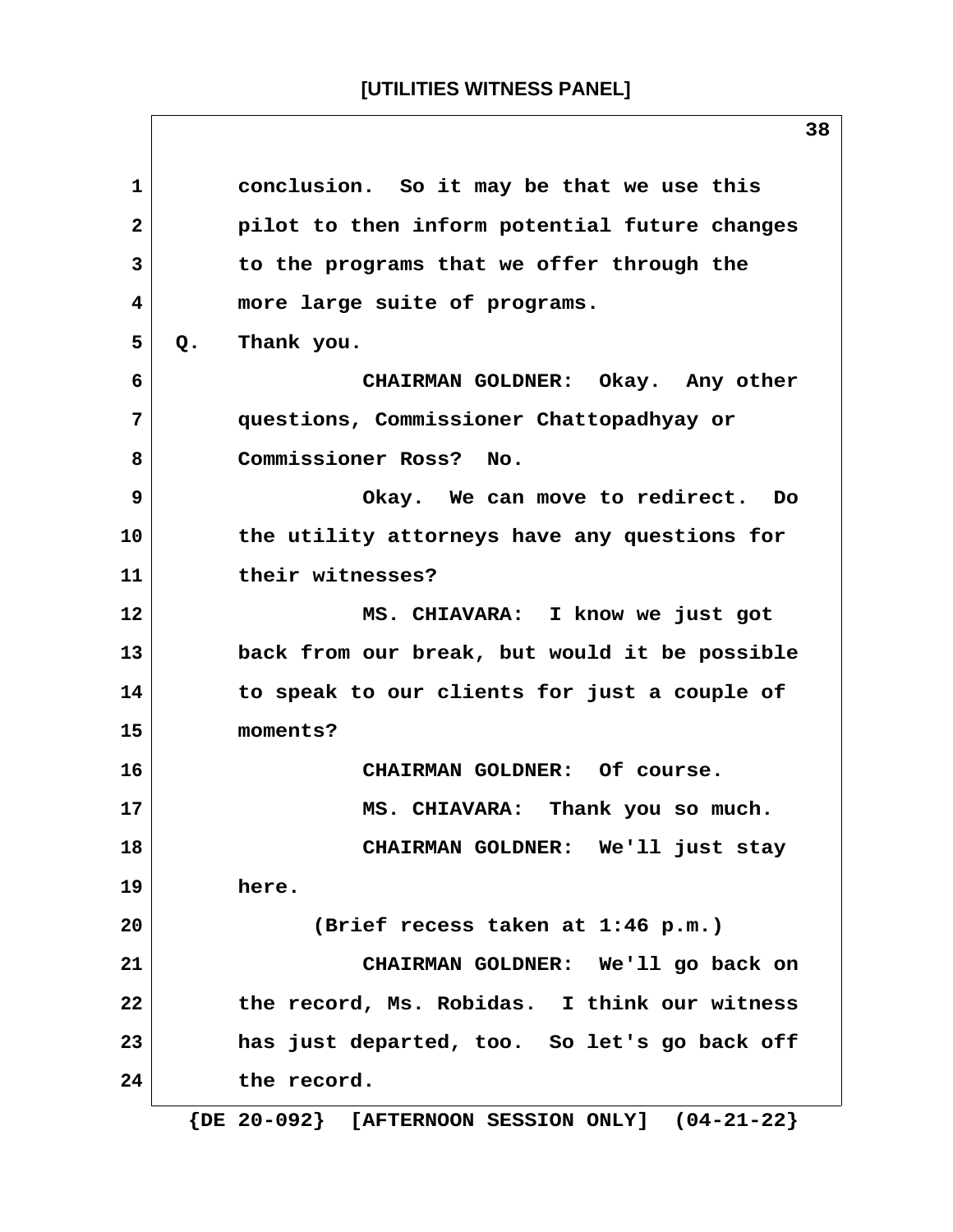#### **[UTILITIES WITNESS PANEL]**

 **1 (Pause in proceedings) 2 CHAIRMAN GOLDNER: All right. Back 3 on the record -- no, back off the record. 4 (Pause in proceedings) 5 CHAIRMAN GOLDNER: Okay. We'll go 6 back on the record. Ms. Chiavara. 7 MS. CHIAVARA: Yes, the utilities 8 have no redirect at this time. Thank you. 9 CHAIRMAN GOLDNER: Thank you. So 10 the utility witnesses are released. Thank 11 you very much. I'm afraid you'll have to 12 leave the table. I know that's a little bit 13 awkward. It's like musical chairs. But 14 that's our witness table. 15 MR. DEXTER: Could we go off the 16 record? 17 CHAIRMAN GOLDNER: Okay. Off the 18 record. 19 (Pause in proceedings) 20 CHAIRMAN GOLDNER: We'll go back on 21 the record. And Ms. Robidas, would you 22 please swear in the second panel of 23 witnesses. 24**

 **{DE 20-092} [AFTERNOON SESSION ONLY] (04-21-22}**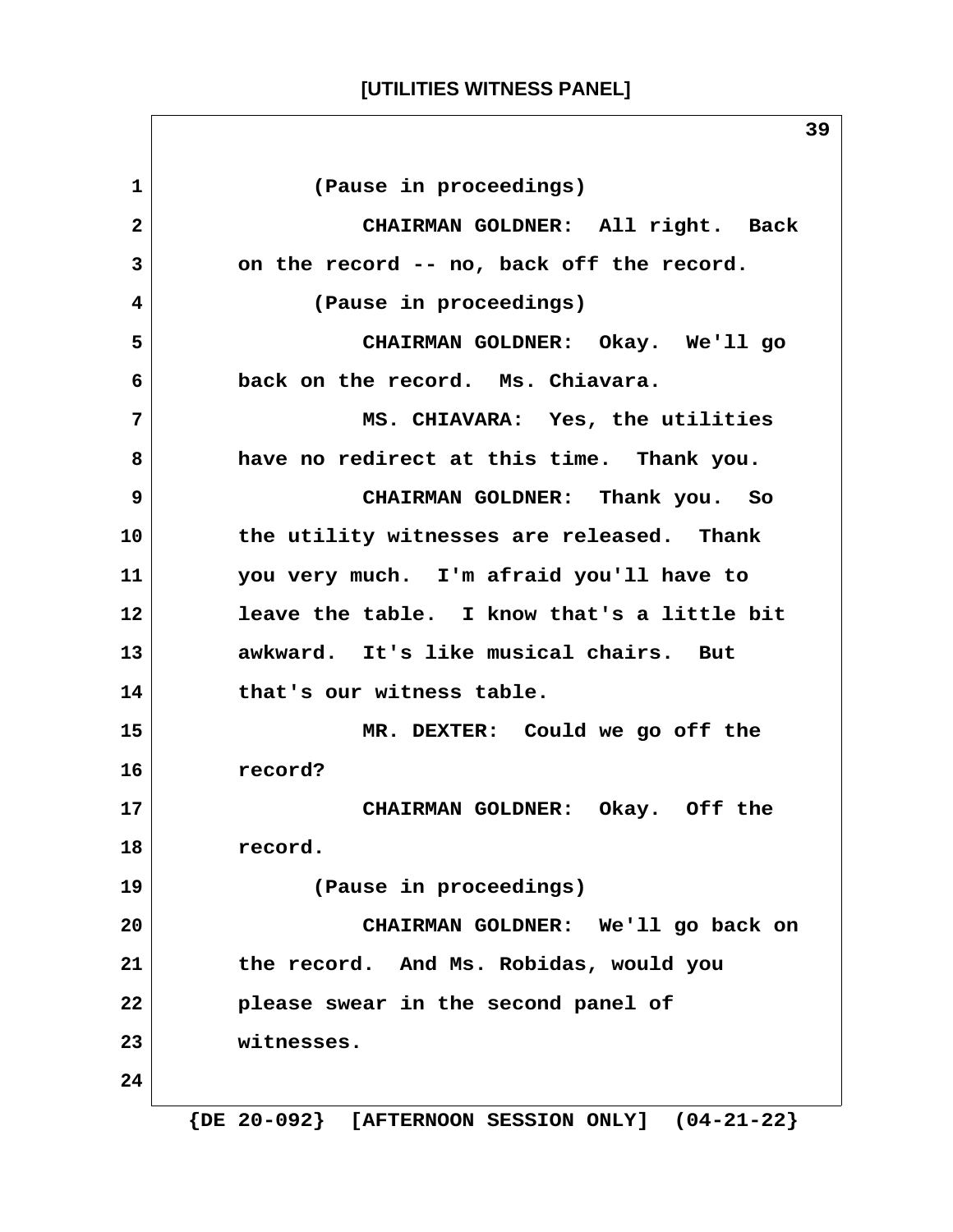|                 | 40                                                    |
|-----------------|-------------------------------------------------------|
| $\mathbf{1}$    | (WHEREUPON, CHRISTOPHER SKOGLUND,                     |
| $\mathbf{2}$    | COURTNEY LANE, DANIELLE GOLDBERG,                     |
| 3               | ELIZABETH NIXON, STEPHEN ECKBERG, JAY                 |
| 4               | DUDLEY and SCOTT BALISE were duly sworn               |
| 5               | and cautioned by the Court Reporter.)                 |
| 6               | CHAIRMAN GOLDNER: Okay. Thank                         |
| 7               | you.                                                  |
| 8               | Department of Energy. I'll                            |
| 9               | acknowledge Mr. Dexter, if you have any               |
| 10              | direct.                                               |
| 11              | MR. DEXTER: I do. Thank you,                          |
| 12              | Commissioner -- Mr. Chairman.                         |
| 13              | DIRECT EXAMINATION                                    |
| 14              | BY MR. DEXTER:                                        |
| 15 <sub>1</sub> | Q. So I have a series of questions I'd like to        |
| 16              | ask the panel. And I'd like to ask the                |
| 17              | question once and have the four of them               |
| 18              | answer one after another. I think that would          |
| 19              | be an efficient way to proceed. So having             |
| 20              | said that -- and I'd like the witness that's          |
| 21              | closest to me to answer first, so that's Ms.          |
| 22              | Nixon.                                                |
| 23              | So the question to each of you is to                  |
| 24              | please identify yourselves by stating your            |
|                 | $\{DE 20-092\}$ [AFTERNOON SESSION ONLY] $(04-21-22)$ |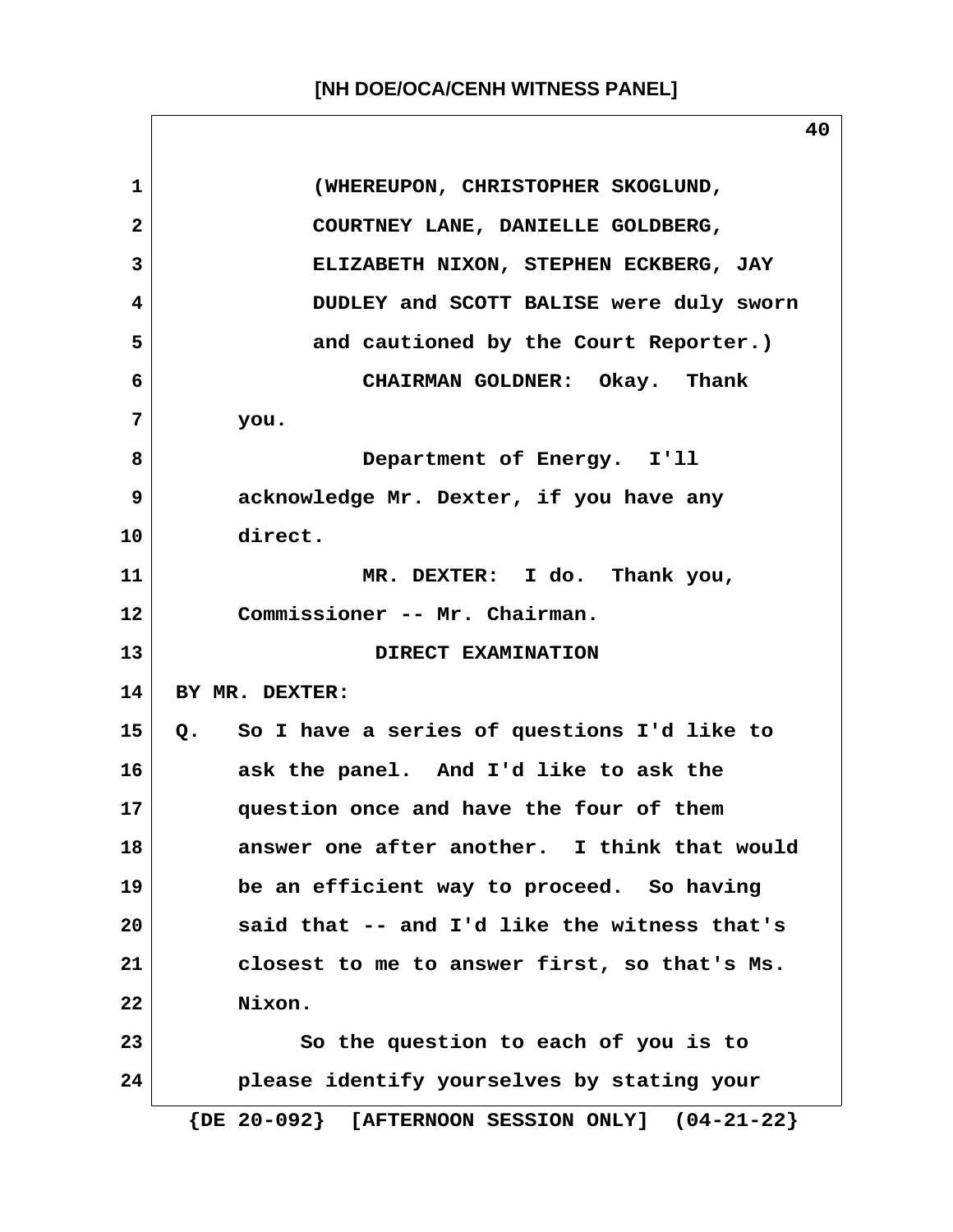$\overline{\phantom{a}}$ 

|              |    |                                             | -- |
|--------------|----|---------------------------------------------|----|
| $\mathbf{1}$ |    | name, your employer and your position.      |    |
| $\mathbf{2}$ | Α. | (Nixon) My name is Elizabeth Nixon.<br>I am |    |
| 3            |    | electric director in the Regulatory Support |    |
| 4            |    | Division at the New Hampshire Department of |    |
| 5            |    | Energy.                                     |    |
| 6            | Α. | (Eckberg) My name is Stephen Eckberg. I'm a |    |
| 7            |    | utility analyst in the Regulatory Support   |    |
| 8            |    | Division of the New Hampshire Department of |    |
| 9            |    | Energy.                                     |    |
| 10           | Α. | (Balise) My name is Scott Balise. I am a    |    |
| 11           |    | utility analyst in the Regulatory Support   |    |
| 12           |    | Division of the Department of Energy.       |    |
| 13           | Α. | (Dudley) Jay Dudley, utilities analyst,     |    |
| 14           |    | Regulatory Support Division for the         |    |
| 15           |    | Department of Energy.                       |    |
| 16           | Q. | Have each of you reviewed the energy        |    |
| 17           |    | efficiency plan that's been filed by the    |    |
| 18           |    | utilities in this case, participated in the |    |
| 19           |    | technical session provided for in the       |    |
| 20           |    | procedural schedule, and are you generally  |    |
| 21           |    | familiar with the proposal before the PUC   |    |
| 22           |    | today in this docket?                       |    |
| 23           | Α. | (Nixon) Yes.                                |    |
| 24           | Α. | (Eckberg) Yes.                              |    |
|              |    |                                             |    |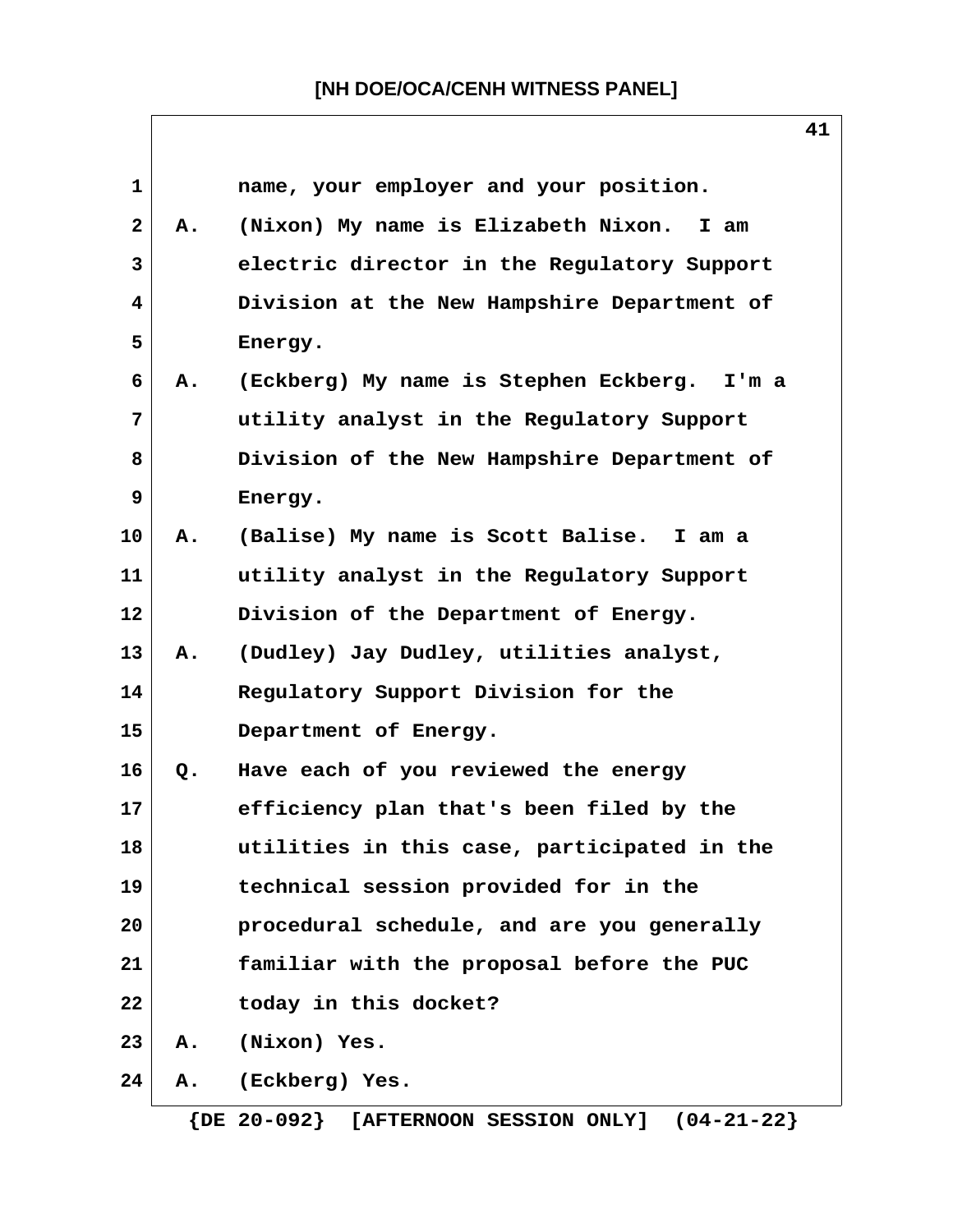**1 A. (Balise) Yes. 2 A. (Dudley) Yes. 3 Q. I'm looking at the document that's been 4 marked for identification purposes as 5 Exhibit 49, which is entitled, "Joint 6 Testimony from the Department of Energy." 7 My question to the panel is: Did each 8 of you assist in the preparation of this 9 joint testimony? 10 A. (Nixon) Yes. 11 A. (Eckberg) Yes, I did. 12 A. (Balise) Yes, I did. 13 A. (Dudley) Yes, I did. 14 Q. And do you have any corrections or updates to 15 make to the testimony at this time? 16 A. (Nixon) No corrections, but just want to 17 clarify that it may appear that there are 18 duplicate attachments, but what we did was we 19 referenced all the attachments 20 chronologically and just kept doing different 21 attachments. So they are duplicates, but 22 they're meant to be duplicates. 23 Q. So Ms. Nixon, I believe you're talking about 24 Exhibit 49, Bates Pages 52 and 53 being {DE 20-092} [AFTERNOON SESSION ONLY] (04-21-22}**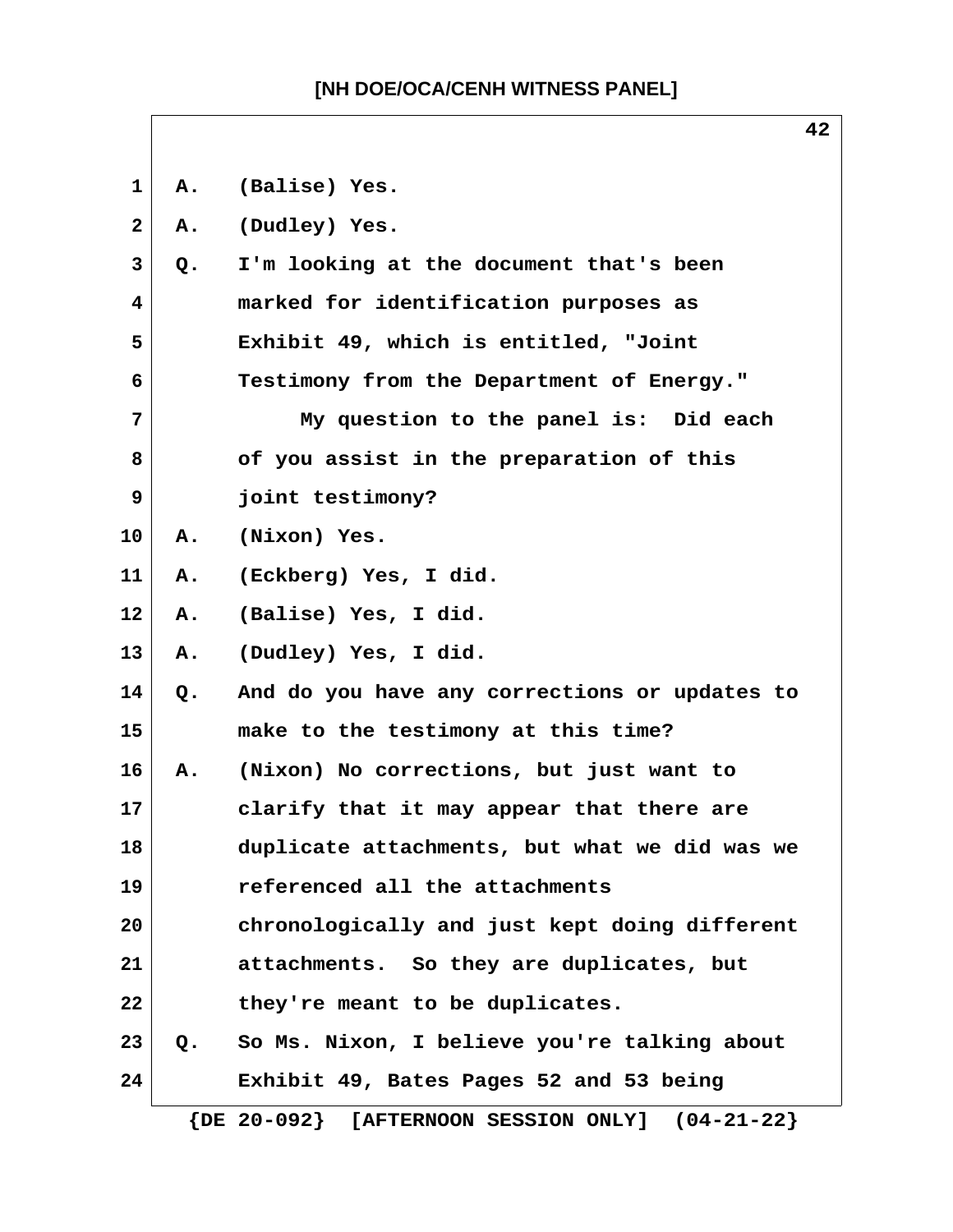| 1            |    | essentially duplicated on 54 and 55. Is that          |
|--------------|----|-------------------------------------------------------|
| $\mathbf{2}$ |    | right?                                                |
| 3            | Α. | (Nixon) Yes, that's correct.                          |
| 4            | Q. | And the reason they're in there twice is              |
| 5            |    | because in some places in the testimony               |
| 6            |    | reference is made to that document at 52 and          |
| 7            |    | 53, and in other places it's made --                  |
| 8            |    | reference is made to Page 54 and 55; is that          |
| 9            |    | right?                                                |
| 10           | Α. | (Nixon) That's correct.                               |
| 11           | Q. | So we don't want to just eliminate --                 |
| $12 \,$      | А. | (Nixon) No, don't eliminate them. They do             |
| 13           |    | have references within the testimony.                 |
| 14           | Q. | Okay. And I believe the same is true with             |
| 15           |    | Bates Page 58 and 59 and 60 and 61; is that           |
| 16           |    | right?                                                |
| 17           | Α. | (Nixon) That is correct.                              |
| 18           | Q. | And we will agree not to eliminate any of             |
| 19           |    | those because of the references contained in          |
| 20           |    | the testimony document; correct?                      |
| 21           | Α. | (Nixon) That is correct.                              |
| 22           | Q. | Thank you.                                            |
| 23           |    | So with that clarification, do each of                |
| 24           |    | the witnesses adopt the joint testimony as            |
|              |    | $\{DE 20-092\}$ [AFTERNOON SESSION ONLY] $(04-21-22)$ |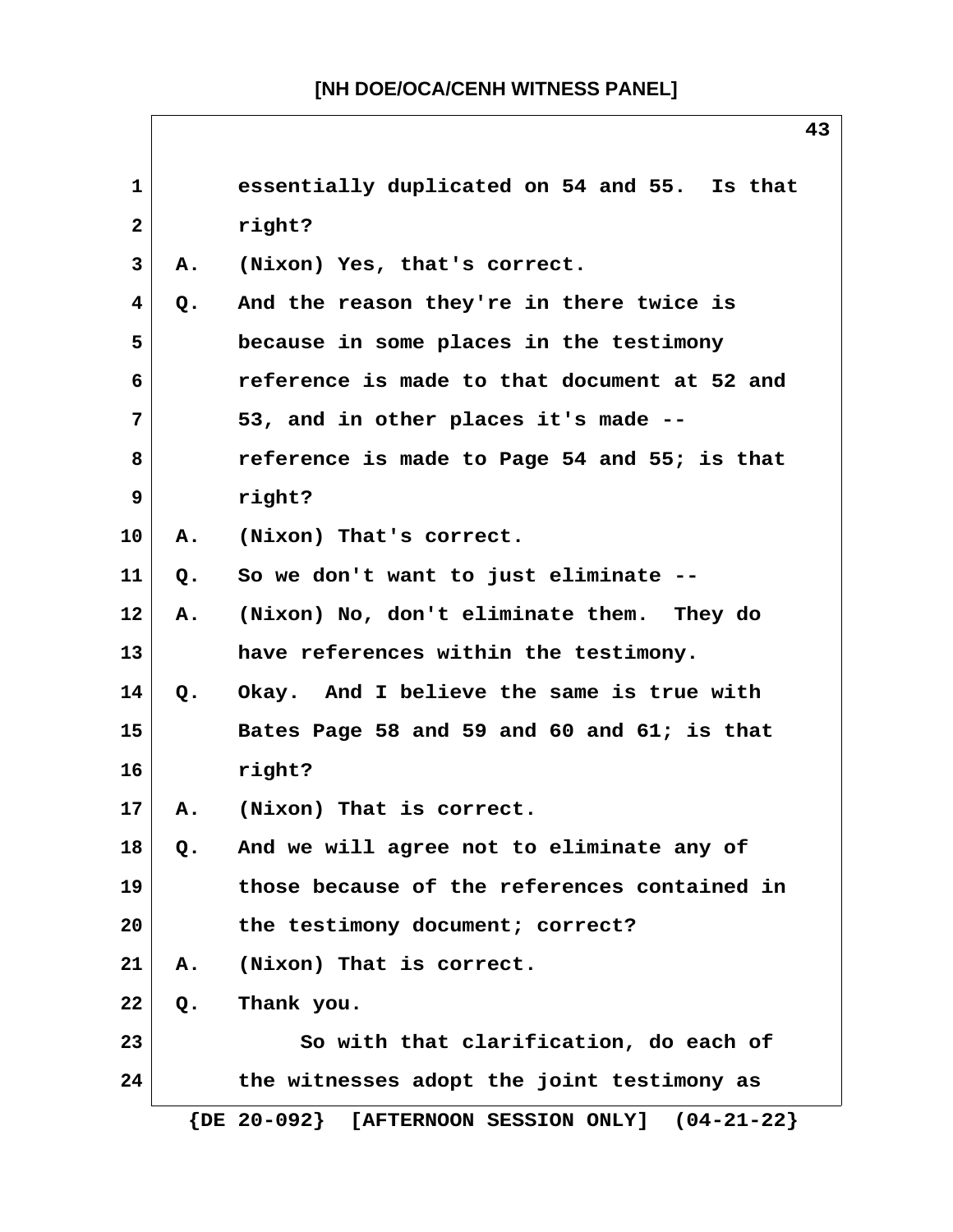**44**

| 1            |       | their sworn testimony today in this           |
|--------------|-------|-----------------------------------------------|
| $\mathbf{2}$ |       | proceeding?                                   |
| 3            | Α.    | (Nixon) Yes, I do.                            |
| 4            | Α.    | (Eckberg) And yes, I do.                      |
| 5            | Α.    | (Balise) Yes, I do.                           |
| 6            | Α.    | (Dudley) Yes.                                 |
| 7            | Q.    | Ms. Nixon, there are several pages in the     |
| 8            |       | joint testimony that talk about the issue     |
| 9            |       | that was discussed between Eversource's       |
| 10           |       | counsel and Ms. Peters this morning about the |
| 11           |       | annual savings, the lifetime savings, and the |
| 12           |       | requirements in HB549, that the proposed plan |
| 13           |       | contain at least 65 percent of savings.<br>Do |
| 14           |       | you recall that discussion?                   |
| 15           | Α.    | (Nixon) Yes, I do.                            |
| 16           | $Q$ . | Is your interpretation of the statute and the |
| 17           |       | plan submitted today consistent with what was |
| 18           |       | stated by Ms. Peters?                         |
| 19           | Α.    | (Nixon) Yes. She did an excellent             |
| 20           |       | explanation of that. I agree that the plan    |
| 21           |       | does meet the requirements of HB549 on this   |
| 22           |       | on an annual business and therefore is        |
| 23           |       | compliant with the law.                       |
| 24           | Q.    | Thank you.                                    |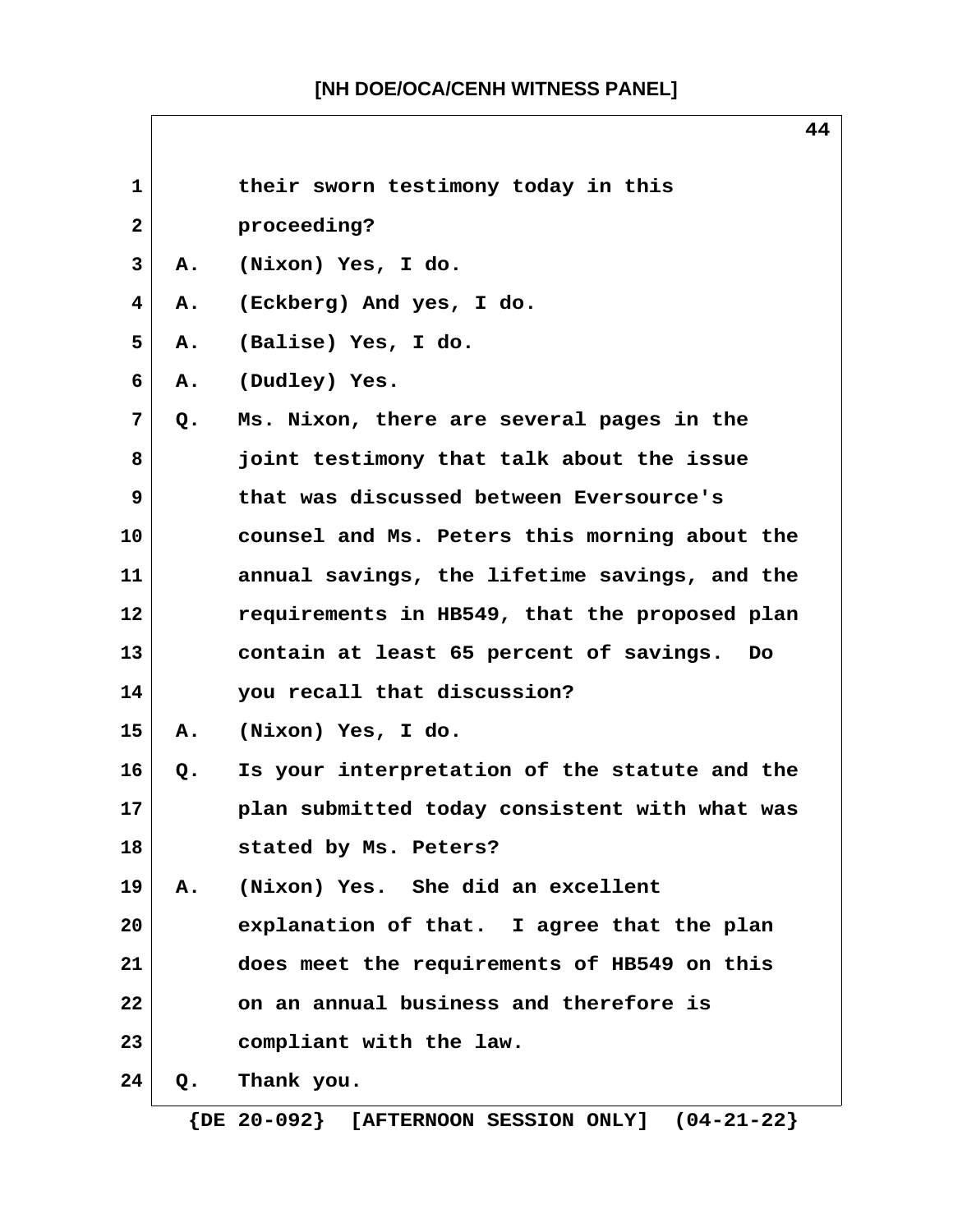| $\mathbf{1}$ |    | Mr. Dudley, in the joint testimony                       |
|--------------|----|----------------------------------------------------------|
| $\mathbf{2}$ |    | there's a few pages that talk about the                  |
| 3            |    | SmartSTART performance incentive. Are you                |
| 4            |    | familiar with those pages?                               |
| 5            | A. | (Dudley) Yes, I am.                                      |
| 6            | Q. | And I'm paraphrasing a little bit, but I                 |
| 7            |    | believe the joint testimony at the conclusion            |
| 8            |    | states that the DOE no longer sees the                   |
| 9            |    | practicality and necessity of the SmartSTART             |
| 10           |    | performance incentive. Is that a fair                    |
| 11           |    | characterization?                                        |
| 12           |    | A. (Dudley) Yes, that's correct.                         |
| 13           | Q. | Did you hear the discussion between myself               |
| 14           |    | and Ms. Peters this morning about the                    |
| 15           |    | SmartSTART performance incentive?                        |
| 16           | A. | (Dudley) I did.                                          |
| 17           | Q. | Was there anything that was included in the              |
| 18           |    | answers given by Ms. Peters that has changed             |
| 19           |    | the Department of Energy's view on the                   |
| 20           |    | practicality or necessity of the SmartSTART              |
| 21           |    | performance incentive?                                   |
| 22           | Α. | (Dudley) No.                                             |
| 23           | Q. | And is the reason for that because the                   |
| 24           |    | questioning indicated that the loan                      |
|              |    | $\{DE 20-092\}$<br>[AFTERNOON SESSION ONLY] $(04-21-22)$ |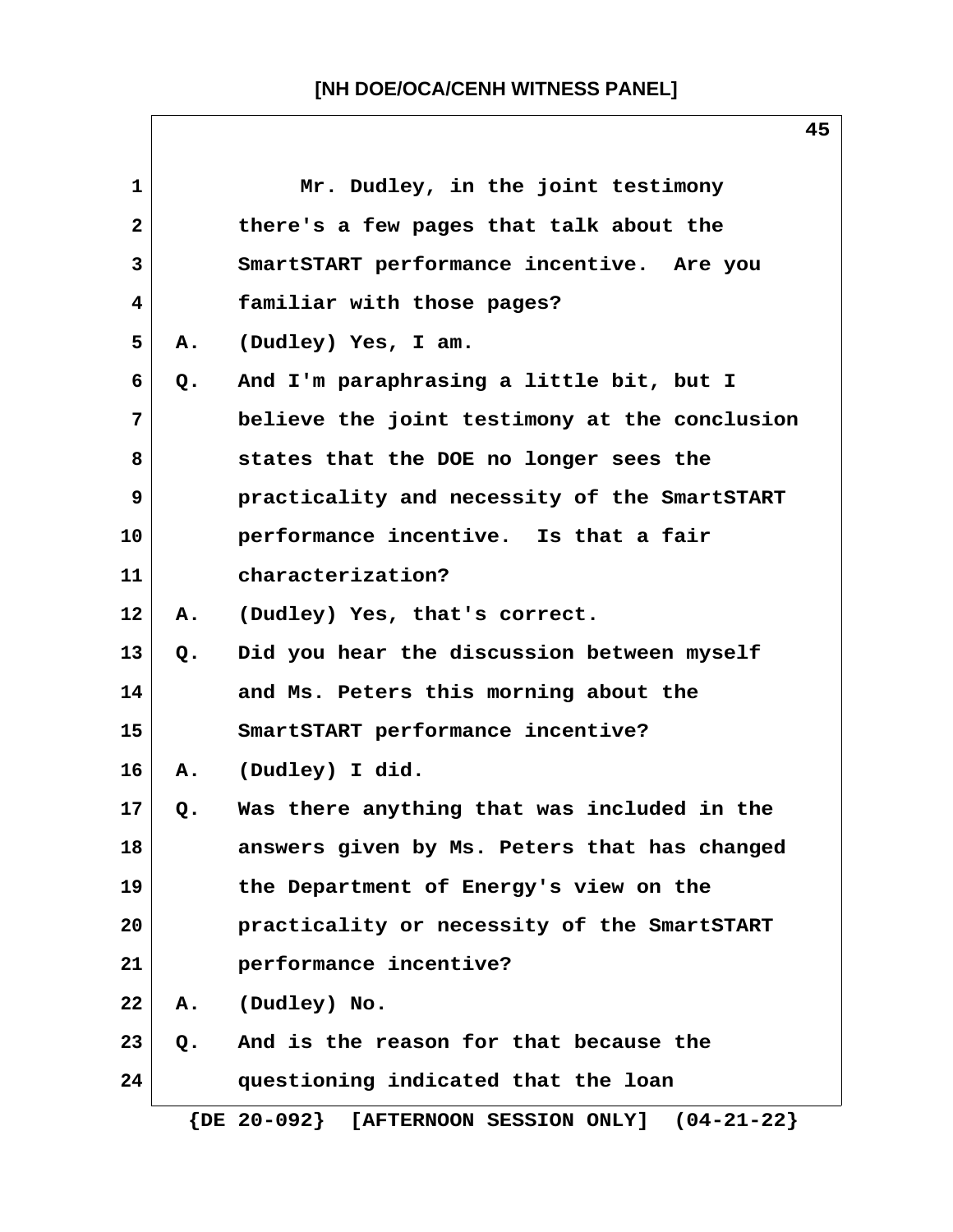| 1            | programs -- the loan proceeds from the                |
|--------------|-------------------------------------------------------|
| $\mathbf{2}$ | SmartSTART program were used to participate           |
| 3            | in the overall energy efficiency program and          |
| 4            | because the savings from that participation           |
| 5            | are included in the savings figures on the            |
| 6            | performance incentive matrix at Bates Page 88         |
| 7            | in the filing?                                        |
| 8            | (Dudley) Yes, that's correct.<br>Α.                   |
| 9            | Thank you for saying "Yes." That was a<br>$Q$ .       |
| 10           | fairly complicated question. I should have            |
| 11           | broken it down. But I think -- I appreciate           |
| 12           | the answer.                                           |
| 13           | MR. DEXTER: Those are all the                         |
| 14           | questions I have.                                     |
| 15           | CHAIRMAN GOLDNER: Thank you, Mr.                      |
| 16           | Dexter. I'll recognize Mr. Kreis and the              |
| 17           | Office of Consumer Advocate.                          |
| 18           | MR. KREIS: Thank you, Mr.                             |
| 19           | Chairman.                                             |
| 20           | DIRECT EXAMINATION                                    |
| 21           | BY MR. KREIS:                                         |
| 22           | Let me start with Ms. Lane.<br>Q.                     |
| 23           | Ms. Lane, would you please identify                   |
| 24           | yourself by name and affiliation for the              |
|              | $\{DE 20-092\}$ [AFTERNOON SESSION ONLY] $(04-21-22)$ |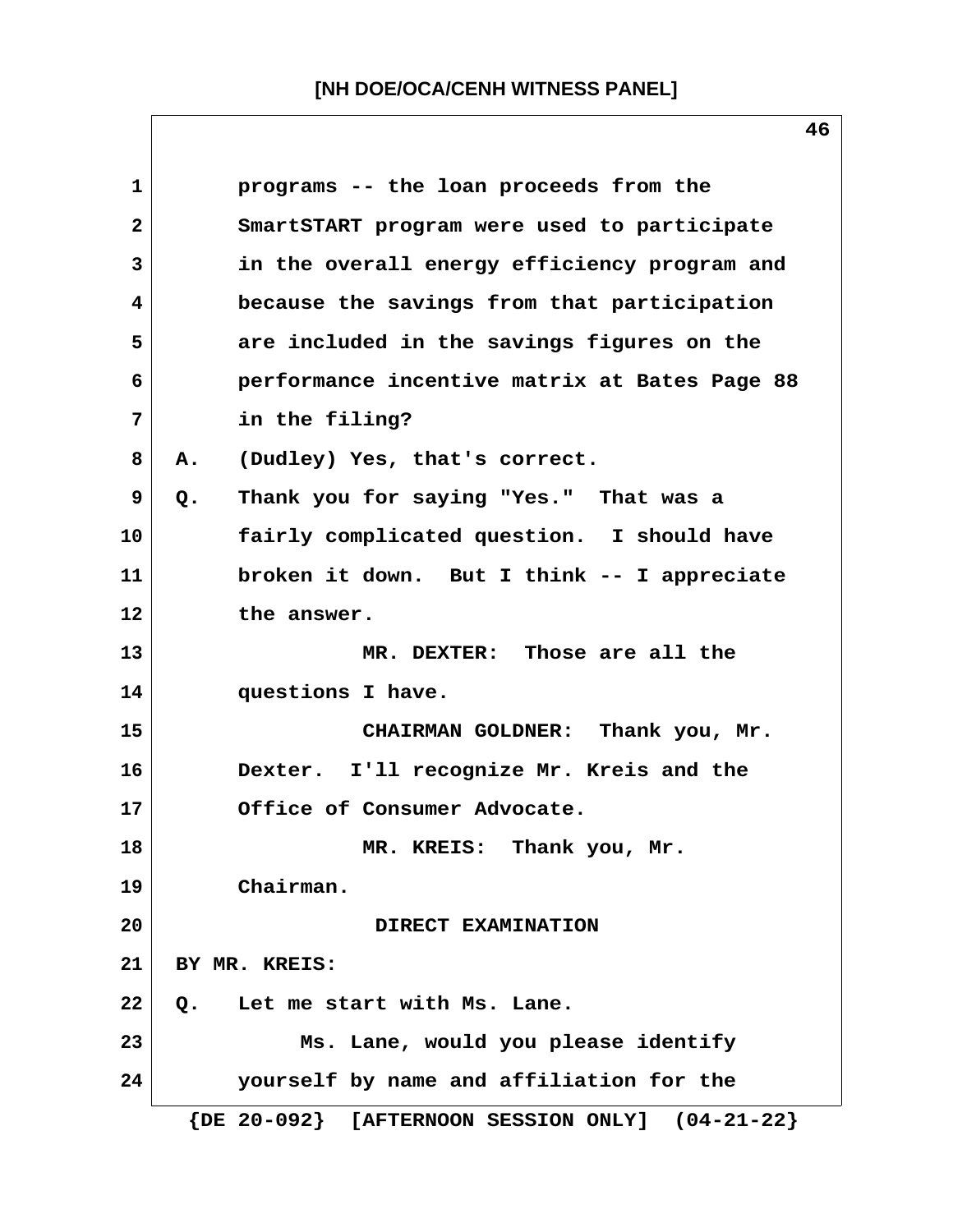|                |    | 47                                                              |
|----------------|----|-----------------------------------------------------------------|
| 1              |    | record.                                                         |
| $\overline{2}$ | Α. | (Lane) Yes. My name is Courtney Lane. I am                      |
| 3              |    | with Synapse Energy Economics.                                  |
| 4              | Q. | And you are testifying remotely today from                      |
| 5              |    | some outpost in that state, of which we are                     |
| 6              |    | no longer a colony; correct?                                    |
| 7              | Α. | (Lane) Correct.                                                 |
| 8              | Q. | And you have testified before the New                           |
| 9              |    | Hampshire PUC before. Do I remember that                        |
| 10             |    | correctly?                                                      |
| 11             | Α. | (Lane) Yes, I've submitted written testimony                    |
| 12             |    | before the Commission.                                          |
| 13             | Q. | Thank you. And let me now turn to Ms.                           |
| 14             |    | Goldberg. Ms. Goldberg, would you do the                        |
| 15             |    | Identify yourself by name and<br>same:                          |
| 16             |    | affiliation?                                                    |
| 17             | Α. | (Goldberg) Yes. My name is Danielle                             |
| 18             |    | Goldberg. I'm an associate at Synapse Energy                    |
| 19             |    | Economics.                                                      |
| 20             |    | Q. And you likewise are testifying on behalf of                 |
| 21             |    | the OCA this morning; true -- or afternoon,                     |
| 22             |    | excuse me, morning where you are?                               |
| 23             | Α. | (Goldberg) Yes. Correct.                                        |
| 24             | Q. | And you have not previously testified before                    |
|                |    | $\{DE 20-092\}$<br>$(04 - 21 - 22)$<br>[AFTERNOON SESSION ONLY] |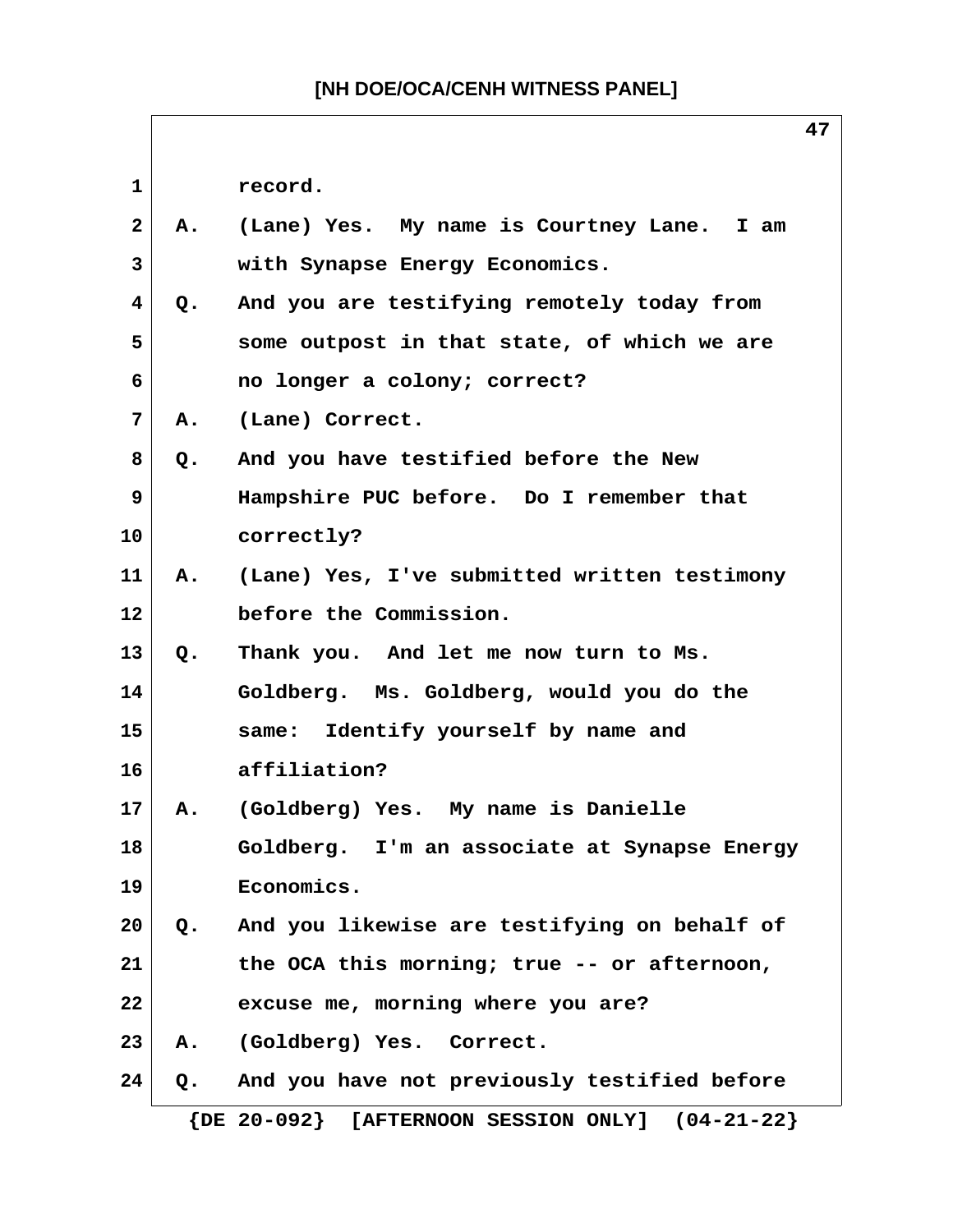|                | 48                                            |
|----------------|-----------------------------------------------|
|                | the PUC here in New Hampshire; correct?       |
| Α.             | (Goldberg) Yes, that is also correct.         |
| Q.             | But you have testified before other           |
|                | commissions in other states and               |
|                | jurisdictions.                                |
| A.             | (Goldberg) I have helped assist development   |
|                | of testimony. I have not testified before     |
|                | other public utility commissions.             |
| Q <sub>o</sub> | Super. And you are testifying remotely from   |
|                | somewhere out in the Pacific time zone, if    |
|                | I'm not mistaken.                             |
| Α.             | (Goldberg) That is correct. From Portland,    |
|                | Oregon.                                       |
| Q.             | Now, with respect or $--$ a question for both |
|                | of you. Turning your attention to what has    |
|                | been marked for identification as Exhibit 50, |
|                | that is a document that I would like each of  |
|                | you to confirm was prepared either by you or  |
|                | under your direction.                         |
|                | A. (Goldberg) Yes.                            |
| Α.             | (Lane) Yes.                                   |
| $Q_{\bullet}$  | And that consists of your prefiled direct     |
|                | testimony in this proceeding?                 |
| А.             | (Lane) Yes.                                   |
|                |                                               |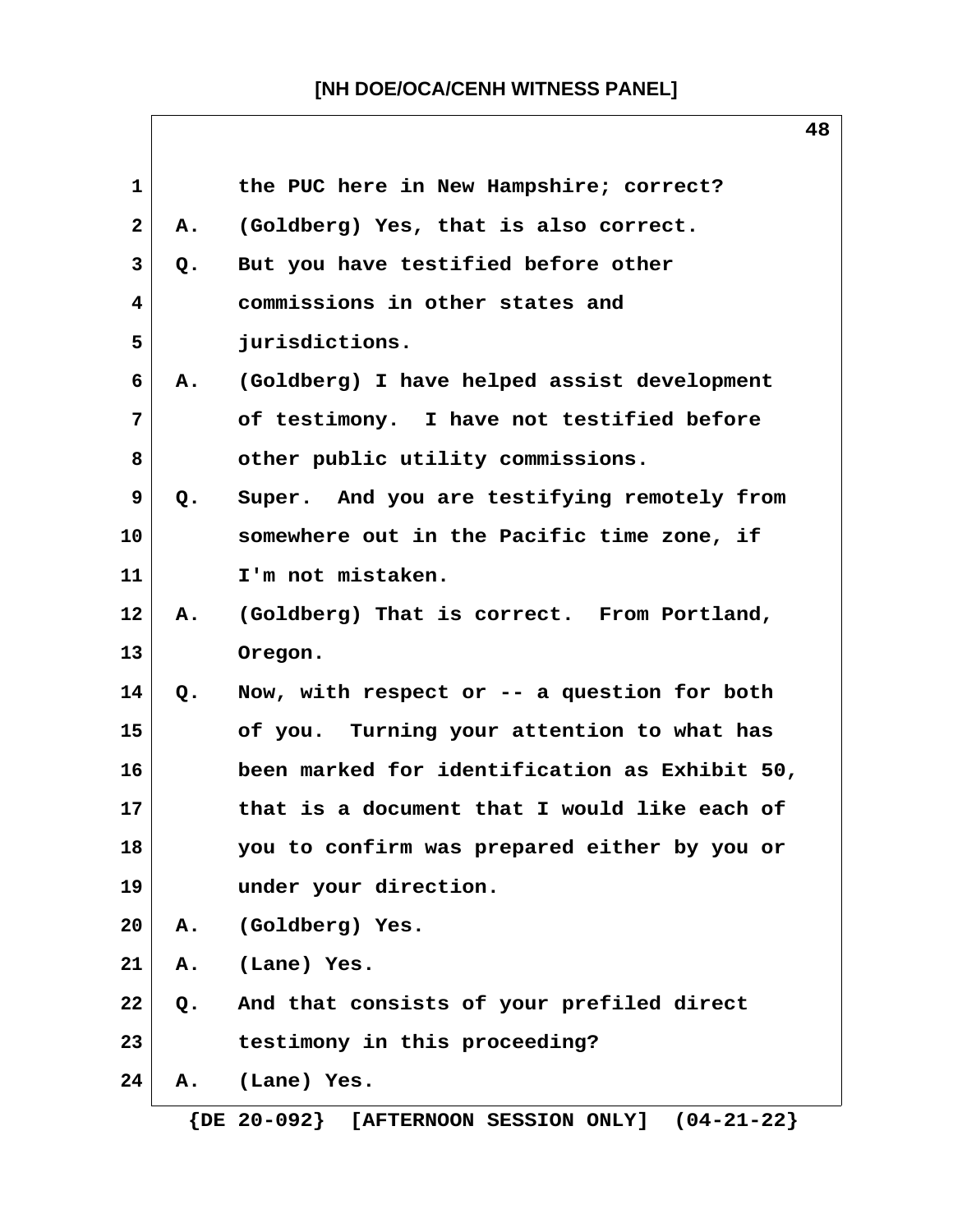1 A. (Goldberg) Yes.

| $\mathbf{2}$ | Q. | Subject to a few clarifying questions that               |
|--------------|----|----------------------------------------------------------|
| 3            |    | I'm about to ask you that relate to certain              |
| 4            |    | testimony that we heard this morning from the            |
| 5            |    | utility witnesses, do you have any changes or            |
| 6            |    | corrections to make to the answers in that               |
| 7            |    | prefiled testimony?                                      |
| 8            | Α. | (Goldberg) Yes, I do.                                    |
| 9            | Q. | What might they be?                                      |
| 10           | Α. | (Goldberg) I would like to correct a                     |
| 11           |    | statement within our testimony that the                  |
| 12           |    | utilities interpreted the 65 percent electric            |
| 13           |    | savings requirement within House Bill 549 to             |
| 14           |    | refer to lifetime savings.                               |
| 15           |    | To my knowledge, the utilities did not                   |
| 16           |    | specify within the plan itself whether or not            |
| 17           |    | this referred to annual or lifetime. In the              |
| 18           |    | attachments to the plan, the utilities passed            |
| 19           |    | for both lifetime and annual savings,                    |
| 20           |    | electric savings -- sorry. Total savings                 |
| 21           |    | collectively. All the utilities passed both              |
| 22           |    | annual and lifetime; although at the                     |
| 23           |    | individual level, not all utilities passed               |
| 24           |    | that lifetime threshold. And therefore, I                |
|              |    | $\{DE 20-092\}$ [AFTERNOON SESSION ONLY]<br>$(04-21-22)$ |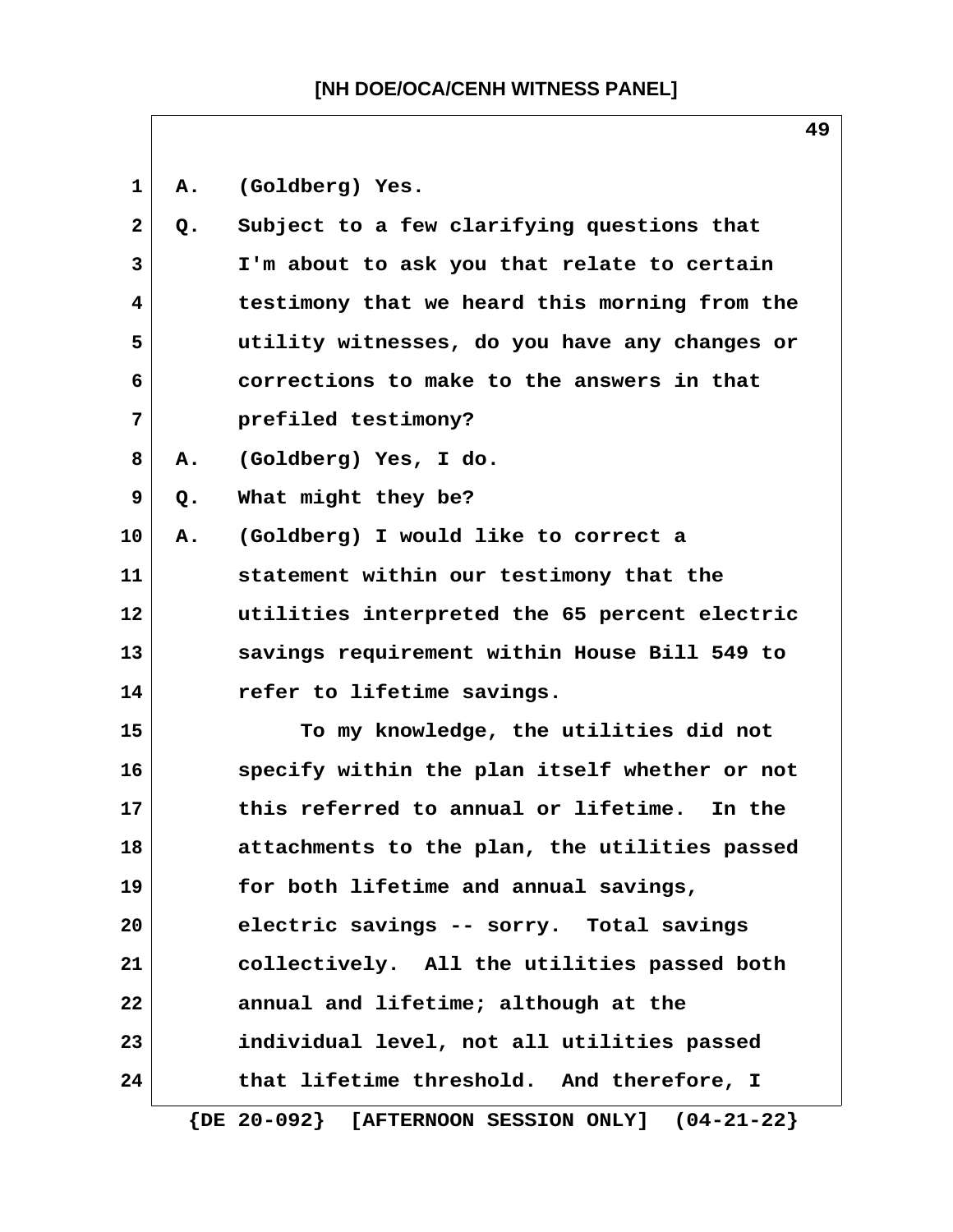| 1            |    | have no reason to disagree with the testimony         |
|--------------|----|-------------------------------------------------------|
| $\mathbf{2}$ |    | we heard earlier correcting the assumption            |
| 3            |    | that this referred to annual savings. And I           |
| 4            |    | appreciate the chance to clarify this.                |
| 5            | Q. | Thank you. Do you have any other corrections          |
| 6            |    | or clarifications to offer, Ms. Goldberg?             |
| 7            | Α. | (Goldberg) I do not.                                  |
| 8            | Q. | And do you have any clarifications, Ms. Lane,         |
| 9            |    | to offer?                                             |
| 10           | Α. | (Lane) I do not.                                      |
| 11           | Q. | Okay. Subject to that single correction               |
| 12           |    | and/or clarification, if I asked each of you          |
| 13           |    | those questions that are in Exhibit 50 on the         |
| 14           |    | stand here today, would the answers that are          |
| 15           |    | written down in Exhibit 50 be the answers             |
| 16           |    | that you would give live on the stand today?          |
| 17           | Α. | (Lane) Yes, they would.                               |
| 18           | Α. | (Goldberg) Yes.                                       |
| 19           | Q. | And so you adopt Exhibit 50 as your direct            |
| 20           |    | testimony in this case; correct?                      |
| 21           | Α. | (Lane) Correct.                                       |
| 22           | Α. | (Goldberg) Yes.                                       |
| 23           | Q. | Oh, sorry. Didn't mean to interrupt you.              |
| 24           |    | Just a couple of additional clarifying                |
|              |    | $\{DE 20-092\}$ [AFTERNOON SESSION ONLY] $(04-21-22)$ |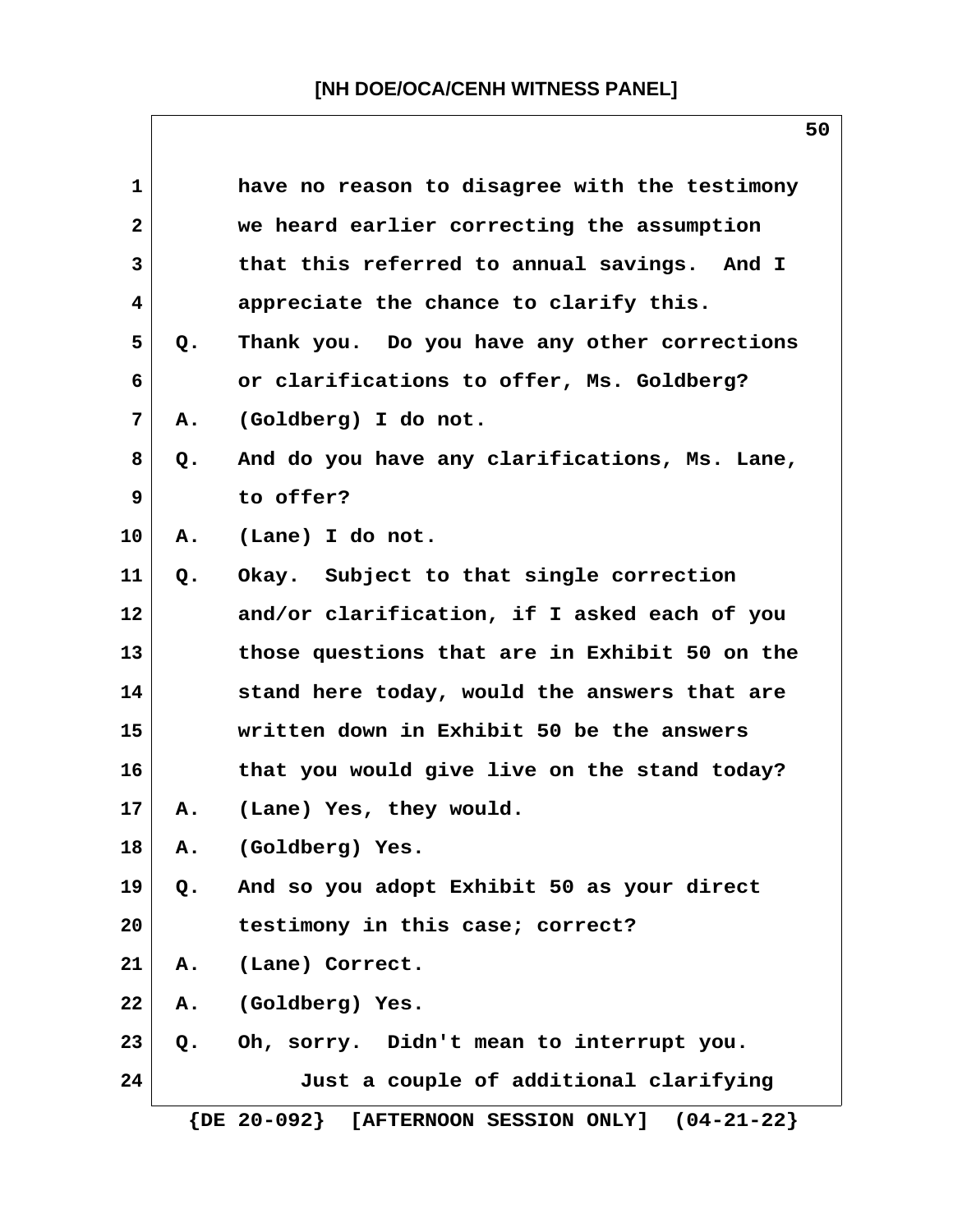| 1            |               | questions in light of what I heard this               |
|--------------|---------------|-------------------------------------------------------|
| $\mathbf{2}$ |               | morning, both from the utility witnesses and          |
| 3            |               | from the Bench.                                       |
| 4            |               | Turning your attention to -- just make                |
| 5            |               | sure I have the right page. I'm not going to          |
| 6            |               | be able to find it. There's a reference in            |
| 7            |               | your testimony to "free ridership" and                |
| 8            |               | whether the utilities take that into account          |
| 9            |               | when looking at measures that are deployed at         |
| 10           |               | the so-called "downstream" level.                     |
| 11           |               | First of all, what do we mean by                      |
| 12           |               | "downstream"? And I don't mind which of you           |
| 13           |               | answers this question. It could be either or          |
| 14           |               | both of you.                                          |
| 15           | Α.            | (Lane) Sure, I'll take that one. So when we           |
| 16           |               | talk about "downstream," that's really a              |
| 17           |               | direct rebate that is given to the consumer.          |
| 18           | $\mathsf{o.}$ | And in your testimony, you suggested that the         |
| 19           |               | utilities are not applying a net-to-gross             |
| 20           |               | adjustment that would account for                     |
| 21           |               | free-ridership with respect to those                  |
| 22           |               | downstream measures. Do you remember                  |
| 23           |               | offering that statement in your testimony?            |
| 24           | Α.            | (Lane) I do. And that was directly related            |
|              |               | $\{DE 20-092\}$ [AFTERNOON SESSION ONLY] $(04-21-22)$ |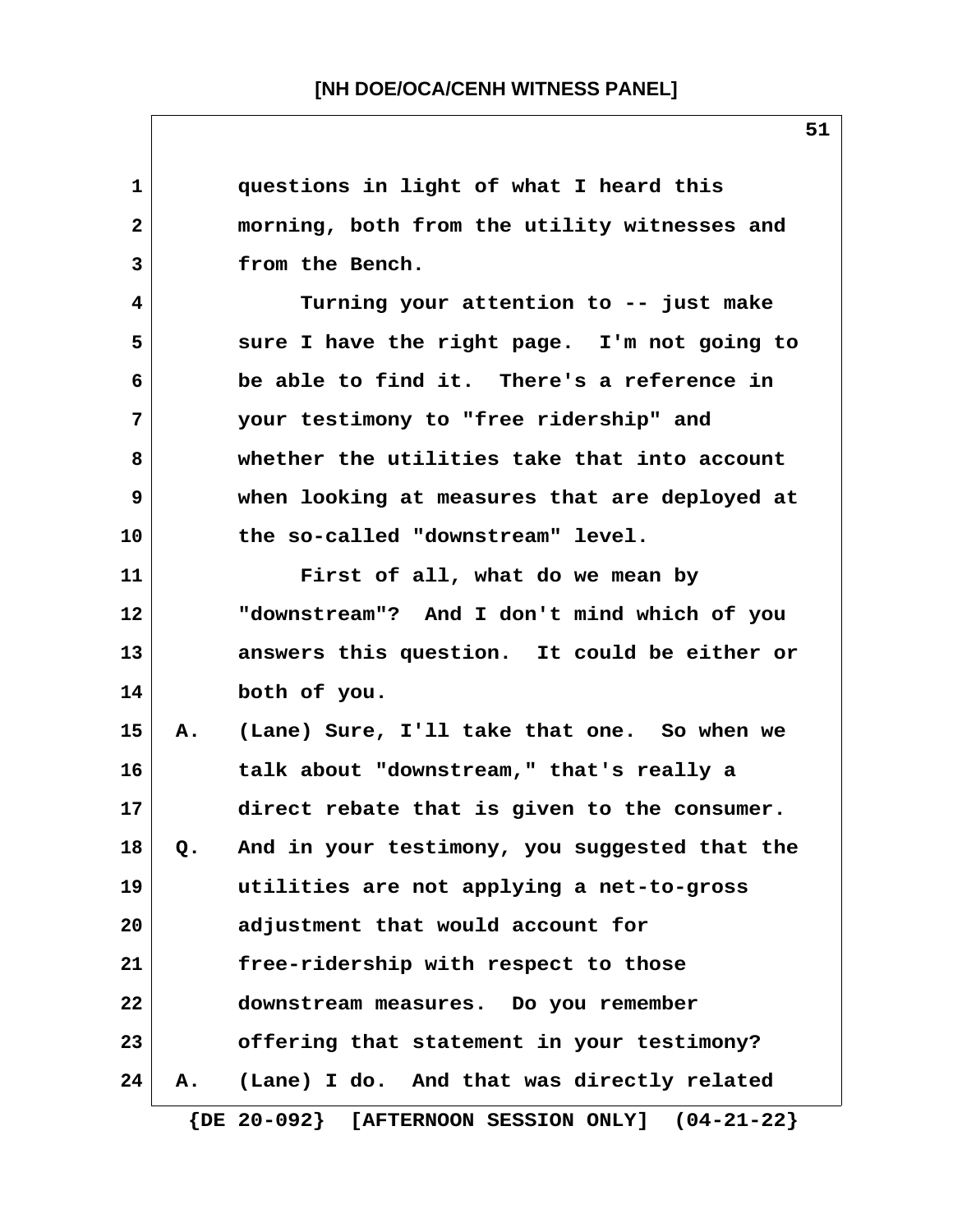| 1            | to Exhibit 47, Bates Page 129, which is the           |
|--------------|-------------------------------------------------------|
| $\mathbf{2}$ | Technical Reference Manual attachment, which,         |
| 3            | in a discussion of application of                     |
| 4            | net-to-gross ratio, stated that they only             |
| 5            | applied to midstream and upstream offerings.          |
| 6            | So I was pleased to hear from the utilities           |
| 7            | this morning that they do apply net-to-gross          |
| 8            | ratios to downstream lighting. However, I             |
| 9            | stand by the recommendation within our                |
| 10           | testimony that I strongly recommend the               |
| 11           | utilities to work with the EM&V working group         |
| 12           | to look at what other states have adopted for         |
| 13           | specifically free-ridership for other                 |
| 14           | downstream measures. Based on my experience           |
| 15           | in New England, New Hampshire is one of the           |
| 16           | few states that doesn't apply free-ridership          |
| 17           | to other downstream measures. And I think             |
| 18           | it's important to take a look at that for the         |
| 19           | next TRM update, specifically appliances,             |
| 20           | even retrofit measures, like weatherization,          |
| 21           | new construction, HVAC. Other states in New           |
| 22           | England do adopt net-to-gross ratios for              |
| 23           | those that are less than 100 percent.                 |
| 24           | Obviously, each market is different and has a         |
|              | $\{DE 20-092\}$ [AFTERNOON SESSION ONLY] $(04-21-22)$ |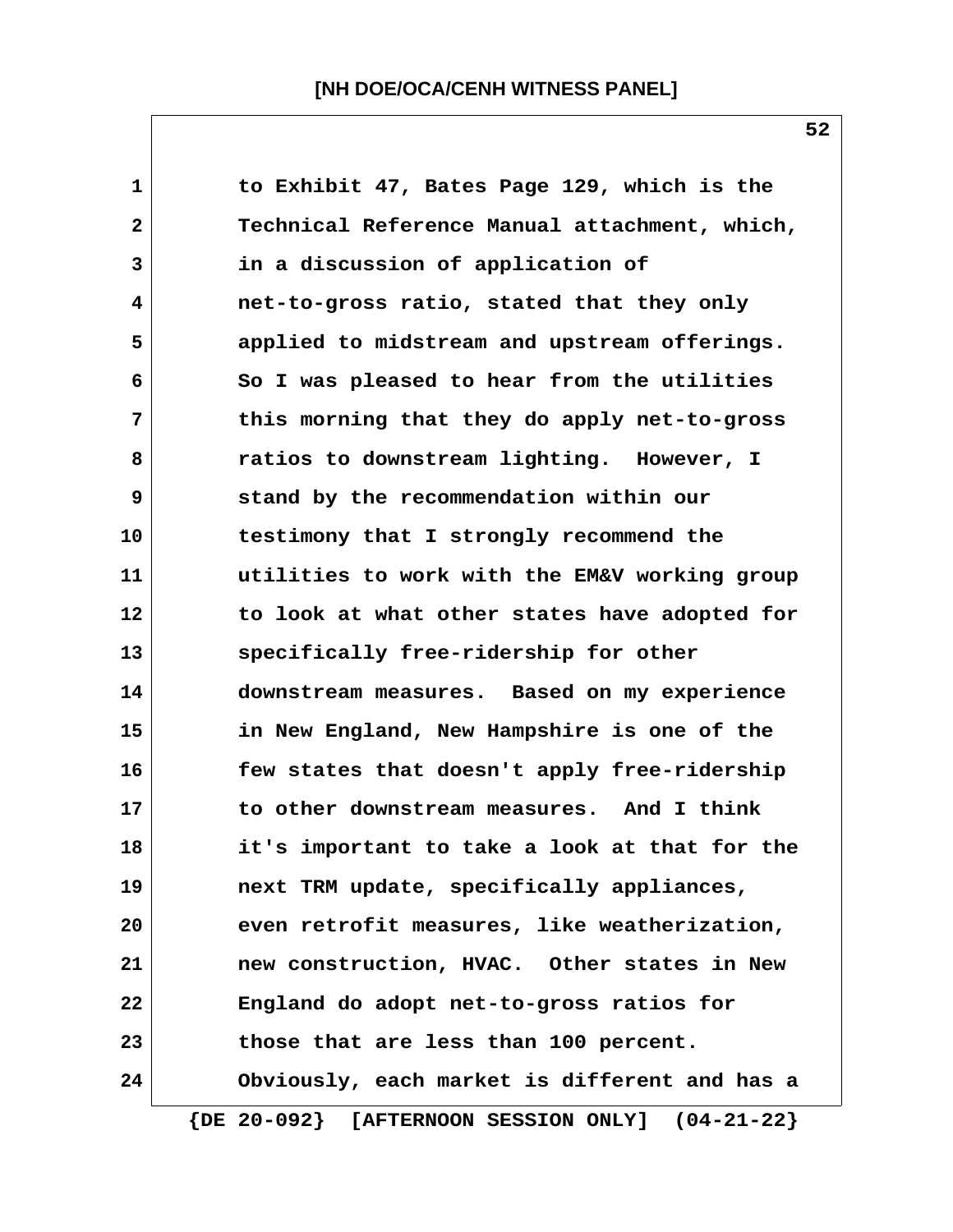**1 different amount of market transformation. 2 But it's still worth investigating to see if 3 any of those other values used across the 4 region could be adopted in the next TRM 5 update. 6 Q. Super. 7 MR. KREIS: And just for the 8 record, in case anybody's confused, the 9 statement that Ms. Lane was just testifying 10 about, and I suppose revising and updating, 11 appears at Bates Page 25 of Exhibit 50, at 12 Lines 1 and 2. And as you've just heard, I 13 think she's clarified her position about that 14 somewhat. 15 BY MR. KREIS: 16 Q. Let me turn to a different subject. I think 17 this is for Ms. Lane. 18 Ms. Lane, this morning you heard a 19 colloquy, I believe it was with Chairman 20 Goldner and one or more of the utility 21 witnesses, about what the appropriate 22 discount rate is to apply to energy 23 efficiency measures. And there was 24 discussion about whether it is appropriate to {DE 20-092} [AFTERNOON SESSION ONLY] (04-21-22}**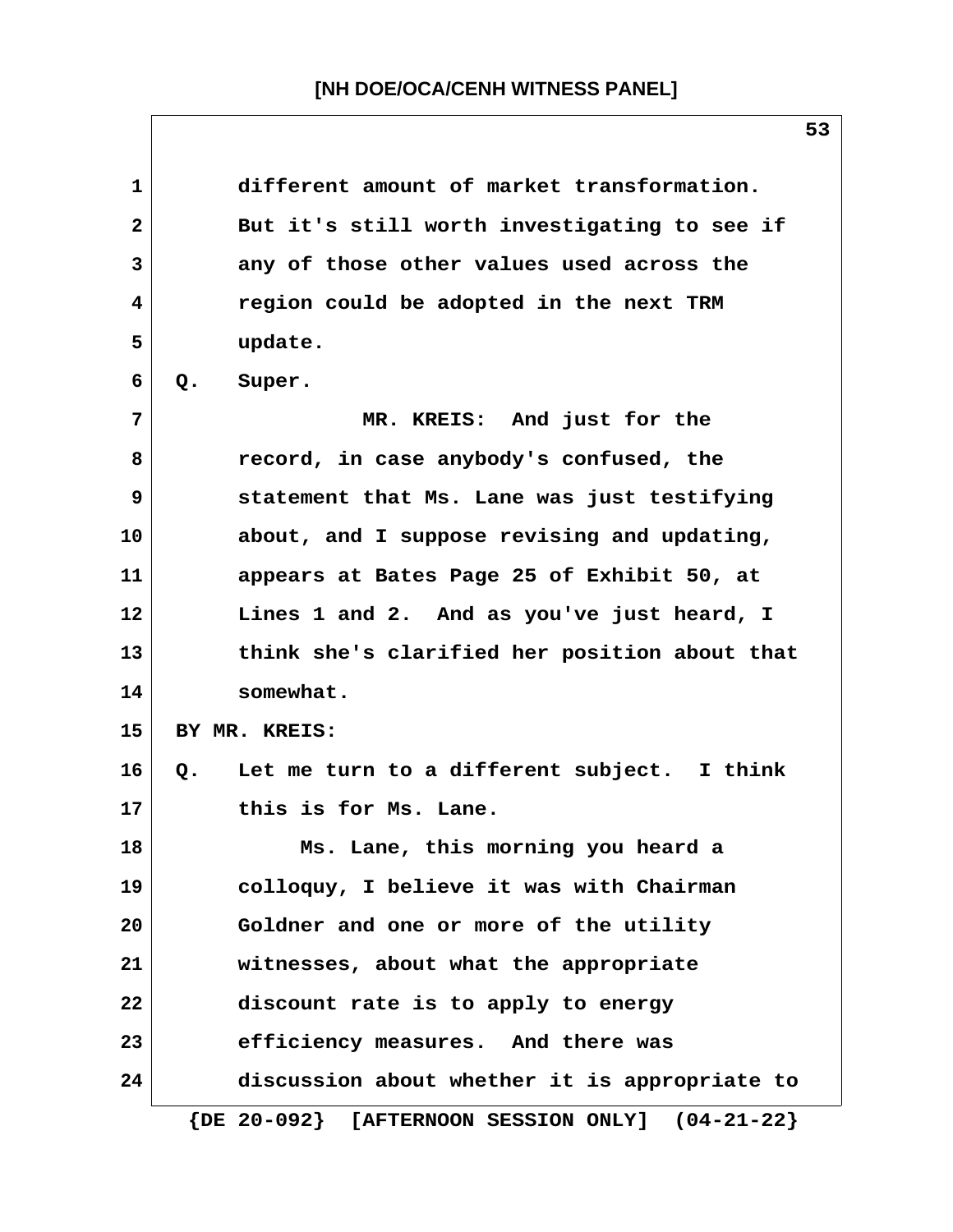| 1            |    | use I think the utilities return on equity,                  |
|--------------|----|--------------------------------------------------------------|
| $\mathbf{2}$ |    | or maybe it's weighted average cost of                       |
| 3            |    | capital as the discount rate.                                |
| 4            |    | What is your opinion about that? What                        |
| 5            |    | is the right discount rate to use?                           |
| 6            | Α. | (Lane) Sure. I'll start by clarifying. I                     |
| 7            |    | think a good place to start is what the                      |
| 8            |    | discount rate's purpose is within the context                |
| 9            |    | of the energy efficiency plan.                               |
| 10           |    | The discount rate is chosen to examine                       |
| 11           |    | the cost effectiveness of the programs. So                   |
| 12           |    | it's looking to identify those resources that                |
| 13           |    | will thus serve utility customers over the                   |
| 14           |    | long run while achieving the policy goals of                 |
| 15           |    | the state. It's not necessarily to maximize                  |
| 16           |    | the benefits of an investor-owned utility.                   |
| 17           |    | And I think that's an important distinction.                 |
| 18           |    | The utility weighted average cost of                         |
| 19           |    | capital that was discussed earlier is                        |
| 20           |    | typically used to indicate the time                          |
| 21           |    | preference for an investor-owned utility.                    |
| 22           |    | It's usually a higher discount rate that is a                |
| 23           |    | preference for near-term cost benefits.<br>The               |
| 24           |    | time preference for utility investors is                     |
|              |    | $\{DE 20-092\}$ [AFTERNOON SESSION ONLY]<br>$(04 - 21 - 22)$ |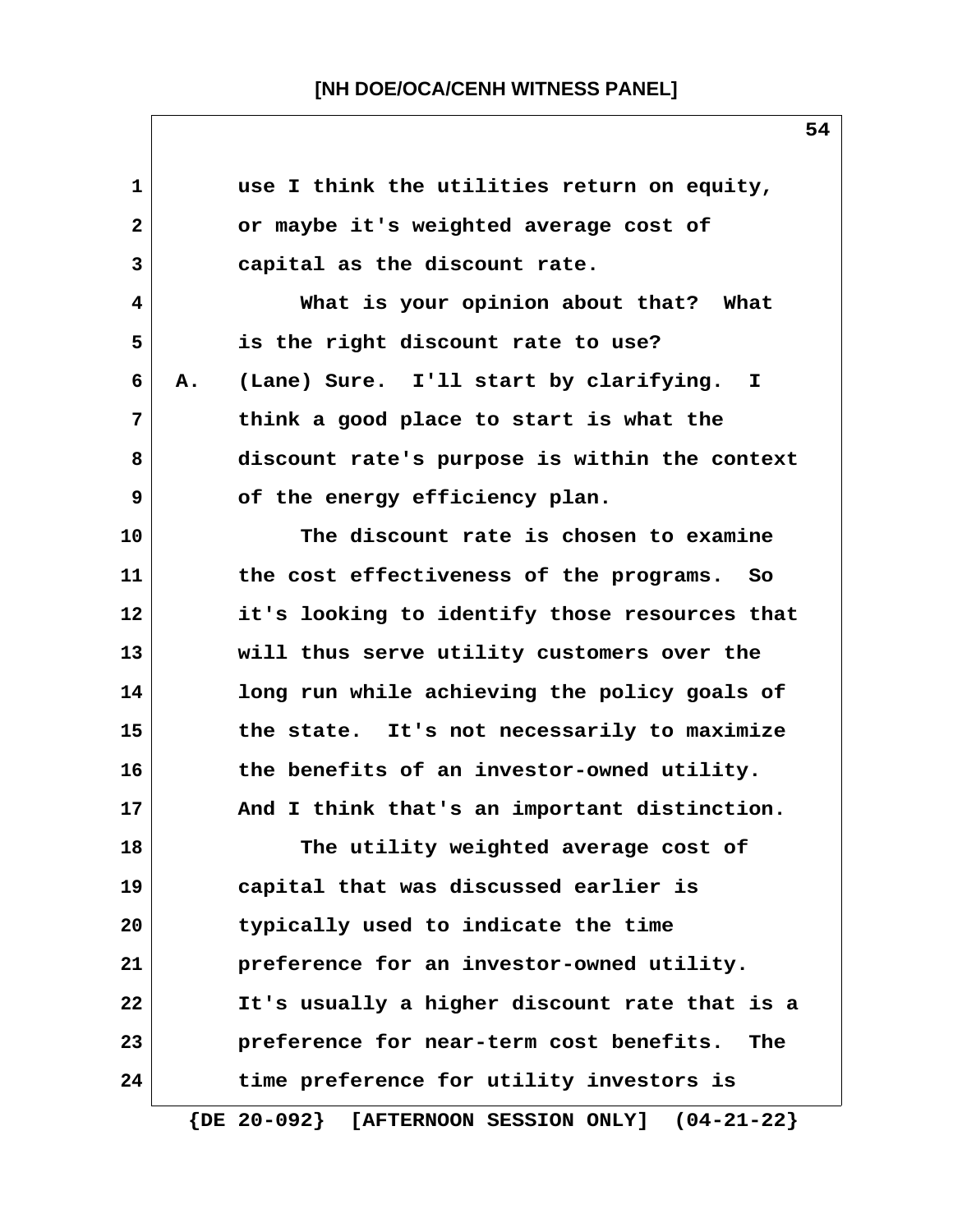| 1              | usually based on their authorized rate of             |
|----------------|-------------------------------------------------------|
| $\mathbf{2}$   | return, cost of debt, debt to equity, things          |
| $\overline{3}$ | like that. The time preference for utility            |
| 4              | investors is not necessarily the same as that         |
| 5              | of their utility customers.                           |
| 6              | Thinking about the discount rate for                  |
| 7              | efficiency programs, it really ties back to           |
| 8              | the policy goals of the state that were used          |
| 9              | for the development of the Granite State              |
| 10             | Cost-Effectiveness Test. So this is more              |
| 11             | than just cost of capital. It also includes           |
| 12             | societal benefits, like serving low-income            |
| 13             | customers; equitable access to programs, and          |
| 14             | long-term energy goals.                               |
| 15             | Secondary to that is the reason that                  |
| 16             | states particularly across New England use a          |
| 17             | lower discount rate is that it's supposed to          |
| 18             | represent the relative low risk of energy             |
| 19             | efficiency compared to other capital                  |
| 20             | investments made by the utility. Once you             |
| 21             | invest in energy efficiency, those savings            |
| 22             | are locked in over the life of the measure.           |
| 23             | They help create a hedge against volatile             |
| 24             | prices that we've seen recently with Ukraine          |
|                | $\{DE 20-092\}$ [AFTERNOON SESSION ONLY] $(04-21-22)$ |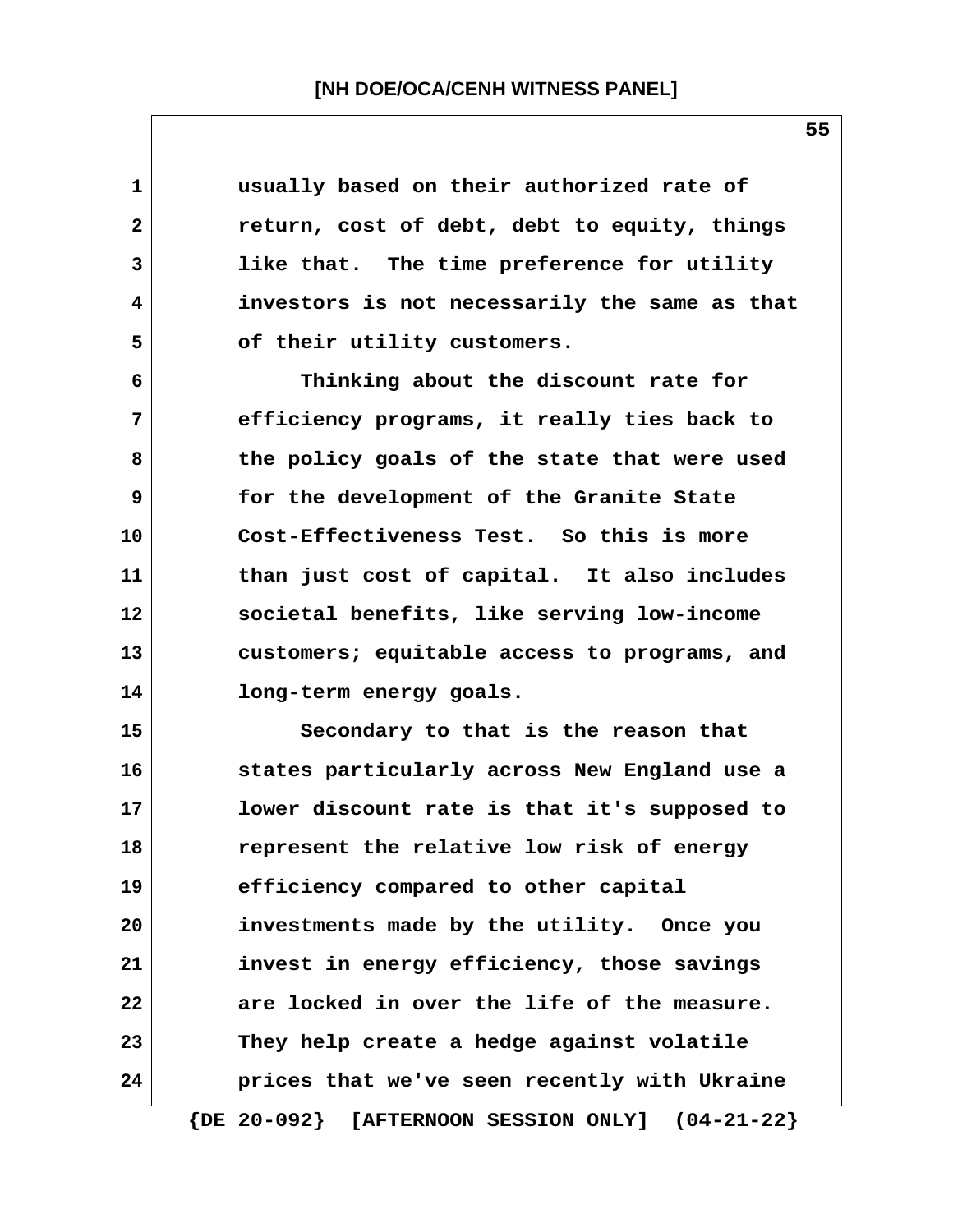| $\mathbf 1$    |    | and tend to carry lower risk than say a       |
|----------------|----|-----------------------------------------------|
| $\mathbf{2}$   |    | traditional utility investment that could be  |
| 3              |    | damaged by storms or what have you.           |
| 4              |    | Anyway, that's my long-winded response        |
| 5              |    | to sort of the differences and why it's       |
| 6              |    | really okay to use a different discount rate, |
| $\overline{7}$ |    | specifically for energy efficiency.           |
| 8              | Q. | Well, thank you, Ms. Lane. And I'll just let  |
| 9              |    | you know, since you're not in the hearing     |
| 10             |    | room and you probably can't see, that at      |
| 11             |    | least two of the three commissioners were     |
| 12             |    | scribbling furiously as you were giving your  |
| 13             |    | answers. So I think maybe you hit pay dirt.   |
| 14             |    | But we'll see.                                |
| 15             |    | Turning to a different subject now. You       |
| 16             |    | heard some testimony this morning, I think    |
| 17             |    | from Ms. Peters, about the fact that the      |
| 18             |    | utilities offer zero percent on-bill          |
| 19             |    | financing to all customers. And that seems    |
| 20             |    | to be at variance with a statement in your    |
| 21             |    | testimony in Exhibit 50. And I wonder if you  |
| 22             |    | could elaborate on that and maybe talk about  |
| 23             |    | the distinction that I think you draw between |
| 24             |    | on-bill financing generically and the         |
|                |    |                                               |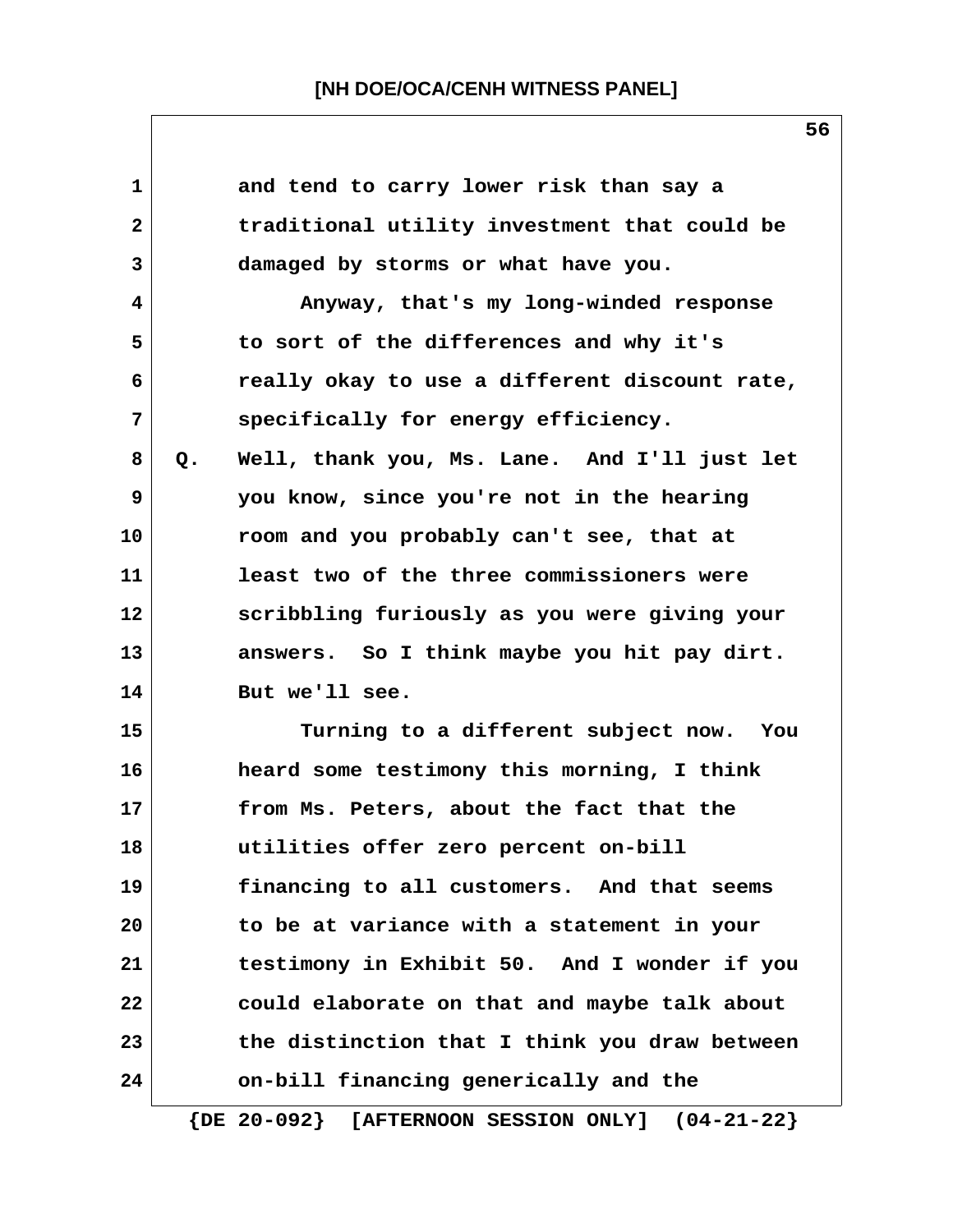**1 SmartSTART program that is in the utilities 2 plan. 3 A. (Lane) Sure. So to clarify, on Bates Page 13 4 and 14 of our testimony, Exhibit 50, I 5 believe, we do acknowledge that all the 6 utilities offer on-bill financing. And we do 7 commend them for that. 8 The distinction I want to make about the 9 SmartSTART program is that it does offer 10 different incremental benefits to those 11 generic on-bill financing programs, and the 12 reason being is that those programs are tied 13 to the customer's meter through a tariff 14 versus tied to their utility bill. And this 15 can be of particular importance to 16 residential customers, which is why I 17 recommend that the utilities consider looking 18 at -- 19 [Court Reporter interrupts.] 20 A. Oh, I'm sorry. Expanding the SmartSTART 21 program to residential customers, and the 22 reason being is one of the market barriers 23 that I think was perhaps mentioned earlier, 24 which is split incentives, where the landlord {DE 20-092} [AFTERNOON SESSION ONLY] (04-21-22}**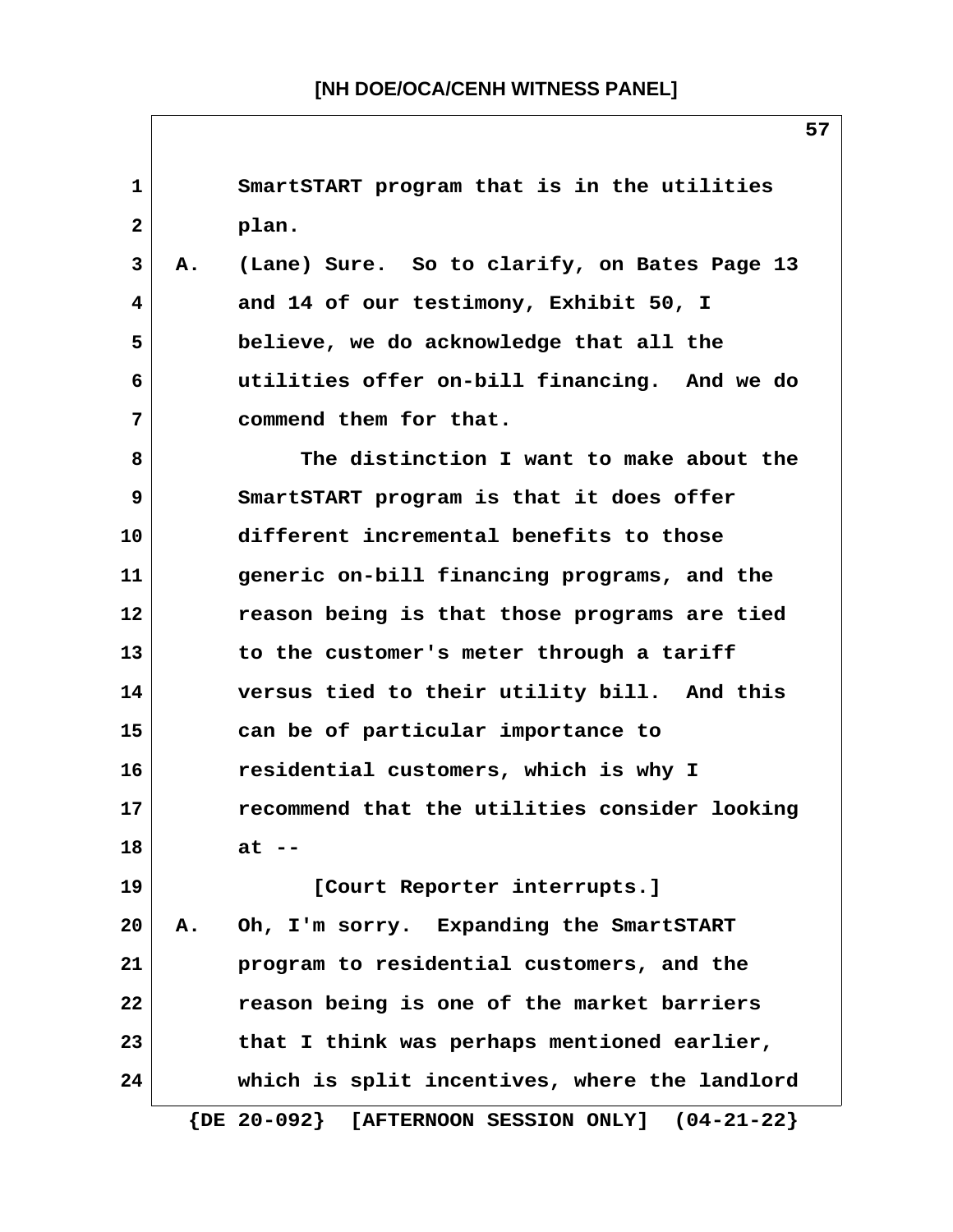| 1              | would purchase the higher efficiency                            |
|----------------|-----------------------------------------------------------------|
| $\overline{2}$ | equipment, but the tenant, which could be a                     |
| $\overline{3}$ | residential customer or even a small business                   |
| 4              | leasing space for their business, there's a                     |
| 5              | split incentive issue where the utility                         |
| 6              | paying that energy bill would be the one                        |
| 7              | receiving those benefits.                                       |
| 8              | And I apologize. There's a truck going                          |
| 9              | by.                                                             |
| 10             | (Pause)                                                         |
| 11             | (Lane) Okay. Thank you.<br>Α.                                   |
| 12             | So the customer's paying for the energy                         |
| 13             | bill that the landlord's investing in that.                     |
| 14             | So if you have an on-bill tariff that's tied                    |
| 15             | to the meter, that addresses that split                         |
| 16             | incentive because it's the customer paying                      |
| 17             | that energy bill that is both investing and                     |
| 18             | receiving the benefits.                                         |
| 19             | Additionally, if a customer moves,                              |
| 20             | particularly a residential customer, it can                     |
| 21             | either repay the outstanding loan, or that                      |
| 22             | commitment tied to the meter would follow                       |
| 23             | with the next resident of that building.                        |
| 24             | So the two on-bill financing programs                           |
|                | $\{DE 20-092\}$<br>[AFTERNOON SESSION ONLY]<br>$(04 - 21 - 22)$ |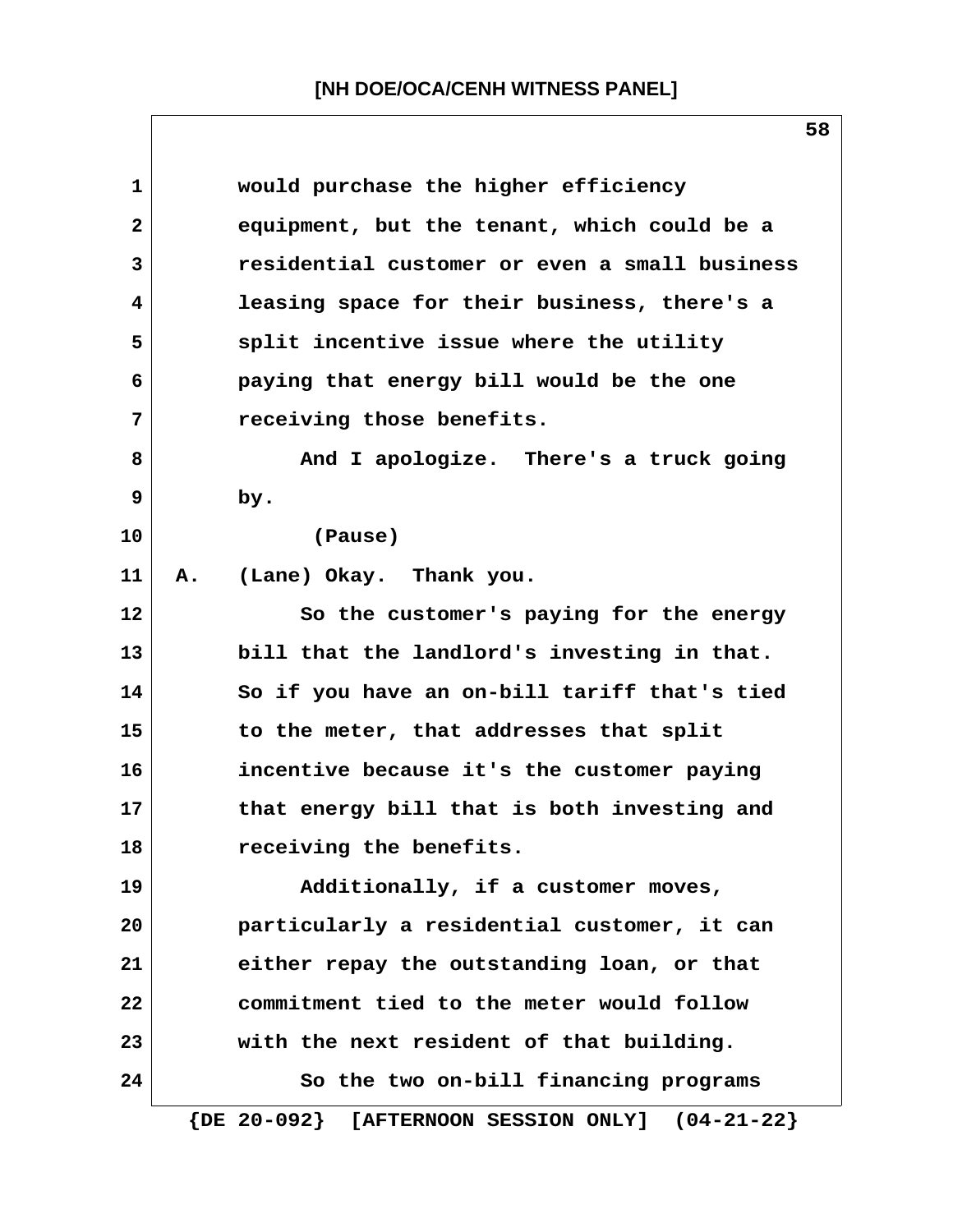| $\mathbf{1}$            |    | are different, and it's worth clarifying              |
|-------------------------|----|-------------------------------------------------------|
| $\overline{\mathbf{2}}$ |    | that. And that's why I think it's worth the           |
| 3                       |    | utilities investigating and expanding this            |
| 4                       |    | offering.                                             |
| 5                       | Q. | Thank you, Ms. Lane. And the last subject I           |
| 6                       |    | want to cover, and either Ms. Lane or Ms.             |
| 7                       |    | Goldberg are invited to opine if they would           |
| 8                       |    | like, has to do with the colloquy we heard            |
| 9                       |    | this morning between Chairman Goldner and I           |
| 10                      |    | believe Ms. Peters about the ACEEE score              |
| 11                      |    | card. Do you remember that colloquy?                  |
| 12                      | Α. | (Goldberg) Yes. I can take this one.                  |
| 13                      | Q. | Sure. Well, let me see what I can come up             |
| 14                      |    | with by way of a good question then.                  |
| 15                      |    | You heard, did you not, I think, that                 |
| 16                      |    | Ms. Peters was pointing out that New                  |
| 17                      |    | Hampshire is fairly high-ranked and is                |
| 18                      |    | definitely well into the upper half of the            |
| 19                      |    | nation's jurisdictions with respect to the            |
| 20                      |    | rankings in the ACEEE score card. You heard           |
| 21                      |    | that; correct?                                        |
| 22                      | Α. | (Goldberg) Yes.                                       |
| 23                      | Q. | And just for perspective, I guess, would you          |
| 24                      |    | agree with me that the ACEEE annual energy            |
|                         |    | $\{DE 20-092\}$ [AFTERNOON SESSION ONLY] $(04-21-22)$ |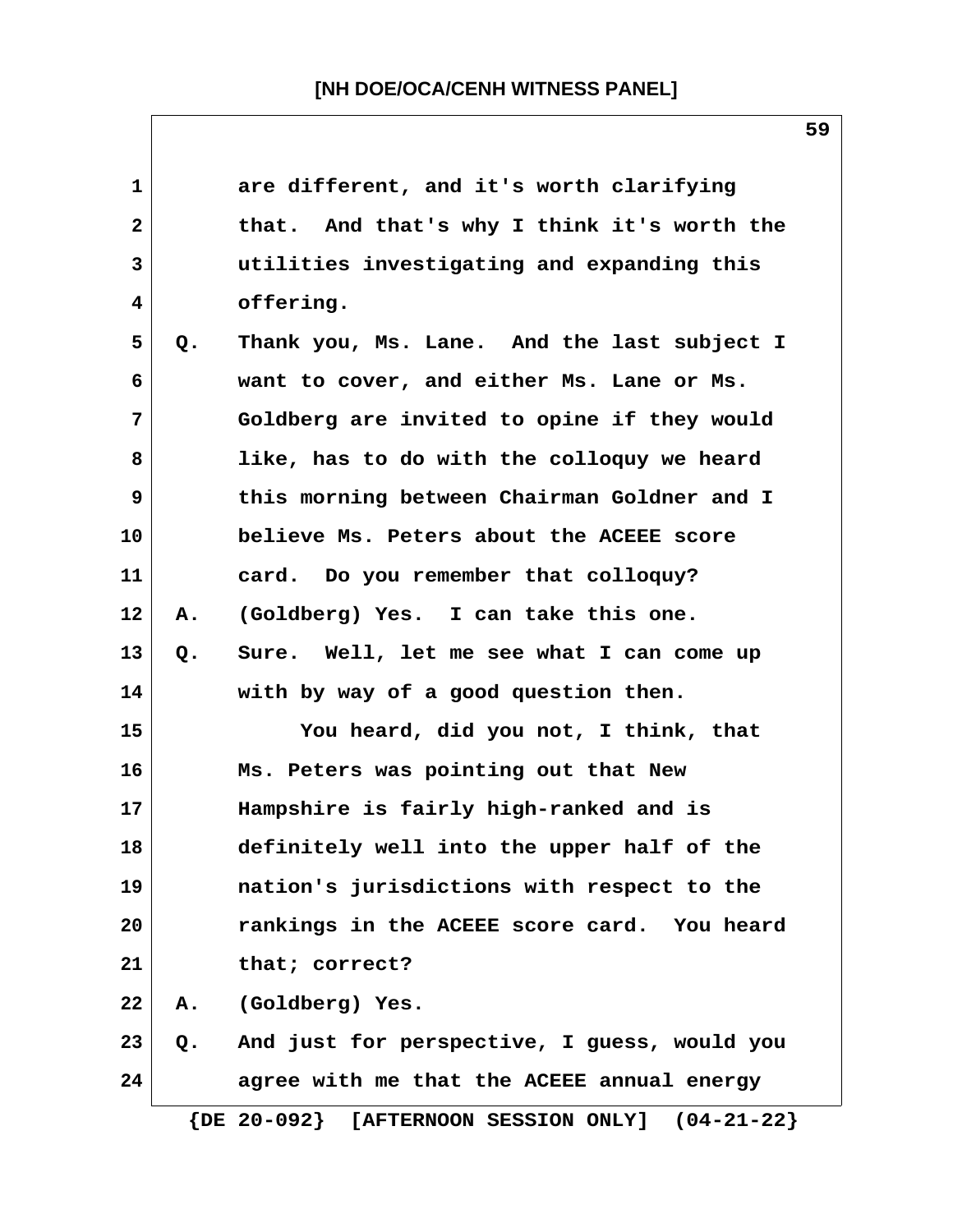| $\mathbf{1}$   |       | efficiency score card is sort of the gold                |
|----------------|-------|----------------------------------------------------------|
| $\overline{2}$ |       | standard when it comes to comparisons among              |
| 3              |       | the states with respect to what they're doing            |
| 4              |       | in the realm of energy efficiency?                       |
| 5              | Α.    | (Goldberg) Yes, sir.                                     |
| 6              | Q.    | And you would also agree with Ms. Peters that            |
| 7              |       | there is a discrete segment within each                  |
| 8              |       | year's ACEEE score card that covers utility-             |
| 9              |       | sponsored programs, such as the ones that are            |
| 10             |       | operated under the NHSaves banner here in New            |
| 11             |       | Hampshire?                                               |
| 12             | Α.    | (Goldberg) Yes, that's correct.                          |
| 13             | $Q$ . | And you would also agree with me that, in                |
| 14             |       | light of the pandemic, the ACEEE actually                |
| 15             |       | didn't issue a score cord covering 2021 as it            |
| 16             |       | usually would have already done by now; is               |
| 17             |       | that correct?                                            |
| 18             | Α.    | (Goldberg) That is also correct.<br>2020                 |
| 19             |       | appears to be the most recent year that the              |
| 20             |       | score card was used.                                     |
| 21             |       | Q. So we're actually, although we ordinarily             |
| 22             |       | wouldn't be dealing with such a lag time,                |
| 23             |       | when we talk about the latest ACEEE score                |
| 24             |       | card, we're actually talking about the one               |
|                |       | $\{DE 20-092\}$<br>[AFTERNOON SESSION ONLY] $(04-21-22)$ |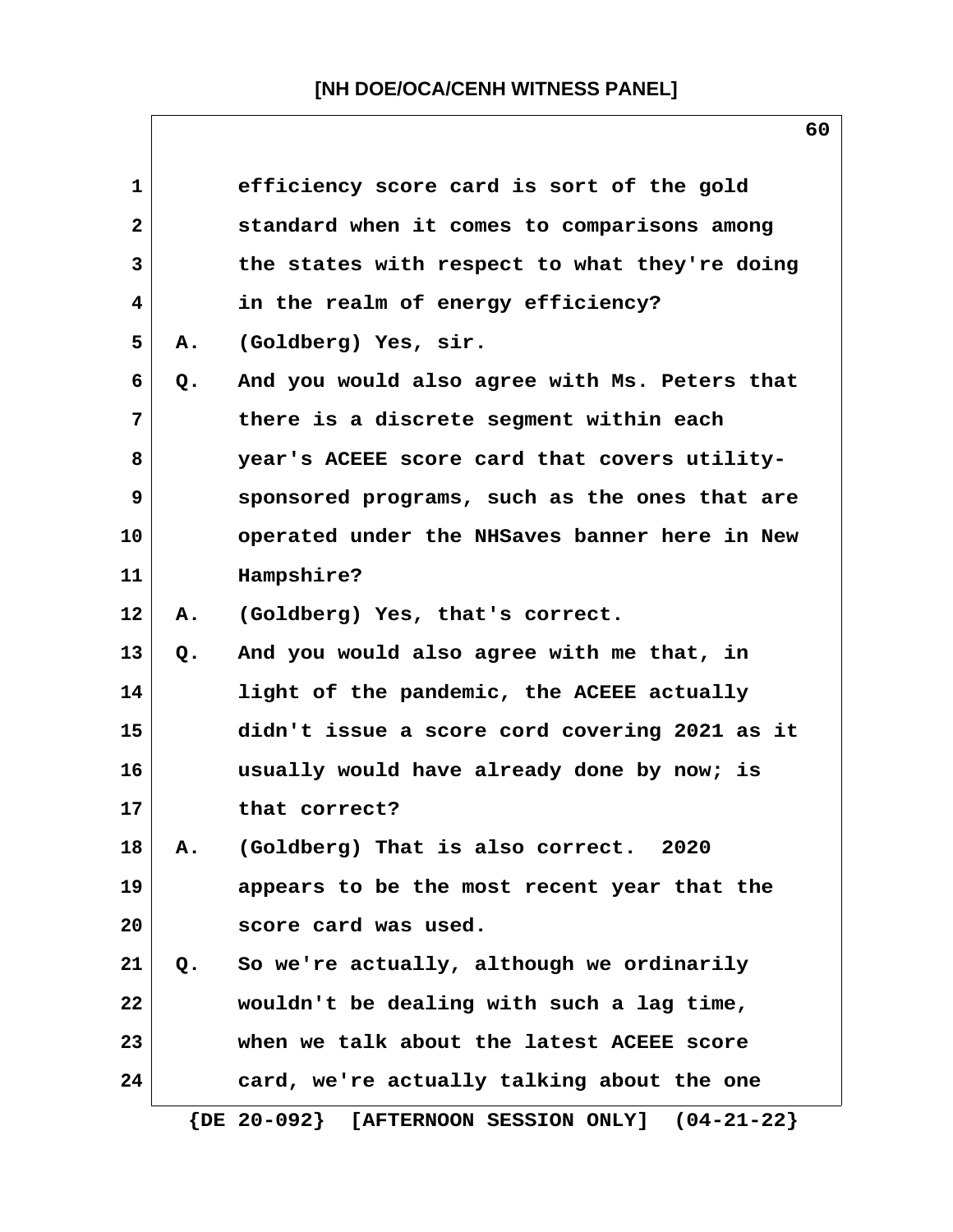| 1                 |    | they issued almost two years ago.             |
|-------------------|----|-----------------------------------------------|
| $\mathbf{2}$      | А. | (Goldberg) Correct.                           |
| 3                 | Q. | So do you take comfort, and would you advise  |
| 4                 |    | the Commission and the State of New Hampshire |
| 5                 |    | to take comfort in the fact that New          |
| 6                 |    | Hampshire is in the upper half of states with |
| 7                 |    | respect to its performance of utility-        |
| 8                 |    | sponsored programs?                           |
| 9                 | Α. | (Goldberg) Well, I think it's great that New  |
| 10                |    | Hampshire is in approximately the upper third |
| 11                |    | of programs. It still lags behind its other   |
| $12 \overline{ }$ |    | neighbors within New England. Massachusetts,  |
| 13                |    | Vermont and Rhode Island are No. 2, 3 and 4   |
| 14                |    | on the ACEEE rating system. As we have        |
| 15                |    | stated in our testimony on Bates Page 39, the |
| 16                |    | utilities actually scaled back the settlement |
| 17                |    | plan to comply with House Bill 549, and as a  |
| 18                |    | result, the ratepayers lost \$237 million in  |
| 19                |    | electric system benefits and \$22 million in  |
| 20                |    | gas system benefits. And while this plan      |
| 21                |    | complies with the House Bill, as a general    |
| 22                |    | comment we would prefer that these benefits   |
| 23                |    | move in the other direction for the benefit   |
| 24                |    | of all New Hampshire ratepayers and to keep   |

 **{DE 20-092} [AFTERNOON SESSION ONLY] (04-21-22}**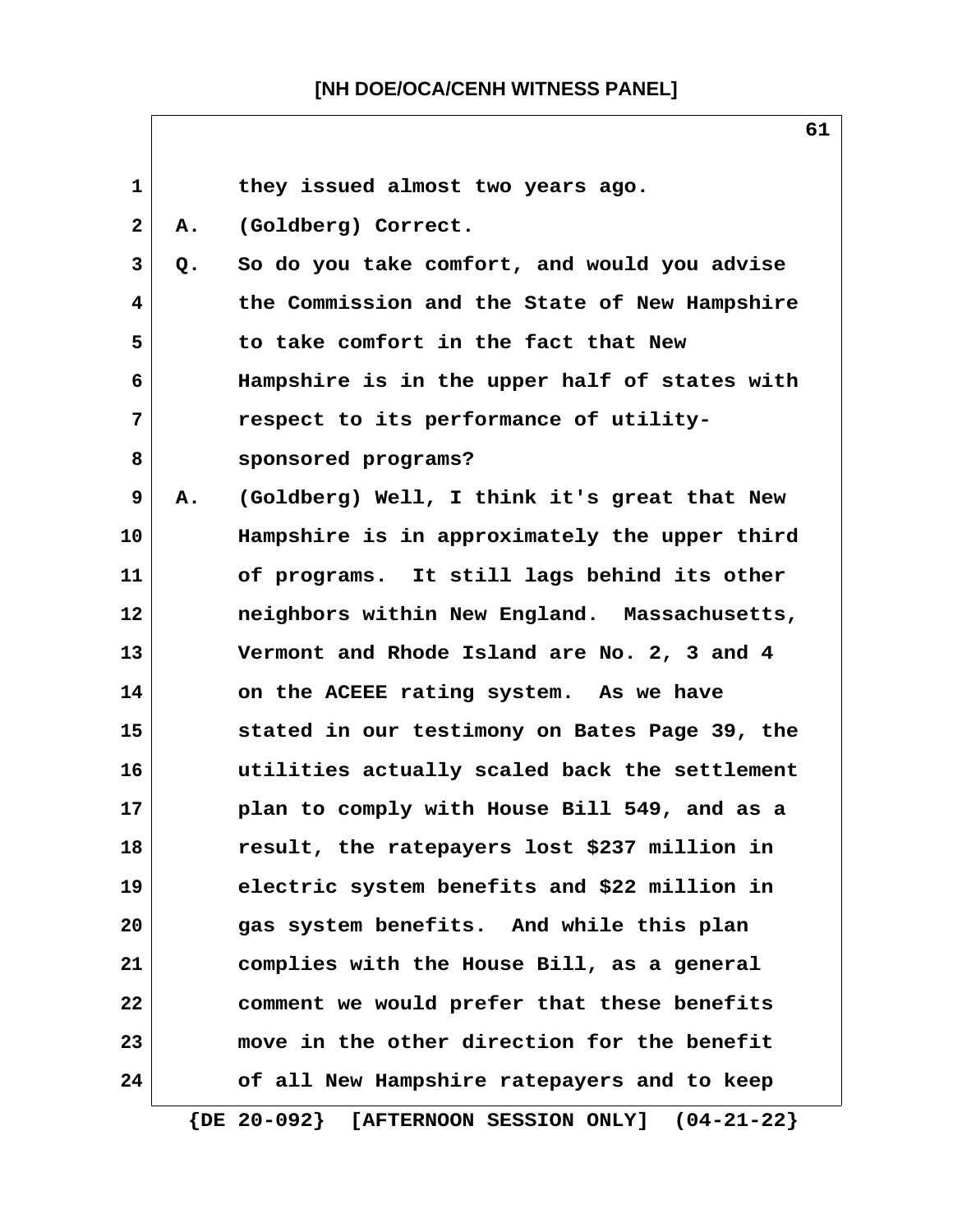**62**

| $\mathbf{1}$ |       | pace with their neighbors in New England.     |
|--------------|-------|-----------------------------------------------|
| $\mathbf{2}$ | $Q$ . | And I guess my last question is, given the    |
| 3            |       | most recent developments on energy efficiency |
| 4            |       | here in New Hampshire, what would you expect  |
| 5            |       | the ACEEE to do with New Hampshire's ranking  |
| 6            |       | in its next score card?                       |
| 7            | Α.    | (Goldberg) So I believe the 2020 score card   |
| 8            |       | referred to the settlement plan. But given    |
| 9            |       | this decrease in benefits, it is possible     |
| 10           |       | that New Hampshire will see a decline in its  |
| 11           |       | rating system in the ACEEE score card.        |
| 12           |       | However, it is hard to say without knowing    |
| 13           |       | what the other states will do, as well as     |
| 14           |       | what the outcome will be of this proceeding.  |
| 15           | Q.    | Thank you.                                    |
| 16           |       | MR. KREIS: Mr. Chairman, those are            |
| 17           |       | all the questions I have for my witnesses on  |
| 18           |       | direct exam.<br>And I look forward to hearing |
| 19           |       | what you have to ask them about. And while I  |
| 20           |       | have a chance, I would just like to thank you |
| 21           |       | for allowing them to testify remotely.        |
| 22           |       | CHAIRMAN GOLDNER:<br>Thank you.               |
| 23           |       | We'll move to CENH, and I'll recognize Mr.    |
| 24           |       | Emerson.                                      |
|              |       |                                               |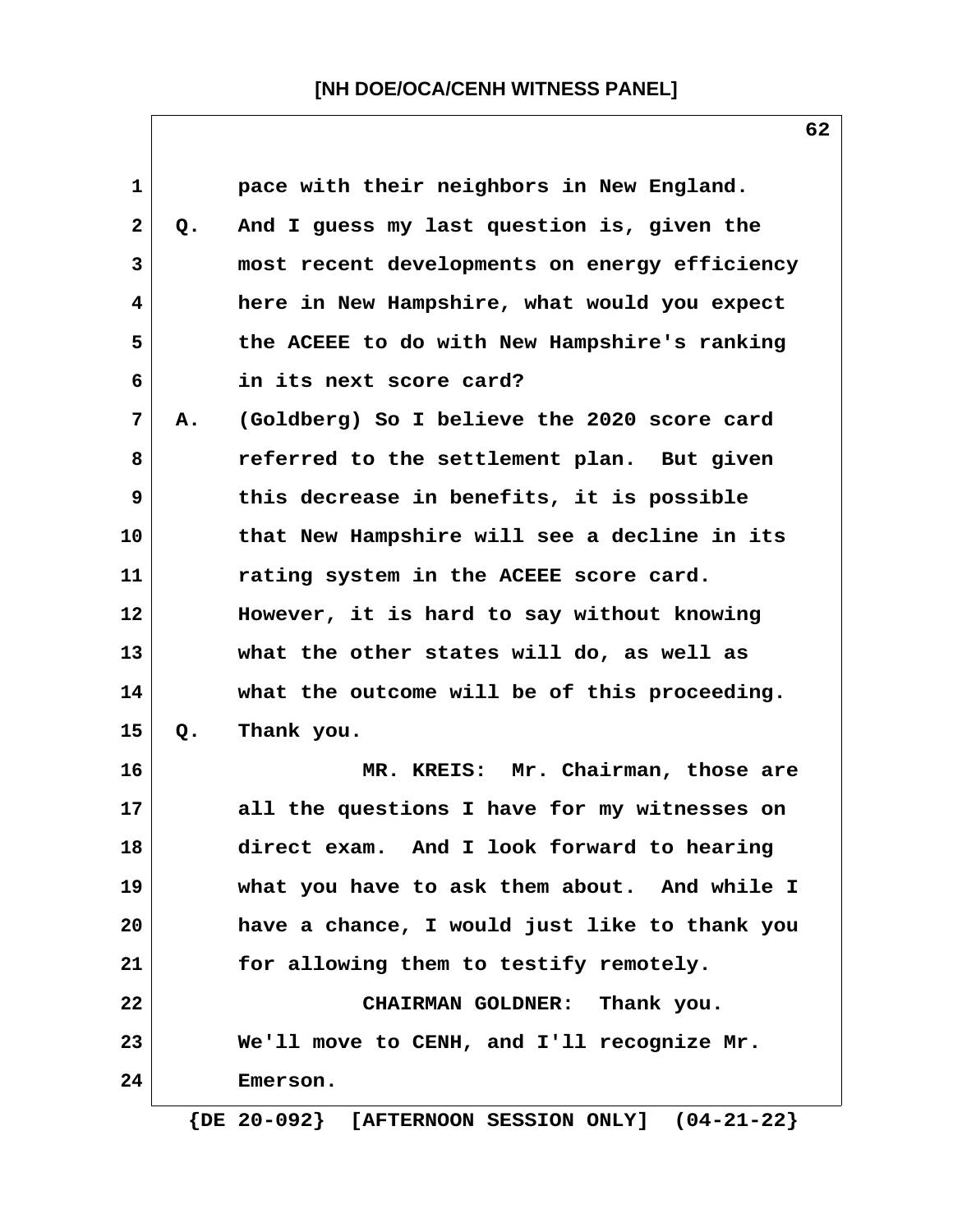**1 MR. SKOGLUND: Mr. Emerson is not 2 representing us today, but Ms. Chiavara from 3 Eversource has agreed to introduce my 4 testimony. 5 CHAIRMAN GOLDNER: Okay. Thank 6 you. 7 MS. CHIAVARA: Thank you.** 8 DIRECT EXAMINATION  **9 BY MS. CHIAVARA: 10 Q. Mr. Skoglund, will you please state your 11 name, your title, and the organization for 12 which you work? 13 A. (Skoglund) Yes. My name is Christopher J. 14 Skoglund. I am the director of Energy 15 Transition with Clean Energy New Hampshire, 16 which is located at 14 Dixon Ave. in Concord, 17 New Hampshire. 18 Q. And what are the responsibilities of your 19 role with Clean Energy New Hampshire? 20 A. (Skoglund) I am the organization's lead here 21 at the Public Utilities Commission. But I 22 also provide support for legislative planning 23 and educational initiatives that our 24 organization hosts.**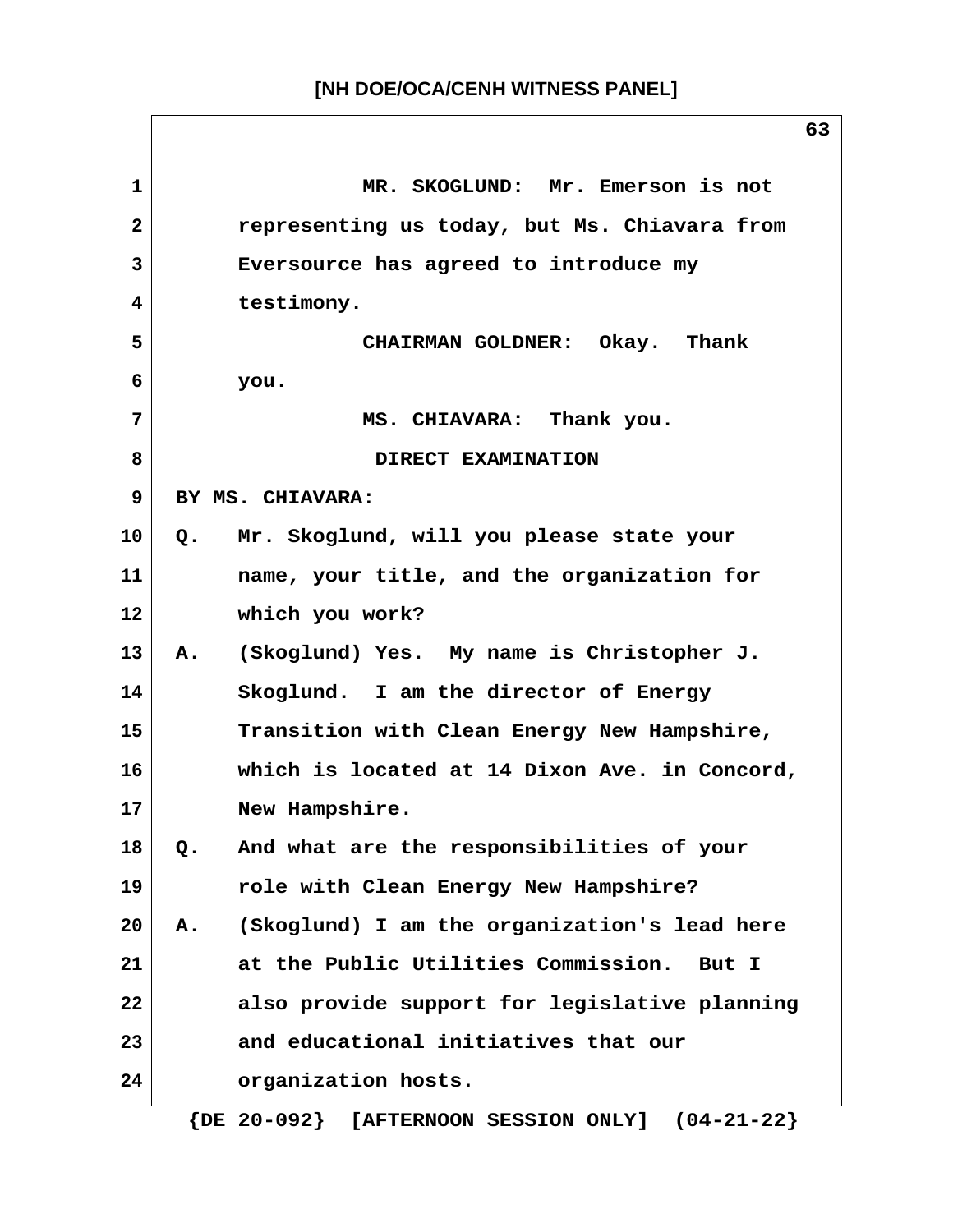| 1              | Q.             | Great. Have you testified before this                 |
|----------------|----------------|-------------------------------------------------------|
| $\overline{2}$ |                | Commission before?                                    |
| 3              | Α.             | (Skoglund) Yes, I have.                               |
| 4              | Q.             | Did you file testimony in this docket on              |
| 5              |                | April 19th, 2022, marked as Exhibit 51, and           |
| 6              |                | was this prepared by you and/or at your               |
| 7              |                | direction?                                            |
| 8              | Α.             | (Skoglund) Yes, I did. And yes, it was.               |
| 9              | Q.             | And do you adopt that testimony as it was             |
| 10             |                | written and filed?                                    |
| 11             | <b>A.</b>      | (Skoglund) Yes, I do.                                 |
| 12             | Q.             | And do you have anything else that you would          |
| 13             |                | like to add for the record today?                     |
| 14             | Α.             | (Skoglund) No, not at this time.                      |
| 15             | Q.             | Okay. Thank you very much.                            |
| 16             | $\mathbf{A}$ . | (Skoglund) Thank you, Ms. Chiavara.                   |
| 17             |                | <b>CHAIRMAN GOLDNER:</b><br>Thank you.<br>So          |
| 18             |                | we'll move to cross-examination. Do the               |
| 19             |                | utilities have any questions for the                  |
| 20             |                | witnesses?                                            |
| 21             |                | MS. CHIAVARA: I believe I speak                       |
| 22             |                | for the utilities when I say we do not.               |
| 23             |                | CHAIRMAN GOLDNER: Okay. Thank                         |
| 24             |                | you. Do any of the other parties have                 |
|                |                | $\{DE 20-092\}$ [AFTERNOON SESSION ONLY] $(04-21-22)$ |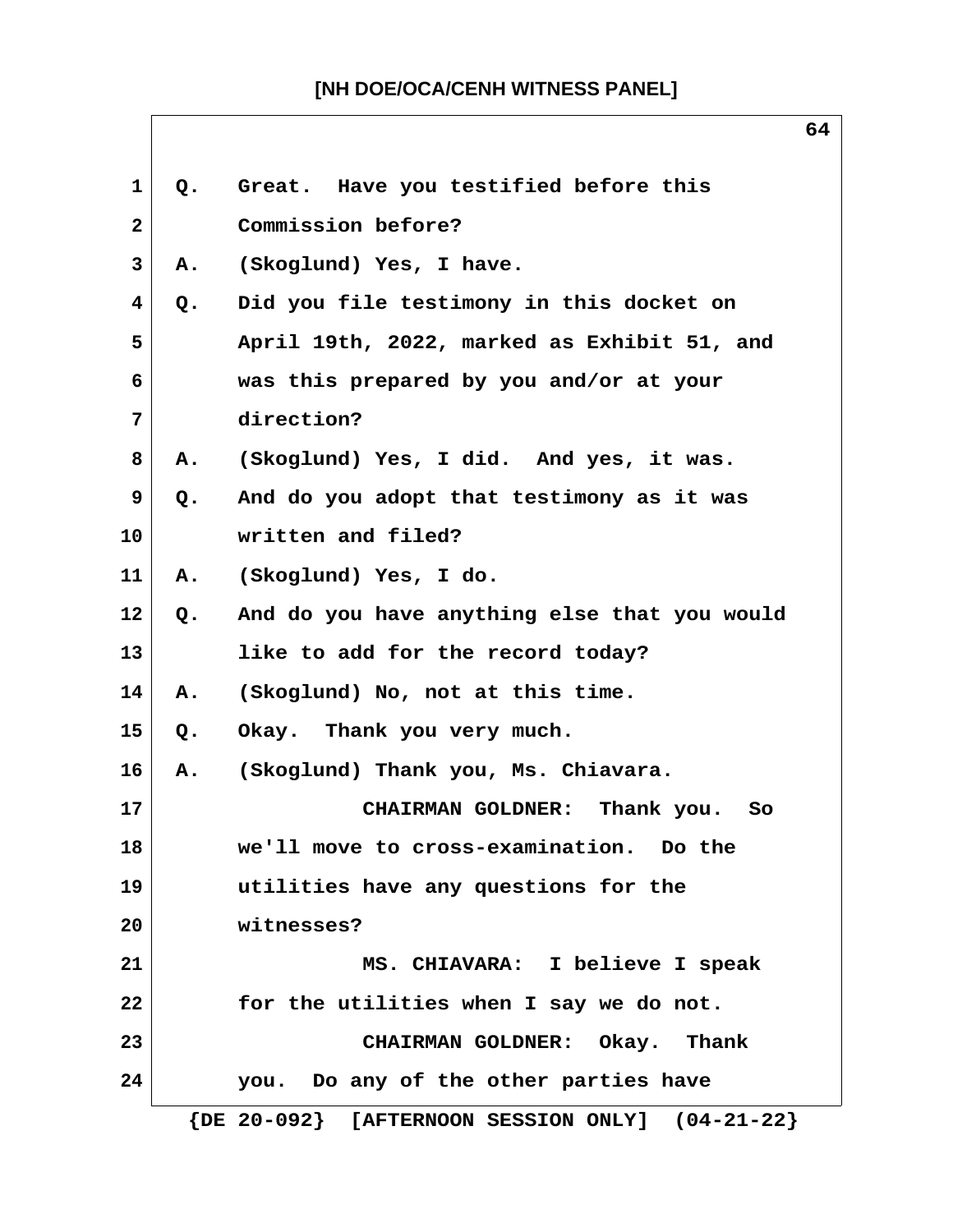**1 questions for the witnesses? 2 [No verbal response] 3 CHAIRMAN GOLDNER: Go ahead, sir. 4 MR. BURKE: Thank you, Chairman 5 Goldner. Ray Burke, New Hampshire Legal 6 Assistance, representing LISTEN Community 7 Services. 8 I just had one, or maybe more than 9 one, depending on the answer, question for 10 Ms. Goldberg. 11 CROSS-EXAMINATION 12 BY MR. BURKE: 13 Q. Ms. Goldberg, you were just talking about the 14 ACEEE score card. Are you by chance familiar 15 with the 2021 progress report that was 16 issued, even though the score card was not 17 done for 2021? 18 A. (Goldberg) I have not had the chance to 19 review the progress report. 20 MR. BURKE: Okay. Then that 21 probably ends my questions there. I don't 22 know if any of the other witnesses on the 23 panel are familiar with it. If they are, I 24 could ask them. If not, that will end my {DE 20-092} [AFTERNOON SESSION ONLY] (04-21-22}**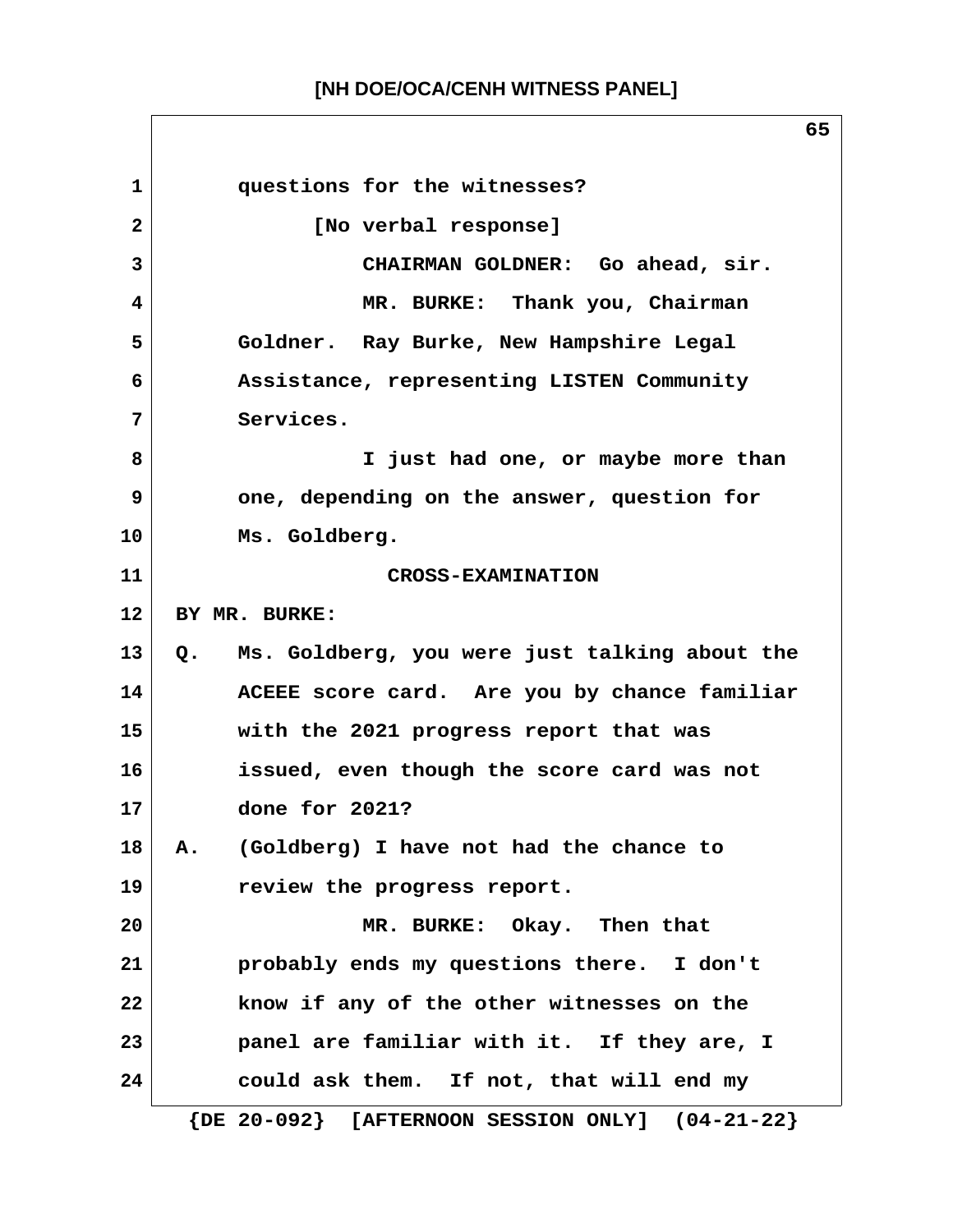$\Box$ 

|              | υu                                                    |
|--------------|-------------------------------------------------------|
| $\mathbf{1}$ | questions.                                            |
| $\mathbf{2}$ | CHAIRMAN GOLDNER: Okay. Thank                         |
| 3            | you.                                                  |
| 4            | Any other questions from the                          |
| 5            | parties?                                              |
| 6            | [No verbal response]                                  |
| 7            | CHAIRMAN GOLDNER: Okay. So at                         |
| 8            | this point I think the Commissioners would            |
| 9            | like to caucus. So we'll take a ten-minute            |
| 10           | break, also to give the stenographer some             |
| 11           | time, and return at 2:30. And then of course          |
| 12           | following any redirect, we'll move on to              |
| 13           | closings. So we'll return in ten minutes, at          |
| 14           | 2:30. Thank you.                                      |
| 15           | (Brief recess was taken at 2:21 p.m.,                 |
| 16           | and the hearing resumed at 2:36 p.m.)                 |
| 17           | CHAIRMAN GOLDNER: Thank you.                          |
| 18           | Please be seated. Okay. We're at                      |
| 19           | Commissioner questions for Panel No. 2.               |
| 20           | Commissioner Ross, do you have any                    |
| 21           | questions for the panel?                              |
| 22           | <b>COMMISSIONER ROSS:</b><br>No.                      |
| 23           | CHAIRMAN GOLDNER: Commissioner                        |
| 24           | Chattopadhyay, do you have any questions for          |
|              | $\{DE 20-092\}$ [AFTERNOON SESSION ONLY] $(04-21-22)$ |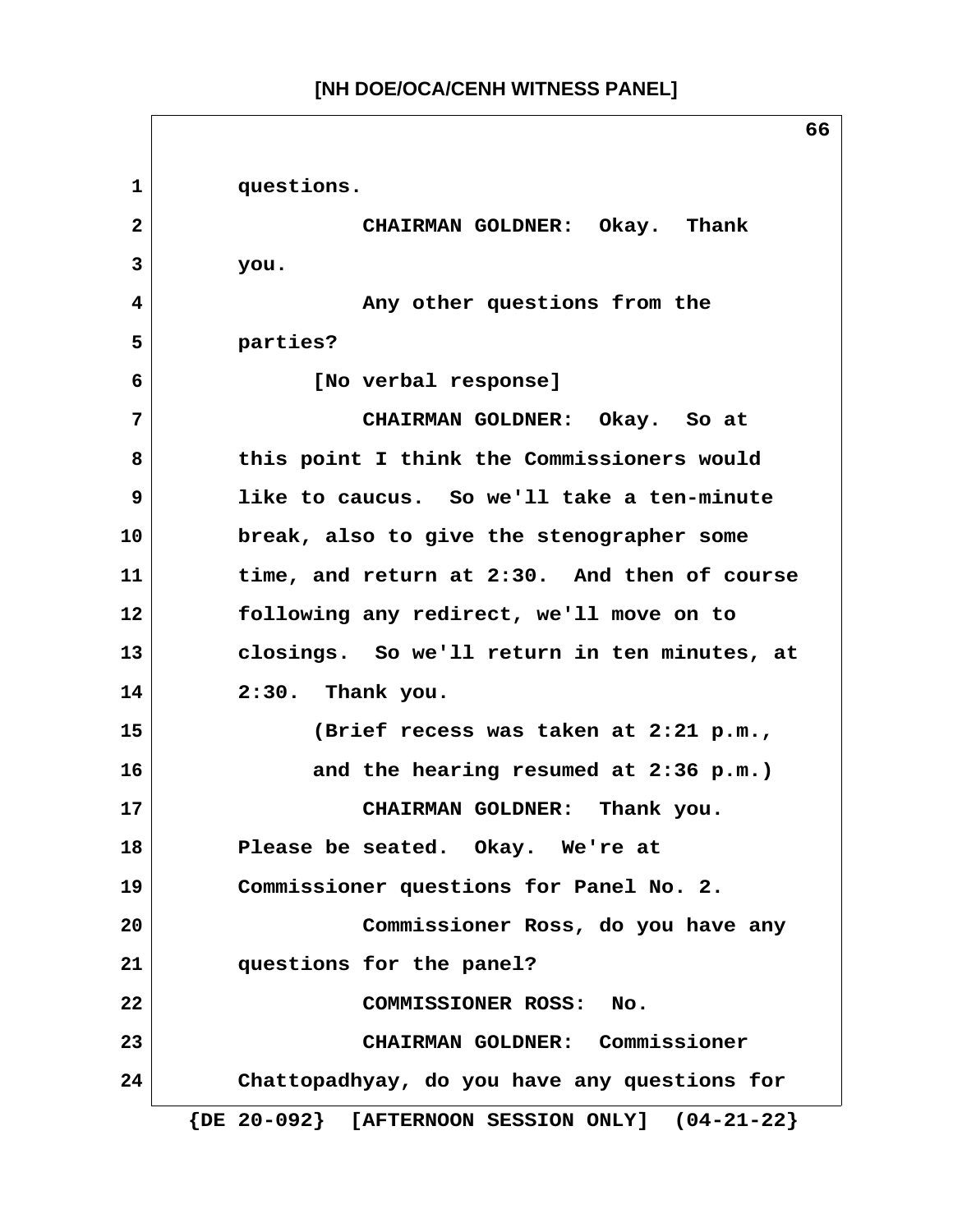| $\mathbf{1}$ |    | the panel?                                            |
|--------------|----|-------------------------------------------------------|
| $\mathbf{2}$ |    | COMMISSIONER CHATTOPADHYAY: No.                       |
| 3            |    | CHAIRMAN GOLDNER: Okay. The Chair                     |
| 4            |    | just has a single question for the OCA                |
| 5            |    | witnesses. Either witness is fine to answer.          |
| 6            |    | INTERROGATORIES BY COMMISSIONERS:                     |
| 7            |    | BY CHAIRMAN GOLDNER:                                  |
| 8            |    | Q. My question is: Did you hear and are you           |
| 9            |    | familiar with the DOE's position on the               |
| 10           |    | SmartSTART PI, given -- let me start with             |
| 11           |    | that. Are you familiar with that testimony?           |
| 12           | Α. | (Lane) Yes, we read their testimony.                  |
| 13           | Q. | So, you know, given your support that you             |
| 14           |    | articulated relative to expanding SmartSTART          |
| 15           |    | offers, what is your position on the                  |
| 16           |    | SmartSTART performance incentive?                     |
| 17           | Α. | (Lane) So I'm slightly hesitant to answer             |
| 18           |    | this because we did not discuss our position          |
| 19           |    | with OCA yet. But, you know, I think --               |
| 20           | Q. | Ms. Lane, you're on mute.                             |
| 21           | Α. | (Lane) Can you hear me?                               |
| 22           | Q. | Yes. Go ahead. Please proceed.                        |
| 23           | Α. | (Lane) My understanding of the way the                |
| 24           |    | performance incentive is working with                 |
|              |    | $\{DE 20-092\}$ [AFTERNOON SESSION ONLY] $(04-21-22)$ |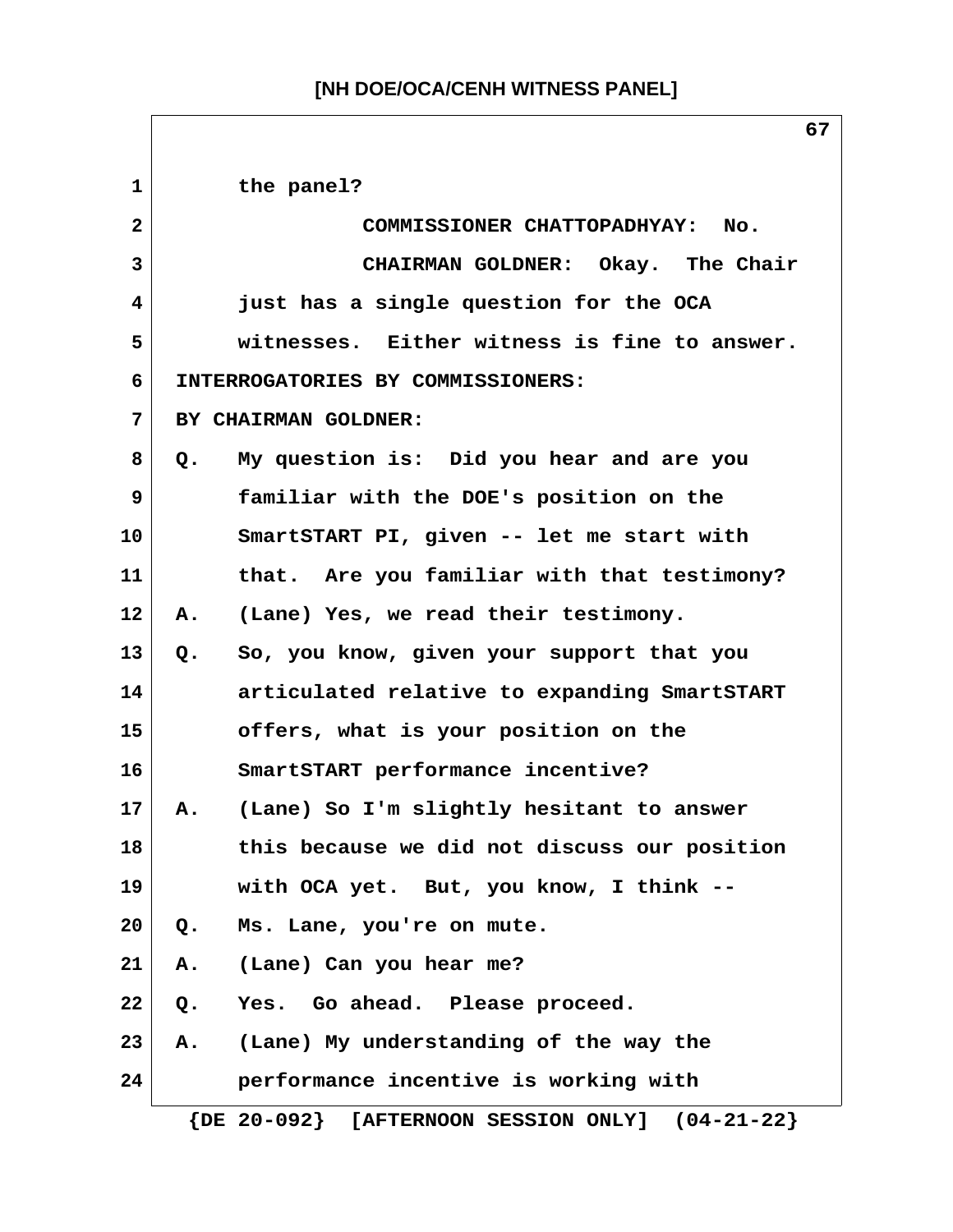**1 SmartSTART is that -- I think my 2 recommendation would be if it were to expand, 3 it should be considered more of a core 4 offering and should be treated the same way 5 that on-bill financing programs are included 6 in the performance incentives. So, you know, 7 I think the comments that the Department of 8 Energy raised are valid, and I would agree 9 with them. 10 Q. Okay. Thank you, Ms. Lane. 11 CHAIRMAN GOLDNER: So that is all 12 the Commissioner questions. 13 We can move to redirect, beginning 14 with the Department of Energy. 15 MR. DEXTER: The Department has no 16 redirect. 17 CHAIRMAN GOLDNER: Thank you. 18 OCA? 19 MR. KREIS: Thank you, Mr. 20 Chairman. I don't have any redirect either. 21** But this might be a good time for **22 me to mention something I had been intending 23 to mention this morning. And I'm thinking 24 back to a question that Commissioner Ross {DE 20-092} [AFTERNOON SESSION ONLY] (04-21-22}**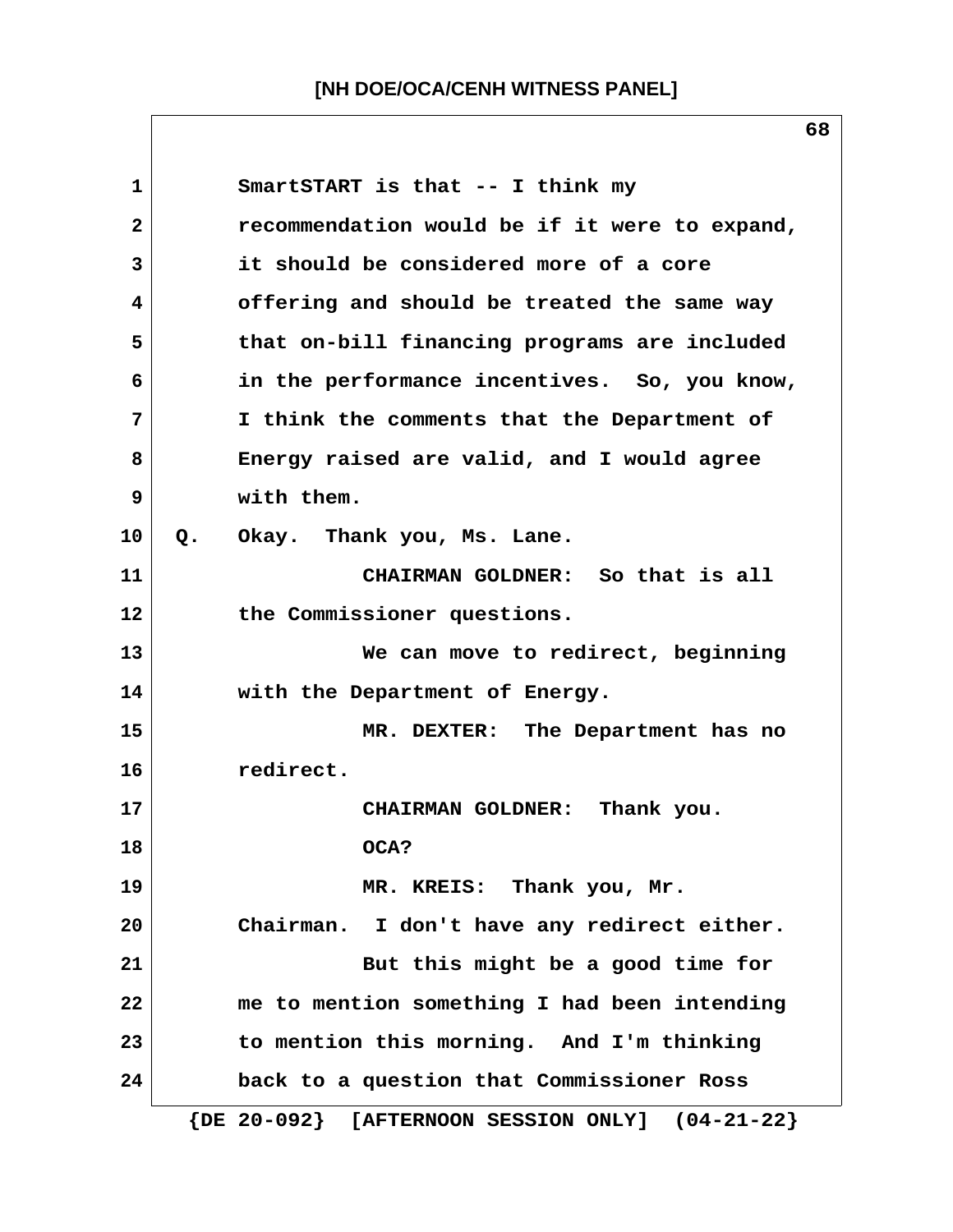**1 asked, in which she invited the utility 2 witnesses to offer up some examples -- I 3 think she asked for two or three -- of how 4 the Granite State Cost Effectiveness Test 5 actually works with respect to specific 6 measures as compared to the way that the 7 secondary test works. And I just wanted to 8 say, in case it's helpful to the Commission, 9 that in much the same spirit, the Residential 10 Ratepayers Advisory Board, which I know 11 Ms. Ross is familiar with, asked me to 12 prepare a very similar analysis for them for 13 their review at the meeting of that board 14 back in January. And you'll recall that at 15 the time the Commission's expressed dislike 16 of the Granite State test back in November 17 was kind of a hot topic. And I had written a 18 column on the subject, which I know the 19 Commission never reads, but my advisory board 20 members do read it. And one of them, whose 21 name I won't mention, but whose initials are 22 Neil Kirk, asked me to come and prove that 23 the Granite State test actually works as to 24 some specific measures. So I worked with**

 **{DE 20-092} [AFTERNOON SESSION ONLY] (04-21-22}**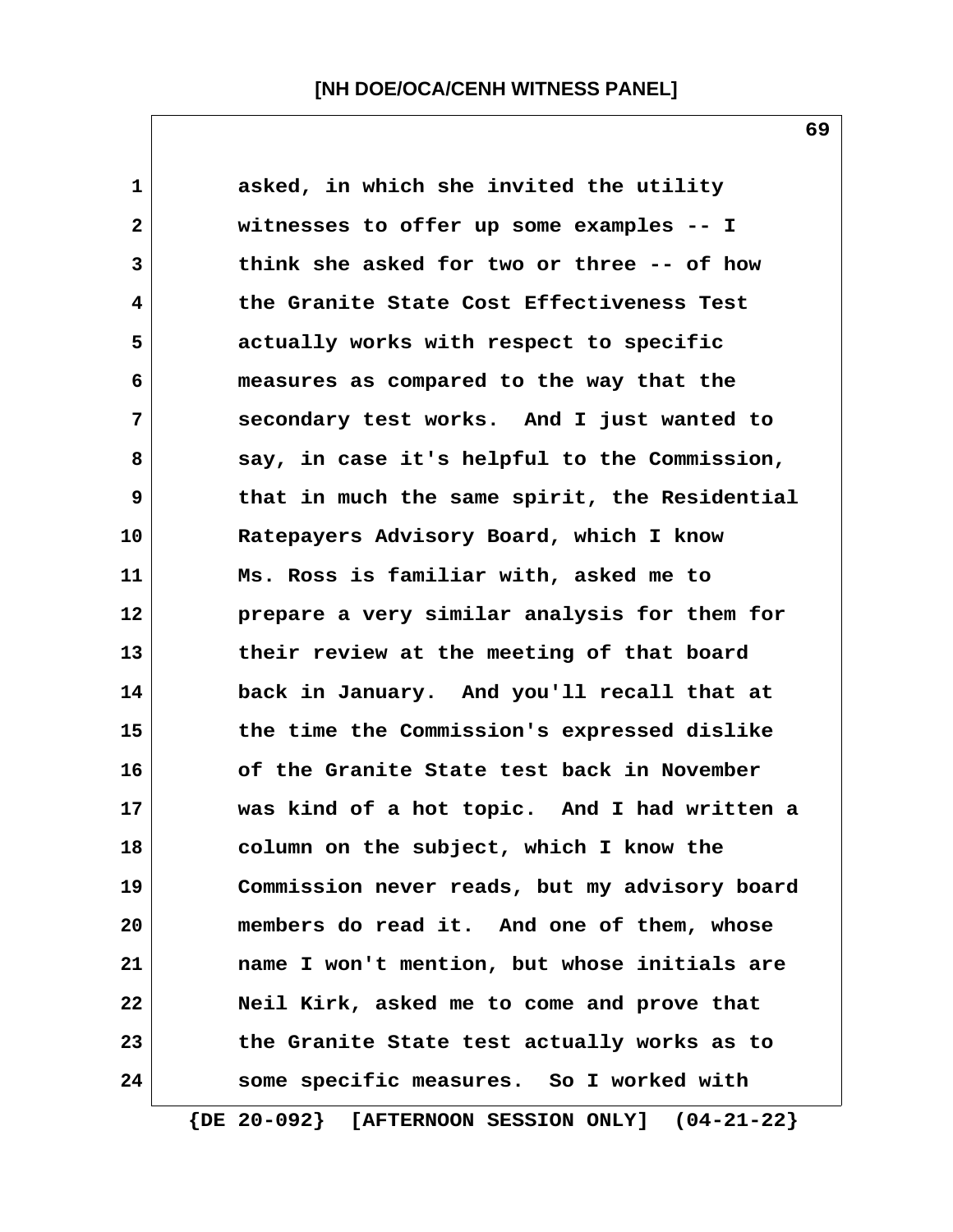| $\mathbf 1$  | three of the analysts from the utilities, and         |
|--------------|-------------------------------------------------------|
| $\mathbf{2}$ | we created a report that attempts to do that          |
| $\mathbf{3}$ | as to three specific measures. I think they           |
| 4            | were an air compressor in the commercial              |
| 5            | industrial context, then I think it was a             |
| 6            | dryer and, oh, a furnace.                             |
| 7            | So I would just like to offer that                    |
| 8            | I could file that as a record request if the          |
| 9            | Commission would find it helpful. It's                |
| 10           | available on the web site of the Residential          |
| 11           | Ratepayer Advisory Board. I think it's a              |
| $12 \,$      | pretty good document. I purport to be the             |
| 13           | author. I can't really testify here, but I            |
| 14           | just want to let you know it's available if           |
| 15           | you think it would be helpful.                        |
| 16           | (Commissioners conferring off the record.)            |
| 17           | CHAIRMAN GOLDNER: Did any parties                     |
| 18           | have any objections to the OCA's filing?              |
| 19           | No? Everybody's okay with that?                       |
| 20           | So we'll get to the close in a moment, Mr.            |
| 21           | Kreis, but $--$                                       |
| 22           | MR. DEXTER: I'm sorry, Mr.                            |
| 23           | Chairman. That went a little too fast for             |
| 24           | me. So is there a proposal that it be filed           |
|              | $\{DE 20-092\}$ [AFTERNOON SESSION ONLY] $(04-21-22)$ |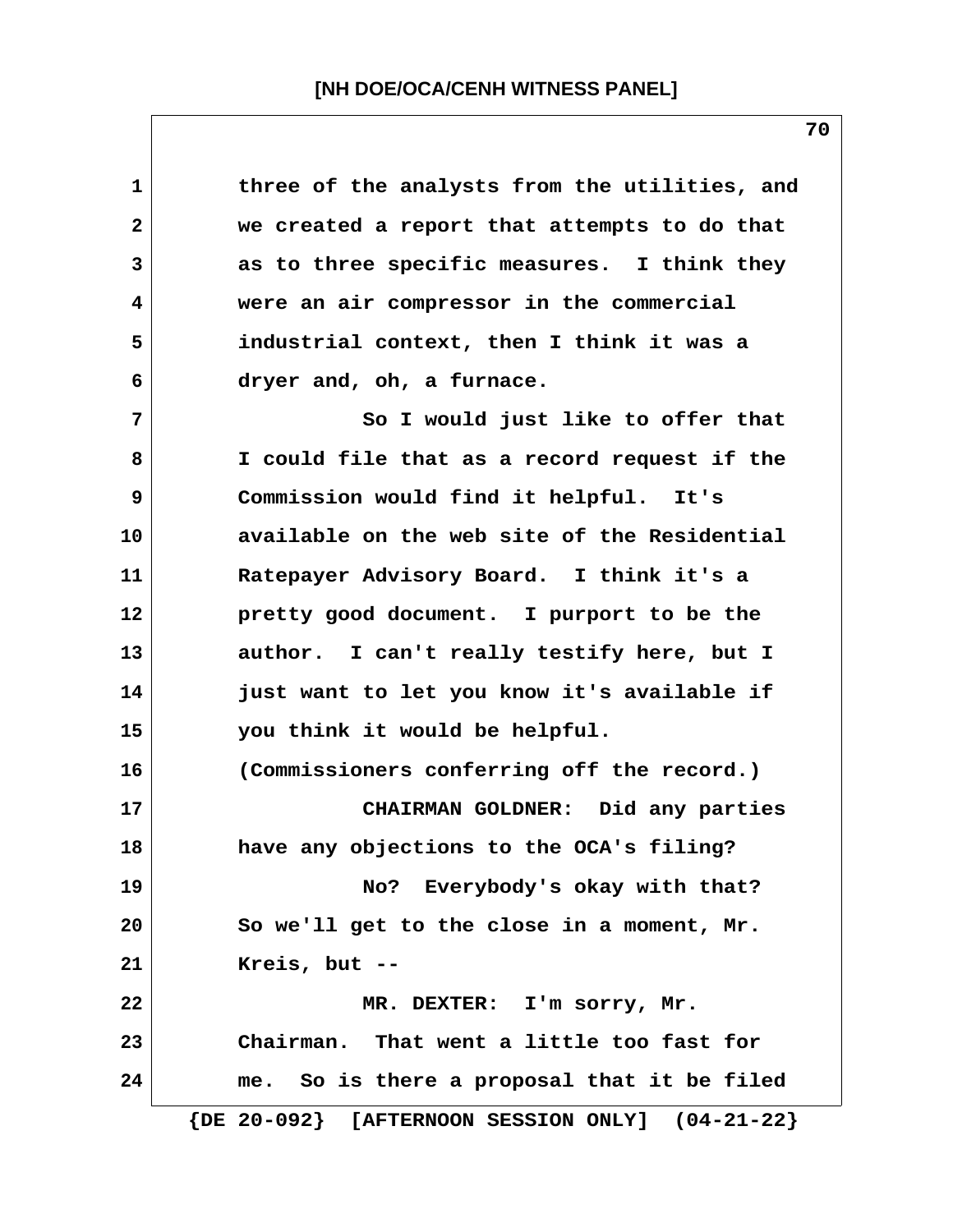1 as an exhibit? I just want to understand.  **2 CHAIRMAN GOLDNER: Yes, yes, that's 3 the proposal. Do you have any objections? 4 Or does anyone have any objections? 5 MR. DEXTER: I feel like I should 6 because I don't know what this document is. 7 However, if it is what the Consumer Advocate 8 says it is, I don't have any objection. But 9 it seems odd to be asked to not object to a 10 document that I just honestly don't know what 11 it is and didn't know it existed until a 12 minute ago. 13 CHAIRMAN GOLDNER: Mr. Kreis is 14 nodding as though he would do the same in 15 return. 16 MR. KREIS: I would consider doing 17 the same in return. 18 The document is as I have 19 represented it. I can tell you that. 20 MR. DEXTER: Well, let me say this: 21 The Department of Energy does not object at 22 this time. And if at some point we come up 23 with an objection, we will raise it if it's 24 appropriate. And if we're told it's not {DE 20-092} [AFTERNOON SESSION ONLY] (04-21-22}**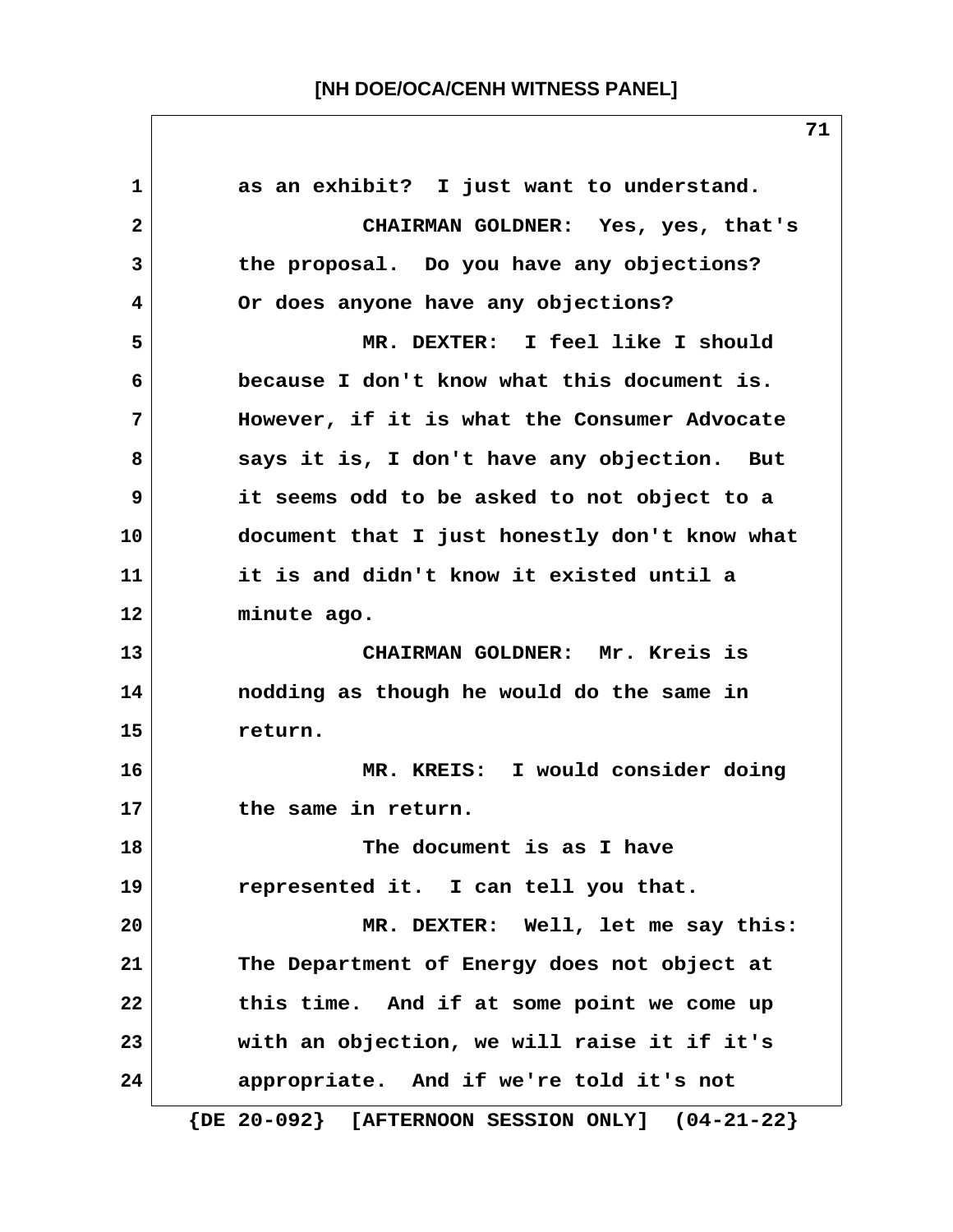**1 appropriate, that's fine. And we'll work 2 with Mr. Kreis on this. So I guess -- sorry 3 to interrupt -- the Department of Energy does 4 not object. 5 CHAIRMAN GOLDNER: Yeah, maybe our 6 suggestion, Mr. Kreis, is could you share the 7 document with the parties before filing?** 8 MR. KREIS: Sure.  **9 CHAIRMAN GOLDNER: Okay. Thank 10 you. 11 MR. KREIS: I'll send them a link 12 to it. It's right on the web site of our 13 advisory board. 14 CHAIRMAN GOLDNER: Is that 15 acceptable, Mr. Dexter? 16 MR. DEXTER: Yes. Thank you. 17 CHAIRMAN GOLDNER: Okay. Thank 18 you. So assuming it's filed, we'll make that 19 Exhibit 54. Okay. 20 I'm sorry. Mr. Kreis, anything 21 else? 22 MR. KREIS: That's all for me. 23 CHAIRMAN GOLDNER: Okay. Ms. 24 Chiavara, your witness. Any redirect? {DE 20-092} [AFTERNOON SESSION ONLY] (04-21-22}**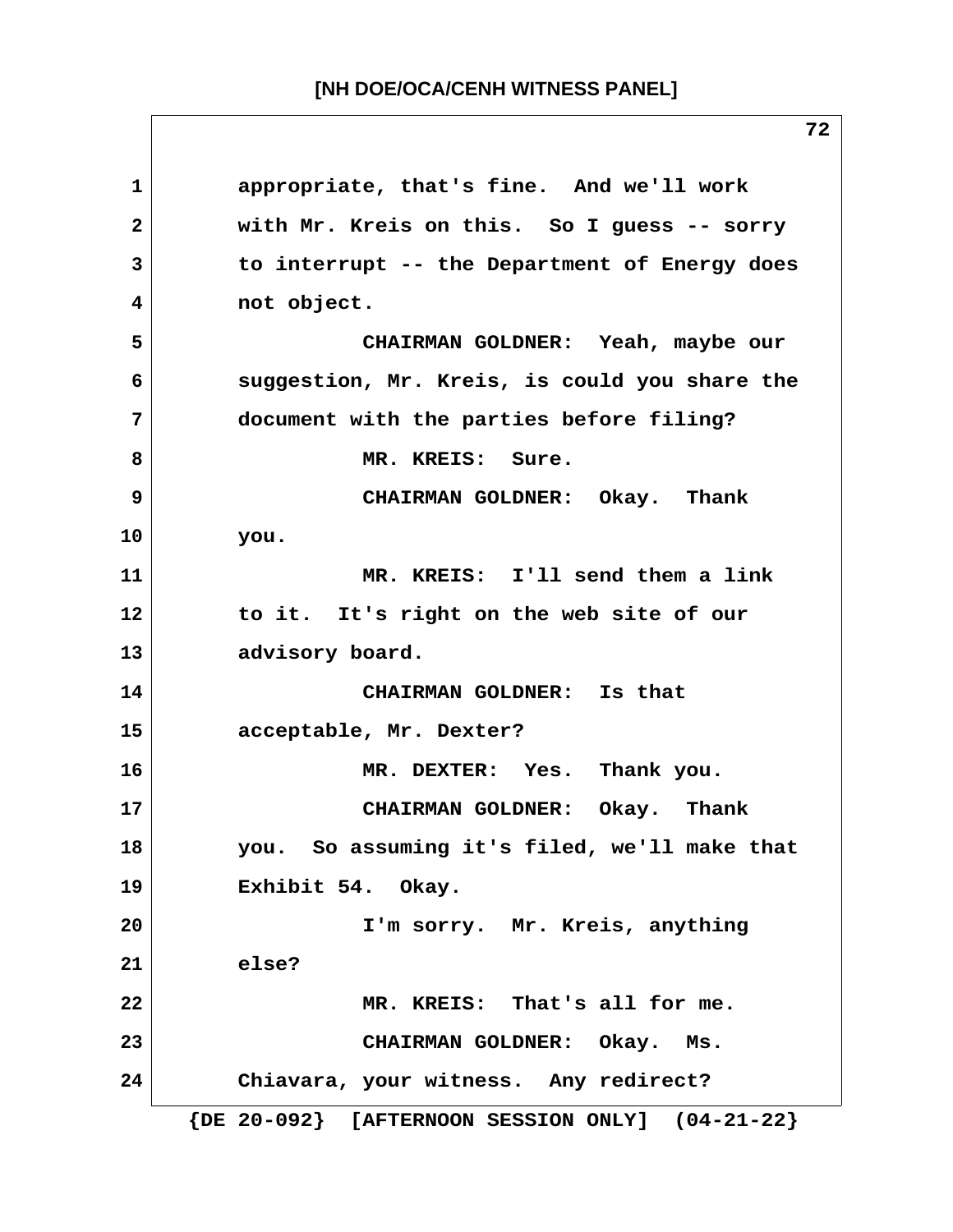**1 MS. CHIAVARA: Oh, yes. No 2 redirect. Thank you. 3 CHAIRMAN GOLDNER: Thank you. It's 4 a little awkward. 5 All right. So we'll release the 6 witnesses. Thank you, everyone. 7 Without objection, we'll strike 8 I.D. on Exhibits 47 to 52. 9 Just a clarification, Mr. Sheehan. 10 On Exhibit 53, I show that as a revised 11 Attachment F3 that you'd like to work with 12 the Department of Energy to clarify. Would 13 there be -- of course we're on an expedited 14 basis here. Any problem cleaning that up and 15 filing that by close of business Monday? 16 MR. SHEEHAN: I think that's fine. 17 Thank you. 18 CHAIRMAN GOLDNER: Okay. So that 19 will be -- that's a record request for 20 Exhibit 53. 21 And we discussed Exhibit 54. But 22 just for clarity, the OCA will circulate that 23 to the parties. And if there are no 24 objections, the OCA will file Exhibit 54. {DE 20-092} [AFTERNOON SESSION ONLY] (04-21-22}**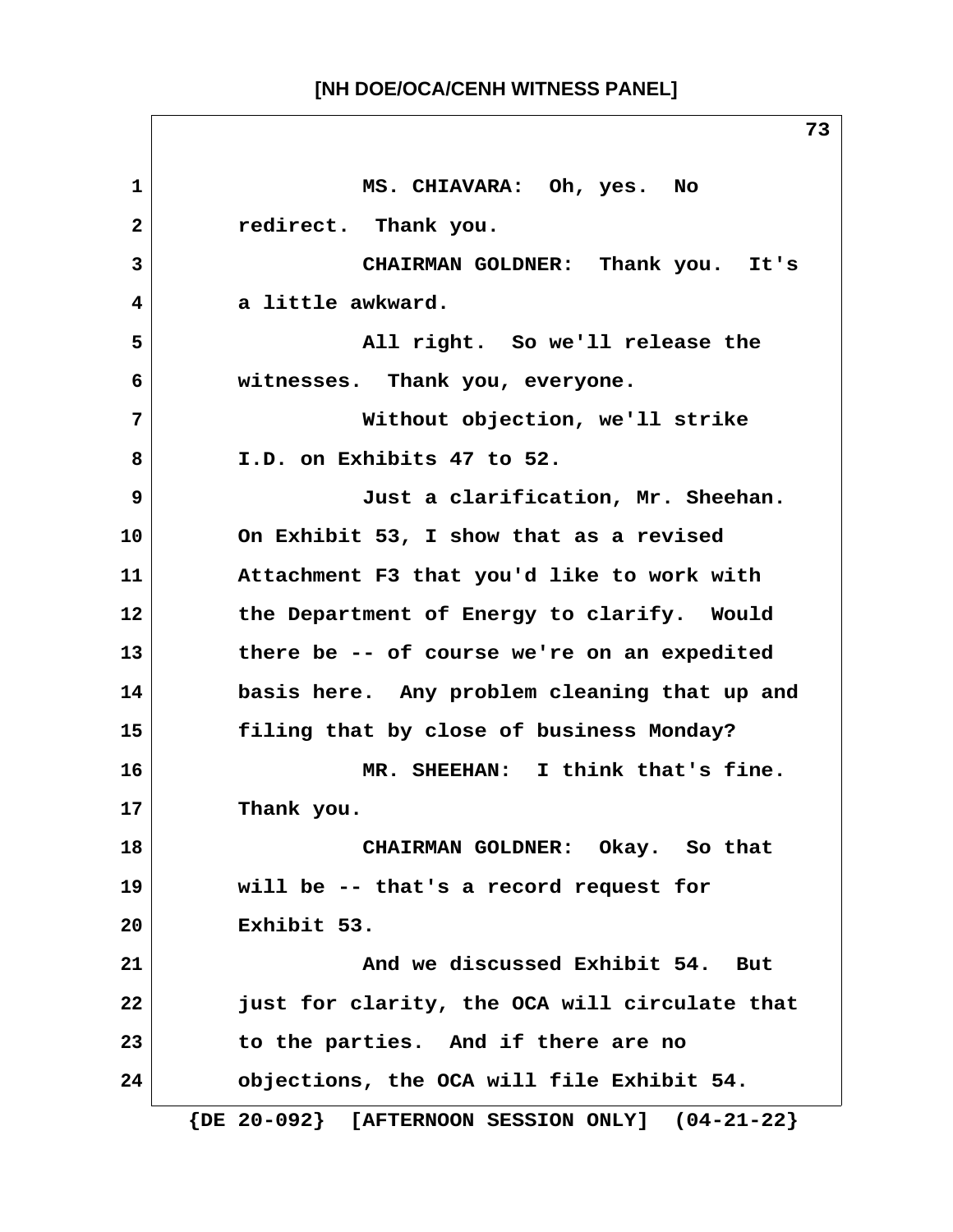**1 Mr. Kreis, what would be a good 2 time to file Exhibit 54? I know you have to 3 get a response from the parties. But just 4 what would your recommendation be on the 5 filing date? 6 MR. KREIS: I can within moments 7 send around a link to that document to all 8 the parties. And it really is -- I would say 9 given the speed with which you have to act, I 10 would say if I don't hear any objections 11 within 24 hours, I will file it with the 12 Commission. If I do hear any objections, I 13 won't, because I do think it is reasonable 14 potentially to have some concerns about it. 15 On the other hand, I do earnestly believe it 16 would be helpful and interesting to the 17 Commission and not really undermining any of 18 the positions any of the parties have taken 19 here today. 20 CHAIRMAN GOLDNER: Thank you. So 21 we'll just maybe make a deadline of end of 22 business Monday as well to be consistent with 23 both exhibits, and that should be fine. So 24 we'll hold the record open for those**

 **{DE 20-092} [AFTERNOON SESSION ONLY] (04-21-22}**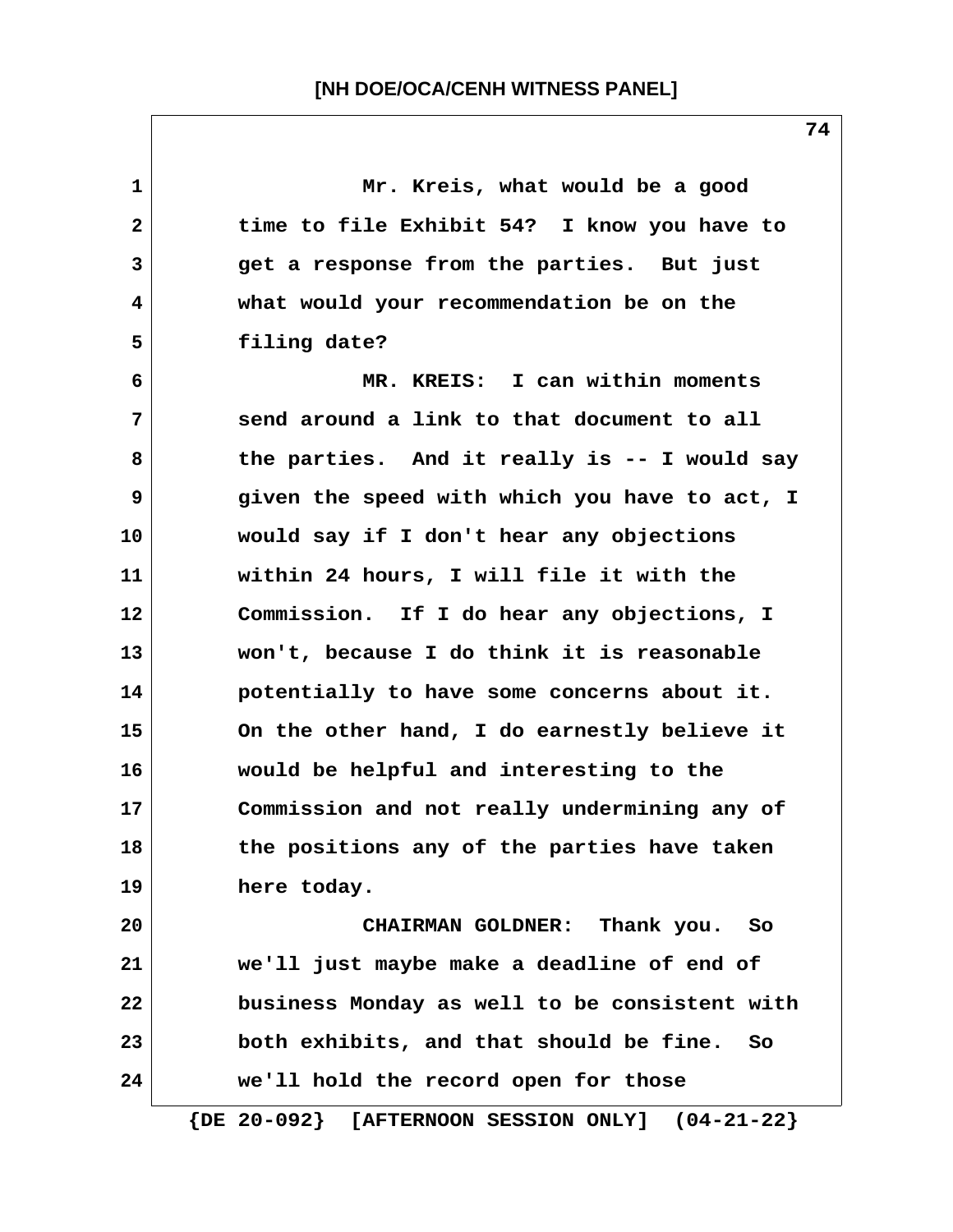**1 exhibits. 2 And we can now, if there's no 3 objection, we can move to closing. And we 4 can begin with Mr. Burke, if Mr. Burke is** 5 ready.  **6 MR. BURKE: Sure. Thank you, 7 Chairman Goldner. I'd like to say that 8 LISTEN supports the plan with respect to the 9 low-income program and respectfully asks that 10 the Commission approve it without 11 modification. Based on the record before 12 you, LISTEN believes the low-income proposal 13 is just, reasonable, and in the public 14 interest, and that it meets the applicable 15 statutory requirements. 16 As you have read in the Plan and in 17 the prefiled testimony, and as you've heard 18 today, low-income ratepayers tend to have 19 higher energy burdens than non-low-income 20 ratepayers, which means they spend a larger 21 percentage of their income on energy costs 22 compared to non-low-income households. The 23 low-income energy efficiency measures that 24 will be offered through this plan via the {DE 20-092} [AFTERNOON SESSION ONLY] (04-21-22}**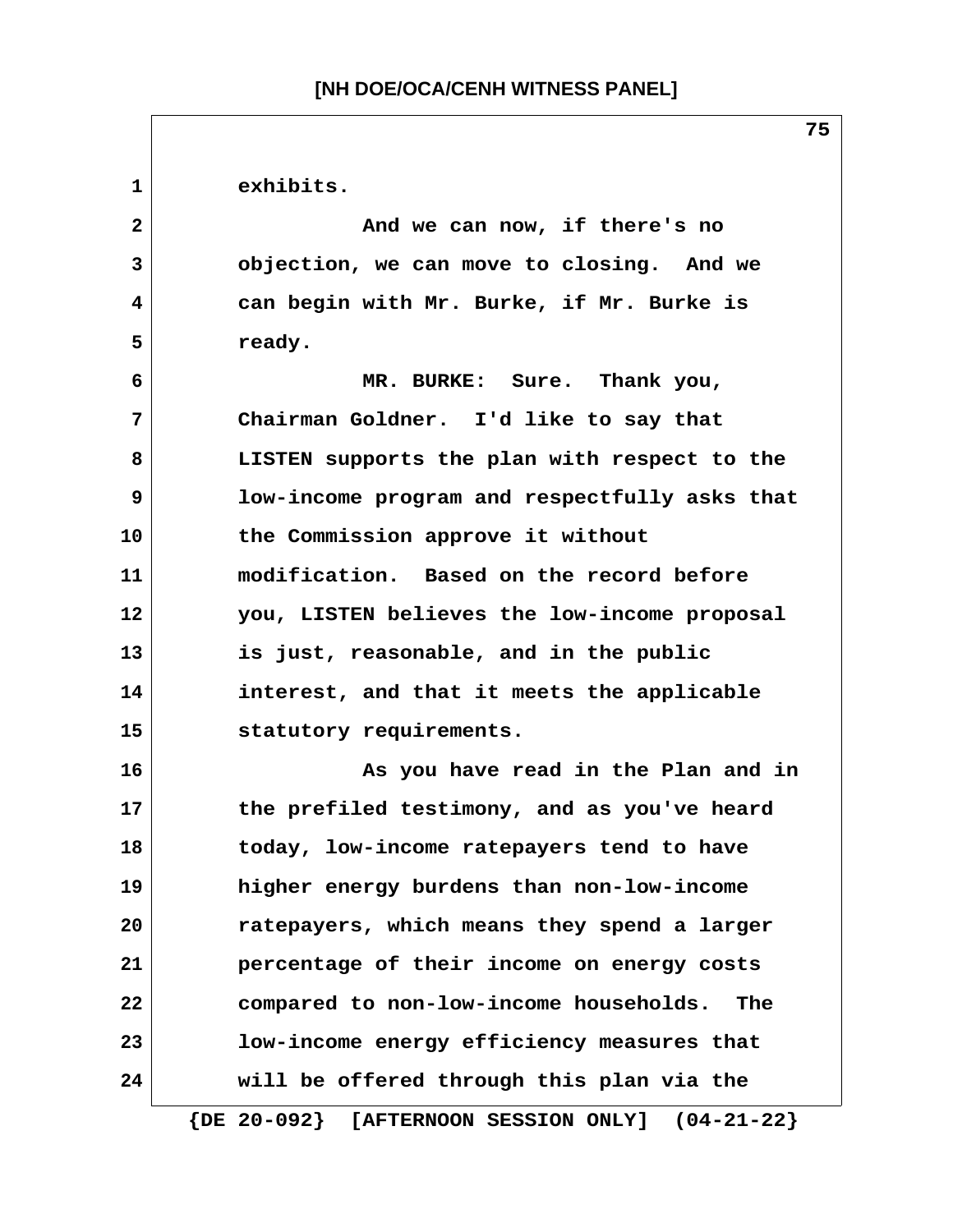**1 Home Energy Assistance Program are some of 2 the best tools that we have to address 3 affordability and to lower energy burdens. 4 The savings that HEA participants will 5 experience as a result of this plan will not 6 only help them to better afford their utility 7 bills, but will also help them to better meet 8 their other basic needs. As the record 9 demonstrates the income-eligible energy 10 efficiency measures accrue benefits to all 11 ratepayers. 12 In Order No. 25,932, which 13 established the EERS, the Commission stated 14 that low-income customers face greater 15 hurdles to investment in energy efficiency 16 but are the customers who need energy 17 efficiency the most. We believe the record 18 before you demonstrates that this is still 19 true today. In fact, LISTEN believes that 20 the Legislature has recognized the importance 21 of the low-income program and the unique 22 barriers that low-income customers face by 23 requiring that 20 percent of program funds be 24 spent on the HEA program. Importantly, as**

 **{DE 20-092} [AFTERNOON SESSION ONLY] (04-21-22}**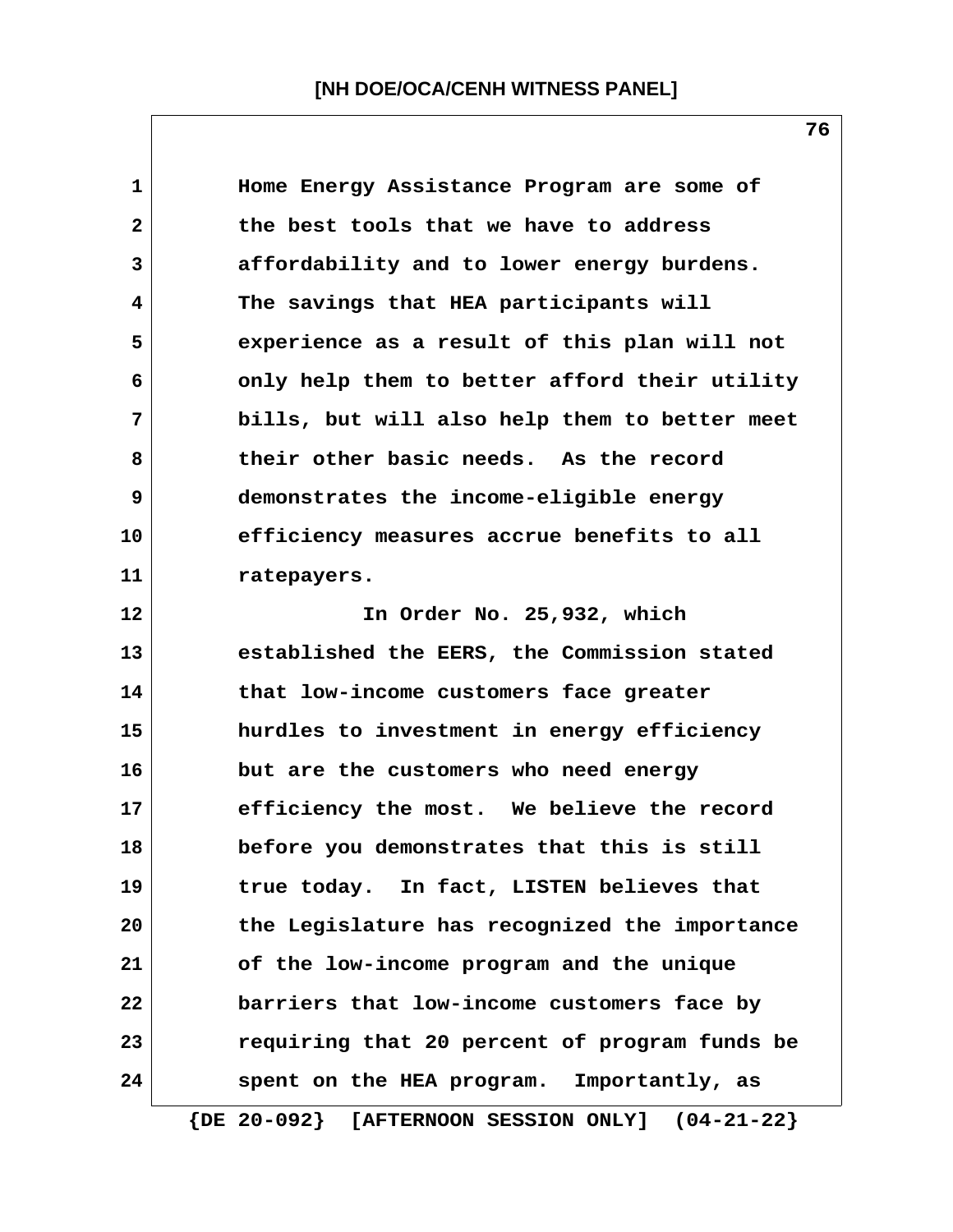| $\mathbf 1$  | was discussed today, the relevant text of RSA         |
|--------------|-------------------------------------------------------|
| $\mathbf{2}$ | 374-F:3 states that the funds must be                 |
| 3            | expended on low-income energy efficiency              |
| 4            | programs, not just budgeted. This is why              |
| 5            | LISTEN strongly supports the utilities'               |
| 6            | practice of carrying forward any unspent HEA          |
| 7            | dollars into a future year in order to ensure         |
| 8            | that this legislative mandate is met and that         |
| 9            | the funding is not used for other purposes.           |
| 10           | LISTEN submits that this legislative                  |
| 11           | requirement ensures that low-income                   |
| 12           | ratepayers are treated equitably and can              |
| 13           | access the program for the various reasons            |
| 14           | discussed in the exhibits before you and in           |
| 15           | the testimony before you regarding the market         |
| 16           | barriers that low-income customers face.              |
| 17           | This commitment in New Hampshire to                   |
| 18           | the low-income programs has actually been             |
| 19           | recognized nationally. There was some                 |
| 20           | discussion today during the hearing about the         |
| 21           | ACEEE rankings. And even though none of the           |
| 22           | witnesses at the time were familiar with the          |
| 23           | 2021 progress report, I would ask the                 |
| 24           | Commission to take judicial notice of it.<br>In       |
|              | $\{DE 20-092\}$ [AFTERNOON SESSION ONLY] $(04-21-22)$ |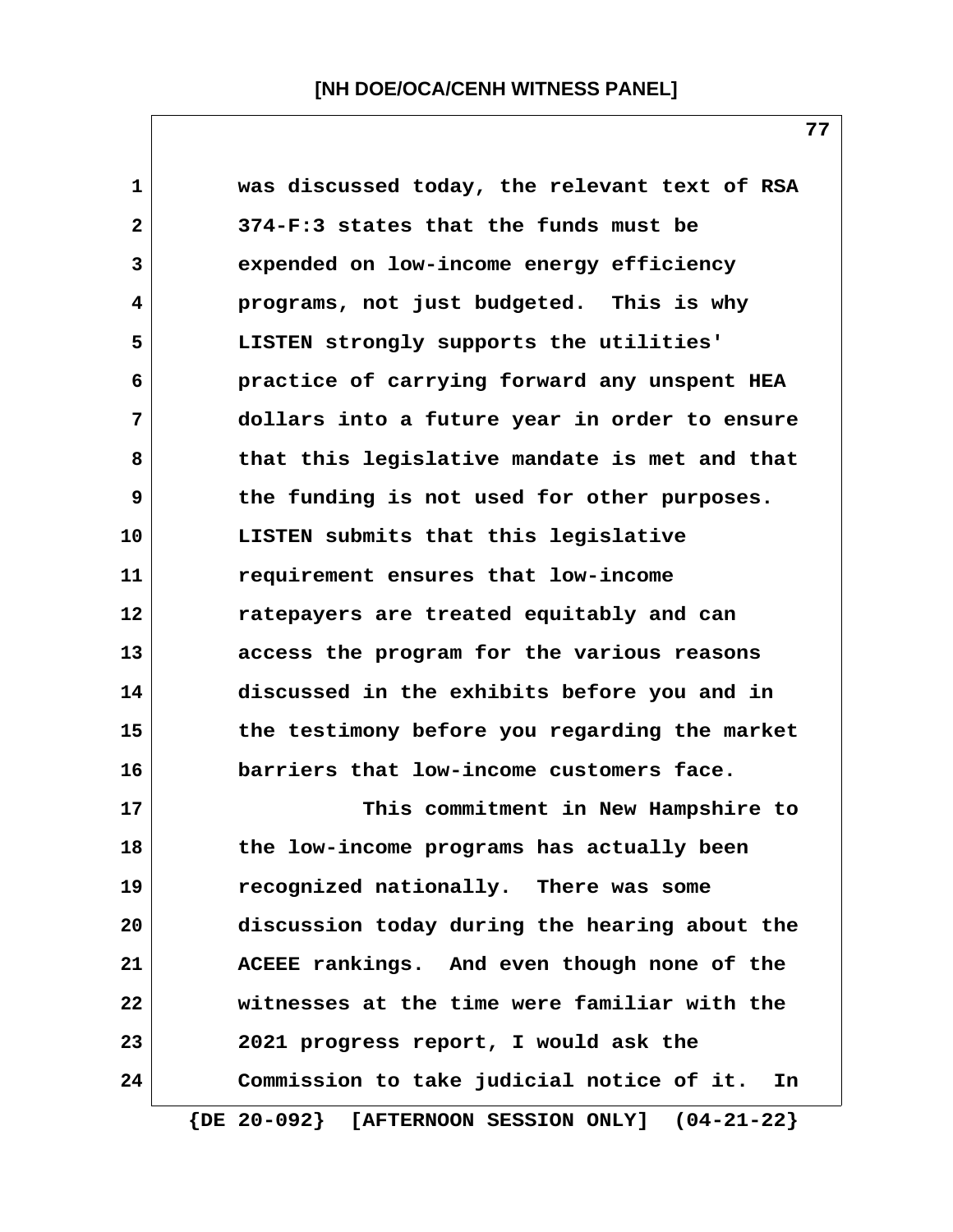**1 that progress report you will find that New 2 Hampshire was ranked second only to our 3 neighbor Vermont in terms of commitment to 4 low-income households, better than even our 5 neighbor to the south, Massachusetts, in that 6 regard. This is something we should be proud 7 of, and the utilities and the community 8 action agencies should be commended for this 9 recognition. 10 This plan will help return some 11 stability to the HEA program and ensure that 12 the commitment to low-income ratepayers 13 continues, which is important because there's 14 historically been a wait list for the HEA 15 program of several thousand income-eligible 16 households.**

**17 Regarding some of the questions 18 today about the benefits that accrue to 19 ratepayers who participate in the program -- 20 and I think Commissioner Chattopadhyay had 21 some questions about whether the benefits are 22 accruing to the building owner or the 23 ratepayer -- it might also be worth noting 24 that the weatherization, the Federal**

 **{DE 20-092} [AFTERNOON SESSION ONLY] (04-21-22}**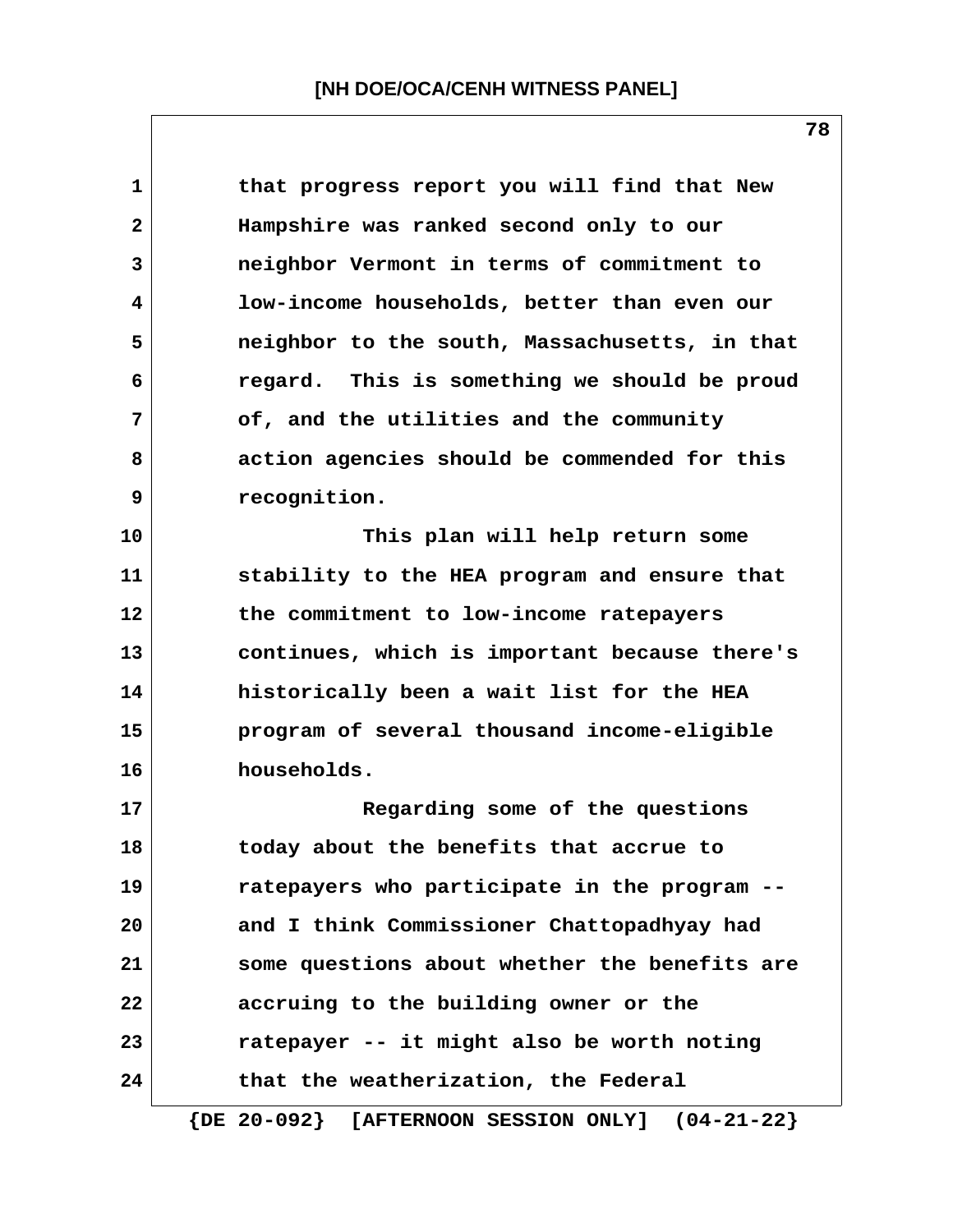**1 Weatherization Assistance Program has some 2 restrictions on what landlords can do after 3 WAP funds are used on a project. And as 4 you'll find in the plan, most projects in New 5 Hampshire have a combination of funding, WAP 6 funds and ratepayer funds. So as is intended 7 with the HEA program, the benefits of 8 weatherization in the WAP program are 9 intended for and expected to accrue primarily 10 to the low-income tenants residing in the 11 units. And there's a similar agreement as 12 the one that was discussed today that 13 includes certain protections to make sure 14 landlords can't raise the rent, for example, 15 based on weatherization-related improvements 16 and costs. I believe that agreement 17 prohibits that for one year. That is 18 referenced in the Weatherization Assistance 19 Program plan that's filed with the Federal 20 Government and is available publicly. 21 As mentioned, as alluded to 22 earlier, LISTEN believes this plan is 23 consistent with the parameters set by the 24 Legislature. LISTEN believes that the {DE 20-092} [AFTERNOON SESSION ONLY] (04-21-22}**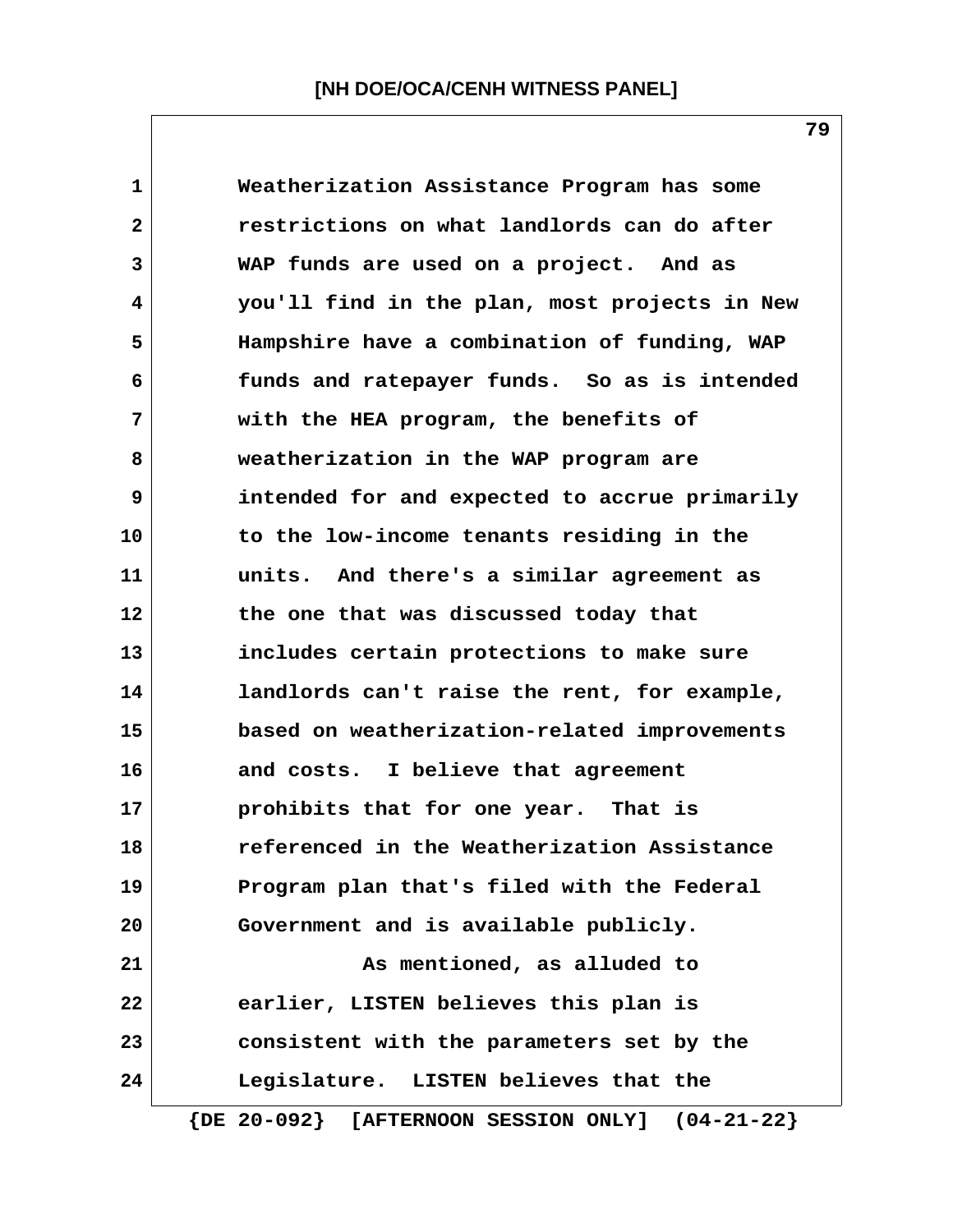| $\mathbf 1$  | utilities are correct to budget 20 percent of         |
|--------------|-------------------------------------------------------|
| $\mathbf{2}$ | all funds collected for energy efficiency             |
| 3            | pursuant to the statute. In addition to this          |
| 4            | practice being consistent with the plain              |
| 5            | language of the statute, we'd like to note            |
| 6            | that this practice is not new and has been            |
| 7            | the practice dating back several years,               |
| 8            | perhaps even decades. We believe that the             |
| 9            | Legislature meant for this practice to                |
| 10           | continue, but merely set what the percentage          |
| 11           | should be, because in prior years the                 |
| 12           | percentage was lower than 20 percent.<br>In           |
| 13           | fact, this requirement to spend 20 percent of         |
| 14           | the budget on low-income programs existed in          |
| 15           | the statute before HB549 was passed. If you           |
| 16           | look at the amendments that were made by              |
| 17           | House Bill 549, you will see that that                |
| 18           | sentence was already in the statute. It was           |
| 19           | just merely moved and relocated.                      |
| 20           | And that I think pretty much sums                     |
| 21           | up where LISTEN stands with regard to the             |
| 22           | current plan. We appreciate all the work              |
| 23           | that went into this compressed proceeding on          |
| 24           | behalf of all of the parties, and we look             |
|              | $\{DE 20-092\}$ [AFTERNOON SESSION ONLY] $(04-21-22)$ |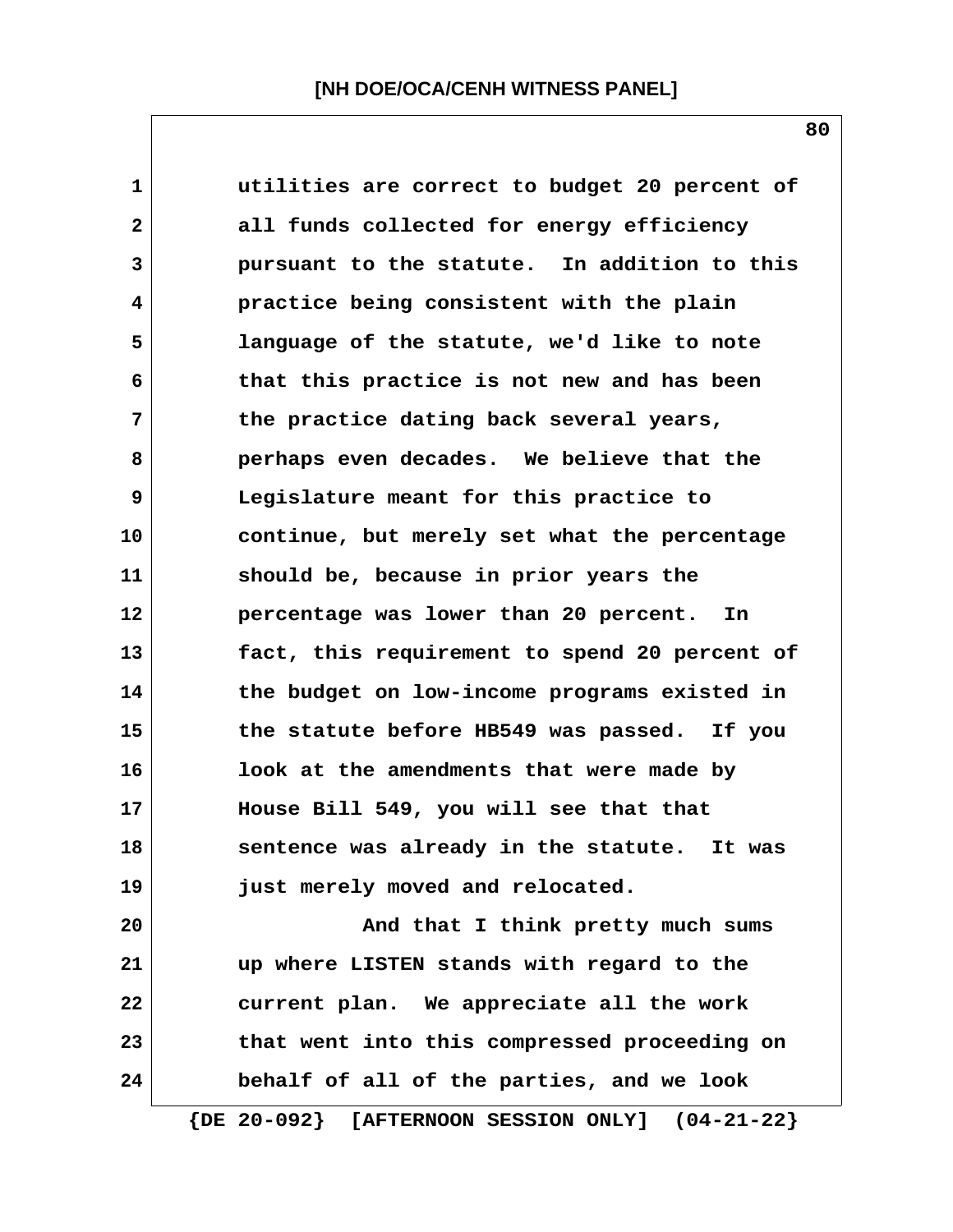| 1            | forward to continue working with the parties          |
|--------------|-------------------------------------------------------|
| $\mathbf{2}$ | and stakeholders as we move forward and soon          |
| 3            | begin planning for the next three-year plan           |
| 4            | in the months ahead. Thank you.                       |
| 5            | CHAIRMAN GOLDNER: Thank you.                          |
| 6            | Southern New Hampshire Services.                      |
| 7            | Mr. Clouthier.                                        |
| 8            | MR. CLOUTHIER: Thank you very                         |
| 9            | much, Commissioner. SNHS would like to thank          |
| 10           | all the parties who participated in this              |
| 11           | docket. Everyone involved provided great              |
| 12           | value in helping to develop the plan before           |
| 13           | you today. SNHS feels that this plan is just          |
| 14           | and reasonable, and therefore we respectfully         |
| 15           | ask for Commission approval. SNHS would like          |
| 16           | to particularly thank the utilities and               |
| 17           | participating parties for recognizing the             |
| 18           | importance of the HEA low-income program and          |
| 19           | the financial challenges that contractors and         |
| 20           | community action agencies are continually             |
| 21           | faced with when performing energy efficiency          |
| 22           | upgrades through the HEA program.<br><b>SNHS</b>      |
| 23           | strongly supports the adoption of the \$15,000        |
| 24           | HEA rebate incentive as proposed in the plan,         |
|              | $\{DE 20-092\}$ [AFTERNOON SESSION ONLY] $(04-21-22)$ |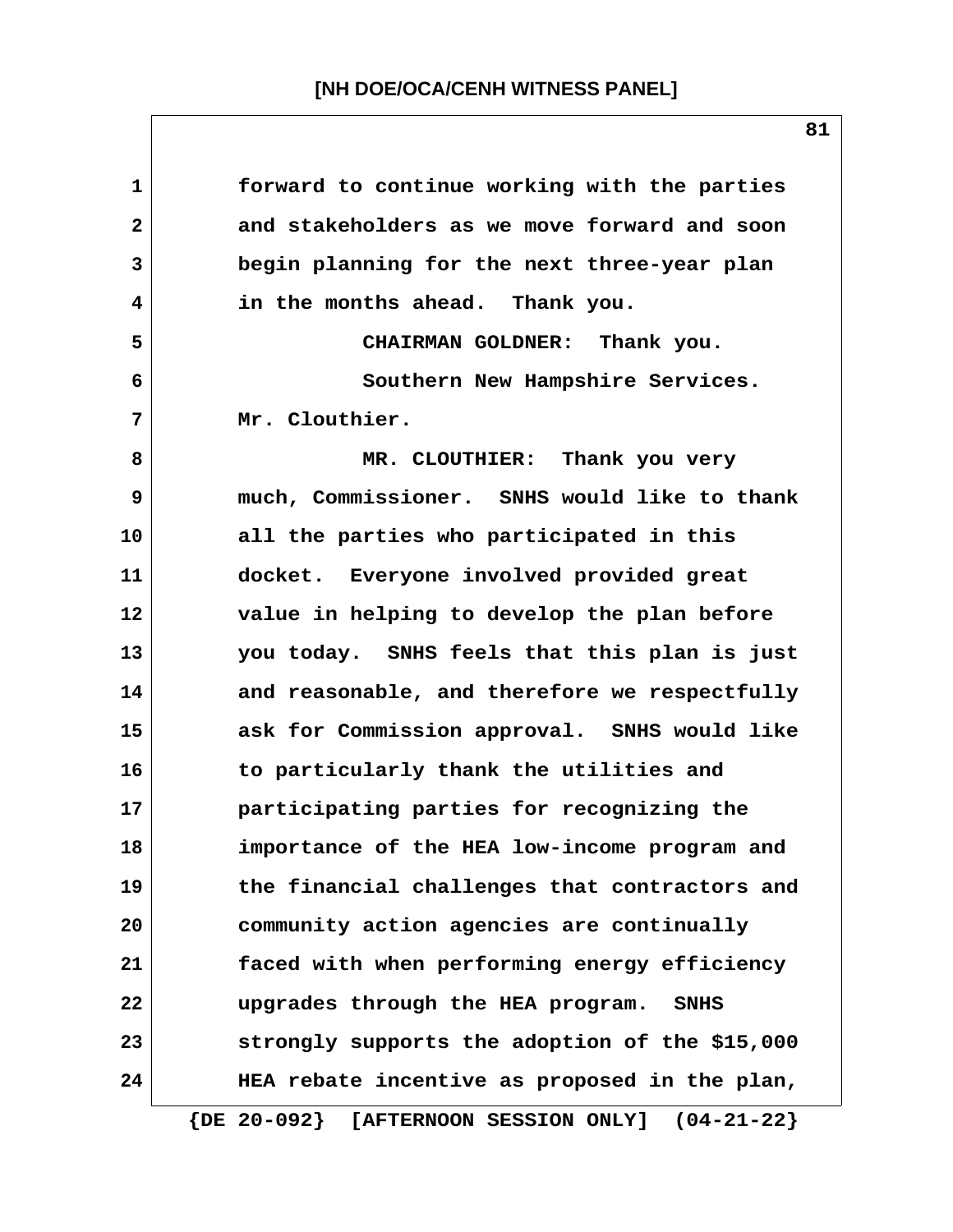| $\mathbf{1}$ | as this allows the program to perform                           |
|--------------|-----------------------------------------------------------------|
| $\mathbf{2}$ | complete weatherization on eligible                             |
| 3            | low-income households without leaving any                       |
| 4            | cost-effective energy savings measures on the                   |
| 5            | table due to a lower rebate. Thank you.                         |
| 6            | CHAIRMAN GOLDNER: Thank you.                                    |
| 7            | We'll move to the Conservation Law                              |
| 8            | Foundation. Mr. Krakoff.                                        |
| 9            | MR. KRAKOFF: Yes. Thank you,                                    |
| 10           | Commissioners.                                                  |
| 11           | In general, CLF supports the plan                               |
| 12           | that is being considered today.                                 |
| 13           | Ratepayer-funded energy efficiency programs                     |
| 14           | have numerous benefits that have been                           |
| 15           | outlined this morning and this afternoon.                       |
| 16           | Energy efficiency programs place downward                       |
| 17           | pressure on rates by reducing peak energy                       |
| 18           | load, which creates less of a need to invest                    |
| 19           | in new generation facilities, and defers the                    |
| 20           | need for new investments in transmission and                    |
| 21           | distribution facilities. It also creates                        |
| 22           | less of a need to rely on expensive peaker                      |
| 23           | plans. Long-term savings can also act as a                      |
| 24           | hedge against volatile energy efficiency --                     |
|              | $\{DE 20-092\}$<br>[AFTERNOON SESSION ONLY]<br>$(04 - 21 - 22)$ |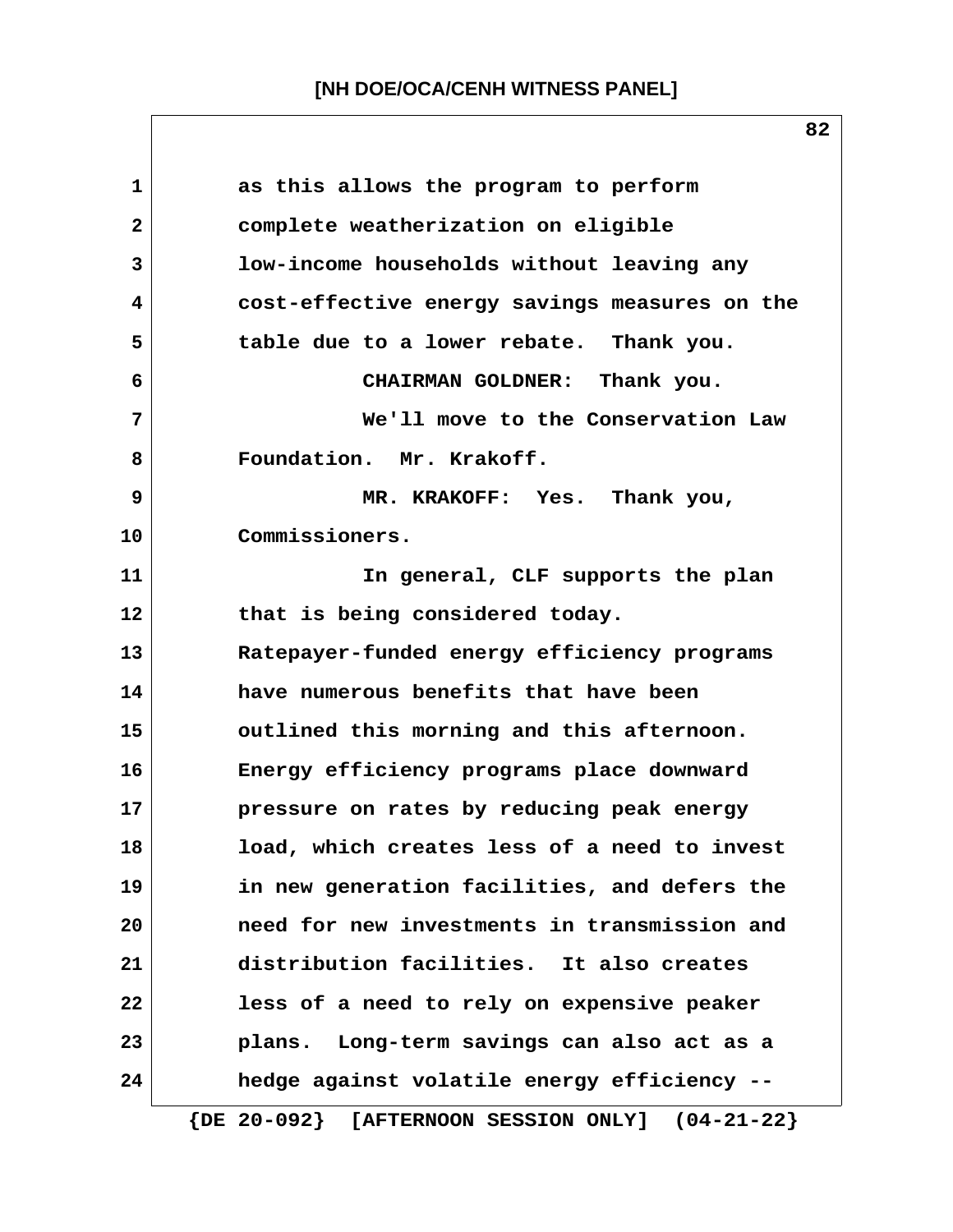**1 energy prices like we've seen this winter. 2 Thus, energy efficiency programs reduce 3 system-wide costs, which lead to lower rates 4 for all ratepayers. In addition to reducing 5 rates through lowering system costs, energy 6 efficiency results in many environmental 7 benefits. For example, energy efficiency 8 results in greenhouse gas emissions 9 reductions and reduces the emissions of 10 harmful air pollutants and particulate 11 matter. Additionally, energy efficiency 12 programs generate significant benefits for 13 low-income ratepayers as we've discussed 14 today and results in many economic and jobs 15 benefits. 16 CLF supported the original 17 Triennial Plan that was filed in this docket 18 back in September 2020, as well as the plan 19 as modified by the Settlement Agreement that 20 was filed December 2020. CLF believes that 21 the plan modified by the Settlement Agreement 22 provided numerous benefits to New Hampshire 23 and the ratepayers in the form of lower rates 24 and environmental and economic benefits, and**

 **{DE 20-092} [AFTERNOON SESSION ONLY] (04-21-22}**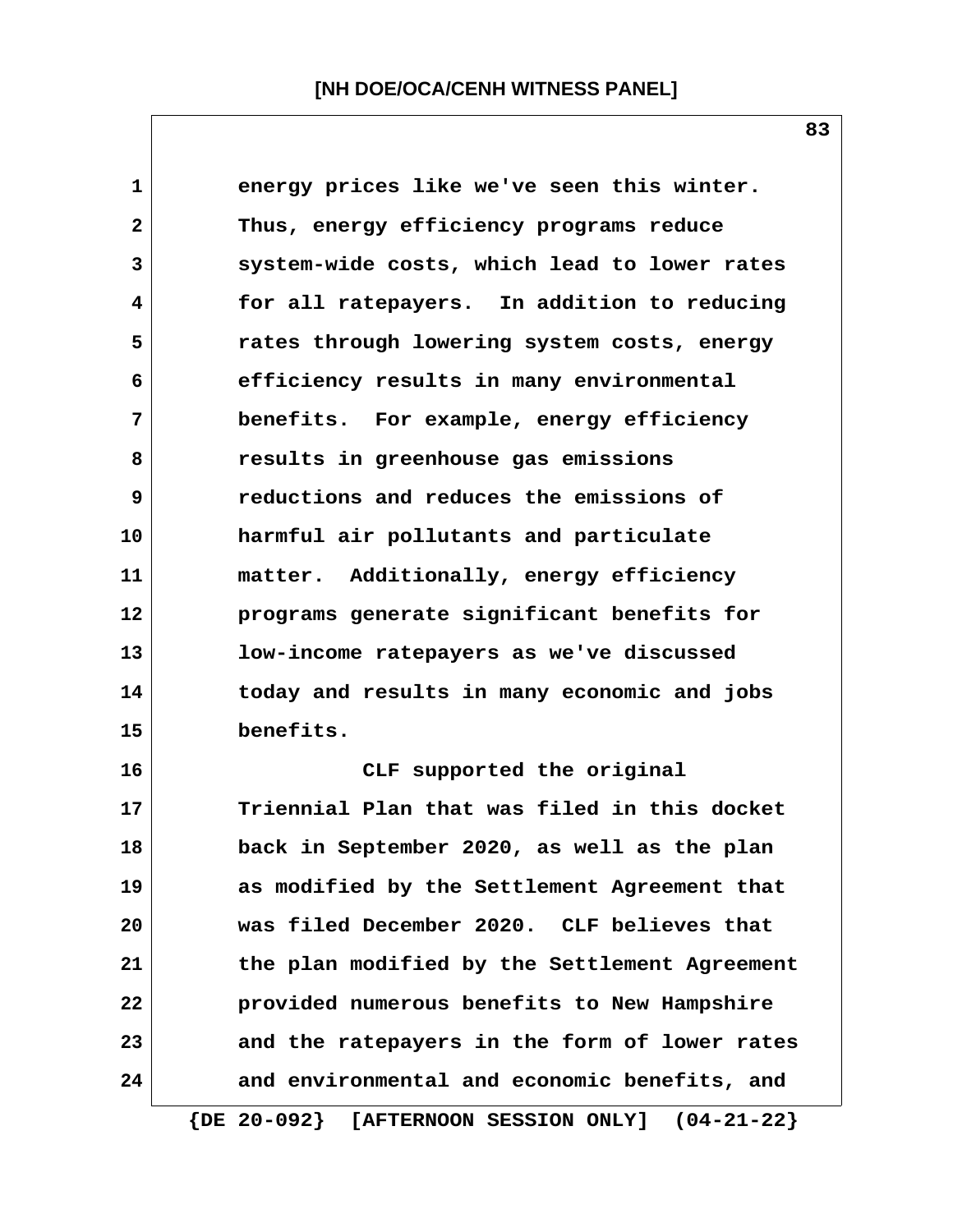**1 that ratepayers will not -- CLF believes that 2 ratepayers will not be well served by scaling 3 back the size of the energy efficiency 4 programs as proposed in the original plan and 5 Settlement Agreement. 6 However, CLF acknowledges that the 7 Legislature and the Governor have spoken by 8 passing HB549. HB549 abrogated and mooted 9 the Commission's November order in this 10 docket. Accordingly, HB549 and the prior 11 Commission orders that HB549 incorporates by 12 reference are a framework to be used by the 13 Commission for evaluating energy efficiency 14 programs going forward. Therefore, the 15 Commission should not rely on its November 16 order in analyzing the revised plan. Under 17 HB549, the SBC rate, which funds energy 18 efficiency programs, is set at a fixed level 19 going forward. HB549 also mandates many 20 other particulars for the programs going 21 forward, including the cost-effectiveness 22 test to use, which is the Granite State Test 23 as the prime test, and the Total Resource 24 Cost Test as a secondary test, and also many**

 **{DE 20-092} [AFTERNOON SESSION ONLY] (04-21-22}**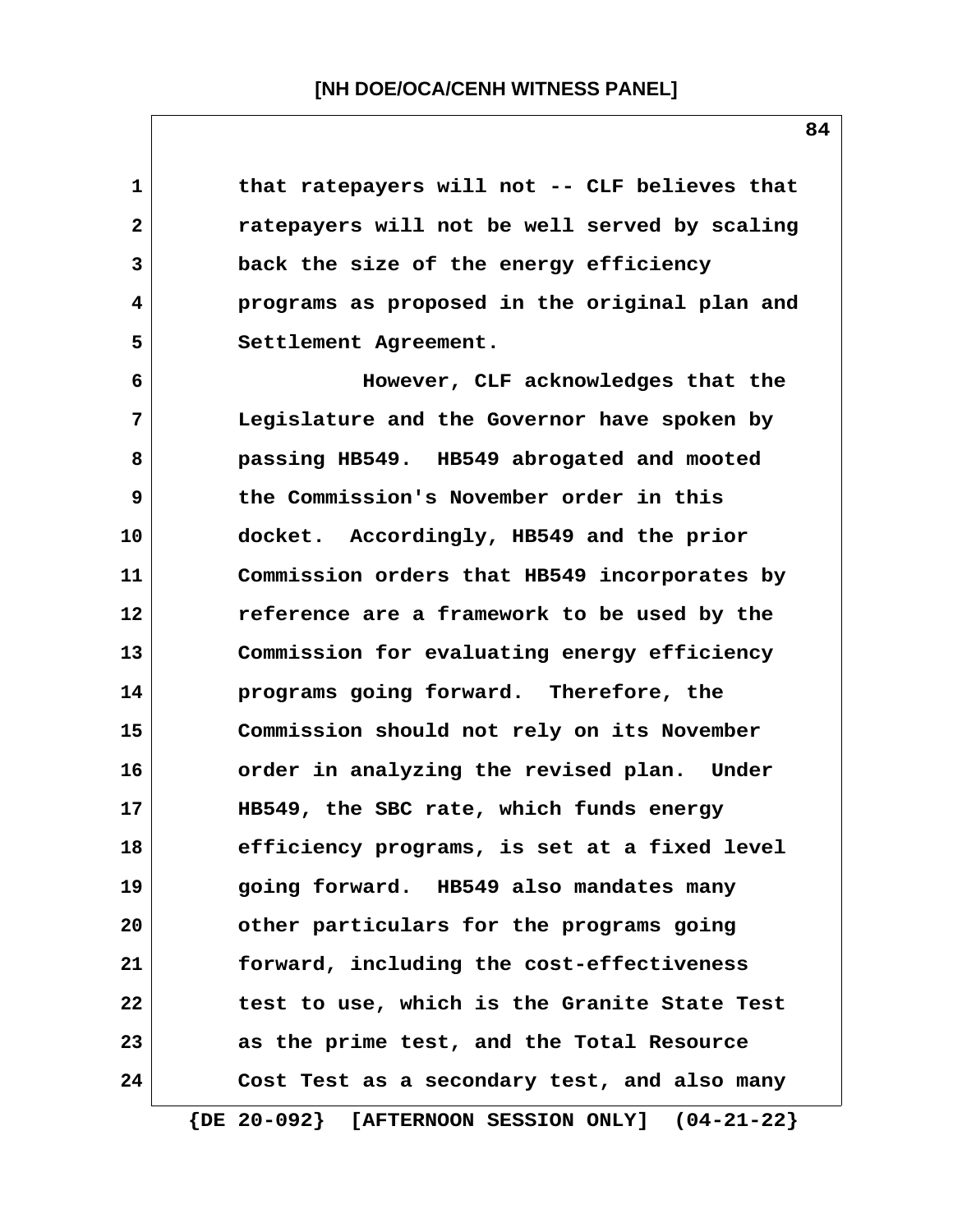1 **1 other program aspects going forward. 2 The revised plan filed by the 3 utilities on March 1st complies with HB549. 4 In particular, it will be funded by the SBC 5 rates established in HB549 and is 6 cost-effective pursuant to the primary 7 Granite State Test and the secondary Total 8 Resource Cost Test. The plan will also 9 expend 20 percent of funds on programs 10 targeted at low-income customers, as mandated 11 by HB549. While the revised plan is 12 significantly less ambitious than the prior 13 plan, it will achieve significant 14 cost-effective energy efficiency gains for 15 New Hampshire ratepayers. This will result 16 in lower rates for ratepayers, as well as 17 environmental benefits. Because the revised 18 plan will benefit New Hampshire ratepayers 19 and complies in all respects with HB549, CLF 20 encourages the Commission to approve the 21 plan. Thank you. 22 CHAIRMAN GOLDNER: Okay. Thank 23 you, Mr. Krakoff. 24 We'll move to Clean Energy. I know {DE 20-092} [AFTERNOON SESSION ONLY] (04-21-22}**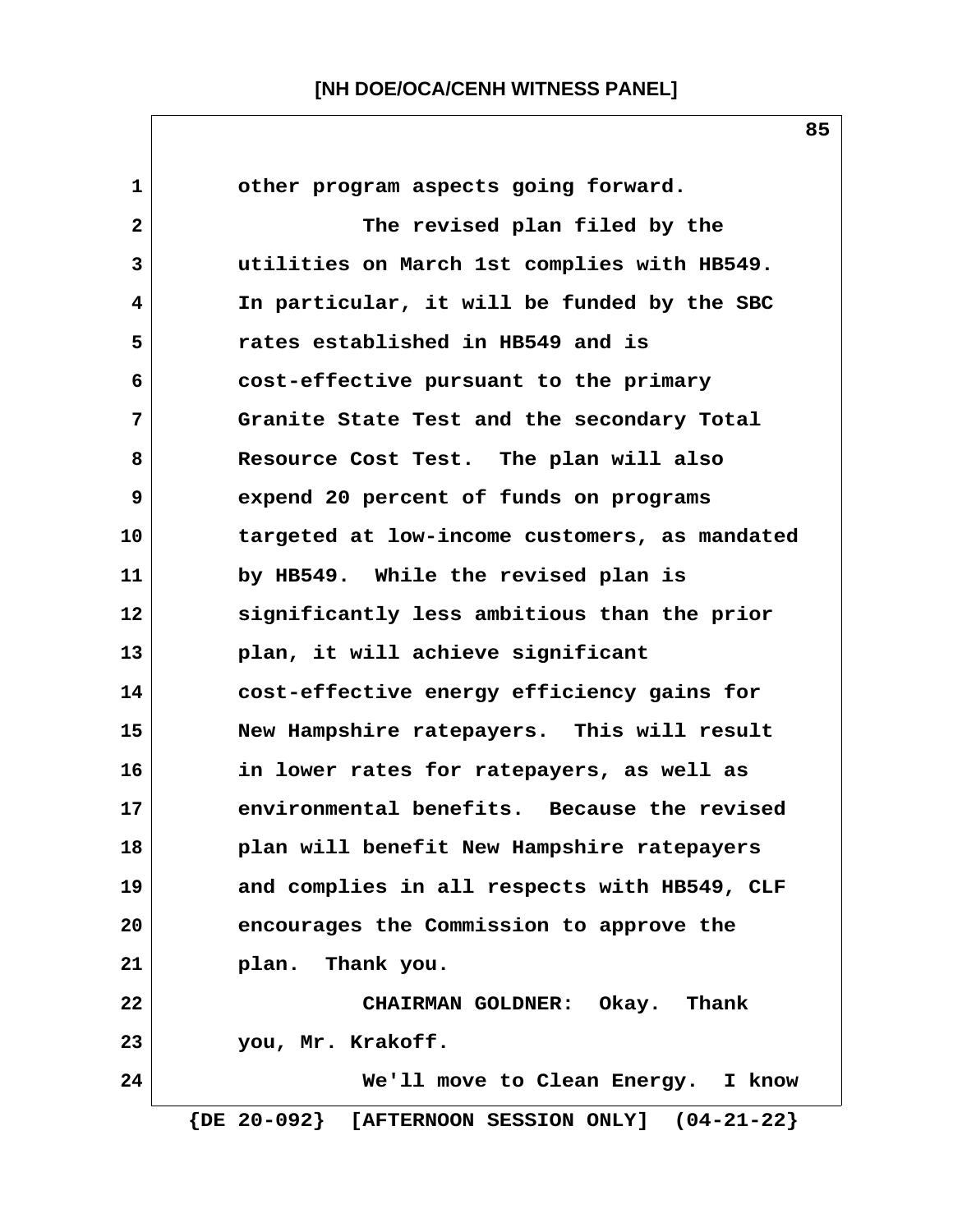| 1  | that Mr. Emerson is not here, but we'll allow         |
|----|-------------------------------------------------------|
| 2  | a statement from Mr. Skoglund, if you'd like.         |
| 3  | MR. SKOGLUND: Yes. Thank you,                         |
| 4  | Commissioner. I will be brief, as our                 |
| 5  | prefiled testimony was largely a closing              |
| 6  | statement in the way that it was shaped.              |
| 7  | But just to emphasize, CENH                           |
| 8  | strongly supports the overall approval of the         |
| 9  | utilities' 2022-2023 Statewide Energy                 |
| 10 | Efficiency Plan, noting that it provides not          |
| 11 | only economic, but energy and environmental           |
| 12 | benefits for the whole state and positions us         |
| 13 | for future benefits. And we would echo the            |
| 14 | comments that have been made by Southern New          |
| 15 | Hampshire Services, LISTEN, and the                   |
| 16 | Conservation Law Foundation. And we would             |
| 17 | just close by thanking the Commission and all         |
| 18 | the stakeholders for completing this                  |
| 19 | proceeding in such a compressed time. Thank           |
| 20 | you.                                                  |
| 21 | CHAIRMAN GOLDNER: Thank you.                          |
| 22 | We'll move to the New Hampshire                       |
| 23 | Department of Environmental Services.<br>Ms.          |
| 24 | Ohler.                                                |
|    | $\{DE 20-092\}$ [AFTERNOON SESSION ONLY] $(04-21-22)$ |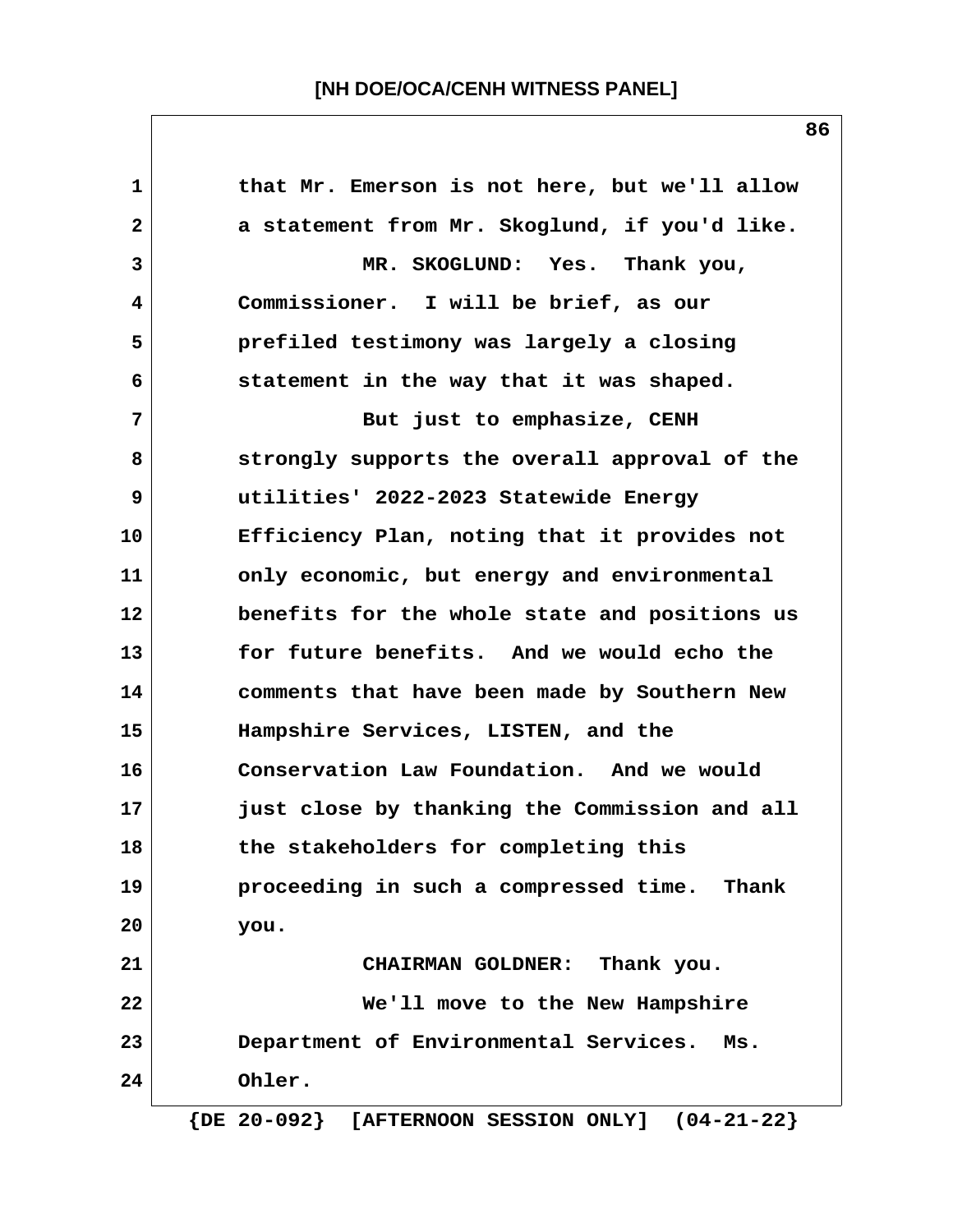**1 MS. OHLER: Yes, thank you, 2 Commissioner Goldner. 3 [Court Reporter interrupts.] 4 CHAIRMAN GOLDNER: I'm sorry, Ms. 5 Ohler. You'll have to find a microphone for 6 the folks on the... 7 MS. OHLER: There we go. Thank you 8 very much. 9 The Department of Environmental 10 Services appreciates this expedited process 11 as well. Energy policy and environmental are 12 inextricably intertwined. Anytime you 13 produce energy other than from renewable 14 sources, and even from some renewable, you 15 produce both air and water pollution. To the 16 extent that energy efficiency programs can 17 reduce the need to produce that energy in the 18 first place, it is good environmental policy. 19 We believe that the ratepayer in energy 20 efficiency programs presented in this 21 proposal have been shown to be effectively 22 reducing energy demand and thus air and water 23 pollution associated with that energy 24 production. And we support this plan as {DE 20-092} [AFTERNOON SESSION ONLY] (04-21-22}**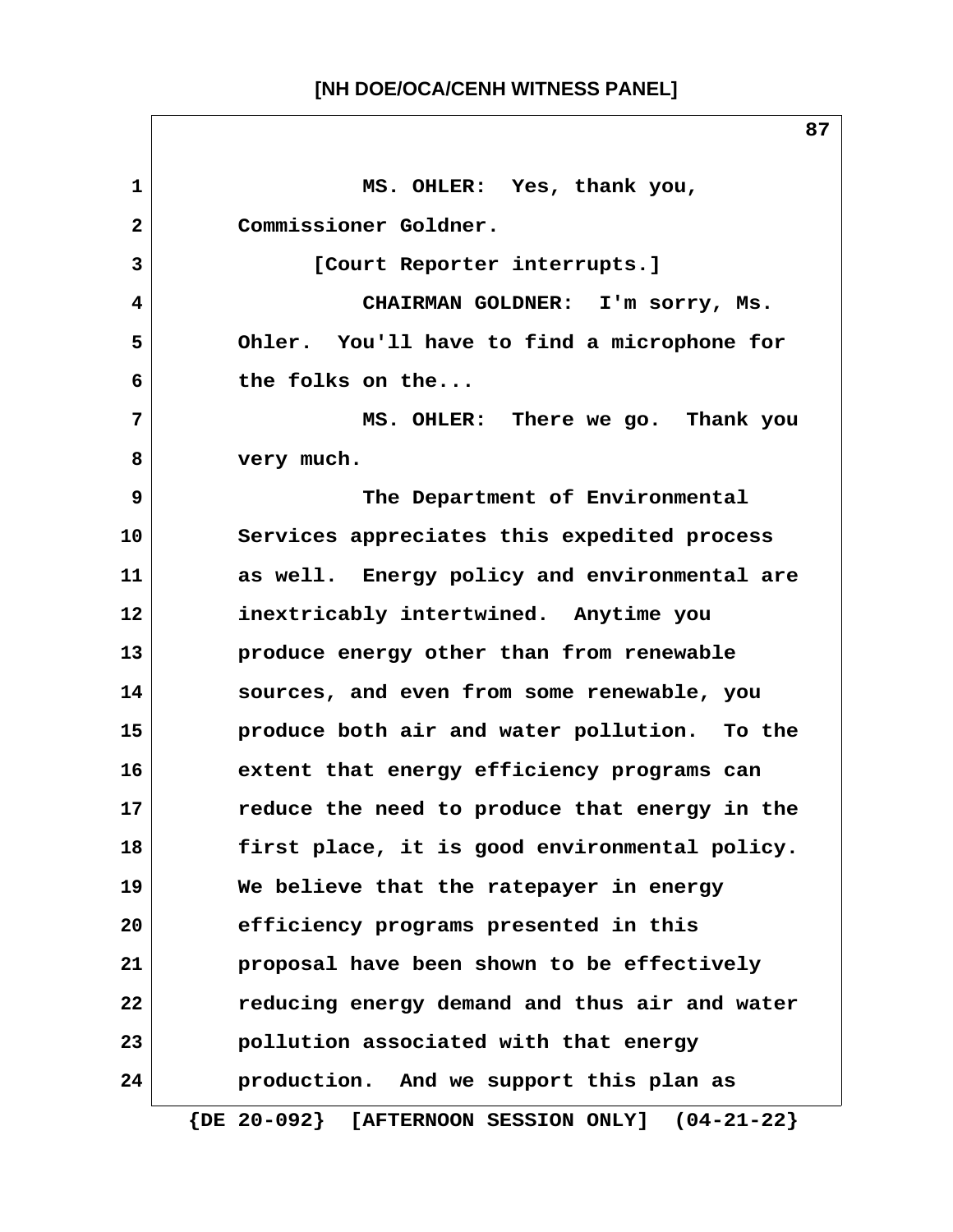1 submitted. Thank you.  **2 CHAIRMAN GOLDNER: Thank you, Ms. 3 Ohler. 4 We'll move to the Office of 5 Consumer Advocate. Mr. Kreis. 6 MR. KREIS: Thank you, Mr. 7 Chairman. Just by way of a brief closing 8 statement, I think most of what I have to 9 offer is a parting statement of gratitude. 10 I'm mindful of the fact that, although there 11 has been lots of activity in the realm of 12 energy efficiency and the fate of the NHSaves 13 program in 2021, and thus far in 2022, the 14 last time the New Hampshire Public Utilities 15 Commission convened and held an evidentiary 16 hearing to think about and talk about energy 17 efficiency was actually in December of 2020. 18 And at that time, the commissioners sitting 19 on the Bench were different than the three 20 commissioners we see sitting on the Bench 21 today. So I came to today's hearing very 22 curious about what kinds of questions and 23 concerns I was going to hear from the Bench.** 24 And I think that this particular combination  **{DE 20-092} [AFTERNOON SESSION ONLY] (04-21-22}**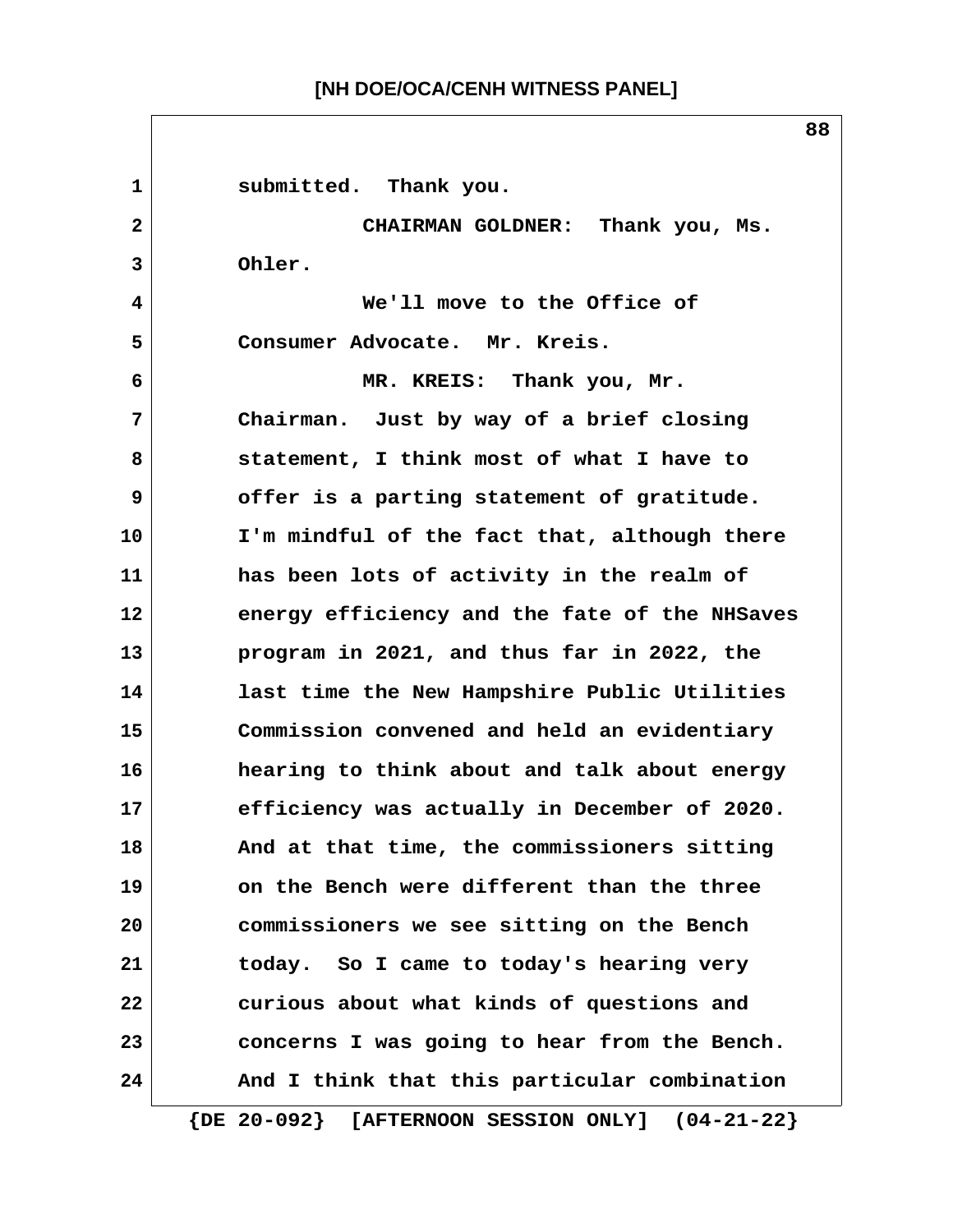1 of commissioners yielded a really  **2 interesting, useful and insightful menu of 3 concerns and foci that I think are well 4 calculated to cause you to make a really good 5 decision in connection with the plan that's 6 presently filed in front of you and future 7 energy efficiency plans, like the Triennial 8 Plan that will go into effect in 2024 that 9 you'll be thinking about in a little more 10 than a year. 11 So with all of that in mind, I also 12 want to say heartily that I thank the joint 13 utilities' witnesses, particularly the three 14 all-stars who are presently sitting in the 15 front row -- Ms. Peters, Ms. Downs and 16 Mr. Stanley -- for their insightful 17 contributions. They're my go-to people for 18 help with energy efficiency policy because 19 they're dealing with this stuff day in and 20 day out in a really deep way. And I think 21 the answers that they were able to give to 22 your questions are really some of the most 23 remarkable and insightful commentary about 24 the importance of the NHSaves programs, both**

 **{DE 20-092} [AFTERNOON SESSION ONLY] (04-21-22}**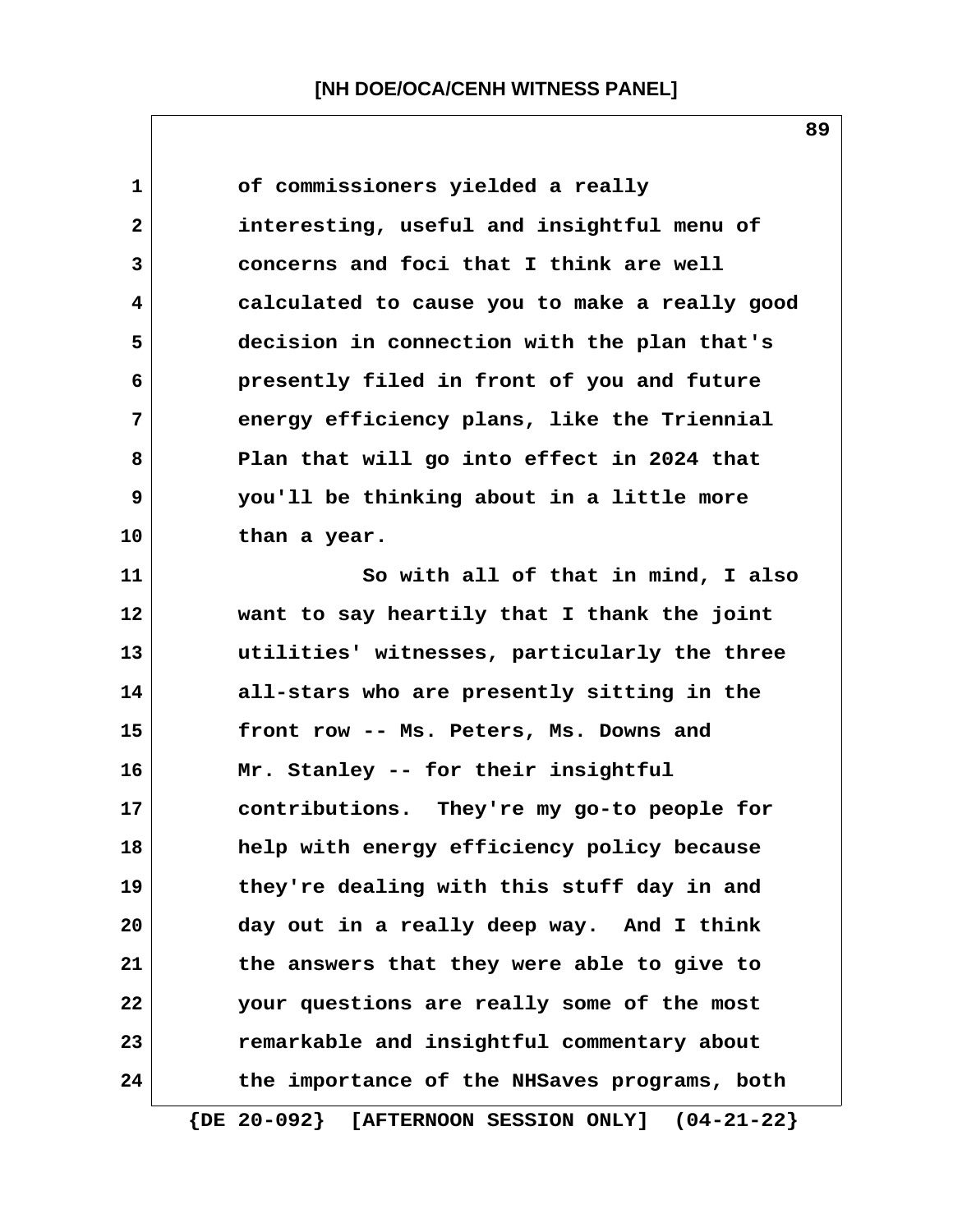**1 in general and as they have been presented to 2 you in specific, that I've ever heard. So 3 this was a very fruitful hearing, from my 4 standpoint. 5 With respect to the OCA, its 6 position and our testimony, what we 7 endeavored to do was to remind the Commission 8 and everybody else that we're leaving a lot 9 of cost-effective energy efficiency on the 10 table, and we are actually losing ground with 11 respect to both where we were in the last 12 Triennial Plan and certainly with respect to 13 where we would have been had the Triennial 14 Plan we presented at the last hearing been 15 approved by the Commission. Now, I 16 understand as a matter of public policy that 17 the State of New Hampshire doesn't agree with 18 either me or my office with respect to how 19 far we should go. And I'm satisfied and 20 content that that question has received a 21 full, fair and reasonable vetting. And the 22 result of that vetting is House Bill 549 that 23 imposes constraints and guidelines that I'm 24 prepared to live with, that I know the**

 **{DE 20-092} [AFTERNOON SESSION ONLY] (04-21-22}**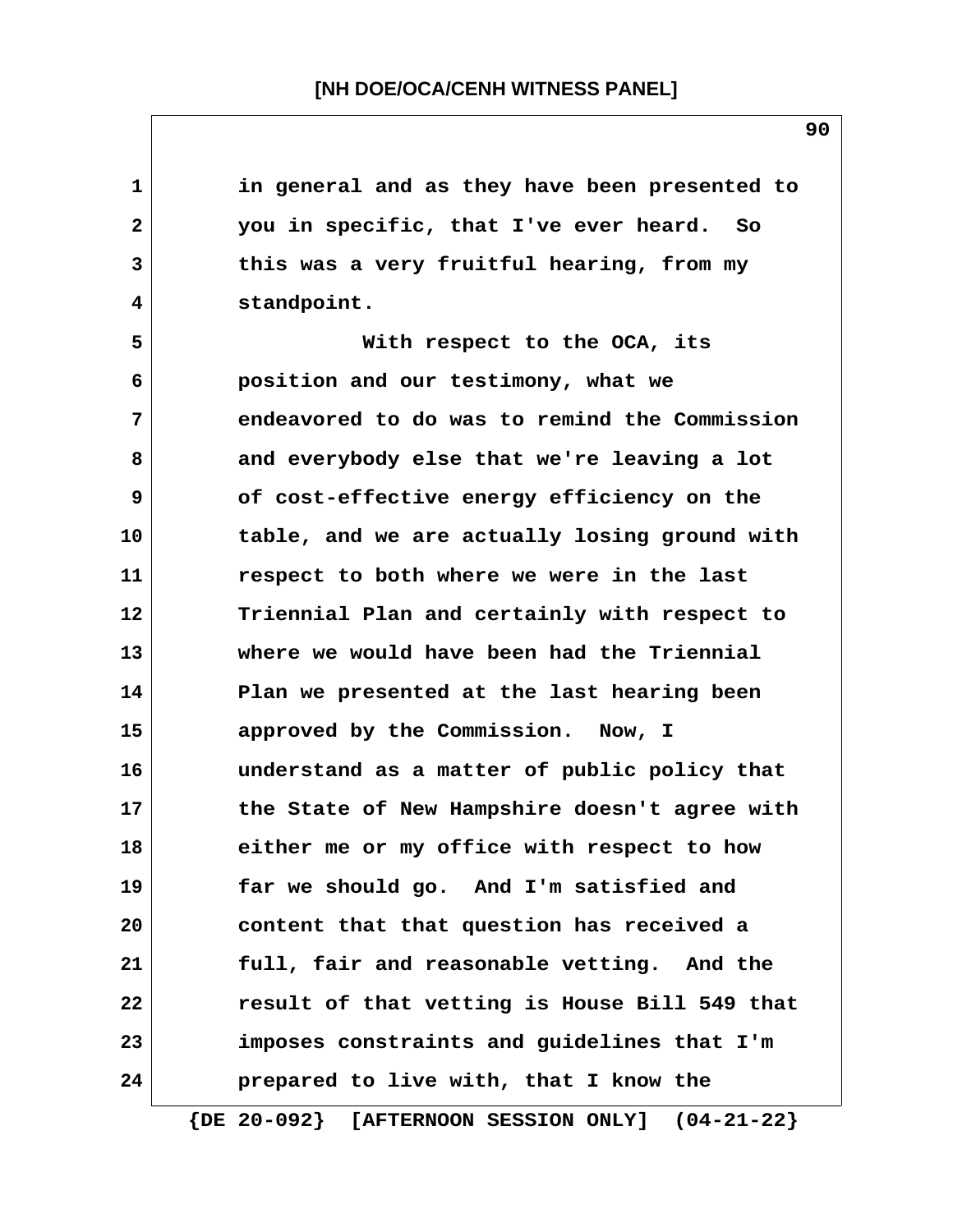**1 utilities are prepared to live with, and that 2 I'm pretty sure the parties are prepared to 3 live with. And I would like to remind the 4 Commission, the Commission is obliged to live 5 with. 6 And for that reason, my -- I would 7 just say that my interpretation of HB549 is 8 that, with respect to this particular plan 9 which is discussed with particularity in 10 HB549, there's relatively little discretion 11 on the part of the Commission with respect to 12 what it approves and what it doesn't approve. 13 HB549 told the utilities what they must file 14 for presentation to you today. They did 15 that. And HB549 I believe essentially tells 16 the Commission that it must approve this plan 17 and then allow us, and ultimately the 18 Commission itself, to move forward and think 19 about what the future of ratepayer-funded 20 energy efficiency is in New Hampshire. 21 There was mention earlier today of 22 Paragraph X, which is Roman Numeral X, of RSA 23 374-F:3. And of course RSA 374-F:3 is the 24 interdependent policy principles that are a**

 **{DE 20-092} [AFTERNOON SESSION ONLY] (04-21-22}**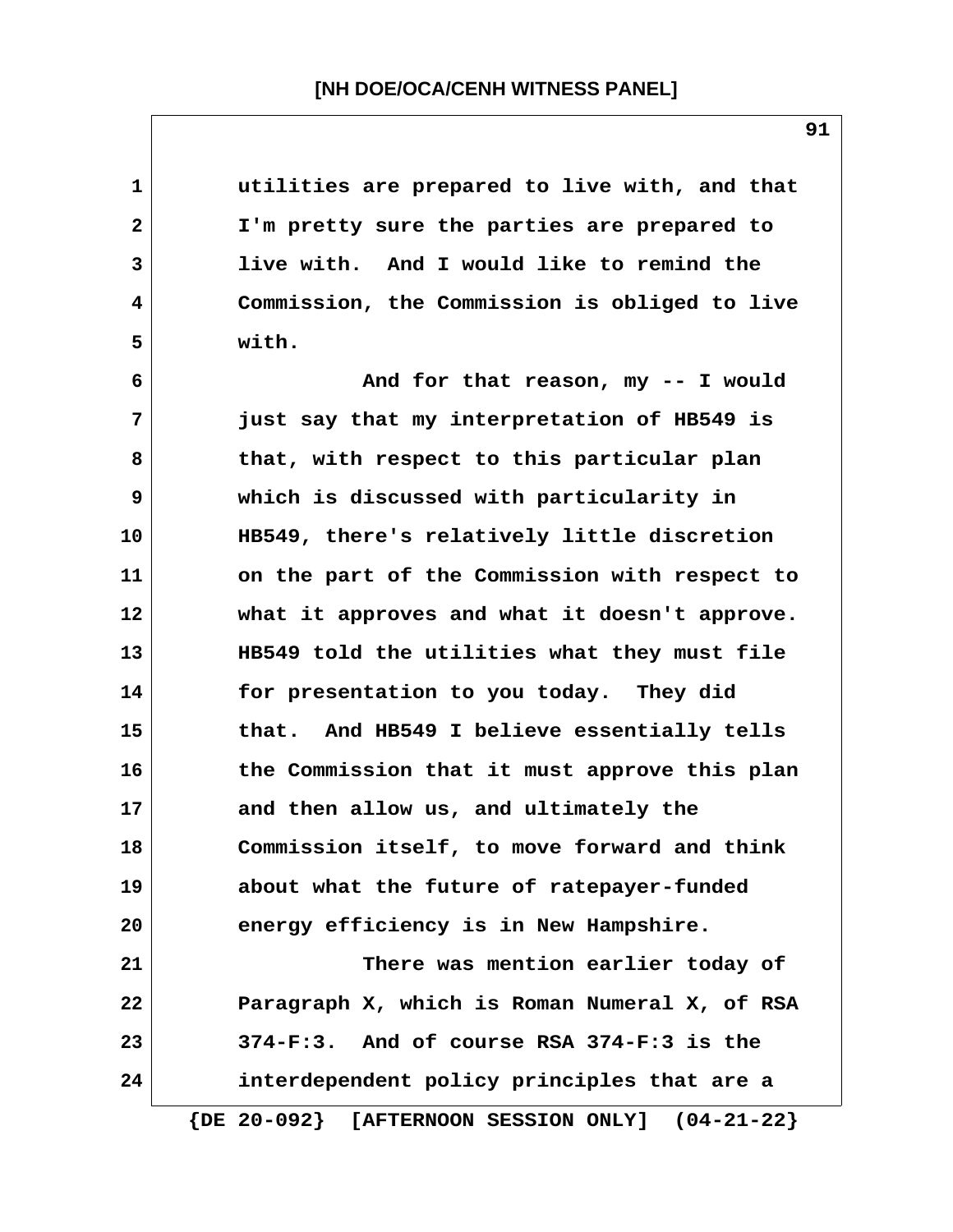| $\mathbf 1$    | part of the restructuring act. And I think          |
|----------------|-----------------------------------------------------|
| $\overline{2}$ | that as the Commission looks at that                |
| 3              | Paragraph X, it should remind itself that           |
| 4              | that is one of quite a long list of                 |
| 5              | interdependent policy principles that were          |
| 6              | intended, when adopted initially in 1996, to        |
| 7              | guide the overall process of restructuring          |
| 8              | the state's electric industry. The first            |
| 9              | sentence of Paragraph X says, "Restructuring        |
| 10             | should be designed to reduce market barriers        |
| 11             | to investments in energy efficiency and             |
| 12             | provide incentives for appropriate demand           |
| 13             | site management and not reduce cost-effective       |
| 14             | customer conservation."                             |
| 15             | So, note that sentence does not say                 |
| 16             | that the NHSaves programs or the SBC- and           |
| 17             | LDAC-funded programs generally should be            |
| 18             | designed in any particular way.<br>It               |
| 19             | instructed the Commission and the utilities         |
| 20             | about how to restructure the electric               |
| 21             | industry in general. And it told everybody          |
| 22             | that it should make those broad changes to          |
| 23             | the industry in a way that would not impede         |
| 24             | energy efficiency. And I think that we've           |
|                | $\{DE 20-092\}$ [AFTERNOON SESSION ONLY] (04-21-22} |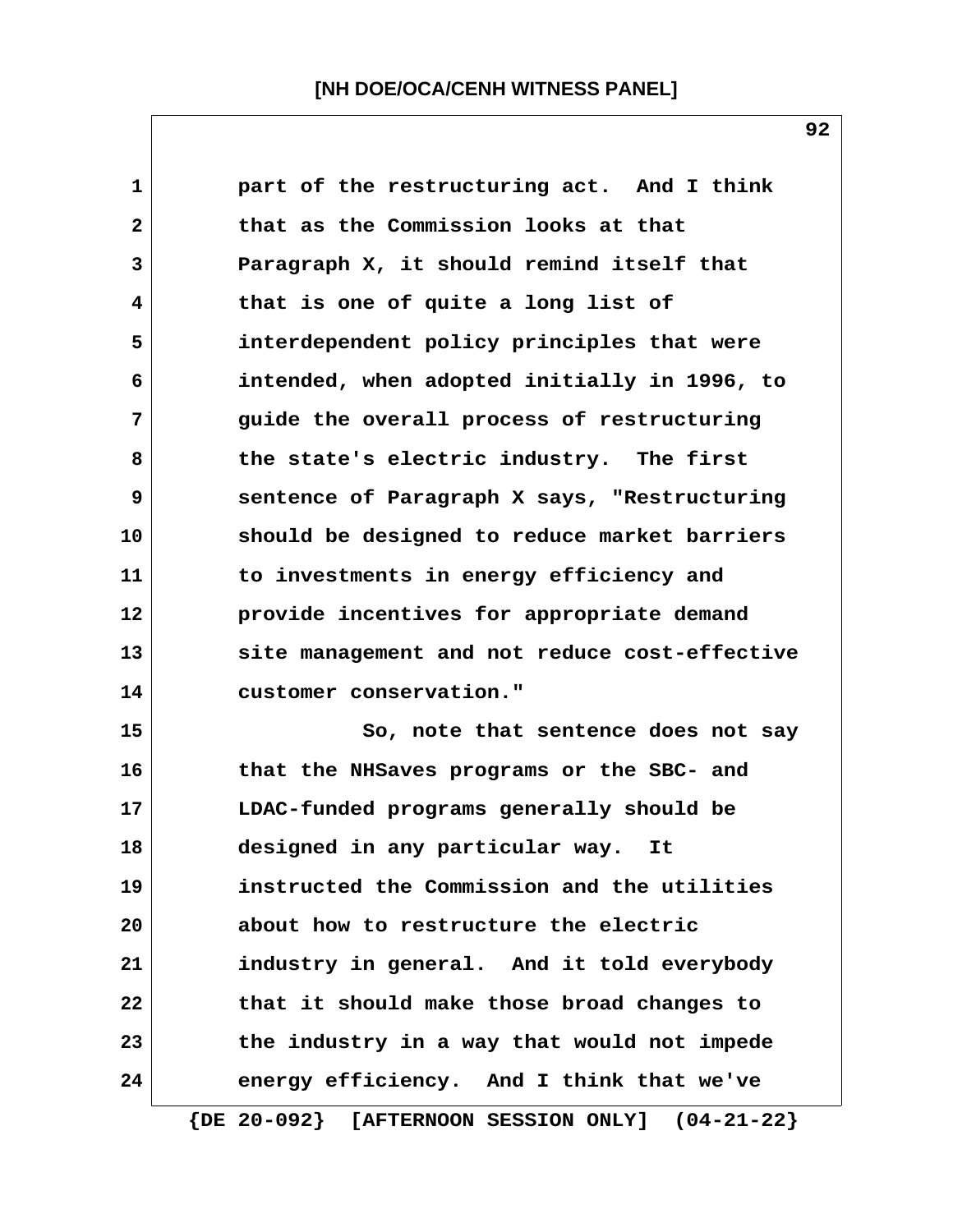1 accomplished that.  **2 So my bottom line is I don't think 3 that sentence tells the Commission very much 4 about what it ought to do today. I think 5 your instructions and marching orders are 6 contained in HB549. I think that language 7 and that bill, now enshrined in statute, 8 leads you inexorably to approving the 9 reasonable and appropriate plan that the 10 utilities have presented to you today. I'm 11 sorry that we're losing ground. I'm sorry 12 that it seems likely that our ranking in the 13 ACEEE score cord is likely to regress and 14 reverse the upward trajectory that we have 15 been on. But that is a question that I will 16 take up perennially with the General Court. 17 In the meantime, I thank you for 18 your thoughtful attention today and look 19 forward to reading your order approving the 20 plan that the utilities submitted. Thank 21 you. 22 CHAIRMAN GOLDNER: Thank you, Mr. 23 Kreis. 24 Mr. Dexter and the Department of {DE 20-092} [AFTERNOON SESSION ONLY] (04-21-22}**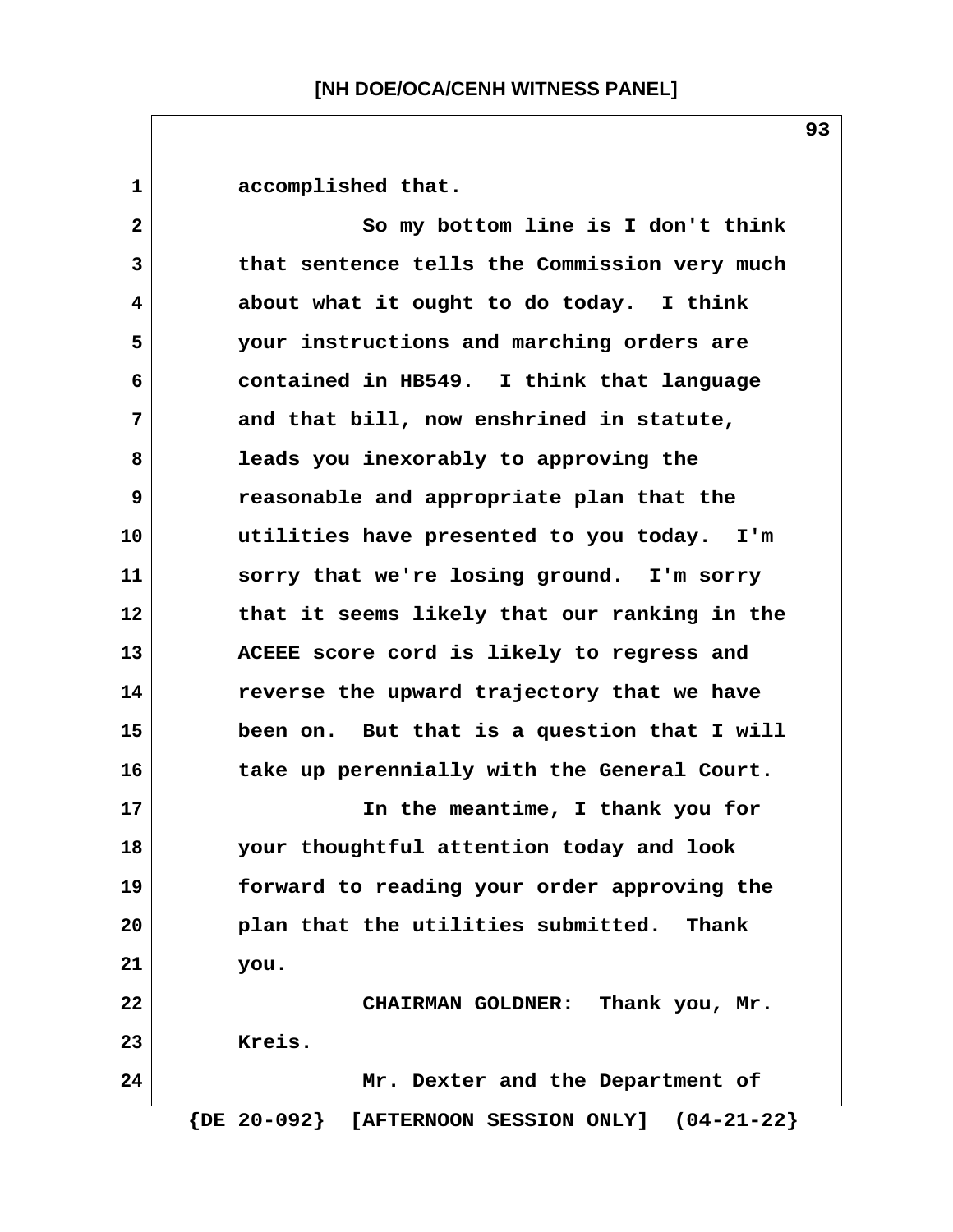1 Energy.

 **2 MR. DEXTER: Yes. Thank you, 3 Commissioners. The Department of Energy is 4 supportive of the plan put forth by the 5 utilities in this docket. We believe that 6 the plan itself, as well as the evidence 7 presented today, indicates that the filed 8 plan is compliant with HB549 and therefore 9 should be approved.**

**10 We did raise an issue with respect 11 to the SmartSTART performance incentive. Our 12 position on that we made clear. We believe 13 that that particular incentive is no longer 14 practical and no longer necessary. That 15 being said, we do believe that the plan 16 should be approved with or without the 17 SmartSTART incentive. We're not recommending 18 that the plan be held up over the relatively 19 minor but important issue of the SmartSTART 20 performance incentive. So the Department of 21 Energy will support an approval with or 22 without, but we do recommend approval without 23 the SmartSTART performance incentive. Thank 24 you.**

 **{DE 20-092} [AFTERNOON SESSION ONLY] (04-21-22}**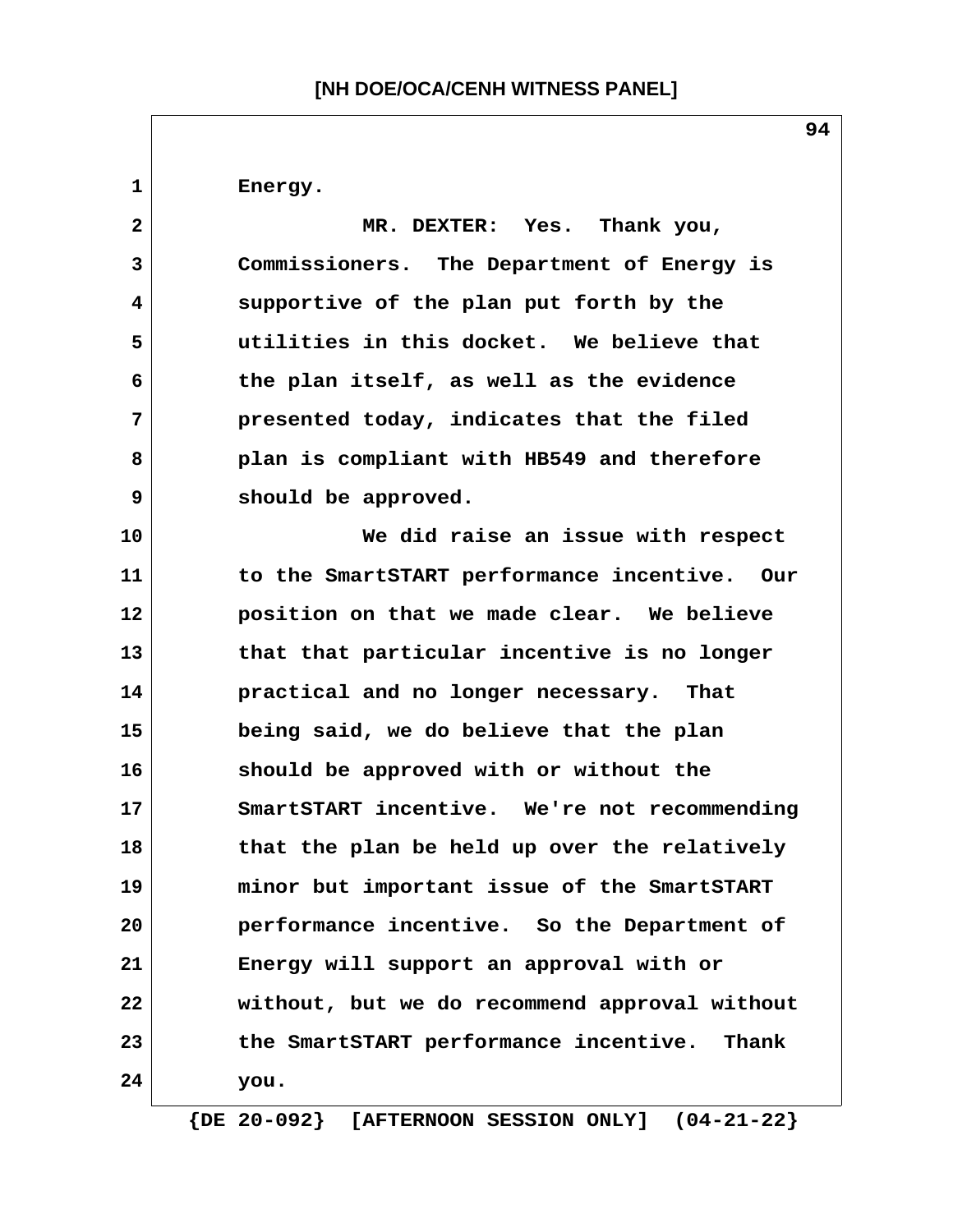**1 CHAIRMAN GOLDNER: Thank you, Mr. 2 Dexter. 3 We'll move to the utilities, and 4 we'll start with Ms. Geiger and NHEC. 5 MS. GEIGER: Thank you, Mr. 6 Chairman. I will cede my time to Attorney 7 Chiavara, on behalf of the joint utilities. 8 And the other utilities may wish to chime in. 9 But she's prepared to give a closing 10 statement on behalf of all of us. 11 CHAIRMAN GOLDNER: Mr. Sheehan. 12 MR. SHEEHAN: Agree. 13 CHAIRMAN GOLDNER: Okay. Go to Ms. 14 Chiavara. Please proceed. 15 MS. CHIAVARA: Thank you, Chairman. 16 The New Hampshire Utilities would 17 like to thank the Commission for their 18 thoughtful inquiry today regarding the 19 proposed plan. The 2022-2023 Statewide 20 Energy Efficiency Plan as proposed by the New 21 Hampshire Utilities should be approved 22 without delay, as it was thoughtfully and 23 deliberately designed in accordance with 24 statutory authority, including most recently {DE 20-092} [AFTERNOON SESSION ONLY] (04-21-22}**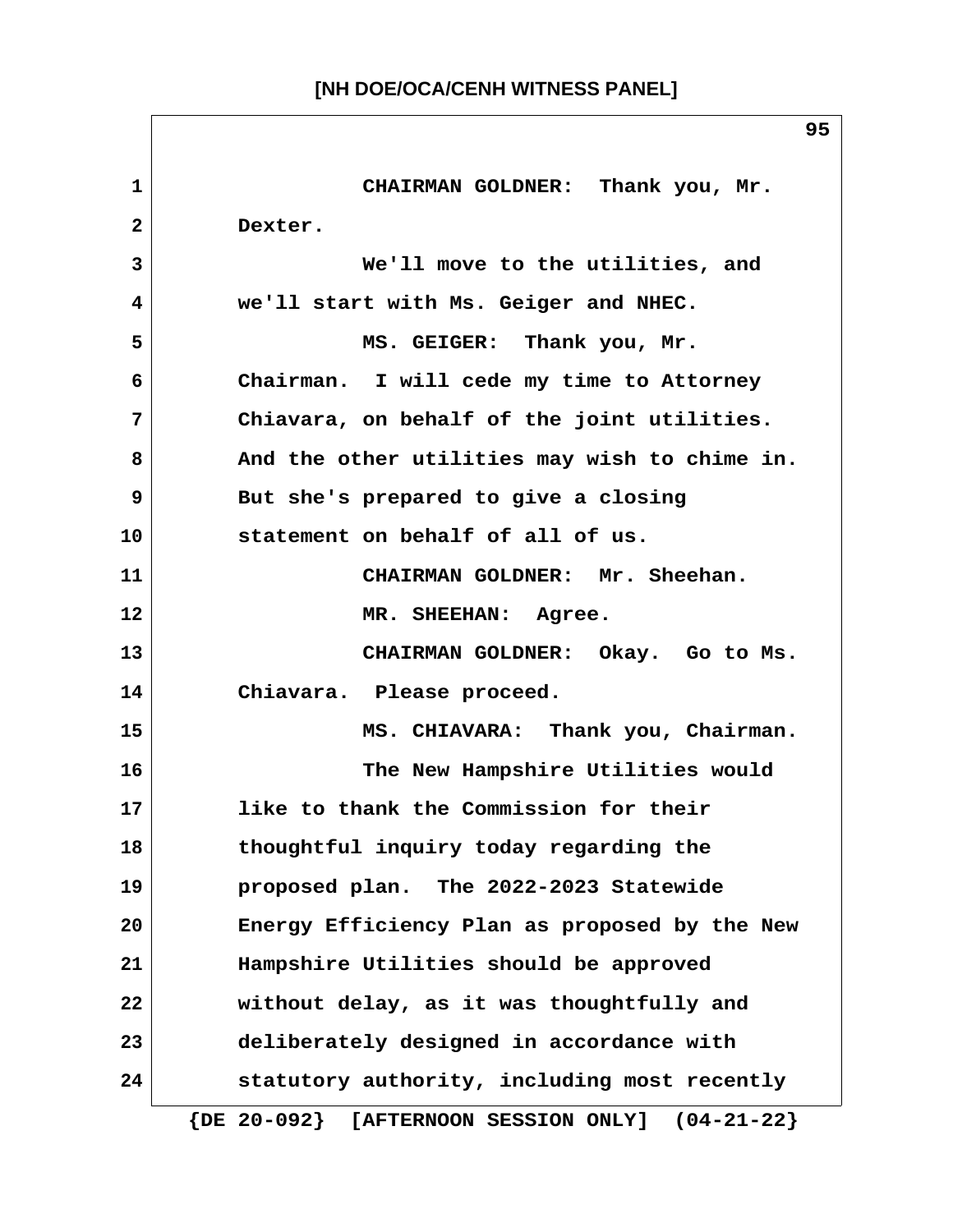| $\mathbf 1$ | HB549, and also the relevant Commission                     |
|-------------|-------------------------------------------------------------|
| 2           | orders and the tested, reviewed and                         |
| 3           | established criteria that are products of                   |
| 4           | Commission-approved, collaborative working                  |
| 5           | group processes.                                            |
| 6           | The 2022-2023 Plan also has the                             |
| 7           | broad support of the Department of Energy,                  |
| 8           | Office of the Consumer Advocate, Clean Energy               |
| 9           | New Hampshire, Conservation Law Foundation,                 |
| 10          | and others who have spoken here today. But                  |
| 11          | the plan in front of the Commission today is                |
| 12          | not simply compliant with the relevant                      |
| 13          | statutes and Commission orders. It is the                   |
| 14          | framework that will enable the continued                    |
| 15          | offering of wildly successful energy                        |
| 16          | efficiency programming in New Hampshire;                    |
| 17          | programming which progressively more                        |
| 18          | residents, businesses and municipalities                    |
| 19          | avail themselves of each program year.                      |
| 20          | Energy efficiency has become an increasingly                |
| 21          | integral component of a successful state                    |
| 22          | energy framework embodied in the ten-year                   |
| 23          | state energy strategy, the electric                         |
| 24          | restructuring statute and elsewhere. The New                |
|             | $\{$ DE $20-092\}$<br>[AFTERNOON SESSION ONLY] $(04-21-22)$ |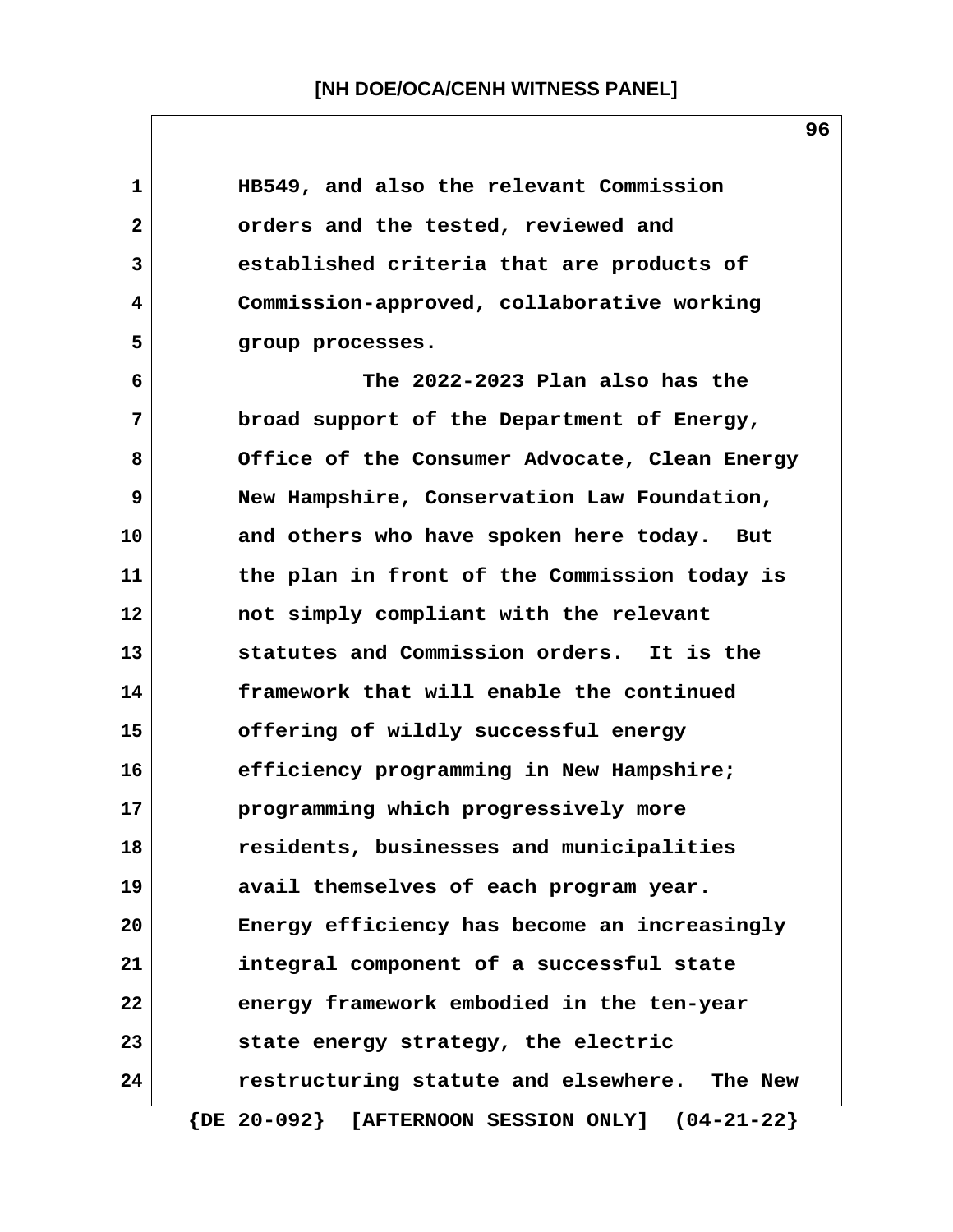| $\mathbf{1}$ | Hampshire Utilities have seen steady growth   |
|--------------|-----------------------------------------------|
| $\mathbf{2}$ | and participation from all customer sectors   |
| 3            | since the inception of the programs, with the |
| 4            | highest ever participation recorded in the    |
| 5            | two most recent approved program years of     |
| 6            | 2019 and 2020. These readily accessible       |
| 7            | statewide programs help utility customers     |
| 8            | overcome market barriers and meet vital       |
| 9            | energy needs. In turn, successful             |
| 10           | participation in the programs benefits the    |
| 11           | distribution system which serves to           |
| $12 \,$      | economically benefit all users of the         |
| 13           | electric and natural gas systems. From        |
| 14           | reduced energy bills due to reduced           |
| 15           | consumption to a warmer home in the winter    |
| 16           | and a cooler home in the summer, reducing     |
| 17           | climate-control energy needs regardless of    |
| 18           | fuel type due to home weatherization, to      |
| 19           | reduced capital investment needs for the      |
| 20           | distribution grid, to the jobs created and    |
| 21           | sustained across the state, the 2022-2023     |
| 22           | Statewide Energy Efficiency Plan will provide |
| 23           | a myriad of direct and indirect benefits to   |
| 24           | program participants and non-participants,    |
|              |                                               |

 **{DE 20-092} [AFTERNOON SESSION ONLY] (04-21-22}**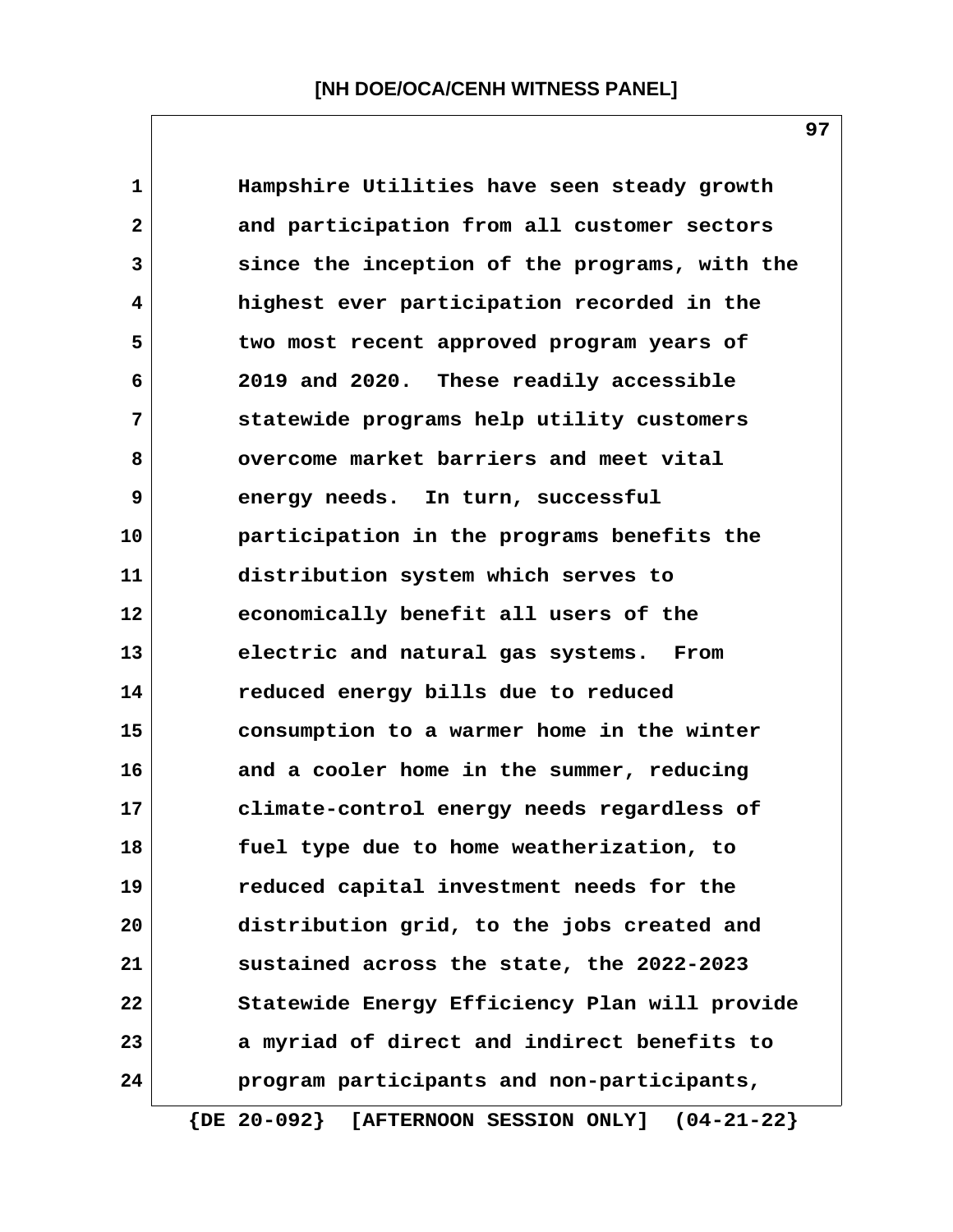| 1            | while the pool of non-participants in the                |
|--------------|----------------------------------------------------------|
| $\mathbf{2}$ | NHSaves programs grows steadily smaller.                 |
| 3            | In fact, the plan being recommended                      |
| 4            | for approval today was created to                        |
| 5            | specifically offer access to and reach all of            |
| 6            | New Hampshire residential customers at any               |
| 7            | income level, and particularly those with                |
| 8            | limited resources, businesses both large and             |
| 9            | small, and communities throughout the state.             |
| 10           | Program diversity and penetration are                    |
| 11           | essential elements in the plan which will                |
| 12           | afford equitable opportunities and benefits              |
| 13           | to all customer classes, which is the premise            |
| 14           | of restructuring under RSA 374-F:3, VI, which            |
| 15           | states that restructuring should be executed             |
| 16           | in a way that "does not benefit one customer             |
| 17           | class to the detriment of another."<br>With              |
| 18           | this plan, customer classes are ensured                  |
| 19           | equitable treatment and benefits, as the                 |
| 20           | funds raised by customer sector, excluding               |
| 21           | those funds directed to the income-eligible              |
| 22           | and municipal programs by statute, are                   |
| 23           | applied to the sector from which they are                |
| 24           | raised, preventing any unfair cost shifting,             |
|              | $\{DE 20-092\}$<br>[AFTERNOON SESSION ONLY] $(04-21-22)$ |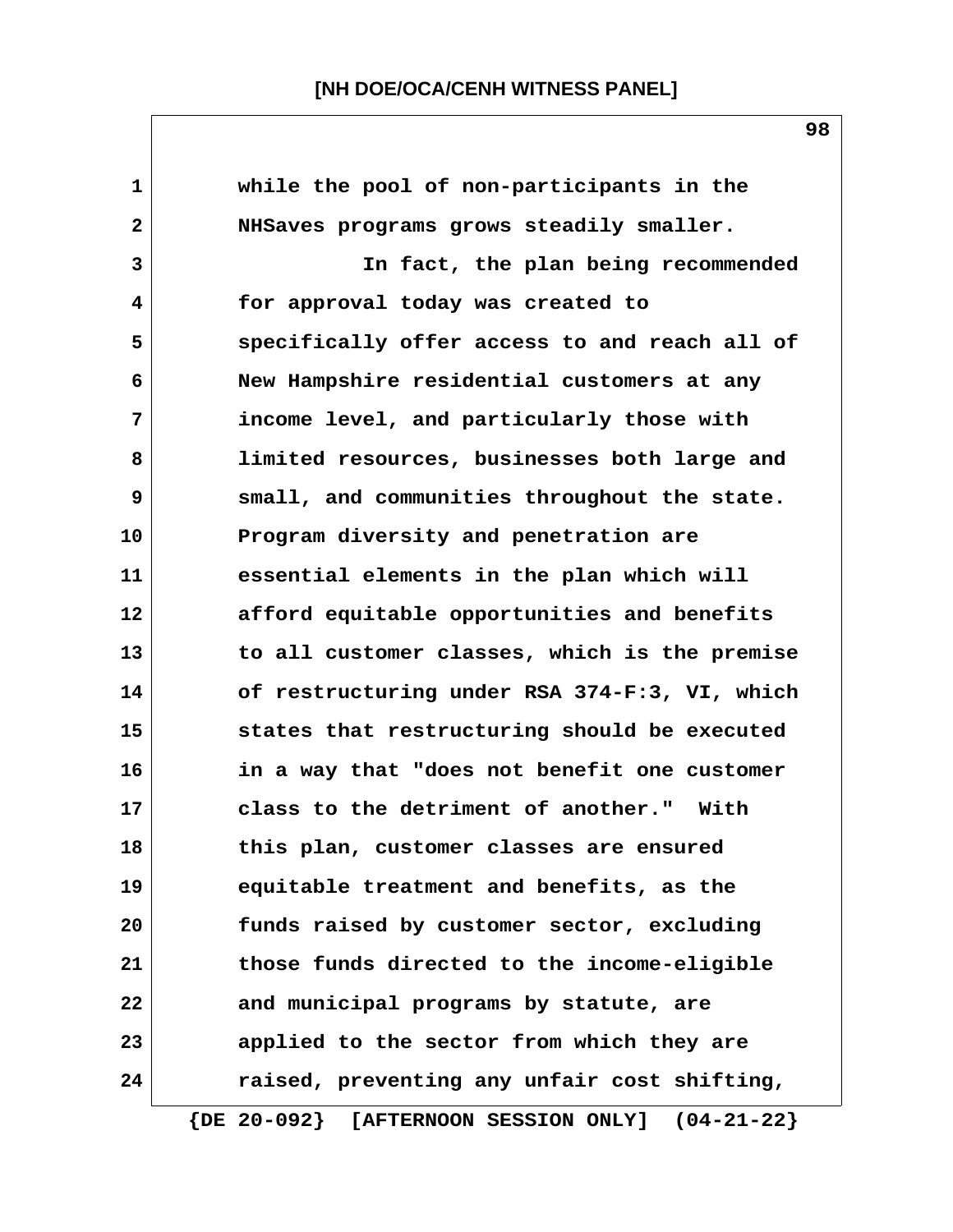**1 which RSA 374-F:3, VI cautions against. 2 1 2** As for the most recent legislative  **3 mandate of HB549, the 2022-2023 Plan adheres 4 to this directive faithfully. HB549 5 reinstated the "energy efficiency plan and 6 programming framework and components, 7 including utility performance incentive 8 payments, lost base revenue calculations, and 9 evaluation, measurement and verification 10 process that were in effect on January 1st, 11 2021," and then further directed that the 12 "joint utilities shall continue to prepare 13 triennial energy efficiency plans with 14 programming and incentive payments at levels 15 optimized to deliver ratepayer savings." 16 This latter passage indicates that the 17 balance of programming and performance 18 incentive levels in effect on January 1st, 19 2021 was representative of delivery of 20 optimal ratepayer savings. The 2022-2023 21 Plan is modeled using that very plan and 22 programming framework to ensure continuance 23 of optimized customer savings. 24 HB549 also directed that all {DE 20-092} [AFTERNOON SESSION ONLY] (04-21-22}**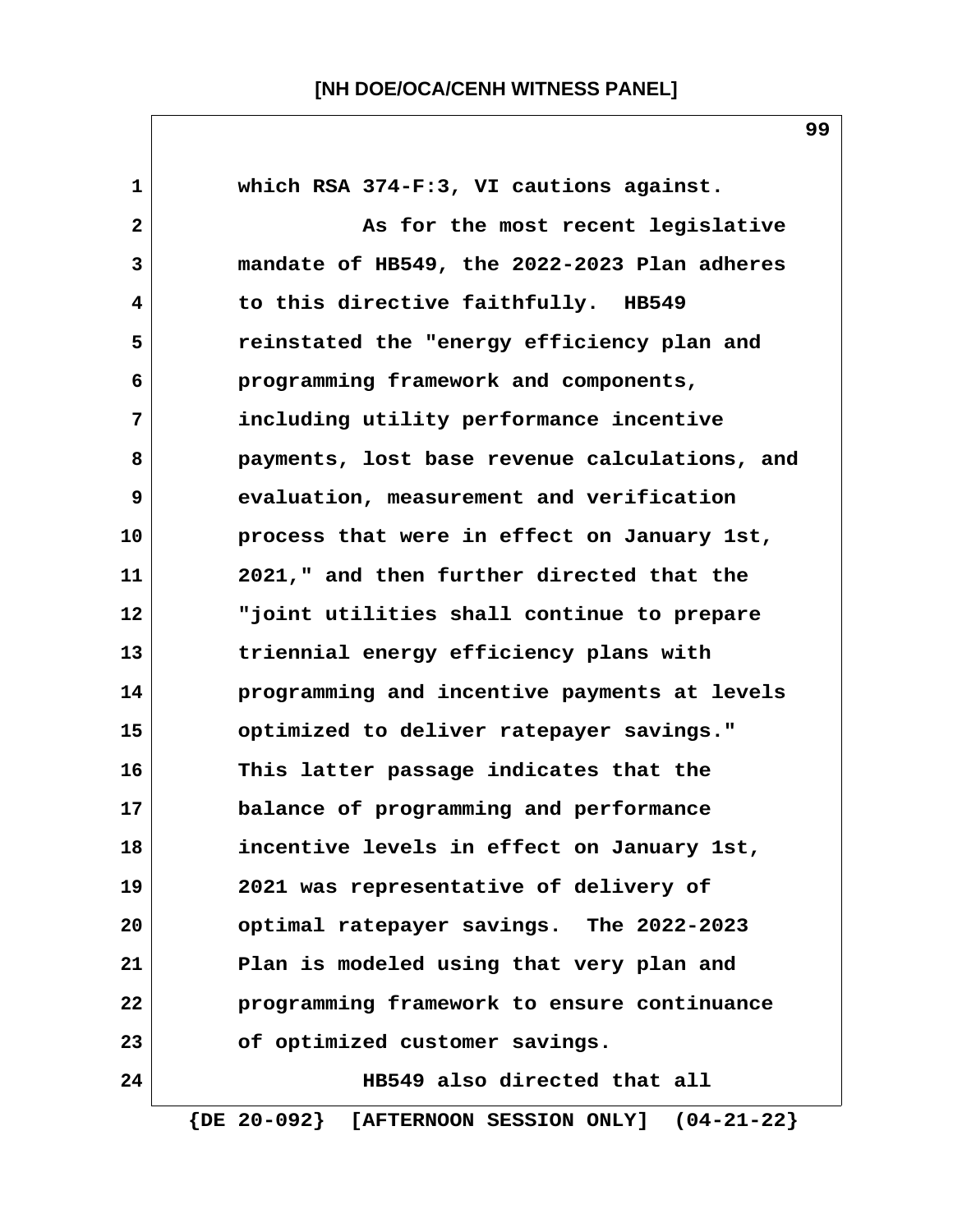**1 programming be cost-effective according to 2 the Granite State Cost Benefit Test, and that 3 planned electric savings go no lower than 4 65 percent. As noted in the prefiled 5 testimony of the Department of Energy, the 6 programs within the plan have met these 7 criteria. All programs have been 8 demonstrated to be cost-effective, and every 9 utility has met or exceeded a planned 10 65 percent of annual electric savings.** 11 **11** It is worth noting that HB549 **12 includes no "reasonableness" standard for the 13 programs or any modifications to the 14 programs. As SBC and LDAC rates have already 15 been established by HB549, the only metrics 16 against which to measure whether programs 17 should be approved are cost effectiveness and 18 the 65 percent electric savings threshold. 19 And as both of these have been satisfied, the 20 programs meet the requisite criteria of 21 HB549. 22 As for the lost base revenue rates, 23 those were calculated consistent with the 24 methodology in place on January 1st, 2021, {DE 20-092} [AFTERNOON SESSION ONLY] (04-21-22}**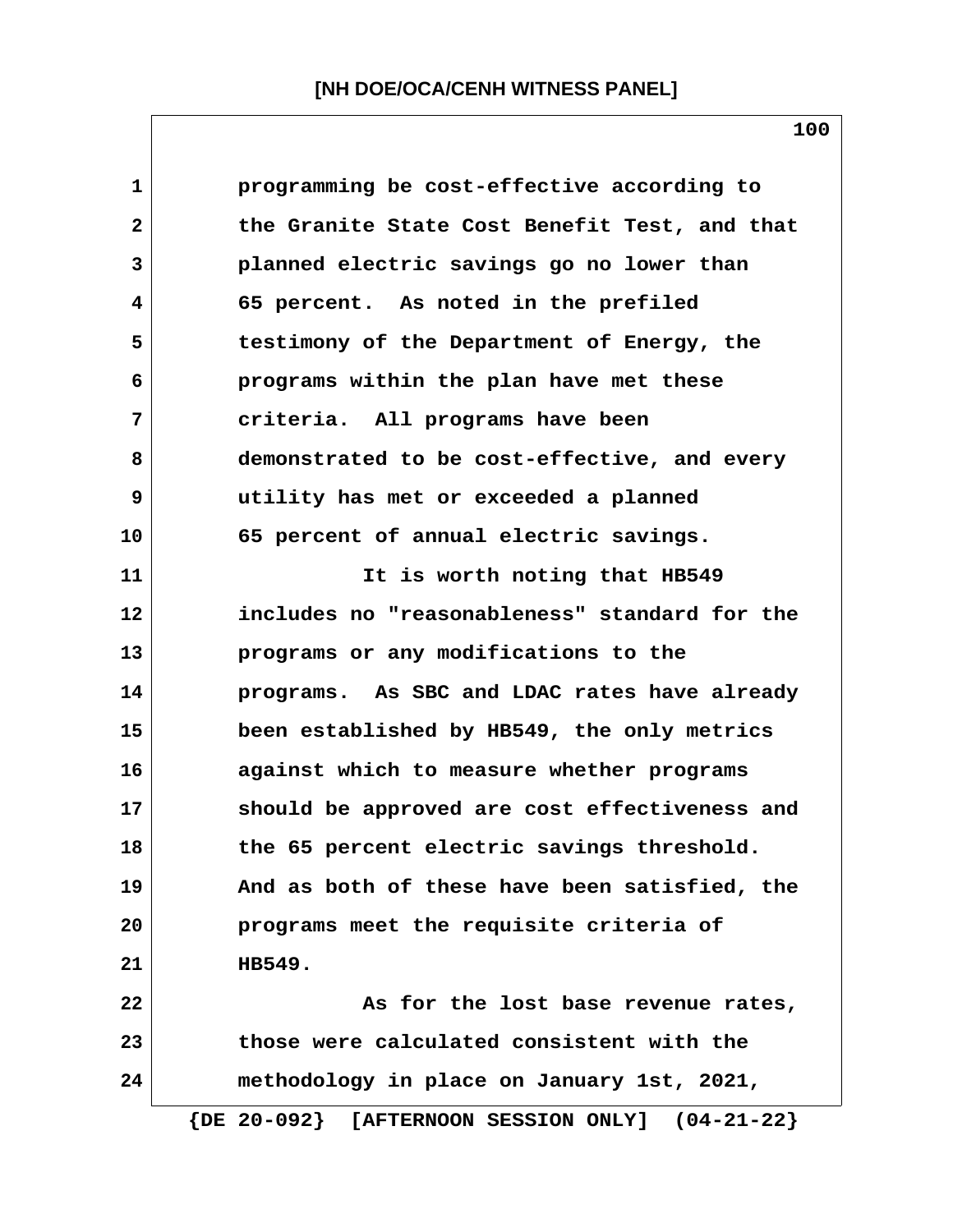| 1            | reinstated by HB549, and are therefore just                     |
|--------------|-----------------------------------------------------------------|
| $\mathbf{2}$ | and reasonable and should likewise be                           |
| 3            | approved by the Commission.                                     |
| 4            | The 2022-2023 Plan has also met all                             |
| 5            | other HB549 criteria. As described in the                       |
| 6            | joint New Hampshire Utilities' testimony and                    |
| 7            | in the plan itself, the plan has thoroughly                     |
| 8            | taken into account free-ridership, market                       |
| 9            | barriers and alternative sources of funding,                    |
| 10           | as well as maximizing all currently available                   |
| 11           | funding sources of funding outside of the SBC                   |
| 12           | and LDAC funds.                                                 |
| 13           | And lastly, the funding for                                     |
| 14           | evaluation, measurement and verification                        |
| 15           | falls within the 5 percent cap of the overall                   |
| 16           | program budget. The Department of Energy's                      |
| 17           | testimony further validates these                               |
| 18           | conclusions.                                                    |
| 19           | Most importantly, the 2022-2023 Plan                            |
| 20           | meets the legal and regulatory requirements,                    |
| 21           | while also being designed to deliver maximum                    |
| 22           | effectiveness for this most important                           |
| 23           | resource for New Hampshire. The 2022-2023                       |
| 24           | plan will provide some much needed stability                    |
|              | $\{DE 20-092\}$<br>$(04 - 21 - 22)$<br>[AFTERNOON SESSION ONLY] |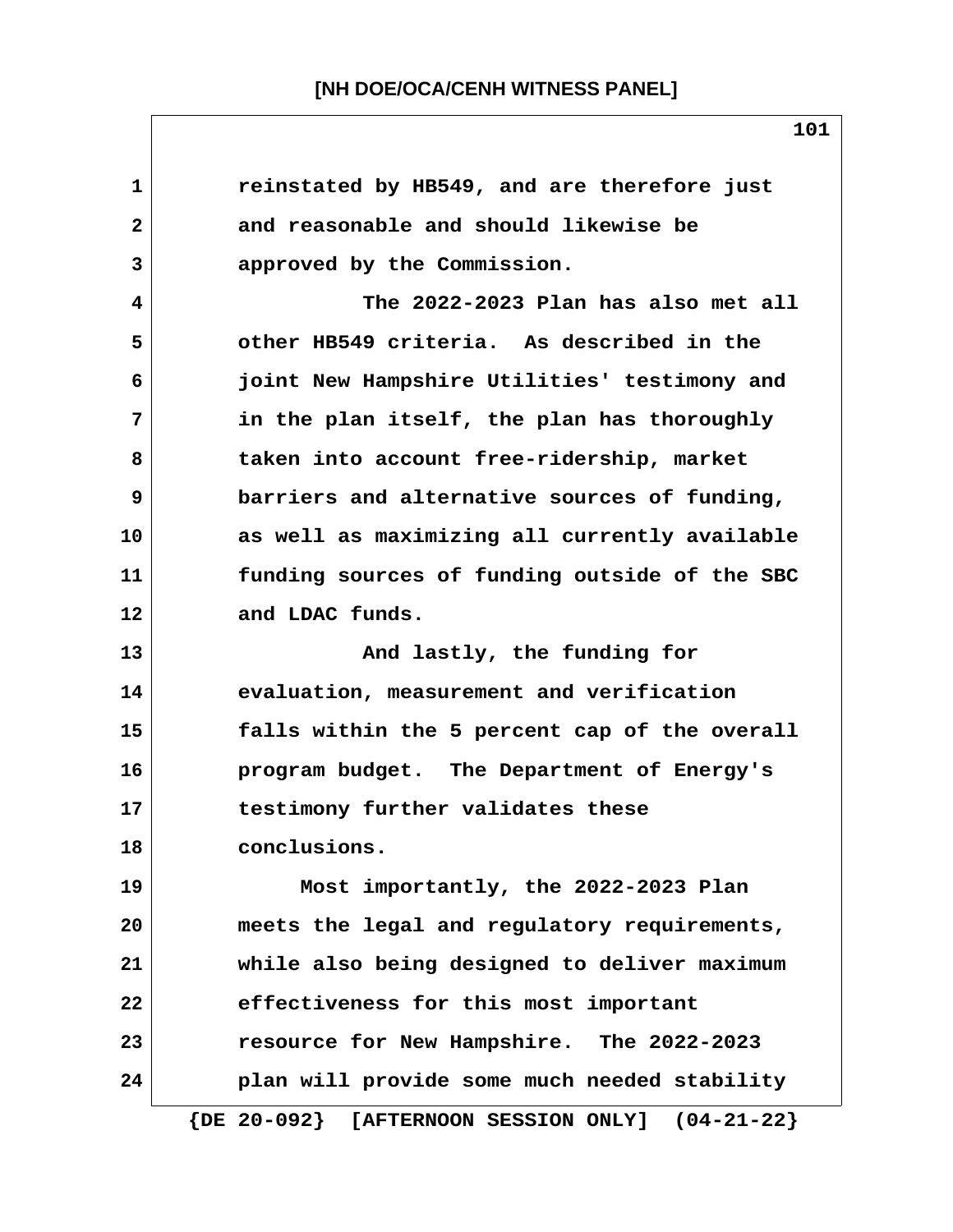|                | 102                                          |
|----------------|----------------------------------------------|
| $\mathbf{1}$   | and move energy efficiency programming       |
| $\mathbf{2}$   | forward, delivering its numerous benefits to |
| $\overline{3}$ | all who reside and do business here, and     |
| 4              | meeting this energy and policy priority of   |
| 5              | the state.                                   |
| 6              | The New Hampshire Utilities respectfully     |
| 7              | request that the Commission approve this     |
| 8              | plan. Thank you.                             |
| 9              | CHAIRMAN GOLDNER: Thank you, Ms.             |
| 10             | Chiavara.                                    |
| 11             | So I'll thank everyone today. I              |
| 12             | will take the matter under advisement and    |
| 13             | issue an order by May 1st. And we are        |
| 14             | adjourned.                                   |
| 15             | (Whereupon the AFTERNOON SESSION was         |
| 16             | concluded at 3:10 P.M.)                      |
| 17             |                                              |
| 18             |                                              |
| 19             |                                              |
| 20             |                                              |
| 21             |                                              |
| 22             |                                              |
| 23             |                                              |
| 24             |                                              |

 **{DE 20-092} [AFTERNOON SESSION ONLY] (04-21-22}**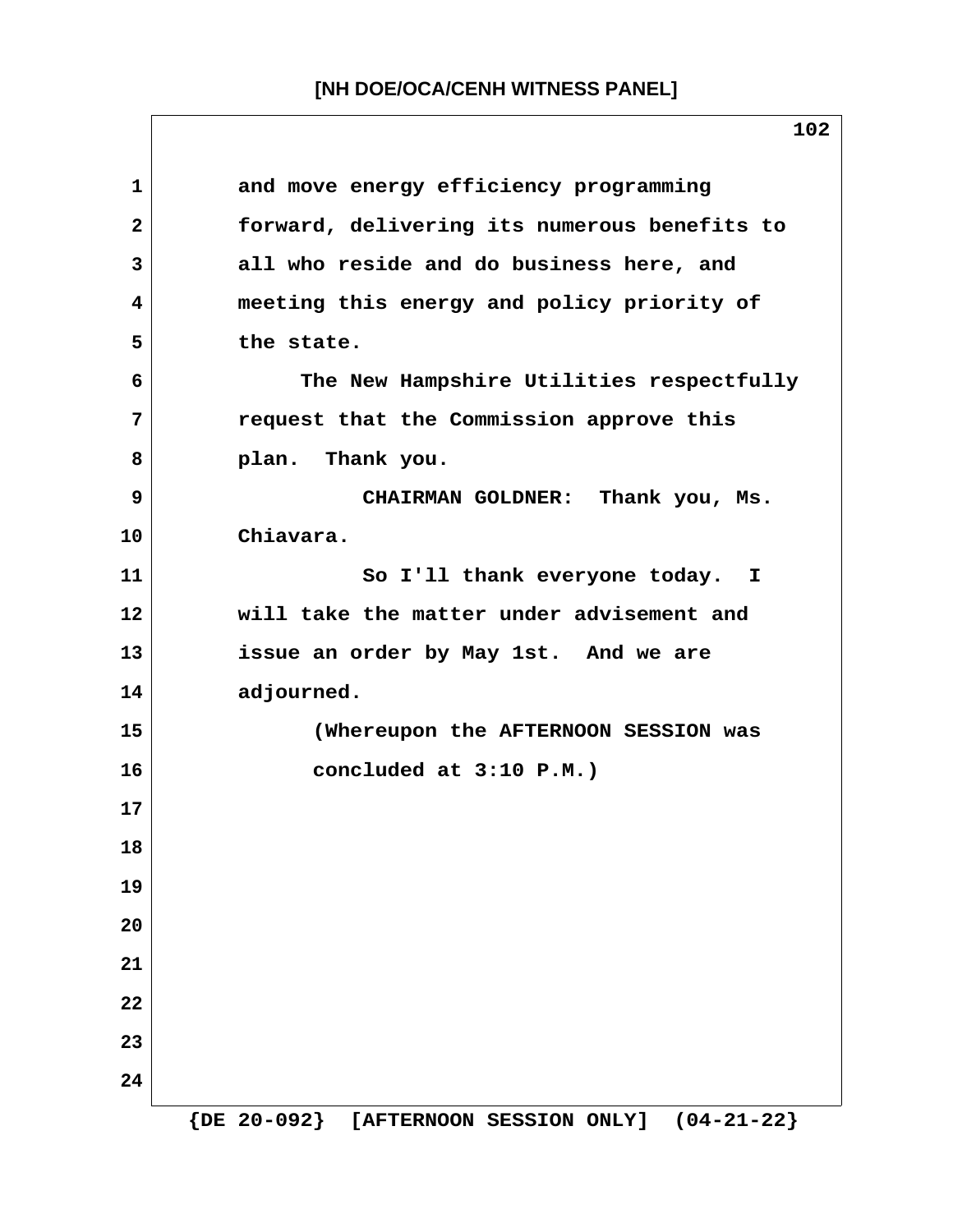| 1            | CERTIFICATE                                                         |
|--------------|---------------------------------------------------------------------|
| $\mathbf{2}$ | I, Susan J. Robidas, a Licensed                                     |
| 3            | Shorthand Court Reporter and Notary Public                          |
| 4            | of the State of New Hampshire, do hereby                            |
| 5            | certify that the foregoing is a true and                            |
| 6            | accurate transcript of my stenographic                              |
| 7            | notes of these proceedings taken at the                             |
| 8            | place and on the date hereinbefore set                              |
| 9            | forth, to the best of my skill and ability                          |
| 10           | under the conditions present at the time.                           |
| 11           | I further certify that I am neither                                 |
| 12           | attorney or counsel for, nor related to or                          |
| 13           | employed by any of the parties to the                               |
| 14           | action; and further, that I am not a                                |
| 15           | relative or employee of any attorney or                             |
| 16           | counsel employed in this case, nor am I                             |
| 17           | financially interested in this action.                              |
| 18           | (ORIGINAL CERTIFICATION FILED WITH                                  |
| 19           | PUBLIC UTILITIES COMMISSION)                                        |
| 20           |                                                                     |
| 21           | Susan J. Robidas, LCR/RPR<br>Licensed Shorthand Court Reporter      |
| 22           | Registered Professional Reporter<br>N.H. LCR No. 44 (RSA 310-A:173) |
| 23           |                                                                     |
| 24           |                                                                     |
|              |                                                                     |

 **{DE 20-092} [AFTERNOON SESSION ONLY] (04-21-22}**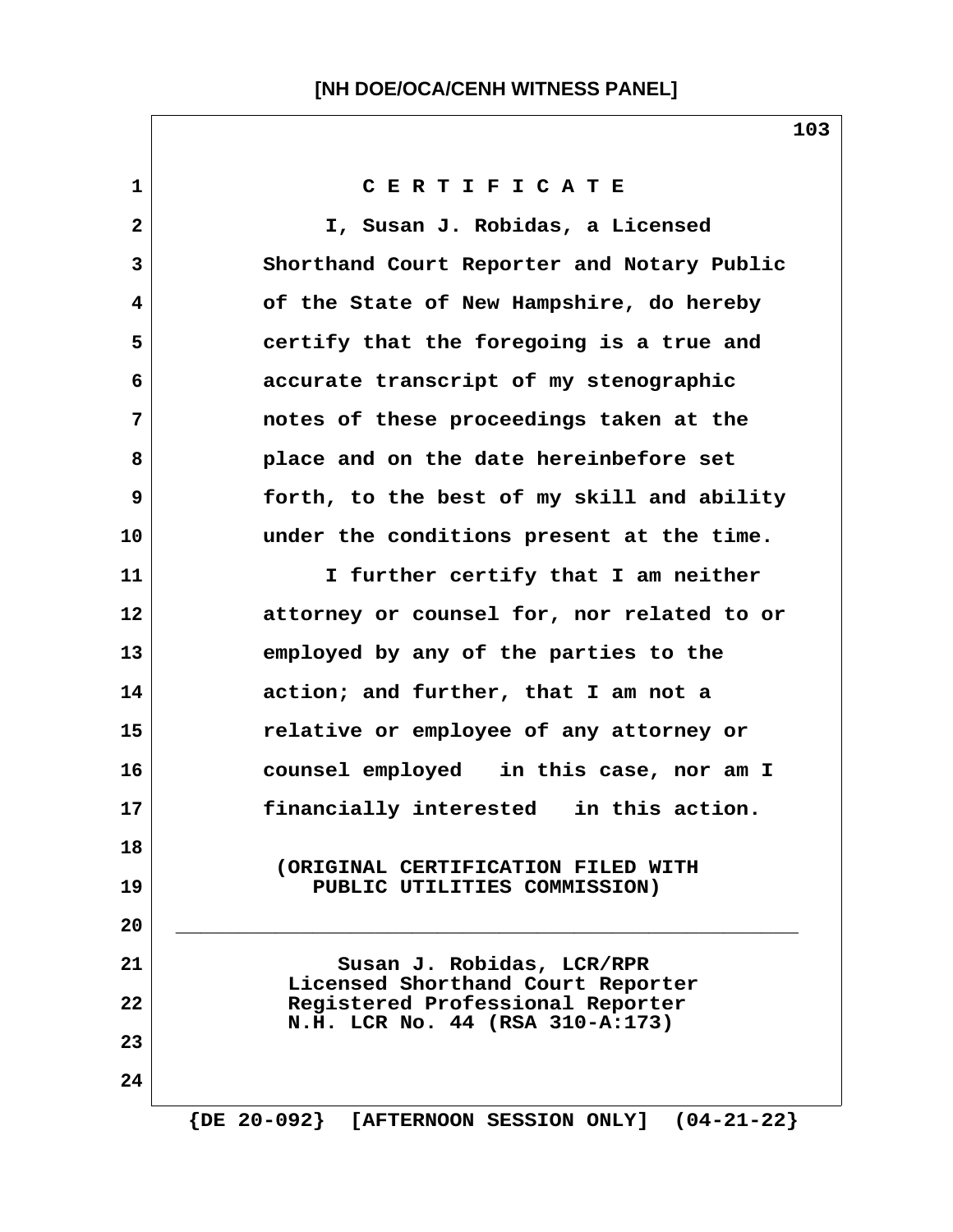### **AFTERNOON SESSION ONLY April 21, 2022**

|                          | 14,23;61:14;62:5,11;      | 43:24;50:19;52:22;  | 87:15,22                       | 58:8                    |
|--------------------------|---------------------------|---------------------|--------------------------------|-------------------------|
| \$                       | 65:14;77:21;93:13         | 64:9                | albeit $(1)$                   | appear $(1)$            |
|                          | achieve (1)               | adopted (3)         | 23:4                           | 42:17                   |
| \$100,000(1)             | 85:13                     | 52:12;53:4;92:6     | allocate $(1)$                 | appears $(3)$           |
| 19:18                    | achieving (1)             | adoption $(1)$      | 29:16                          | 21:20;53:11;60:19       |
|                          | 54:14                     | 81:23               | allocation $(1)$               | appliances $(1)$        |
| \$15,000(1)              | acknowledge (2)           | ADR(1)              | 14:10                          | 52:19                   |
| 81:23                    | 40:9;57:5                 | 26:8                | allow $(2)$                    | applicable (1)          |
| \$20,000(1)              | acknowledges (1)          | advise(1)           | 86:1;91:17                     | 75:14                   |
| 16:23                    | 84:6                      | 61:3                | allowed (2)                    | application (1)         |
| \$22(1)                  | across(3)                 |                     | 29:11,14                       | 52:3                    |
| 61:19                    |                           | advisement (1)      |                                |                         |
| \$237(1)                 | 53:3;55:16;97:21          | 102:12              | allowing $(1)$                 | applied (4)             |
| 61:18                    | act(3)                    | advising $(1)$      | 62:21                          | 18:23;34:20;52:5;       |
| \$300(1)                 | 74:9;82:23;92:1           | 24:19               | allows $(1)$                   | 98:23                   |
| 16:24                    | action(3)                 | <b>Advisory</b> (4) | 82:1                           | apply $(4)$             |
| \$400,000(1)             | 9:20;78:8;81:20           | 69:10,19;70:11;     | all-stars $(1)$                | 36:9;52:7,16;53:22      |
| 34:23                    | activity <sub>(3)</sub>   | 72:13               | 89:14                          | applying $(1)$          |
| \$50,000(1)              | 11:3,6;88:11              | Advocate (5)        | alluded (2)                    | 51:19                   |
| 19:21                    | actual(2)                 | 22:14;46:17;71:7;   | 31:18;79:21                    | appointed (1)           |
|                          | 10:7;27:1                 | 88:5;96:8           | almost $(1)$                   | 22:15                   |
| ſ                        | $\text{actually } (26)$   | affiliation (2)     | 61:1                           | appreciate $(3)$        |
|                          | 9:5;10:5,6,9;14:1;        | 46:24:47:16         | along $(2)$                    | 46:11;50:4;80:22        |
|                          | 19:4;23:16;24:13;         | afford $(2)$        | 17:16;31:13                    | appreciates $(1)$       |
| $\sqrt{\text{Court}}(3)$ | 30:5,21,24;31:6;          | 76:6;98:12          | alongside (1)                  | 87:10                   |
| 28:17;57:19;87:3         | 33:15;35:15;36:20;        | affordability (1)   | 36:15                          | appropriate (7)         |
| [No $(2)$                | 37:10,19;60:14,21,        | 76:3                | alternative (1)                | 30:15;53:21,24;         |
| 65:2;66:6                |                           | affordable (1)      | 101:9                          |                         |
|                          | 24;61:16;69:5,23;         |                     |                                | 71:24;72:1;92:12;       |
| $\mathbf A$              | 77:18;88:17;90:10         | 15:9                | although $(3)$                 | 93:9                    |
|                          | add(4)                    | $a$ fraid $(1)$     | 49:22;60:21;88:10              | approval (6)            |
| ability $(1)$            | 8:2;9:17;21:11;           | 39:11               | ambitious (1)                  | 30:3;81:15;86:8;        |
| 29:9                     | 64:13                     | afternoon (4)       | 85:12                          | 94:21,22;98:4           |
| able $(5)$               | addition (3)              | 11:19;47:21;82:15;  | amended (1)                    | approve $(5)$           |
| 18:6;25:14;28:9;         | 10:10;80:3;83:4           | 102:15              | 32:12                          | 75:10;85:20;91:12,      |
| 51:6;89:21               | additional (5)            | again (5)           | amendments (1)                 | 16;102:7                |
| abrogated (1)            | 20:22;24:9;35:23;         | 18:6,8;22:10;       | 80:16                          | approved (8)            |
| 84:8                     | 36:13;50:24               | 24:20;36:9          | $\mathbf{among}\left(1\right)$ | 30:16;90:15;94:9,       |
| Absolutely (3)           | <b>Additionally (2)</b>   | against $(4)$       | 60:2                           | 16;95:21;97:5;          |
|                          | 58:19;83:11               | 55:23;82:24;99:1;   | amount(5)                      | 100:17;101:3            |
| 27:17,22;28:16           | address (1)               | 100:16              | 6:10;9:9;33:3,5;               | approves (1)            |
| acceptable(1)            | 76:2                      | agencies (3)        | 53:1                           | 91:12                   |
| 72:15                    | addresses (1)             | 15:2;78:8;81:20     | analysis (3)                   | approving (2)           |
| access(3)                | 58:15                     | agency $(1)$        | 18:19;19:4;69:12               | 93:8,19                 |
| 55:13;77:13;98:5         | adheres $(1)$             | 9:20                | analyst $(3)$                  | approximately (1)       |
| accessible (1)           |                           |                     |                                |                         |
| 97:6                     | 99:3                      | aggregate $(1)$     | 41:7,11,13                     | 61:10                   |
| accomplished (1)         | adjourned $(1)$           | 33:3                | analysts $(1)$                 | April $(1)$             |
| 93:1                     | 102:14                    | ago(4)              | 70:1                           | 64:5                    |
| accordance (1)           | adjust $(1)$              | 22:6;30:6;61:1;     | analyzing $(1)$                | areas(1)                |
| 95:23                    | 20:23                     | 71:12               | 84:16                          | 27:13                   |
| according(1)             | adjusted (1)              | agree (8)           | and/or $(2)$                   | argument <sub>(1)</sub> |
| 100:1                    | 24:1                      | 43:18;44:20;59:24;  | 50:12;64:6                     | 30:14                   |
| accordingly(2)           | adjustment (1)            | 60:6,13;68:8;90:17; | annual $(8)$                   | around (1)              |
| 12:1;84:10               | 51:20                     | 95:12               | 44:11,22;49:17,19,             | 74:7                    |
| account(4)               | adjustments (1)           | agreed $(1)$        | 22;50:3;59:24;                 | articulated (1)         |
|                          | 15:1                      | 63:3                | 100:10                         | 67:14                   |
| 13:6;51:8,20;101:8       | adjusts $(1)$             | agreement $(5)$     | annually $(1)$                 | articulating (1)        |
| accounting(1)            | 19:6                      | 79:11,16;83:19,21;  | 17:20                          | 13:2                    |
| 30:18                    | administration (3)        | 84:5                | anticipate $(1)$               | aspect $(1)$            |
| $accru$ e $(4)$          | 11:3,9,9                  | Ah(1)               | 35:22                          | 10:11                   |
| 12:21;76:10;78:18;       | administrative (1)        | 34:17               |                                |                         |
| 79:9                     |                           |                     | anticipated (1)                | aspects $(1)$           |
| $\arctan(1)$             | 9:6                       | ahead $(3)$         | 30:12                          | 85:1                    |
| 78:22                    | <b>Administrators (2)</b> | 65:3;67:22;81:4     | anymore $(1)$                  | assist $(3)$            |
| ACEEE(12)                | 26:21,22                  | air(5)              | 23:21                          | 9:10;42:8;48:6          |
| 59:10,20,24;60:8,        | adopt $(4)$               | 9:21;70:4;83:10;    | apologize $(1)$                | <b>Assistance (4)</b>   |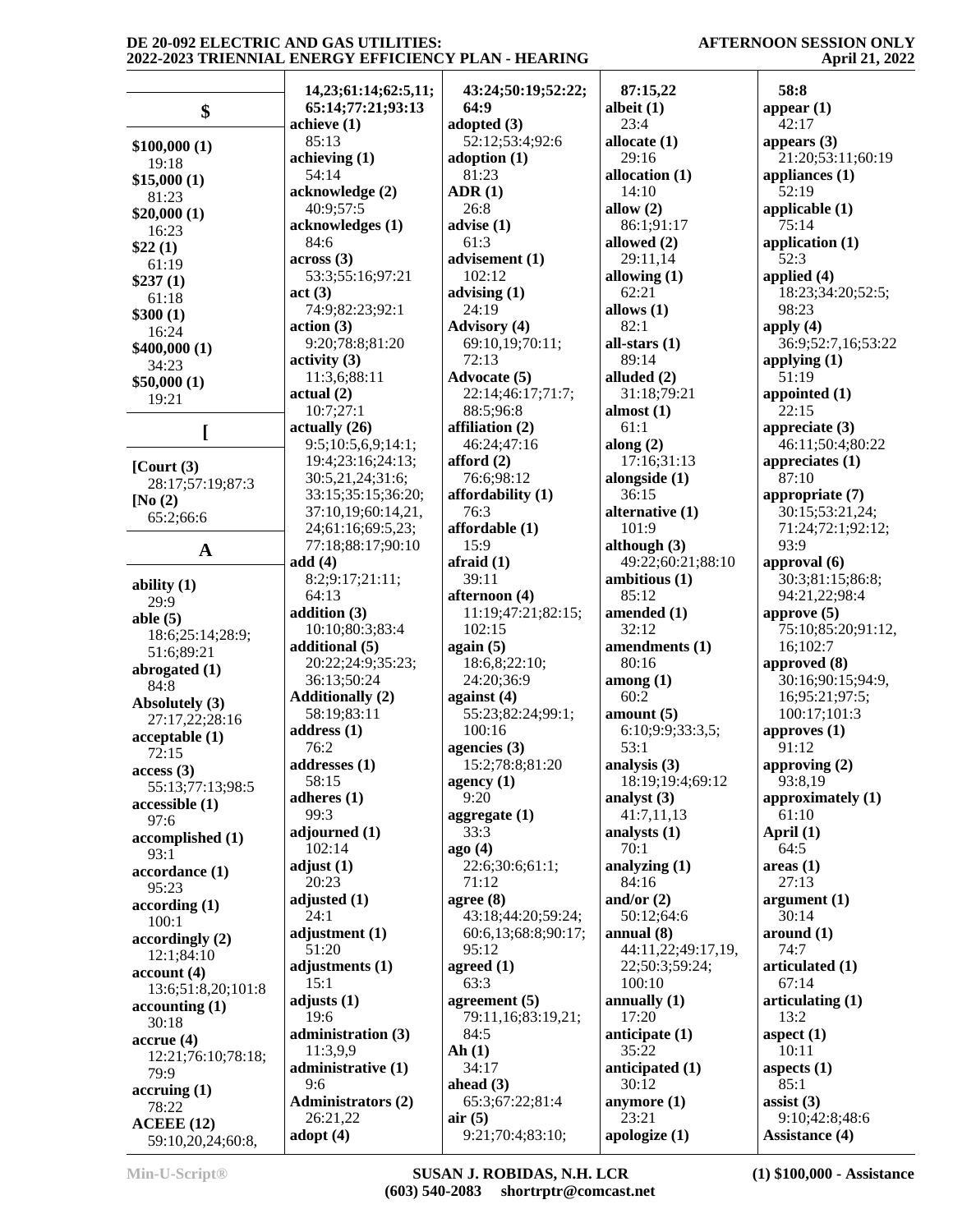**AFTERNOON SESSION ONLY April 21, 2022**

 65:6;76:1;79:1,18 **associate (1)** 47:18 **associated (2)** 18:14;87:23 **Associates (1)** 22:10 **assuming (1)** 72:18 **assumption (1)** 50:2 **attachment (6)** 6:20,20;7:2,6;52:2; 73:11 **attachments (4)** 42:18,19,21;49:18 **attempts (1)** 70:2 **attention (3)** 48:15;51:4;93:18 **Attorney (1)** 95:6 **attorneys (1)** 38:10 **audit (3)** 17:20,21;18:14 **author (1)** 70:13 **authorities (1)** 13:20 **Authority (2)** 15:14;95:24 **authorized (1)** 55:1 **avail (1)** 96:19 **available (7)** 19:23;21:20;28:12; 70:10,14;79:20; 101:10 **Ave (1)** 63:16 **average (2)** 54:2,18 **avoided (1)** 31:17 **awful (1)** 16:15 **awkward (2)** 39:13;73:4 **B back (19)** 24:17;31:3;33:1; 35:19;38:13,21,23; 39:2,3,6,20;55:7; 61:16;68:24;69:14, 16;80:7;83:18;84:3 **backup (1)** 18:11 **balance (2)**

**BALISE (6)** 40:4;41:10,10; 42:1,12;44:5 **banner (1)** 60:10 **barriers (6)** 57:22;76:22;77:16; 92:10;97:8;101:9 **base (2)** 99:8;100:22 **based (8)** 20:17,23;23:16; 29:17;52:14;55:1; 75:11;79:15 **Baseline (3)** 24:10,24;25:4 **basic (1)** 76:8 **basically (1)** 20:1 **basis (2)** 27:12;73:14 **Bates (13)** 6:22;10:14;21:18; 31:14;33:23;34:11; 42:24;43:15;46:6; 52:1;53:11;57:3; 61:15 **become (1)** 96:20 **becomes (1)** 21:20 **began (1)** 18:4 **begin (4)** 24:22;26:15;75:4; 81:3 **beginning (1)** 68:13 **behalf (4)** 47:20;80:24;95:7, 10 **behind (1)** 61:11 **believes (6)** 75:12;76:19;79:22, 24;83:20;84:1 **below (1)** 12:12 **Bench (4)** 51:3;88:19,20,23 **benefit (9)** 9:24;10:7;13:5; 29:6;61:23;85:18; 97:12;98:16;100:2 **benefit-cost (3)** 17:6,14;18:12 **benefits (32)** 10:11;12:21;28:23; 33:13;54:16,23; 55:12;57:10;58:7,18; 61:19,20,22;62:9; 76:10;78:18,21;79:7;

 82:14;83:7,12,15,22, 24;85:17;86:12,13; 97:10,23;98:12,19; 102:2 **benefitting (2)** 10:9;14:1 **Best (2)** 25:24;76:2 **better (3)** 76:6,7;78:4 **bidders (1)** 27:8 **big (2)** 8:7;15:21 **Bill (11)** 32:11;49:13;57:14; 58:6,13,17;61:17,21; 80:17;90:22;93:7 **billing (1)** 18:19 **bills (2)** 76:7;97:14 **bit (2)** 39:12;45:6 **Board (6)** 22:13;69:10,13,19; 70:11;72:13 **body (1)** 25:15 **both (18)** 9:17;15:9;18:13; 22:7;29:20;33:8; 48:14;49:19,21;51:2, 14;58:17;74:23; 87:15;89:24;90:11; 98:8;100:19 **bottom (3)** 7:20;8:9;93:2 **brainstorming (1)** 11:20 **break (2)** 38:13;66:10 **breakout (1)** 7:8 **brief (5)** 23:4;38:20;66:15; 86:4;88:7 **broad (2)** 92:22;96:7 **broken (1)** 46:11 **budget (14)** 6:9;7:8,13;10:19; 11:24;12:5,8,8; 19:23;21:21;27:16; 80:1,14;101:16 **budgeted (1)** 77:4 **budgets (2)** 12:19;31:3 **building (7)** 13:7,16;14:6,7,8; 58:23;78:22

**buildings (3)** 13:9,11;30:23 **burden (1)** 26:18 **burdens (2)** 75:19;76:3 **BURKE (7)** 65:4,5,12,20;75:4, 4,6 **business (7)** 19:18;44:22;58:3, 4;73:15;74:22;102:3 **businesses (2)** 96:18;98:8 **C** 8 **C&I (7)** 6:11;16:7;18:5; 24:8;25:7;31:17;33:8 **calculate (3)** 12:18;13:7;17:9 **calculated (2)** 89:4;100:23 **calculation (1)** 19:9 **calculations (3)** 17:23;18:12;99:8 **calculators (1)** 8:1 **called (1)** 18:22 **calling (1)** 22:23 **came (3)** 11:20;24:2;88:21 **can (24)** 6:15;11:15;13:3, 23;15:22;19:7;28:12; 32:4;38:9;57:15; 58:20;59:12,13; 67:21;68:13;71:19; 74:6;75:2,3,4;77:12; 79:2;82:23;87:16 **CAP (3)** 15:2;21:5;101:15 **capital (5)** 54:3,19;55:11,19; 97:19 **caps (1)** 19:11 **capturing (1)** 15:3 **card (11)** 59:11,20;60:1,8,20, 24;62:6,7,11;65:14, 16 **carry (1)** 56:1 **carrying (1)** 77:6 **carryover (1)** 12:17

**carryovers (1)** 12:16 **carry-unders (1)** 12:16 **case (4)** 41:18;50:20;53:8; 69:8 **cash (2)** 9:18;14:10 **catch (1)** 10:21 **categories (6)** 7:9;9:14;10:14,19; 11:3;33:16 **category (5)** 8:23;11:15;28:22; 33:10,14 **caucus (1)** 66:9 **Cause (2)** 32:6;89:4 **cautioned (1)** 40:5 **cautions (1)** 99:1 **cede (1)** 95:6 **CENH (2)** 62:23;86:7 **CERA (1)** 22:9 **certain (5)** 13:17;15:23;20:7; 49:3;79:13 **certainly (4)** 16:1;17:21;36:6; 90:12 **cetera (1)** 11:10 **Chair (2)** 29:1;67:3 **CHAIRMAN (68)** 6:6;11:14;16:4,6; 21:14;28:21;31:9,12; 34:2,4;38:6,16,18,21; 39:2,5,9,17,20;40:6, 12;46:15,19;53:19; 59:9;62:16,22;63:5; 64:17,23;65:3,4;66:2, 7,17,23;67:3,7;68:11, 17,20;70:17,23;71:2, 13;72:5,9,14,17,23; 73:3,18;74:20;75:7; 81:5;82:6;85:22; 86:21;87:4;88:2,7; 93:22;95:1,6,11,13, 15;102:9 **chairs (1)** 39:13 **challenges (1)** 81:19 **chance (4)** 50:4;62:20;65:14,

35:21;99:17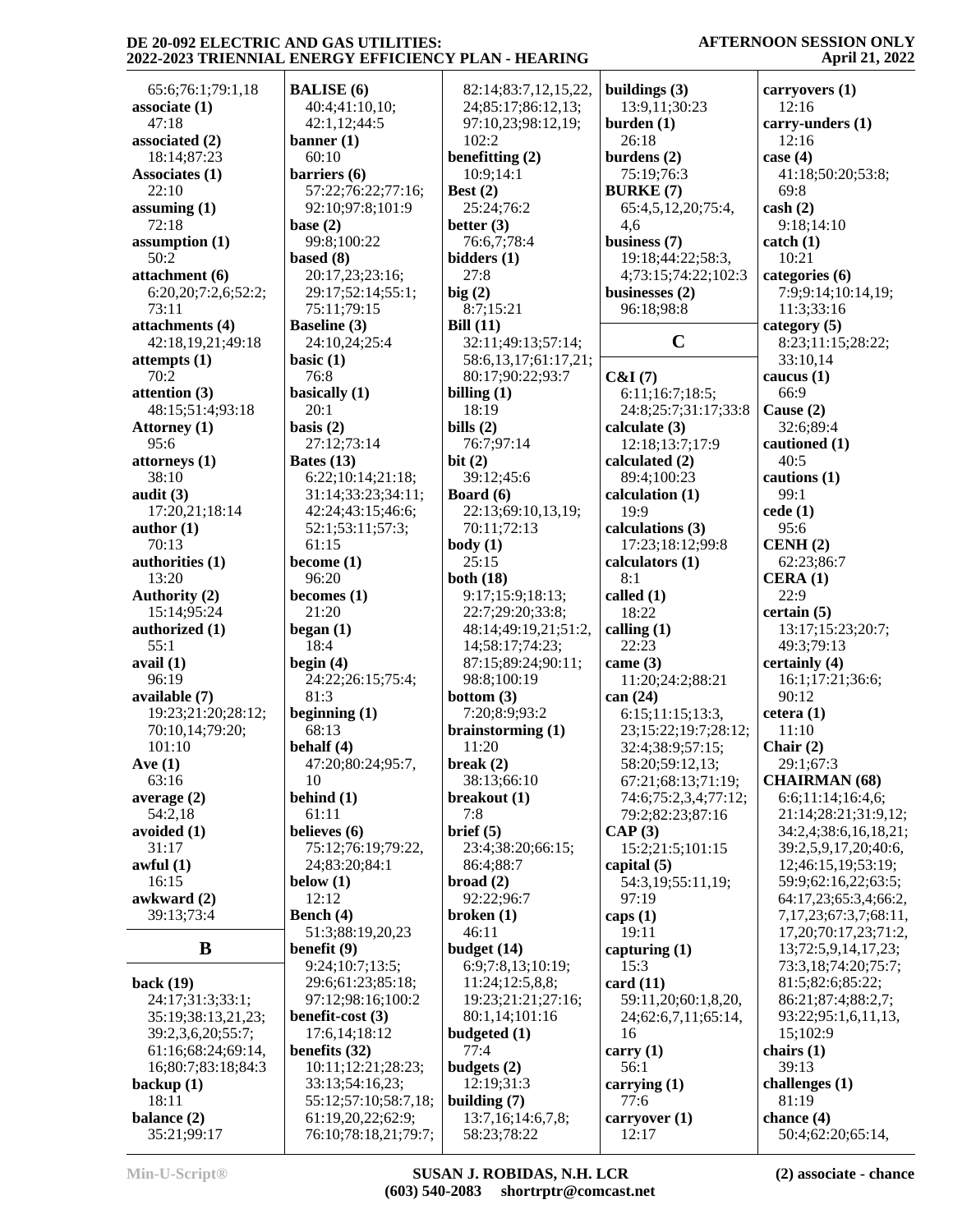**AFTERNOON SESSION ONLY April 21, 2022**

| 18                     | 84:1,6;85:19              | 16:21,24;17:16;          | component (1)           | contemplate (1)        |
|------------------------|---------------------------|--------------------------|-------------------------|------------------------|
| changed $(1)$          | clients $(1)$             | 20:10;21:24;24:19;       | 96:21                   | 14:17                  |
| 45:18                  | 38:14                     | 27:19;28:14;29:24;       | components $(1)$        | content (1)            |
| changes $(5)$          | climate-control (1)       | 30:4,16;31:3;47:12;      | 99:6                    | 90:20                  |
| 22:13;23:6;38:2;       | 97:17                     | 61:4;63:21;64:2;         | compressed (2)          | context (2)            |
| 49:5;92:22             | close $(4)$               | 69:8,19:70:9:74:12,      | 80:23;86:19             | 54:8;70:5              |
| characterization (1)   | 20:14;70:20;73:15;        | 17;75:10;76:13;          | compressor $(1)$        | continually $(1)$      |
| 45:11                  | 86:17                     | 77:24;81:15;84:11,       | 70:4                    | 81:20                  |
| charges $(1)$          | closest $(1)$             | 13, 15; 85: 20; 86: 17;  | computation (1)         | continuance (1)        |
| 33:13                  | 40:21                     | 88:15:90:7,15:91:4,4,    | 20:4                    | 99:22                  |
| chart $(1)$            | closing $(4)$             | 11,16,18;92:2,19;        | compute $(2)$           | continue (5)           |
| 10:20                  | 75:3;86:5;88:7;           | 93:3;95:17;96:1,11,      | 19:23;20:4              | 35:2;36:15;80:10;      |
| Chattopadhyay (6)      | 95:9                      | 13;101:3;102:7           | concerns $(3)$          | 81:1;99:12             |
| 11:16,18;38:7;         | closings $(1)$            | Commission-approved (1)  | 74:14;88:23;89:3        | continued (1)          |
| 66:24;67:2;78:20       | 66:13                     | 96:4                     | concluded (1)           | 96:14                  |
| check $(1)$            | Clouthier (2)             | <b>Commissioner</b> (20) | 102:16                  | continues $(1)$        |
| 13:18                  | 81:7,8                    | 11:16,18;21:16,17;       | conclusion $(2)$        | 78:13                  |
| <b>CHIAVARA (15)</b>   | collaborative (1)         | 28:24;29:2;38:7,8;       | 38:1;45:7               | contracted (2)         |
| 38:12,17;39:6,7;       | 96:4                      | 40:12;66:19,20,22,       | conclusions $(1)$       | 25:5;36:16             |
| 63:2,7,9;64:16,21;     | colleague (2)             | 23;67:2;68:12,24;        | 101:18                  | contractors (1)        |
| 72:24;73:1;95:7,14,    | 28:18;29:15               | 78:20;81:9;86:4;87:2     | Concord (2)             | 81:19                  |
| 15;102:10              | collect (1)               | commissioners (9)        | 15:13:63:16             | contractual (1)        |
|                        | 32:21                     |                          |                         | 13:14                  |
| chime $(1)$            |                           | 56:11;66:8;67:6;         | conferring $(1)$        |                        |
| 95:8                   | collected (4)             | 70:16;82:10;88:18,       | 70:16                   | contributed (1)        |
| chosen $(1)$           | 29:8;32:17;33:13;         | 20;89:1;94:3             | confirm (1)             | 29:20                  |
| 54:10                  | 80:2                      | commissions (2)          | 48:18                   | contributions (1)      |
| <b>CHRISTOPHER (2)</b> | collections (1)           | 48:4,8                   | confused (1)            | 89:17                  |
| 40:1;63:13             | 31:23                     | Commission's (2)         | 53:8                    | control(1)             |
| chronologically (1)    | collectively (2)          | 69:15;84:9               | conjunction $(1)$       | 28:8                   |
| 42:20                  | 24:2;49:21                | commitment (5)           | 23:15                   | convened (1)           |
| circulate (1)          | colloquy $(3)$            | 20:17;58:22;77:17;       | Connecticut (1)         | 88:15                  |
| 73:22                  | 53:19;59:8,11             | 78:3,12                  | 26:21                   | conversations (1)      |
| claim $(1)$            | $\text{colony}(1)$        | committee (1)            | connection $(1)$        | 20:17                  |
| 19:7                   | 47:6                      | 22:15                    | 89:5                    | color(1)               |
| claimed $(1)$          | column (1)                | communities (1)          | <b>Conservation (4)</b> | 97:16                  |
| 19:1                   | 69:18                     | 98:9                     | 82:7;86:16;92:14;       | $co$ -pay $(2)$        |
| clarification (3)      | combination (3)           | community (4)            | 96:9                    | 37:4,22                |
| 43:23;50:12;73:9       | 37:21;79:5;88:24          | 9:20;65:6;78:7;          | consider (2)            | $\text{cord}$ $(2)$    |
| clarifications (2)     | combined (2)              | 81:20                    | 57:17;71:16             | 60:15;93:13            |
| 50:6,8                 | 8:11,14                   | companies (2)            | considered (3)          | core(1)                |
| clarified (1)          | comfort (2)               | 8:11,12                  | 26:17;68:3;82:12        | 68:3                   |
| 53:13                  | 61:3,5                    | compare $(1)$            | consistent (6)          | correcting $(1)$       |
| clarify $(5)$          | coming $(1)$              | 18:19                    | 20:9;44:17;74:22;       | 50:2                   |
| 33:15;42:17;50:4;      | 6:13                      | compared $(3)$           |                         | correction (1)         |
|                        |                           | 55:19:69:6:75:22         | 79:23;80:4;100:23       |                        |
| 57:3;73:12             | commenced (1)             |                          | consists $(3)$          | 50:11                  |
| clarifying (4)         | 24:5                      | comparisons (1)          | 22:6,10;48:22           | corrections (4)        |
| 49:2;50:24;54:6;       | commend (1)               | 60:2                     | constraints $(1)$       | 42:14,16;49:6;50:5     |
| 59:1                   | 57:7                      | complete $(2)$           | 90:23                   | correctly $(2)$        |
| clarity $(1)$          | commended (1)             | 30:20;82:2               | construction $(2)$      | 13:2;47:10             |
| 73:22                  | 78:8                      | completed (1)            | 25:2;52:21              | cost(24)               |
| class $(1)$            | comment (1)               | 30:21                    | consultant $(3)$        | 9:22;21:2,24;          |
| 98:17                  | 61:22                     | completing $(1)$         | 22:9;25:14,17           | 26:18;27:9;31:15,16,   |
| classes $(2)$          | commentary (1)            | 86:18                    | consultants $(1)$       | 21;33:24;34:6;37:9,    |
| 98:13,18               | 89:23                     | compliant $(3)$          | 24:16                   | 12;54:2,11,18,23;      |
| Clean $(4)$            | comments (3)              | 44:23;94:8;96:12         | Consumer (6)            | 55:2,11;69:4;84:24;    |
| 63:15,19;85:24;        | 23:5;68:7;86:14           | complicated (1)          | 22:14;46:17;51:17;      | 85:8;98:24;100:2,17    |
| 96:8                   | commercial (10)           | 46:10                    | 71:7;88:5;96:8          | cost-effective (8)     |
| cleaning $(1)$         | 7:22;17:5;24:23;          | complications (1)        | consumption $(1)$       | 21:7;82:4;85:6,14;     |
| 73:14                  | 30:1,7,13;31:1,23;        | 15:24                    | 97:15                   | 90:9;92:13;100:1,8     |
| clear(1)               | 32:23;70:4                | complies $(3)$           | contain $(1)$           | Cost-Effectiveness (2) |
| 94:12                  | commercial/industrial (3) | 61:21;85:3,19            | 44:13                   | 55:10;84:21            |
| CLF(6)                 | 19:11,17,19               | comply $(1)$             | contained (2)           | costs(7)               |
| 82:11;83:16,20;        | <b>Commission (47)</b>    | 61:17                    | 43:19;93:6              | 9:6;11:4;31:19;        |
|                        |                           |                          |                         |                        |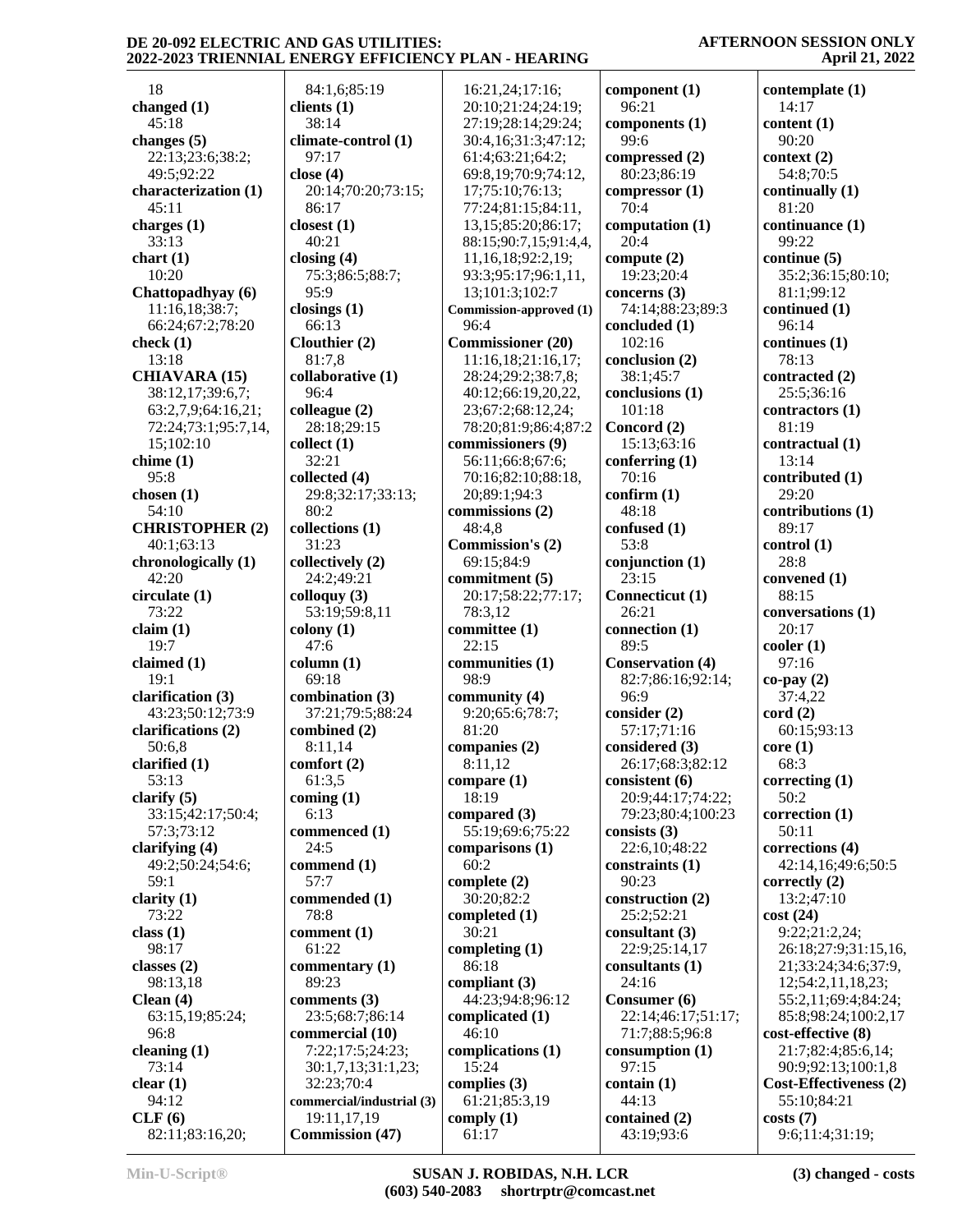#### **AFTERNOON SESSION ONLY April 21, 2022**

| 75:21;79:16;83:3,5    |                      | departed $(1)$       | 88:19                | documents (1)        |
|-----------------------|----------------------|----------------------|----------------------|----------------------|
| Council (2)           | D                    | 38:23                | difficult (1)        | 13:14                |
| 35:1:36:17            |                      | Department (24)      | 26:24                | DOE(4)               |
| counsel (1)           | damaged (1)          | 34:18,19;35:24;      | direct $(11)$        | 22:8;28:5,6;45:8     |
| 44:10                 | 56:3                 | 40:8;41:4,8,12,15;   | 14:10;32:1;40:10,    | DOE's(1)             |
| couple(6)             |                      | 42:6;45:19;68:7,14,  | 13;46:20;48:22;      | 67:9                 |
| 12:15;13:23;29:1;     | <b>DANIELLE</b> (2)  | 15;71:21;72:3;73:12; | 50:19;51:17;62:18;   | dollar $(3)$         |
| 31:10;38:14;50:24     | 40:2;47:17           | 86:23;87:9;93:24;    | 63:8;97:23           | 19:24;20:1,2         |
| course $(4)$          | data(3)              | 94:3,20;96:7;100:5;  | directed $(3)$       | dollars $(8)$        |
| 38:16;66:11;73:13;    | 14:3,18,24           | 101:16               | 98:21;99:11,24       | 6:9;7:8;9:1,4,8;     |
| 91:23                 | date(1)              | depending $(2)$      | direction (3)        | 12:6;37:13;77:7      |
| Court $(2)$           | 74:5                 | 19:22;65:9           | 48:19;61:23;64:7     |                      |
|                       | dating $(1)$         |                      |                      | Don $(1)$<br>22:14   |
| 40:5;93:16            | 80:7                 | depicted (1)         | directive $(1)$      |                      |
| <b>COURTNEY (2)</b>   | day $(3)$            | 20:9                 | 99:4                 | done $(4)$           |
| 40:2;47:2             | 29:16;89:19,20       | deployed (1)         | directly $(1)$       | 18:13;31:24;60:16;   |
| cover(1)              | deadline (1)         | 51:9                 | 51:24                | 65:17                |
| 59:6                  | 74:21                | described (1)        | director (2)         | double-check (2)     |
| covered $(1)$         | dealing $(2)$        | 101:5                | 41:3;63:14           | 30:10;34:21          |
| 37:9                  | 60:22;89:19          | describes (1)        | $\text{dirt}(1)$     | down $(2)$           |
| covering $(1)$        | debt(2)              | 10:18                | 56:13                | 46:11;50:15          |
| 60:15                 | 55:2,2               | description (1)      | disagree $(1)$       | Downes (19)          |
| covers(1)             | decades(1)           | 9:12                 | 50:1                 | 6:3;9:16;15:8;       |
| 60:8                  | 80:8                 | descriptions (2)     | discount (9)         | 16:17;18:3;21:11;    |
| COVID(1)              | December (2)         | 10:14;25:20          | 53:22;54:3,5,8,10,   | 22:2,5;23:14;24:7;   |
| 35:14                 |                      | designated (1)       | 22;55:6,17;56:6      | 25:3;26:3,5,11;27:6, |
| create $(1)$          | 83:20;88:17          | 13:21                | discrete $(1)$       | 17,22;28:16;33:20    |
| 55:23                 | decided (1)          | designates $(1)$     | 60:7                 | Downs $(1)$          |
| created $(3)$         | 21:22                | 36:4                 | discretion (2)       | 89:15                |
| 70:2;97:20;98:4       | decision(1)          |                      | 20:13;91:10          |                      |
|                       | 89:5                 | designed $(4)$       |                      | downstream (7)       |
| creates $(2)$         | decisions (2)        | 92:10,18;95:23;      | discuss(1)           | 51:10,12,16,22;      |
| 82:18,21              | 22:18,19             | 101:21               | 67:18                | 52:8,14,17           |
| criteria (4)          | $\text{decline} (1)$ | $\text{desk}(1)$     | discussed (8)        | downward (2)         |
| 96:3;100:7,20;        | 62:10                | 18:13                | 44:9;54:19;73:21;    | 19:7;82:16           |
| 101:5                 | decrease(1)          | delta(1)             | 77:1,14;79:12;83:13; | $draff(2)$           |
| cross-examination (2) | 62:9                 | 10:18                | 91:9                 | 23:2;25:11           |
| 64:18;65:11           | deep $(1)$           | detailed (3)         | discussion (5)       | drafted $(1)$        |
| curious $(1)$         | 89:20                | 18:11;19:23;27:10    | 44:14;45:13;52:3;    | 22:23                |
| 88:22                 | defers $(1)$         | details(1)           | 53:24;77:20          | draw(1)              |
| current $(2)$         | 82:19                | 18:14                | dislike $(1)$        | 56:23                |
| 14:20;80:22           |                      | detriment (1)        | 69:15                | $\bf{dryer}$ (1)     |
| currently (2)         | definitely (1)       | 98:17                | distinction (4)      | 70:6                 |
| 22:9;101:10           | 59:18                | $d$ evelop $(2)$     | 15:11;54:17;56:23;   | <b>DUDLEY</b> (12)   |
| custom $(8)$          | delay(1)             | 18:22;81:12          | 57:8                 | 40:4;41:13,13;       |
| 16:7,11,20;18:3,4,    | 95:22                | developed (4)        | distracted (1)       | 42:2,13;44:6;45:1,5, |
|                       | delayed $(1)$        | 22:21;23:14,17;      |                      |                      |
| 9,24;24:8             | 35:13                |                      | 34:8                 | 12, 16, 22, 46: 8    |
| customer $(19)$       | deliberately (1)     | 27:11                | distribution (3)     | due $(3)$            |
| 10:10;11:6;13:10;     | 95:23                | development (2)      | 82:21;97:11,20       | 82:5;97:14,18        |
| 19:14;20:5,12,18;     | delineation (1)      | 48:6;55:9            | diversity $(1)$      | duly $(1)$           |
| 37:4;58:3,16,19,20;   | 6:15                 | developments (1)     | 98:10                | 40:4                 |
| 92:14;97:2;98:13,16,  | deliver $(4)$        | 62:3                 | Division (4)         | duplex $(1)$         |
| 18,20;99:23           | 35:12;37:7;99:15;    | <b>DEXTER (15)</b>   | 41:4,8,12,14         | 15:18                |
| customers (37)        | 101:21               | 39:15;40:9,11,14;    | Dixon $(1)$          | duplicate $(1)$      |
| 6:1,11;7:15;9:5,9,    | delivering (1)       | 46:13,16;68:15;      | 63:16                | 42:18                |
| 11,18,23;12:11;14:2;  | 102:2                | 70:22;71:5,20;72:15, | docket (8)           | duplicated (1)       |
| 19:17;20:8,15;31:18;  | delivery $(1)$       | 16;93:24;94:2;95:2   | 28:15,19;41:22;      | 43:1                 |
| 32:23;33:14;35:7,8,   | 99:19                | differ $(1)$         | 64:4;81:11;83:17;    | duplicates $(2)$     |
| 13;37:1,10,16,18,21;  | demand $(5)$         | 16:12                | 84:10;94:5           | 42:21,22             |
| 54:13;55:5,13;56:19;  |                      | differences (1)      | document (11)        | during $(4)$         |
| 57:16,21;76:14,16,    | 23:22;30:10,12;      | 56:5                 | 16:9;42:3;43:6,20;   | 17:23;35:1,14;       |
| 22;77:16;85:10;97:7;  | 87:22;92:12          | different (12)       | 48:17;70:12;71:6,10, | 77:20                |
| 98:6                  | demonstrated (1)     | 11:2;33:18;36:18;    | 18;72:7;74:7         |                      |
| customer's $(2)$      | 100:8                | 42:20;52:24;53:1,16; | documentation (1)    | E                    |
|                       | demonstrates (2)     |                      |                      |                      |
| 57:13;58:12           | 76.918               | 56:6,15;57:10;59:1;  | 17:23                |                      |

76:9,18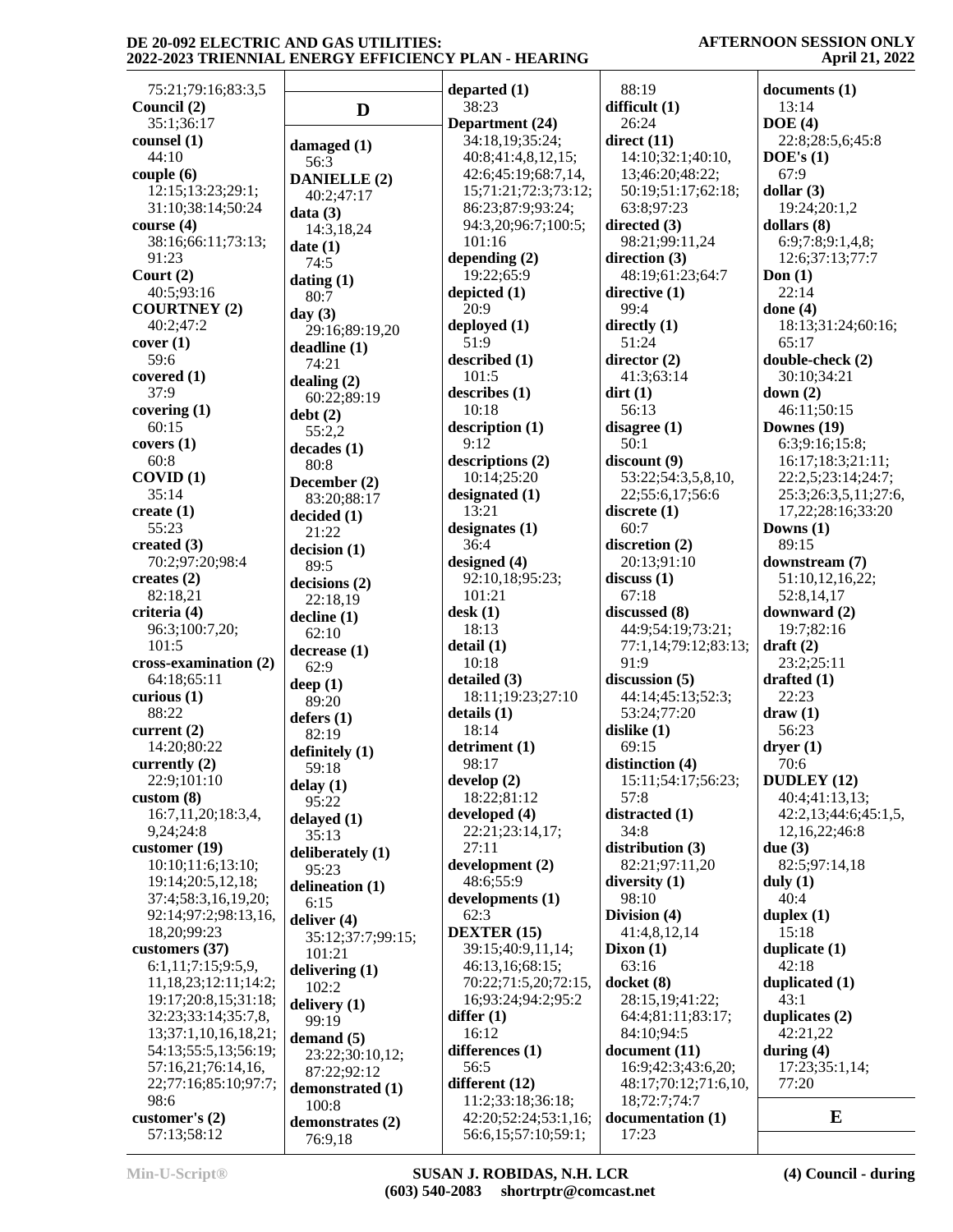**AFTERNOON SESSION ONLY April 21, 2022**

| earlier $(7)$           | 98:11                                         | 20, 22, 23; 97: 9, 14, 17,            | 87:14                               | expect(1)                |
|-------------------------|-----------------------------------------------|---------------------------------------|-------------------------------------|--------------------------|
| 17:4;29:16;50:2;        | eligible (2)                                  | 22;99:5,13;100:5;                     | Eversource (2)                      | 62:4                     |
| 54:19;57:23;79:22;      | 13:8;82:2                                     | 102:1,4                               | 30:6;63:3                           | expected $(2)$           |
| 91:21                   | eliminate $(3)$                               | Energy's (2)                          | <b>Eversource's (1)</b>             | 34:6;79:9                |
| earnestly (1)           | 43:11,12,18                                   | 45:19;101:16                          | 44:9                                | expedited (3)            |
| 74:15                   | <b>ELIZABETH (2)</b>                          | engineering $(1)$                     | everybody $(2)$                     | 10:2;73:13;87:10         |
| echo $(1)$              | 40:3;41:2                                     | 18:11                                 | 90:8;92:21                          | expand(1)                |
| 86:13                   | else (8)                                      | England (5)                           |                                     | 85:9                     |
|                         |                                               |                                       | Everybody's (1)                     |                          |
| <b>ECKBERG</b> (6)      | 12:11;14:16;18:1;                             | 52:15,22;55:16;                       | 70:19                               | expended (2)             |
| 40:3;41:6,6,24;         | 21:10:33:17:64:12;                            | 61:12;62:1                            | everyone (3)                        | 32:18;77:3               |
| 42:11;44:4              | 72:21;90:8                                    | enshrined (1)                         | 73:6;81:11;102:11                   | expensive $(1)$          |
| economic (3)            | elsewhere (1)                                 | 93:7                                  | evidence (1)                        | 82:22                    |
| 83:14,24;86:11          | 96:24                                         | ensure $(5)$                          | 94:6                                | experience (2)           |
| economically (1)        | <b>EM&amp;V</b> (12)                          | 13:24;20:8;77:7;                      | evidentiary (1)                     | 52:14;76:5               |
| 97:12                   | 21:15,18;22:5,18,                             | 78:11;99:22                           | 88:15                               | expertise (1)            |
| Economics (2)           | 19;23:3,8,15;24:20;                           | ensured $(1)$                         | evolved $(1)$                       | 27:13                    |
| 47:3,19                 | 25:16;28:3;52:11                              | 98:18                                 | 24:1                                | experts $(1)$            |
| educational (1)         | embodied (1)                                  | ensures $(1)$                         | exact $(2)$                         | 22:11                    |
| 63:23                   | 96:22                                         | 77:11                                 | 20:18;34:22                         | explain(1)               |
| EERS $(1)$              | Emerson (3)                                   | entire $(2)$                          | exactly $(1)$                       | 16:17                    |
| 76:13                   | 62:24;63:1;86:1                               | 26:23;28:3                            | 24:11                               | explanation (1)          |
| EESE(1)                 | emissions (2)                                 | entities $(1)$                        | exam(1)                             | 44:20                    |
| 22:12                   | 83:8,9                                        | 13:9                                  | 62:18                               | explicit $(1)$           |
| effect $(3)$            | emphasize (1)                                 | entitled (1)                          | <b>EXAMINATION (3)</b>              | 30:3                     |
| 89:8;99:10,18           | 86:7                                          | 42:5                                  | 40:13;46:20;63:8                    | expressed (1)            |
| effectively $(1)$       | emplover(1)                                   | environmental (8)                     | examine $(1)$                       | 69:15                    |
| 87:21                   | 41:1                                          | 83:6,24;85:17;                        | 54:10                               | extension (1)            |
| effectiveness (5)       | enable $(1)$                                  | 86:11,23;87:9,11,18                   | example $(7)$                       | 35:2                     |
|                         | 96:14                                         |                                       |                                     |                          |
| 21:3;54:11;69:4;        |                                               | equipment $(3)$                       | 15:14;16:10;19:1;                   | extent(1)                |
| 100:17;101:22           | encourage $(2)$                               | 18:16,21;58:2                         | 30:5;31:5;79:14;83:7                | 87:16                    |
| efficiency (54)         | 15:6;16:2                                     | equitable $(3)$                       | examples $(4)$                      | <b>External</b> (1)      |
| 24:23;29:11;32:7,       | encourages(1)                                 |                                       |                                     |                          |
|                         |                                               | 55:13;98:12,19                        | 6:19;17:19,22;69:2                  | 11:10                    |
| 18, 19; 36: 12; 41: 17; | 85:20                                         | equitably $(1)$                       | exceed (1)                          |                          |
| 46:3;53:23;54:9;        | end $(5)$                                     | 77:12                                 | 20:7                                | F                        |
| 55:7,19,21;56:7;        | 30:17;31:6;34:24;                             | equity $(2)$                          | exceeded (1)                        |                          |
| 58:1;60:1,4;62:3;       | 65:24;74:21                                   | 54:1;55:2                             | 100:9                               | F3(1)                    |
| 75:23;76:10,15,17;      | endeavored (1)                                | especially (1)                        | excellent (1)                       | 73:11                    |
| 77:3;80:2;81:21;        | 90:7                                          | 30:11                                 | 44:19                               | face $(3)$               |
| 82:13,16,24;83:2,6,7,   | ended $(1)$                                   | essential (1)                         | exception (3)                       | 76:14,22;77:16           |
| 11;84:3,13,18;85:14;    | 24:16                                         | 98:11                                 | 21:4;24:7;29:18                     | faced $(1)$              |
| 86:10;87:16,20;         | ends $(1)$                                    | essentially (8)                       |                                     | 81:21                    |
| 88:12,17;89:7,18;       | 65:21                                         | 8:24;14:9;20:3,5;                     | excluding (1)<br>98:20              | facilities (2)           |
| 90:9;91:20;92:11,24;    | energy $(103)$                                | 27:6,7;43:1;91:15                     | excuse(1)                           | 82:19,21                 |
| 95:20;96:16,20;         | 17:10;19:24;23:21;                            | established (6)                       | 47:22                               | fact $(7)$               |
| 97:22;99:5,13;102:1     | 24:23;29:10;32:7,17,                          | 22:6;23:17;76:13;                     | executed $(1)$                      | 18:4;56:17;61:5;         |
| efficient $(1)$         | 19;34:18,19;36:12;                            | 85:5;96:3;100:15                      | 98:15                               | 76:19;80:13;88:10;       |
| 40:19                   |                                               |                                       |                                     | 98:3                     |
|                         | 40:8;41:5,9,12,15,16;                         | estimated (1)<br>27:9                 | exhibit (24)                        |                          |
| effort $(3)$            | 42:6;46:3;47:3,18;                            |                                       | 6:21,22;16:9;                       | fair $(2)$               |
| 22:20;35:3;37:19        | 53:22;54:9;55:14,18,                          | et(1)                                 | 31:14;33:22;34:11;                  | 45:10;90:21              |
| either $(8)$            | 21;56:7;58:6,12,17;                           | 11:10                                 | 42:5,24;48:16;50:13,                | fairly $(2)$             |
| 13:17;48:18;51:13;      | 59:24;60:4;62:3;                              | evaluating $(1)$                      | 15, 19; 52: 1; 53: 11;              | 46:10:59:17              |
| 58:21;59:6;67:5;        | 63:14,15,19;68:8,14;                          | 84:13                                 | 56:21;57:4;64:5;                    | faithfully $(1)$         |
| 68:20;90:18             | 71:21;72:3;73:12;                             | <b>Evaluation (14)</b>                | 71:1;72:19;73:10,20,                | 99:4                     |
| elaborate $(1)$         | 75:19,21,23;76:1,3,9,                         | 11:10;18:4,5;                         | 21,24;74:2                          | fall $(1)$               |
| 56:22                   | 15,16;77:3;80:2;                              | 22:11,24;23:18;25:7,                  | <b>Exhibits</b> (4)                 | 7:9                      |
| electric $(17)$         | 81:21;82:4,13,16,17,                          | 13, 13, 26: 7, 7, 27: 23;             | 73:8;74:23;75:1;                    | falls $(1)$              |
| 8:3,4,4,10;13:6;        | 24;83:1,2,5,7,11;                             | 99:9;101:14                           | 77:14                               | 101:15                   |
| 19:19;41:3;49:12,20;    | 84:3,13,17;85:14,24;                          | evaluators $(1)$                      | existed $(2)$                       | familiar (8)             |
| 61:19;92:8,20;96:23;    | 86:9,11;87:11,13,16,                          | 18:9                                  | 71:11;80:14                         | 41:21;45:4;65:14,        |
| 97:13;100:3,10,18       | 17, 19, 22, 23; 88: 12,                       | even $(11)$                           | expand $(2)$                        | 23;67:9,11;69:11;        |
| electronic (1)          | 16;89:7,18;90:9;                              | 14:13,17;37:7,11;                     | 37:20;68:2                          | 77:22                    |
| 34:9<br>elements (1)    | 91:20;92:11,24;94:1,<br>3,21;95:20;96:7,8,15, | 52:20;58:3;65:16;<br>77:21;78:4;80:8; | Expanding $(3)$<br>57:20;59:3;67:14 | far $(2)$<br>88:13;90:19 |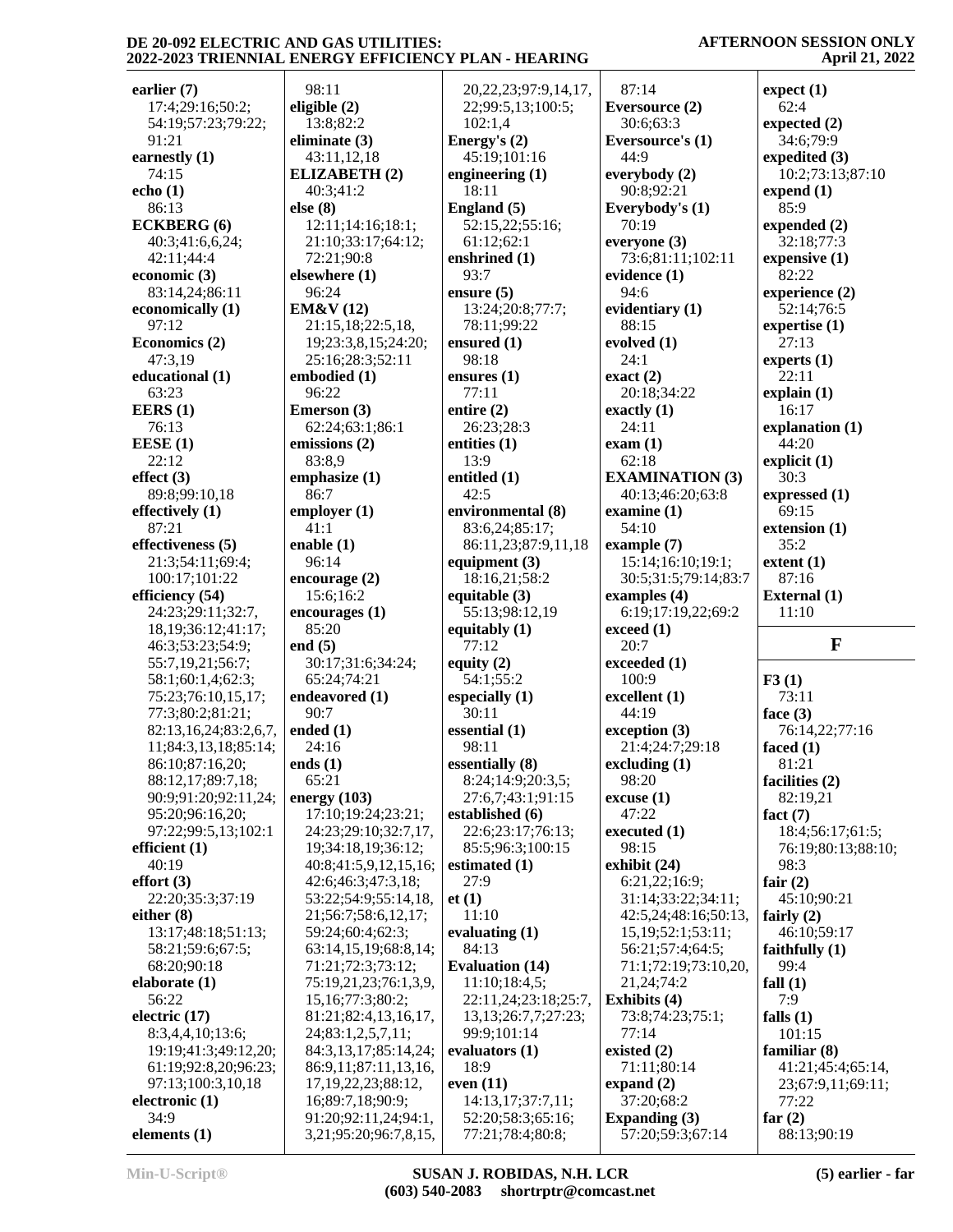| fast $(2)$                  | 13:17;22:11                     | 77:9;79:5;101:9,11,   | 12,18;61:2,9;62:7;       |                       |
|-----------------------------|---------------------------------|-----------------------|--------------------------|-----------------------|
| 10:22;70:23                 | fixed $(1)$                     | 11,13                 | 65:10,13,18              | $\mathbf H$           |
| fate $(1)$                  | 84:18                           | funds $(24)$          | <b>GOLDNER (61)</b>      |                       |
| 88:12                       | fleshed $(1)$                   | 29:4,7,16,24;30:7,    | 6:6;11:14;16:4,6;        | half $(2)$            |
| Federal (2)                 | 25:15                           | 14;31:1;32:17,20;     | 21:14;28:21;31:9,12;     | 59:18;61:6            |
| 78:24;79:19                 | flexibility $(1)$               | 35:20,23;36:6,14;     | 34:2,4;38:6,16,18,21;    | halted $(2)$          |
| feel $(1)$                  | 29:9                            | 76:23;77:2;79:3,6,6;  | 39:2,5,9,17,20;40:6;     | 24:13,14              |
| 71:5                        | flip $(1)$                      | 80:2;84:17;85:9;      | 46:15;53:20;59:9;        | Hampshire (42)        |
| feels $(1)$                 | 7:19                            | 98:20,21;101:12       | 62:22;63:5;64:17,23;     | 25:3;26:15,17,19;     |
| 81:13                       | flush-outs $(1)$                | furiously $(1)$       | 65:3,5;66:2,7,17,23;     | 41:4,8;47:9;48:1;     |
| felt(1)                     | 23:6                            | 56:12                 | 67:3,7;68:11,17;         | 52:15;59:17;60:11;    |
| 36:7                        | foci $(1)$                      | furnace $(1)$         | 70:17;71:2,13;72:5,9,    | 61:4,6,10,24;62:4,10; |
| few $(5)$                   | 89:3                            | 70:6                  | 14, 17, 23; 73: 3, 18;   | 63:15,17,19;65:5;     |
| 15:16;22:2;45:2;            | folks $(2)$                     | further $(5)$         | 74:20;75:7;81:5;         | 77:17:78:2:79:5;      |
| 49:2;52:16                  | 14:14;87:6                      | 15:11;25:15;33:6;     | 82:6;85:22;86:21;        | 81:6;83:22;85:15,18;  |
| figures $(1)$               | follow $(2)$                    | 99:11;101:17          | 87:2,4;88:2;93:22;       | 86:15,22;88:14;       |
| 46:5                        | 13:4;58:22                      | future $(8)$          | 95:1,11,13;102:9         | 90:17;91:20;95:16,    |
| file $(8)$                  | following $(1)$                 | 10:1,4;20:22;38:2;    | good(11)                 | 21;96:9,16;97:1;      |
| 28:15,18;64:4;              | 66:12                           | 77:7;86:13;89:6;      | 10:4;11:15,19;           | 98:6;101:6,23;102:6   |
| 70:8;73:24;74:2,11;         | form $(1)$                      | 91:19                 | 21:15:54:7:59:14;        | Hampshire's (1)       |
| 91:13                       | 83:23                           |                       | 68:21;70:12;74:1;        | 62:5                  |
| filed $(13)$                | formula (1)                     | G                     | 87:18;89:4               | hand $(1)$            |
| 20:10;28:16;31:2;           | 20:19                           |                       | $go-to(1)$               | 74:15                 |
| 41:17;64:10;70:24;          | forth $(2)$                     | gains(1)              | 89:17                    | happen $(2)$          |
| 72:18;79:19;83:17,          | 11:4;94:4                       | 85:14                 | Government (1)           | 13:23;36:10           |
| 20;85:2;89:6;94:7           | forward $(13)$                  | gas(6)                | 79:20                    | happened $(2)$        |
| filing $(6)$                | 16:2;18:24;62:18;               | 8:12;13:6;19:18;      | Governor (3)             | 12:13:24:18           |
| 6:16;46:7;70:18;            | 77:6;81:1,2;84:14,19,           | 61:20;83:8;97:13      | 35:1;36:17;84:7          | hard $(2)$            |
| 72:7;73:15;74:5             | 21;85:1;91:18;93:19;            | Geiger (2)            | grand(2)                 | 27:1;62:12            |
| filings $(3)$               | 102:2                           | 95:4,5                | 8:8,13                   | harmful $(1)$         |
| 6:7;10:1,4                  | found $(2)$                     | general (6)           | Granite (7)              | 83:10                 |
| fill(1)                     | 29:5;34:9                       | 19:13;61:21;82:11;    | 55:9;69:4,16,23;         | HB549 (28)            |
| 17:3                        | <b>Foundation (3)</b>           | 90:1;92:21;93:16      | 84:22;85:7;100:2         | 44:12,21;80:15;       |
| final $(2)$                 | 82:8;86:16;96:9                 | generally (2)         | grant (5)                | 84:8,8,10,11,17,19;   |
| 30:18;37:24                 | four $(2)$                      | 41:20;92:17           | 34:21,23;35:3,4;         | 85:3,5,11,19;91:7,10, |
| finalizing $(1)$            | 22:10;40:17                     | generate $(1)$        | 36:23                    | 13,15;93:6;94:8;      |
| 25:10                       | frame $(1)$                     | 83:12                 | gratitude(1)             | 96:1;99:3,4,24;       |
| financial $(1)$             | 24:6                            | generation $(1)$      | 88:9                     | 100:11,15,21;101:1,5  |
| 81:19                       | framework (5)                   | 82:19                 | $gr(3)$                  | <b>HEA</b> (13)       |
| financing $(6)$             | 84:12;96:14,22;                 | generic $(1)$         | 61:9;64:1;81:11          | 12:21;31:19,22;       |
| 56:19,24;57:6,11;           | 99:6,22                         | 57:11                 | greater <sub>(2)</sub>   | 33:10;76:4,24;77:6;   |
| 58:24;68:5                  | free $(1)$                      | generically (1)       | 29:6;76:14               | 78:11,14;79:7;81:18,  |
| find $(10)$                 | 51:7                            | 56:24                 | greenhouse (1)           | 22,24                 |
| 9:13;19:3;26:13;            | free-ridership (4)              | gets(1)               | 83:8                     | heading $(1)$         |
| 28:11;29:21;51:6;           | 51:21;52:13,16;                 | 18:23                 | grid(1)                  | 7:16                  |
| 70:9;78:1;79:4;87:5         | 101:8                           | given (8)             | 97:20                    | hear $(7)$            |
| finding $(2)$               | front $(3)$                     | 12:6;45:18;51:17;     | ground(2)                | 45:13;52:6;67:8,      |
| 6:8;37:10<br>findings $(1)$ | 89:6,15;96:11<br>fruitful $(1)$ | 62:2,8;67:10,13;74:9  | 90:10:93:11<br>group(12) | 21;74:10,12;88:23     |
| 22:1                        | 90:3                            | giving $(1)$<br>56:12 | 22:4,5,18,20,21;         | heard $(11)$          |
| fine $(4)$                  | fuel $(1)$                      | goals(4)              | 23:3,9,15;25:16;         | 49:4;50:2;51:1;       |
| 67:5;72:1;73:16;            | 97:18                           | 19:22;54:14;55:8,     | 27:2;52:11;96:5          | 53:12,18;56:16;59:8,  |
| 74:23                       | full $(1)$                      | 14                    | grows (1)                | 15,20;75:17;90:2      |
| finish $(1)$                | 90:21                           | goes(5)               | 98:2                     | hearing $(9)$         |
| 30:23                       | fully $(1)$                     | 7:19;13:5;14:4,5;     | growth(1)                | 28:18;56:9;62:18;     |
| finished $(2)$              | 12:5                            | 33:5                  | 97:1                     | 66:16;77:20;88:16,    |
| 27:20;28:1                  | fund $(1)$                      | gold(1)               | guess $(3)$              | 21:90:3.14            |
| first $(11)$                | 33:10                           | 60:1                  | 59:23;62:2;72:2          | heartily $(1)$        |
| 11:19;21:2;25:3;            | funded $(1)$                    | GOLDBERG (29)         | guide(3)                 | 89:12                 |
| 29:3,13;32:3;34:5;          | 85:4                            | 40:2;47:14,14,17,     | 20:3;25:17;92:7          | hedge $(2)$           |
| 40:21;51:11;87:18;          | funding $(14)$                  | 18,23;48:2,6,12,20;   | quidelines(1)            | 55:23;82:24           |
| 92:8                        | 6:8,10;8:3,4,21;                | 49:1,8,10;50:6,7,18,  | 90:23                    | heed $(1)$<br>16:1    |
| five $(2)$                  | 21:20;24:15;32:8;               | 22;59:7,12,22;60:5,   |                          | held $(2)$            |
|                             |                                 |                       |                          |                       |

**held (2)**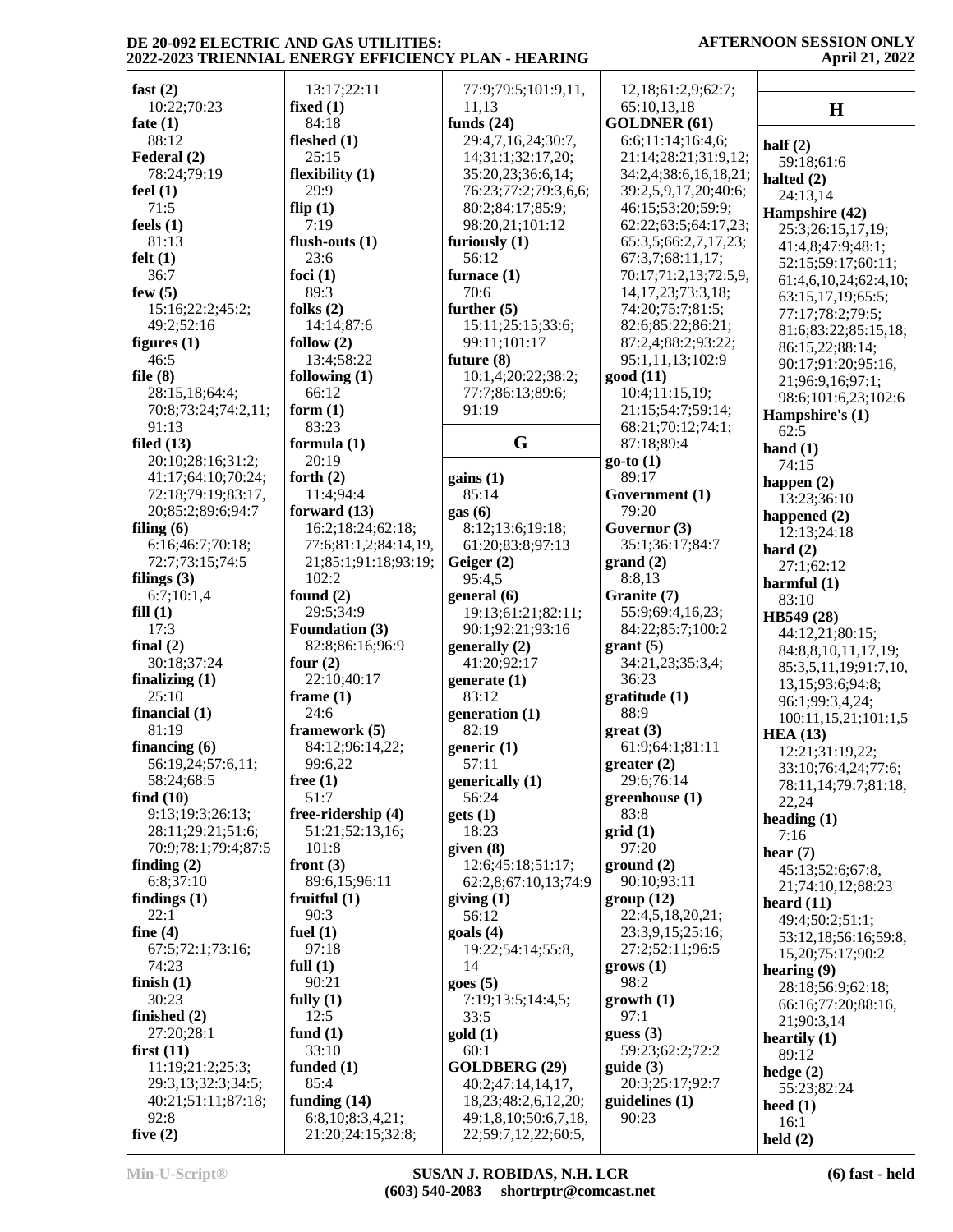| 88:15;94:18         | huge $(1)$                | 46:5;68:5            | 15:22;26:22                | investigate (1)    |
|---------------------|---------------------------|----------------------|----------------------------|--------------------|
| help(9)             | 26:7                      | includes $(5)$       | initiatives (1)            | 25:21              |
| 13:3,13;17:8;       | hundred (1)               | 22:12;32:23;55:11;   | 63:23                      | investigating (2)  |
| 55:23;76:6,7;78:10; | 13:1                      | 79:13;100:12         | inquiry $(1)$              | 53:2;59:3          |
| 89:18;97:7          | hurdles $(1)$             | including $(4)$      | 95:18                      | investing $(2)$    |
|                     |                           |                      |                            |                    |
| helped $(1)$        | 76:15                     | 14:24;84:21;95:24;   | inside $(1)$               | 58:13,17           |
| 48:6                | HVAC(1)                   | 99:7                 | 17:1                       | investment $(3)$   |
| helpful $(8)$       | 52:21                     | Income (9)           | insightful $(3)$           | 56:2;76:15;97:19   |
| 6:17;9:15;21:8,9;   |                           | 11:17;35:5,7,13,     | 89:2,16,23                 | investments (3)    |
| 69:8;70:9,15;74:16  | $\mathbf I$               | 17;36:23;37:7;75:21; | install $(1)$              | 55:20;82:20;92:11  |
| helping $(1)$       |                           | 98:7                 | 9:21                       | investor-owned (2) |
| 81:12               | ID(1)                     | income-eligible (7)  | installed (1)              | 54:16,21           |
| hesitant $(1)$      | 73:8                      | 12:17;13:16,22;      | 18:16                      | investors $(2)$    |
| 67:17               | idea $(1)$                | 14:2;76:9;78:15;     | instance $(1)$             | 54:24;55:4         |
| high $(3)$          | 18:1                      | 98:21                | 29:13                      | invited $(2)$      |
|                     |                           |                      |                            |                    |
| 18:3;30:10;37:5     | identification (2)        | incomes $(1)$        | instructed (1)             | 59:7;69:1          |
| higher $(6)$        | 42:4;48:16                | 35:8                 | 92:19                      | involved (2)       |
| 21:6;35:6,8;54:22;  | identify $(5)$            | incorporates (1)     | instructions (1)           | 9:22;81:11         |
| 58:1;75:19          | 35:11;40:24;46:23;        | 84:11                | 93:5                       | Island $(1)$       |
| highest $(1)$       | 47:15;54:12               | increase $(1)$       | insulation $(1)$           | 61:13              |
| 97:4                | III(1)                    | 21:21                | 9:22                       | issue $(7)$        |
| high-level (1)      | 34:3                      | increased (1)        | integral $(1)$             | 25:11;44:8;58:5;   |
| 25:20               | Impact $(2)$              | 35:15                | 96:21                      | 60:15;94:10,19;    |
| highly $(1)$        | 24:8;25:7                 | increasingly $(1)$   | intended (4)               | 102:13             |
| 21:7                | impede $(1)$              | 96:20                | 23:23;79:6,9;92:6          | issued $(3)$       |
|                     |                           |                      |                            |                    |
| high-ranked (1)     | 92:23                     | incremental (2)      | intending $(2)$            | 25:22;61:1;65:16   |
| 59:17               | <b>Implementation (1)</b> | 29:6;57:10           | 25:9;68:22                 | issuing $(1)$      |
| historically (1)    | 7:10                      | independent (1)      | intent $(1)$               | 27:5               |
| 78:14               | importance (5)            | 8:5                  | 25:12                      |                    |
| history $(1)$       | 15:5;57:15;76:20;         | indicate (2)         | interdependent (2)         | ${\bf J}$          |
| 28:3                | 81:18;89:24               | 12:14;54:20          | 91:24;92:5                 |                    |
| hit $(1)$           | important $(5)$           | indicated (2)        | interest $(1)$             | January (4)        |
| 56:13               | 52:18;54:17;78:13;        | 12:18;45:24          | 75:14                      | 69:14;99:10,18;    |
| hold(3)             | 94:19;101:22              | indicates $(2)$      | interested (3)             | 100:24             |
| 6:23;24:21;74:24    |                           | 94:7;99:16           | 6:9,14;16:13               | JAY(2)             |
|                     | <b>Importantly (2)</b>    |                      |                            |                    |
| holder $(1)$        | 76:24;101:19              | indication $(1)$     | interesting $(2)$          | 40:3;41:13         |
| 13:6                | imposes(1)                | 29:22                | 74:16;89:2                 | job $(1)$          |
| Home $(4)$          | 90:23                     | indirect (1)         | Internal $(1)$             | 26:7               |
| 76:1;97:15,16,18    | improved (1)              | 97:23                | 11:9                       | jobs $(3)$         |
| homeowners (3)      | 14:7                      | individual (4)       | interpret $(1)$            | 18:10;83:14;97:20  |
| 12:22;14:4,19       | improvement (2)           | 17:12,18;22:11;      | 33:6                       | join $(4)$         |
| honestly $(1)$      | 14:7,9                    | 49:23                | interpretation (4)         | 22:17;26:9,17,19   |
| 71:10               | improvements (3)          | industrial (1)       | 33:2,18;44:16;91:7         | joint $(11)$       |
| hopefully $(2)$     | 13:11,12;79:15            | 70:5                 | interpreted $(1)$          | 31:14;42:5,9;      |
| 13:2;25:6           | incentive (30)            | industry $(3)$       | 49:12                      | 43:24;44:8;45:1,7; |
| hoping $(3)$        | 9:1;16:11,20;17:9;        | 92:8,21,23           | <b>INTERROGATORIES (1)</b> |                    |
|                     |                           |                      |                            | 89:12;95:7;99:12;  |
| 18:5;25:11;36:22    | 19:17,20;20:4,6,23;       | inexorably $(1)$     | 67:6                       | 101:6              |
| hosts $(1)$         | 35:6, 10; 37:8; 45:3, 10, | 93:8                 | interrupt $(2)$            | judicial (1)       |
| 63:24               | 15,21;46:6;58:5,16;       | inextricably $(1)$   | 50:23;72:3                 | 77:24              |
| hot $(1)$           | 67:16,24;81:24;           | 87:12                | interrupts] $(3)$          | June $(1)$         |
| 69:17               | 94:11,13,17,20,23;        | inform $(1)$         | 28:17;57:19;87:3           | 25:12              |
| hour $(1)$          | 99:7,14,18                | 38:2                 | intertwined (1)            | jurisdictions (2)  |
| 20:1                | incentives (8)            | information (1)      | 87:12                      | 48:5;59:19         |
| hours $(2)$         | 7:14,14;16:7,13;          | 18:18                | into $(15)$                |                    |
| 19:2;74:11          | 35:16;57:24;68:6;         | initial $(2)$        | 7:9;12:7;14:24;            | $\mathbf K$        |
| house $(8)$         | 92:12                     | 22:23;23:19          | 15:4;16:21;30:8,22;        |                    |
|                     |                           |                      |                            |                    |
| 14:15,16;32:11;     | inception $(1)$           | initially (1)        | 31:23;32:22;51:8;          | Kate $(1)$         |
| 49:13;61:17,21;     | 97:3                      | 92:6                 | 59:18;77:7;80:23;          | 15:8               |
| 80:17;90:22         | include $(3)$             | initials $(1)$       | 89:8;101:8                 | Kate's $(1)$       |
| households (4)      | 13:14;25:10;36:20         | 69:21                | introduce (1)              | 9:16               |
| 75:22;78:4,16;82:3  | included (8)              | initiated (1)        | 63:3                       | keep(1)            |
| housing $(4)$       | 10:19;12:4;19:12;         | 26:20                | invest $(2)$               | 61:24              |
| 13:19,21;15:9,13    | 22:24;26:2;45:17;         | initiating $(2)$     | 55:21;82:18                | kept(1)            |
|                     |                           |                      |                            |                    |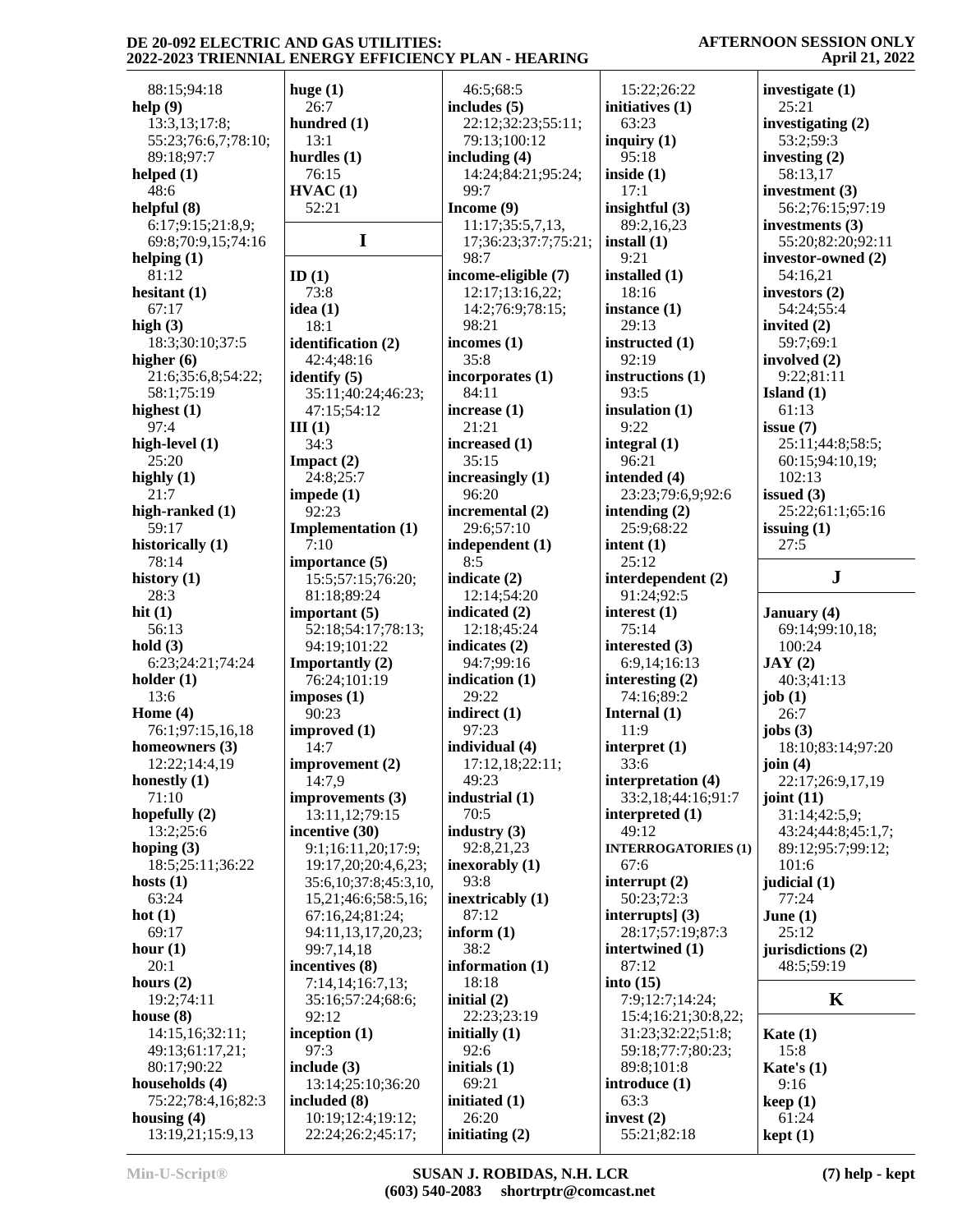| 42:20                                                                                                                                                    | latest $(1)$           | likely $(2)$                   | looks $(3)$                       | 57:22;77:15;92:10;       |
|----------------------------------------------------------------------------------------------------------------------------------------------------------|------------------------|--------------------------------|-----------------------------------|--------------------------|
| $\operatorname{kind}(9)$                                                                                                                                 | 60:23                  | 93:12,13                       | 7:16;24:22;92:2                   | 97:8;101:8               |
| 7:20;8:18;13:20;                                                                                                                                         | latitude $(1)$         | likewise (2)                   | $\text{losing} (2)$               | Marketing (1)            |
|                                                                                                                                                          | 16:15                  |                                |                                   | 11:10                    |
| 14:10,18;35:8,17;                                                                                                                                        |                        | 47:20;101:2                    | 90:10;93:11                       |                          |
| 36:15;69:17                                                                                                                                              | latter $(1)$           | limit(2)                       | lost(3)                           | <b>Massachusetts</b> (3) |
| $\text{kinds}(2)$                                                                                                                                        | 99:16                  | 16:22,23                       | 61:18;99:8;100:22                 | 26:20;61:12;78:5         |
| 17:11;88:22                                                                                                                                              | law(4)                 | limited $(1)$                  | lot(6)                            | matrix(1)                |
| Kirk(1)                                                                                                                                                  | 44:23;82:7;86:16;      | 98:8                           | 13:19;15:8;16:8,                  | 46:6                     |
| 69:22                                                                                                                                                    | 96:9                   | limits $(2)$                   | 15;17:5;90:8                      | matter $(3)$             |
| knowing $(1)$                                                                                                                                            | LDAC(2)                | 16:14,18                       | $\text{lots}$ (1)                 | 83:11;90:16;             |
| 62:12                                                                                                                                                    | 100:14;101:12          | line $(6)$                     | 88:11                             | 102:12                   |
|                                                                                                                                                          |                        |                                |                                   |                          |
| knowledge (1)                                                                                                                                            | LDAC-funded (1)        | 7:12;8:9;9:3,4;                | Low(2)                            | maximize (2)             |
| 49:15                                                                                                                                                    | 92:17                  | 31:13;93:2                     | 11:17;55:18                       | 29:10:54:15              |
| Krakoff (3)                                                                                                                                              | lead $(2)$             | Lines $(1)$                    | lower $(10)$                      | maximizing(2)            |
| 82:8,9;85:23                                                                                                                                             | 63:20;83:3             | 53:12                          | 30:12;55:17;56:1;                 | 28:23;101:10             |
| Kreis $(22)$                                                                                                                                             | leads $(1)$            | link(2)                        | 76:3;80:12;82:5;                  | maximum(4)               |
| 22:14;46:16,18,21;                                                                                                                                       | 93:8                   | 72:11;74:7                     | 83:3,23;85:16;100:3               | 19:13,16,20;             |
| 53:7,15;62:16;68:19;                                                                                                                                     | learn $(1)$            | list $(4)$                     | lowering $(1)$                    | 101:21                   |
|                                                                                                                                                          | 36:22                  |                                | 83:5                              |                          |
| 70:21;71:13,16;72:2,                                                                                                                                     |                        | 24:2;26:24;78:14;              |                                   | may (17)                 |
| 6,8,11,20,22;74:1,6;                                                                                                                                     | learning $(2)$         | 92:4                           | low-income (37)                   | 6:19;7:1;9:9;15:20,      |
| 88:5,6;93:23                                                                                                                                             | 36:24;37:17            | listed $(1)$                   | 11:24;12:5,22;                    | 24;17:3;18:18;24:14;     |
|                                                                                                                                                          | leasing $(1)$          | 19:12                          | 13:13;15:20;29:19;                | 25:6,11;34:21;37:3,      |
| L                                                                                                                                                        | 58:4                   | <b>LISTEN</b> $(10)$           | 30:11,19;31:24;32:8,              | 19;38:1;42:17;95:8;      |
|                                                                                                                                                          | least $(2)$            | 65:6;75:8,12;                  | 18,22;33:5;35:9;                  | 102:13                   |
| labor(1)                                                                                                                                                 | 44:13;56:11            | 76:19;77:5,10;79:22,           | 37:2,3,20;55:12;75:9,             | maybe (9)                |
|                                                                                                                                                          |                        |                                |                                   |                          |
| 9:22                                                                                                                                                     | leave $(1)$            | 24;80:21;86:15                 | 12, 18, 23; 76: 14, 21,           | 15:18:23:12:37:13;       |
| lag(1)                                                                                                                                                   | 39:12                  | little $(8)$                   | 22;77:3,11,16,18;                 | 54:2;56:13,22;65:8;      |
| 60:22                                                                                                                                                    | leaving $(2)$          | 37:14,23;39:12;                | 78:4,12;79:10;80:14;              | 72:5;74:21               |
| lags(1)                                                                                                                                                  | 82:3;90:8              | 45:6;70:23;73:4;               | 81:18;82:3;83:13;                 | mean $(7)$               |
| 61:11                                                                                                                                                    | $left(1\right)$        | 89:9;91:10                     | 85:10                             | 14:6;16:18;23:14;        |
| landlord $(6)$                                                                                                                                           | 28:6                   | live $(6)$                     |                                   | 31:20;32:20;50:23;       |
| 13:15;14:8,17;                                                                                                                                           | Legal $(2)$            | 15:19;50:16;90:24;             | M                                 | 51:11                    |
|                                                                                                                                                          |                        |                                |                                   | meaning $(1)$            |
| 15:15,21;57:24                                                                                                                                           | 65:5;101:20            | 91:1,3,4                       |                                   |                          |
|                                                                                                                                                          |                        |                                |                                   |                          |
|                                                                                                                                                          | legislative (4)        | living $(1)$                   | magnitude (2)                     | 35:18                    |
| 12:23;14:5;15:13,                                                                                                                                        | 63:22;77:8,10;99:2     | 14:15                          | 20:20;34:15                       | means (1)                |
| 17;79:2,14                                                                                                                                               | Legislature (5)        | load $(2)$                     | maintain(1)                       | 75:20                    |
|                                                                                                                                                          |                        |                                |                                   |                          |
|                                                                                                                                                          | 32:2;76:20;79:24;      | 18:17;82:18                    | 13:15                             | meant $(2)$              |
| 58:13                                                                                                                                                    | 80:9;84:7              | loan $(4)$                     | majority $(2)$                    | 42:22:80:9               |
|                                                                                                                                                          | Lemenager $(1)$        | 37:21;45:24;46:1;              | 22:19;31:19                       | meantime $(1)$           |
| 40:2;46:22,23;                                                                                                                                           | 29:15                  | 58:21                          | making (1)                        | 93:17                    |
| $47:2,2,7,11;48:21,24;$ less (7)                                                                                                                         |                        | located(1)                     | 19:3                              | measure $(2)$            |
| 50:8, 10, 17, 21; 51: 15,                                                                                                                                | 26:18,18;32:16;        | 63:16                          | management $(1)$                  | 55:22;100:16             |
| 24;53:9,17,18;54:6;                                                                                                                                      | 52:23;82:18,22;        | locked $(1)$                   | 92:13                             | measurement(2)           |
|                                                                                                                                                          | 85:12                  | 55:22                          | mandate $(2)$                     | 99:9;101:14              |
| 56:8;57:3;58:11;                                                                                                                                         |                        |                                |                                   |                          |
| 59:5,6;67:12,17,20,                                                                                                                                      | letter $(1)$           | long(2)                        | 77:8;99:3                         | measures $(12)$          |
| 21,23;68:10                                                                                                                                              | 31:2                   | 54:14:92:4                     | mandated $(1)$                    | 51:9,22;52:14,17,        |
|                                                                                                                                                          | level $(9)$            | longer $(5)$                   | 85:10                             | 20;53:23;69:6,24;        |
| 80:5;93:6                                                                                                                                                | 17:6, 10, 19; 20:7;    | 23:24;45:8;47:6;               | mandates(1)                       | 70:3;75:23;76:10;        |
|                                                                                                                                                          | 35:6;49:23;51:10;      | 94:13,14                       | 84:19                             | 82:4                     |
| 15:14;25:7;30:22;                                                                                                                                        | 84:18;98:7             | long-term $(2)$                | manual(2)                         | meet $(4)$               |
| 37:22;38:4;98:8                                                                                                                                          | levels $(2)$           | 55:14;82:23                    | 26:6;52:2                         | 44:21;76:7;97:8;         |
|                                                                                                                                                          |                        |                                |                                   |                          |
|                                                                                                                                                          | 99:14,18               | long-winded (1)                | many $(4)$                        | 100:20                   |
| 23:8;86:5                                                                                                                                                | Liberty $(2)$          | 56:4                           | 83:6,14;84:19,24                  | meeting $(2)$            |
|                                                                                                                                                          | 19:10,15               | look (14)                      | March $(1)$                       | 69:13;102:4              |
| 23:1;75:20                                                                                                                                               | life $(1)$             | 8:2,9;14:24;15:4;              | 85:3                              | meets $(2)$              |
|                                                                                                                                                          | 55:22                  | 18:2,9;36:3,6;52:12,           | marching $(1)$                    | 75:14;101:20             |
| 8:18;12:4;15:15;                                                                                                                                         | lifetime $(7)$         | 18;62:18;80:16,24;             | 93:5                              | megawatt $(2)$           |
| 18:5;24:12;27:18;                                                                                                                                        | 19:24;44:11;49:14,     | 93:18                          |                                   | 19:2;20:1                |
|                                                                                                                                                          |                        |                                | marked (3)                        |                          |
| 28:22;33:22;34:19;                                                                                                                                       | 17, 19, 22, 24         | looking $(12)$                 | 42:4;48:16;64:5                   | members $(4)$            |
| 59:5;62:2;88:14;                                                                                                                                         | light $(2)$            | 7:2,11;9:16;10:17;             | marker $(1)$                      | 22:7,8;23:3;69:20        |
| 90:11,14                                                                                                                                                 | 51:1;60:14             | 11:5;21:2;26:24;               | 20:6                              | mention $(4)$            |
| landlords $(6)$<br>landlord's (1)<br>LANE $(30)$<br>language $(2)$<br>large $(6)$<br>largely $(2)$<br>larger(2)<br>last $(14)$<br>lastly $(1)$<br>101:13 | lighting $(1)$<br>52:8 | 36:5;42:3;51:9;<br>54:12;57:17 | market $(8)$<br>35:10;52:24;53:1; | 68:22,23;69:21;<br>91:21 |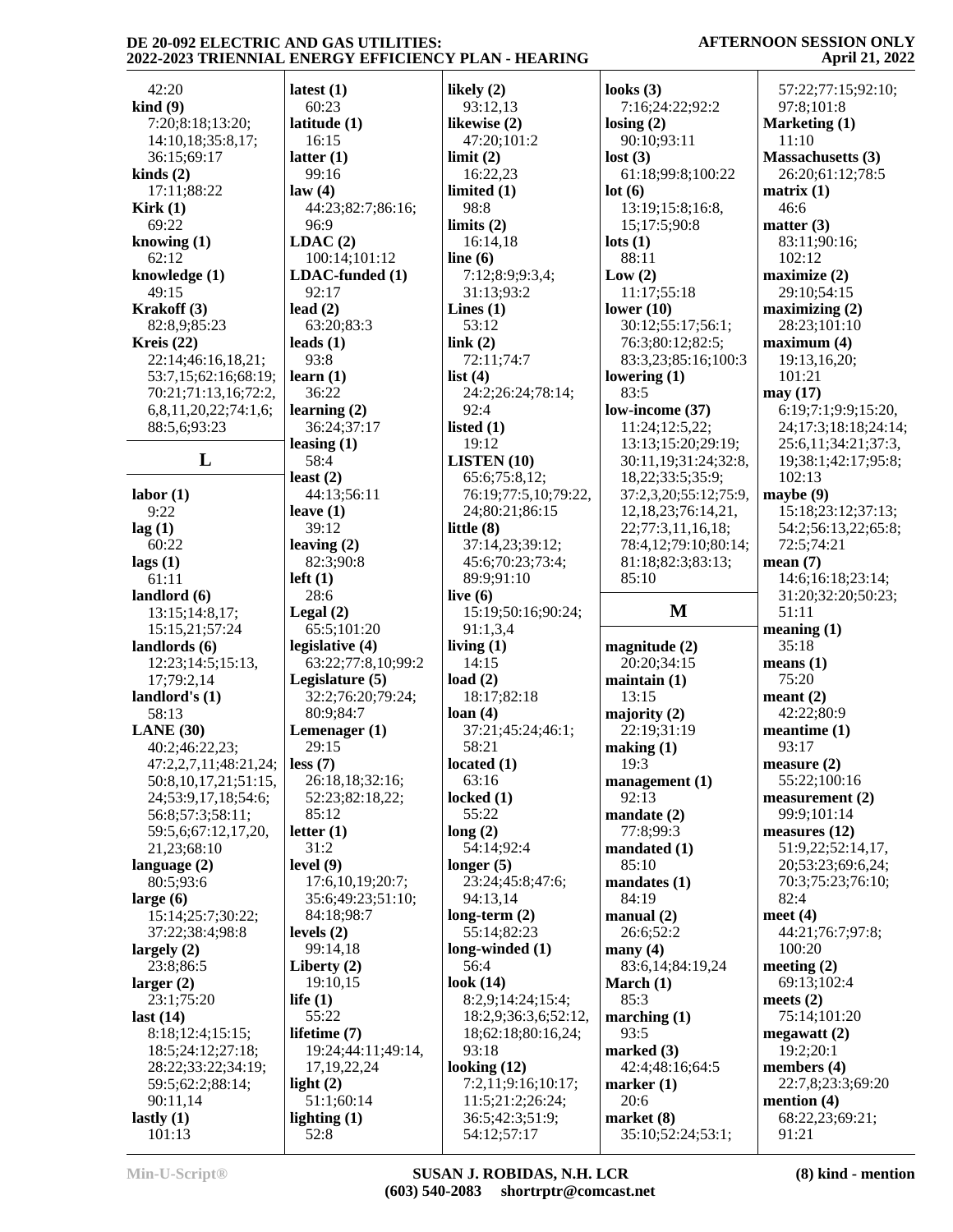|                                   |                     |                                 | NHEC $(1)$                | 68:18;73:22,24;90:5   |
|-----------------------------------|---------------------|---------------------------------|---------------------------|-----------------------|
| mentioned (4)<br>15:8;24:8;57:23; | 38:15;74:6          | myriad $(1)$<br>97:23           | 95:4                      | OCA's(1)              |
|                                   | Monday $(2)$        |                                 |                           |                       |
| 79:21                             | 73:15;74:22         | myself(1)                       | <b>NHSaves</b> (5)        | 70:18                 |
| menu(1)                           | money $(6)$         | 45:13                           | 60:10;88:12;89:24;        | odd(1)                |
| 89:2                              | 6:12,13;10:9;       |                                 | 92:16:98:2                | 71:9                  |
| merely $(2)$                      | 24:20;31:7;37:2     | N                               | nine $(2)$                | off(6)                |
| 80:10,19                          | months $(1)$        |                                 | 21:19;23:13               | 10:8;38:23;39:3,      |
| met(4)                            | 81:4                | name $(11)$                     | <b>NIXON</b> (17)         | 15,17;70:16           |
| 77:8;100:6,9;101:4                | mooted $(1)$        | 41:1,2,6,10;46:24;              | 40:3,22;41:2,2,23;        | offer $(15)$          |
| meter $(3)$                       | 84:8                | 47:2,15,17;63:11,13;            | 42:10,16,23;43:3,10,      | 19:14,20;20:5,12;     |
| 57:13;58:15,22                    | more (17)           | 69:21                           | 12, 17, 21; 44: 3, 7, 15, | 36:13;38:3;50:6,9;    |
| metering $(1)$                    | 10:18;18:18;20:21;  | names $(1)$                     | 19                        | 56:18;57:6,9;69:2;    |
| 18:15                             | 21:4,19;29:7;31:10; | 24:11                           | nodding(1)                | 70:7;88:9;98:5        |
| methodology (1)                   | 37:2,14,23;38:4;    | nationally (1)                  | 71:14                     | offered $(1)$         |
| 100:24                            | 53:20;55:10;65:8;   | 77:19                           | none $(2)$                | 75:24                 |
| methods (1)                       | 68:3;89:9;96:17     | nation's $(1)$                  | 24:4;77:21                | offering (10)         |
| 25:18                             | morning $(12)$      | 59:19                           | non-low-income (2)        | 20:8;35:5,6,17;       |
| metrics $(1)$                     | 44:10:45:14:47:21,  | natural (2)                     | 75:19,22                  | 36:8;37:8;51:23;      |
| 100:15                            | 22;49:4;51:2;52:7;  | 13:6;97:13                      | non-participants (2)      | 59:4;68:4;96:15       |
| microphone (1)                    | 53:18;56:16;59:9;   | $near-term (1)$                 | 97:24;98:1                | offerings $(1)$       |
| 87:5                              | 68:23;82:15         | 54:23                           | $non-profit(1)$           | 52:5                  |
| middle(2)                         | most(11)            | necessarily (2)                 | 15:10                     | offers $(1)$          |
| 35:1,9                            | 60:19;62:3;76:17;   | 54:15;55:4                      | north $(1)$               | 67:15                 |
| midstream(1)                      | 79:4:88:8:89:22:    | necessary(2)                    | 34:23                     | Office (4)            |
| 52:5                              | 95:24;97:5;99:2;    | 20:14;94:14                     | note $(2)$                | 46:17;88:4;90:18;     |
| might $(10)$                      | 101:19,22           | necessity(2)                    | 80:5;92:15                | 96:8                  |
| 9:12;15:1,24;                     | move (18)           | 45:9,20                         | noted $(2)$               | often $(2)$           |
| 17:10;20:13,15;36:8;              | 11:15;21:15;28:22;  | need $(12)$                     | 17:4;100:4                | 26:11,13              |
| 49:9;68:21;78:23                  | 38:9;61:23;62:23;   | 10:3;15:1;20:15;                | notice $(1)$              | Ohler $(5)$           |
| million $(3)$                     | 64:18;66:12;68:13;  | 27:13;30:24;34:21;              | 77:24                     | 86:24;87:1,5,7;       |
| 21:21;61:18,19                    | 75:3;81:2;82:7;     | 37:19;76:16;82:18,              | noting $(3)$              | 88:3                  |
| mind(2)                           | 85:24;86:22;88:4;   | 20,22;87:17                     | 78:23;86:10;              | $on$ -bill $(7)$      |
| 51:12;89:11                       | 91:18;95:3;102:1    | needed $(2)$                    | 100:11                    | 56:18,24;57:6,11;     |
| mindful(1)                        | moved $(2)$         | 29:23;101:24                    | November (3)              | 58:14,24;68:5         |
| 88:10                             | 31:23;80:19         | $\boldsymbol{\text{needs (4)}}$ | 69:16;84:9,15             | onboard $(1)$         |
| minor(1)                          | moves $(1)$         | 76:8;97:9,17,19                 | nuances $(1)$             | 24:17                 |
| 94:19                             | 58:19               | neighbour(2)                    | 15:21                     | once $(3)$            |
| minute(1)                         | moving $(2)$        | 78:3,5                          | number $(4)$              | 27:11;40:17;55:20     |
| 71:12                             | 31:7:37:22          | neighbors (2)                   | 9:7;12:4;34:22;           | one (28)              |
| minutes <sub>(1)</sub>            | much $(20)$         | 61:12;62:1                      | 37:22                     | 6:5,18;16:10;22:3;    |
| 66:13                             | 10:5,5,9;12:21;     | Neil $(1)$                      | numbers $(1)$             | 24:9;25:4;26:1;       |
| missed(1)                         | 14:4;18:7;20:16;    | 69:22                           | 19:3                      | 28:22;29:4,7,24;      |
| 22:3                              | 30:12;34:5;35:18;   | $net-to-gross(4)$               | Numeral (1)               | 34:1;37:13;40:18;     |
| mistaken(1)                       | 37:14;38:17;39:11;  | 51:19;52:4,7,22                 | 91:22                     | 51:15;52:15;53:20;    |
| 48:11                             | 64:15;69:9;80:20;   | <b>New (54)</b>                 | numerous $(3)$            | 57:22;58:6;59:12;     |
| model(2)                          | 81:9;87:8;93:3;     | 24:1;25:1,3;26:15,              | 82:14;83:22;102:2         | 60:24;65:8,9;69:20;   |
| 17:14,16                          | 101:24              | 17, 19; 41: 4, 8; 47: 8;        |                           | 79:12,17;92:4;98:16   |
| modeled(1)                        | multi-family $(1)$  | 48:1;52:15,15,21,21;            | $\mathbf 0$               | ones $(3)$            |
| 99:21                             | 30:23               | 55:16;59:16;60:10;              |                           | 25:9;26:1;60:9        |
| modeling(1)                       | multiple $(1)$      | 61:4,5,9,12,24;62:1,            | object $(3)$              | ongoing $(1)$         |
| 18:12                             | 26:12               | 4,5,10;63:15,17,19;             | 71:9,21;72:4              | 26:10                 |
| moderate (6)                      | multiply $(1)$      | 65:5;77:17;78:1;                | objection (5)             | only $(6)$            |
| 35:5,7,12,17;                     | 33:4                | 79:4;80:6;81:6;                 | 28:14;71:8,23;            | 19:5;52:4;76:6;       |
| 36:23;37:7                        | municipal (3)       | 82:19,20;83:22;                 | 73:7;75:3                 | 78:2;86:11;100:15     |
| modification(1)                   | 7:22;33:8;98:22     | 85:15,18;86:14,22;              | objections (6)            | open $(2)$            |
| 75:11                             | municipalities (1)  | 88:14;90:17;91:20;              | 70:18;71:3,4;             | 36:1;74:24            |
| modifications (1)                 | 96:18               | 95:16,20;96:9,16,24;            | 73:24;74:10,12            | operated $(2)$        |
| 100:13                            | musical $(1)$       | 98:6;101:6,23;102:6             | obliged $(1)$             | 19:16;60:10           |
| modified (2)                      | 39:13               | next(13)                        | 91:4                      | operating $(1)$       |
| 83:19,21                          | must(4)             | 11:15;12:7,9,19;                | obviously (2)             | 36:15                 |
| moment $(2)$                      |                     |                                 |                           | opine $(1)$           |
|                                   |                     |                                 |                           |                       |
|                                   | 12:1;77:2;91:13,16  | 26:1;30:22;34:6,16;             | 28:8;52:24                |                       |
| 9:13;70:20<br>moments $(2)$       | mute(1)<br>67:20    | 52:19;53:4;58:23;<br>62:6;81:3  | OCA(7)<br>47:21;67:4,19;  | 59:7<br>opinion $(1)$ |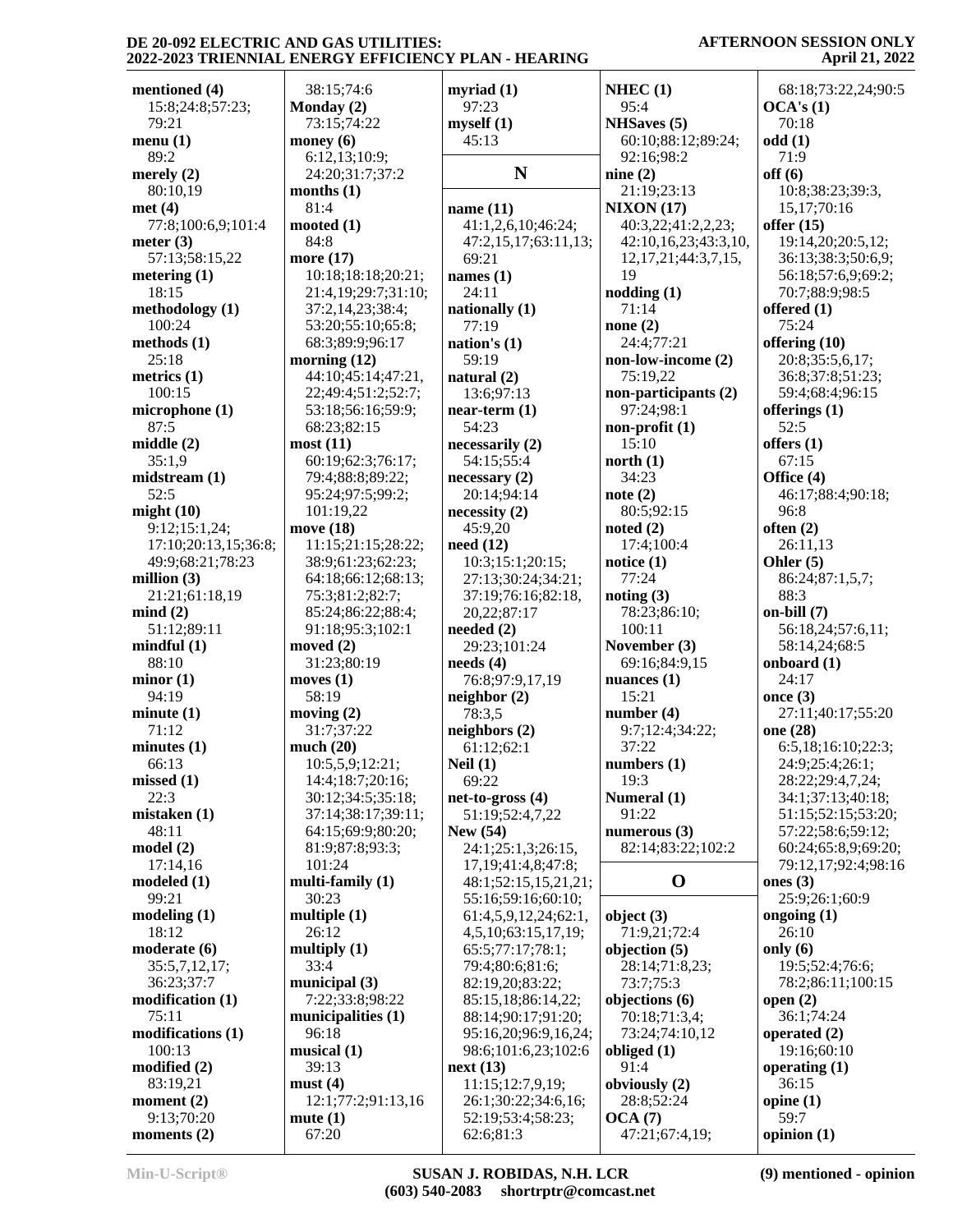18:20;57:15;85:4;

#### **AFTERNOON SESSION ONLY April 21, 2022**

| 54:4                             | overc         |
|----------------------------------|---------------|
| opportunities (2)                | 97:           |
| 26:14;98:12<br>opportunity (8)   | over-<br>20:  |
| 21:3,5;22:17;23:4;               | overs         |
| 25:23;26:11;36:1,7               | 34:           |
| opposed (3)                      | own (<br>14:  |
| 12:22;14:18;29:7<br>optimal (1)  | owne          |
| 99:20                            | 13:           |
| optimization (1)<br>23:21        | owner<br>78:  |
| optimized (2)                    | owner         |
| 99:15,23                         | 14:           |
| order(12)<br>20:7,14,16;24:18;   | owns<br>14:   |
| 33:4,10;76:12;77:7;              |               |
| 84:9,16;93:19;                   |               |
| 102:13                           |               |
| orders (4)<br>84:11;93:5;96:2,13 | pace (<br>62: |
| ordinarily (1)                   | Pacifi        |
| 60:21                            | 48:           |
| Oregon (1)<br>48:13              | Page<br>6:2   |
| organization (2)                 | 15;           |
| 63:11,24                         | 21:           |
| organization's (1)<br>63:20      | 43:<br>52:    |
| original (2)                     | 61:           |
| 83:16;84:4                       | Pages         |
| originally (2)<br>31:4;34:23     | 42:<br>paid ( |
| others (1)                       | 31:           |
| 96:10<br>ought $(1)$             | pand<br>60:   |
| 93:4                             | Panel         |
| ourselves (2)                    | 28:           |
| 20:11;26:23<br>out (14)          | 40:<br>66:    |
| 9:3,7;19:13;25:16;               | panni         |
| 26:13;27:7;33:7,8,9;             | 37:           |
| 35:21;37:6;48:10;<br>59:16;89:20 | parag<br>25:  |
| outcome (1)                      | parar         |
| 62:14                            | 79:           |
| outlined (1)<br>82:15            | parap<br>45:  |
| outlines (1)                     | part (        |
| 7:2                              | 7:1           |
| outpost(1)<br>47:5               | 37:<br>partio |
| outside (2)                      | 6:2           |
| 11:11;101:11                     | partio        |
| outstanding (1)<br>58:21         | 46:<br>partio |
| over $(5)$                       | 41:           |
| 8:1;23:12;54:13;                 | partio        |
| 55:22;94:18<br>overall (7)       | 37:<br>partio |
| 11:24;19:1;27:16;                | 46:           |
| 46:3;86:8;92:7;<br>101:15        | partio<br>18: |
|                                  |               |

| overcome (1)                        | 88:24;91:8;92:18;                          | perf           |
|-------------------------------------|--------------------------------------------|----------------|
| 97:8                                | 94:13                                      | 45             |
| over-extending (1)                  | particularity (1)                          | 46             |
| 20:11<br>overseen (1)               | 91:9<br>particularly (5)                   | 68<br>99       |
| 34:18                               | 55:16;58:20;81:16;                         | perf           |
| own (1)                             | 89:13;98:7                                 | 27             |
| 14:8                                | particulars (1)                            | perh           |
| owned (1)                           | 84:20                                      | 57             |
| 13:9<br>owner (1)                   | particulate (1)<br>83:10                   | peri<br>13     |
| 78:22                               | parties (14)                               | pern           |
| owners (1)                          | 26:10;64:24;66:5;                          | 24             |
| 14:22                               | 70:17;72:7;73:23;                          | pers           |
| owns (1)                            | 74:3,8,18;80:24;81:1,                      | 59             |
| 14:8                                | 10,17;91:2                                 | Pete           |
| $\mathbf{P}$                        | parting $(1)$<br>88:9                      | 6:<br>8:       |
|                                     | passage $(1)$                              | 17             |
| pace (1)                            | 99:16                                      | 13             |
| 62:1                                | passed (4)                                 | 17             |
| Pacific (1)                         | 49:18,21,23;80:15                          | 32             |
| 48:10<br>Page (18)                  | passing $(1)$<br>84:8                      | 34<br>36       |
| 6:22;7:16,21;8:8,                   | past $(4)$                                 | 45             |
| 15;10:15;16:10;                     | 12:14;19:12;26:16;                         | 59             |
| 21:18;24:24;36:20;                  | 28:1                                       | PI(2)          |
| 43:8,15;46:6;51:5;                  | Pause (4)                                  | 19             |
| 52:1;53:11;57:3;                    | 39:1,4,19;58:10                            | pict           |
| 61:15<br>Pages (4)                  | pay(1)<br>56:13                            | 8:<br>piec     |
| 42:24;44:7;45:2,4                   | paying (4)                                 | 9:             |
| paid (1)                            | 9:19;58:6,12,16                            | pilot          |
| 31:19                               | payments (2)                               | 38             |
| pandemic (1)                        | 99:8,14                                    | plac           |
| 60:14<br>Panel (9)                  | peak(1)<br>82:17                           | 18<br>54       |
| 28:23;31:11;39:22;                  | peaker(1)                                  | 1 <sup>1</sup> |
| 40:16;42:7;65:23;                   | 82:22                                      | plac           |
| 66:19,21;67:1                       | penetration (1)                            | 43             |
| panning (1)                         | 98:10                                      | plair          |
| 37:6<br>paragraph (4)               | people(2)<br>7:24;89:17                    | 80<br>plan     |
| 25:8;91:22;92:3,9                   | per $(3)$                                  | 9:             |
| parameters (1)                      | 19:24;20:1,2                               | 20             |
| 79:23                               | percent (39)                               | 19             |
| paraphrasing (1)<br>45:6            | 8:11,14,19,21;9:4,<br>7;11:5,11,23;12:12;  | 41<br>49       |
| part (6)                            | 13:1;16:22,23;19:6;                        | 61             |
| 7:18;15:19;36:11;                   | 27:15;31:22;32:7,16,                       | 16             |
| 37:17;91:11;92:1                    | 21;33:4,7,9,12;35:10;                      | 79             |
| participants (3)                    | 37:8,11;44:13;49:12;                       | 81             |
| 6:2;76:4;97:24                      | 52:23;56:18;76:23;                         | 83             |
| participate (2)<br>46:2;78:19       | 80:1,12,13;85:9;<br>100:4, 10, 18; 101: 15 | 85<br>86       |
| participated (2)                    | percentage $(3)$                           | 90             |
| 41:18;81:10                         | 75:21;80:10,12                             | 93             |
| participating (2)                   | percentages (1)                            | 18             |
| 37:4;81:17                          | 7:21                                       | 97             |
| participation (4)<br>46:4;97:2,4,10 | perennially (1)<br>93:16                   | 99<br>10       |
| particular (7)                      | perform $(2)$                              | 1 <sup>1</sup> |
|                                     |                                            |                |

100:4,10,18;101:15 | 86:10;87:24;89:5,8; **po performance (14)** 45:3,10,15,21; 46:6;61:7;67:16,24; 68:6;94:11,20,23; 99:7,17 **performing (2)** 27:9;81:21 **perhaps (2)** 57:23;80:8 **period (3)** 13:17,19;35:16 **permission (1)** 24:19 **perspective (1)** 59:23 **Peters (41)** 6:18,22;7:1,6,19; 8:8,16,23;9:8;10:13, 17,23;11:1,8,12;12:3, 13;13:5;14:6,20; 17:2;29:13;31:22; 32:10,14,16;33:12; 34:8,13,17;35:24; 36:13;44:10,18; 45:14,18;56:17; 59:10,16;60:6;89:15 **PI (2)** 19:8;67:10 **picture (1)** 8:7 **piece (2)** 9:1;18:20 **pilot (1)** 38:2 **place (7)** 18:2;22:19;28:11; 54:7;82:16;87:18; 100:24 **places (2)** 43:5,7 **plain (1)** 80:4 **plan (82)** 9:12;11:23;16:11; 20:9;22:24;23:1,18, 19,24;29:11,14,22; 41:17;44:12,17,20; 49:16,18;54:9;57:2; 61:17,20;62:8;75:8, 16,24;76:5;78:10; 79:4,19,22;80:22; 81:3,12,13,24;82:11; 83:17,18,21;84:4,16; 85:2,8,11,13,18,21; 90:12,14;91:8,16; 93:9,20;94:4,6,8,15, 18;95:19,20;96:6,11; 97:22;98:3,11,18; 99:3,5,21,21;100:6; 101:4,7,7,19,24; 102:8 **planing (1)**

 21:23 **planned (5)** 21:19;23:13;24:5; 100:3,9 **planning (2)** 63:22;81:3 **plans (5)** 12:4;19:12;82:23; 89:7;99:13 **Please (10)** 7:5;23:11;32:4; 39:22;40:24;46:23; 63:10;66:18;67:22; 95:14 **pleased (1)** 52:6 **plus (1)** 21:19 **pm (4)** 38:20;66:15,16; 102:16 **point (6)** 6:15;21:1;24:4; 35:9;66:8;71:22 **pointing (1)** 59:16 **policy (9)** 54:14;55:8;87:11, 18;89:18;90:16; 91:24;92:5;102:4 **pollutants (1)** 83:10 **pollution (2)** 87:15,23 **pool (1)** 98:1 **portion (5)** 7:13;8:10,12,18; 32:17 **Portland (1)** 48:12 **position (8)** 11:22;41:1;53:13; 67:9,15,18;90:6; 94:12 **positions (2)** 74:18;86:12 **possible (6)** 14:3;17:11;18:7, 21;38:13;62:9 **posted (3)** 28:2,10,10 **post-usage (1)** 18:20 **potential (4)** 20:21,24;27:3;38:2 **potentially (2)** 18:15;74:14 **practical (1)** 94:14 **practicality (2)** 45:9,20 **practice (6)**

9:20;82:1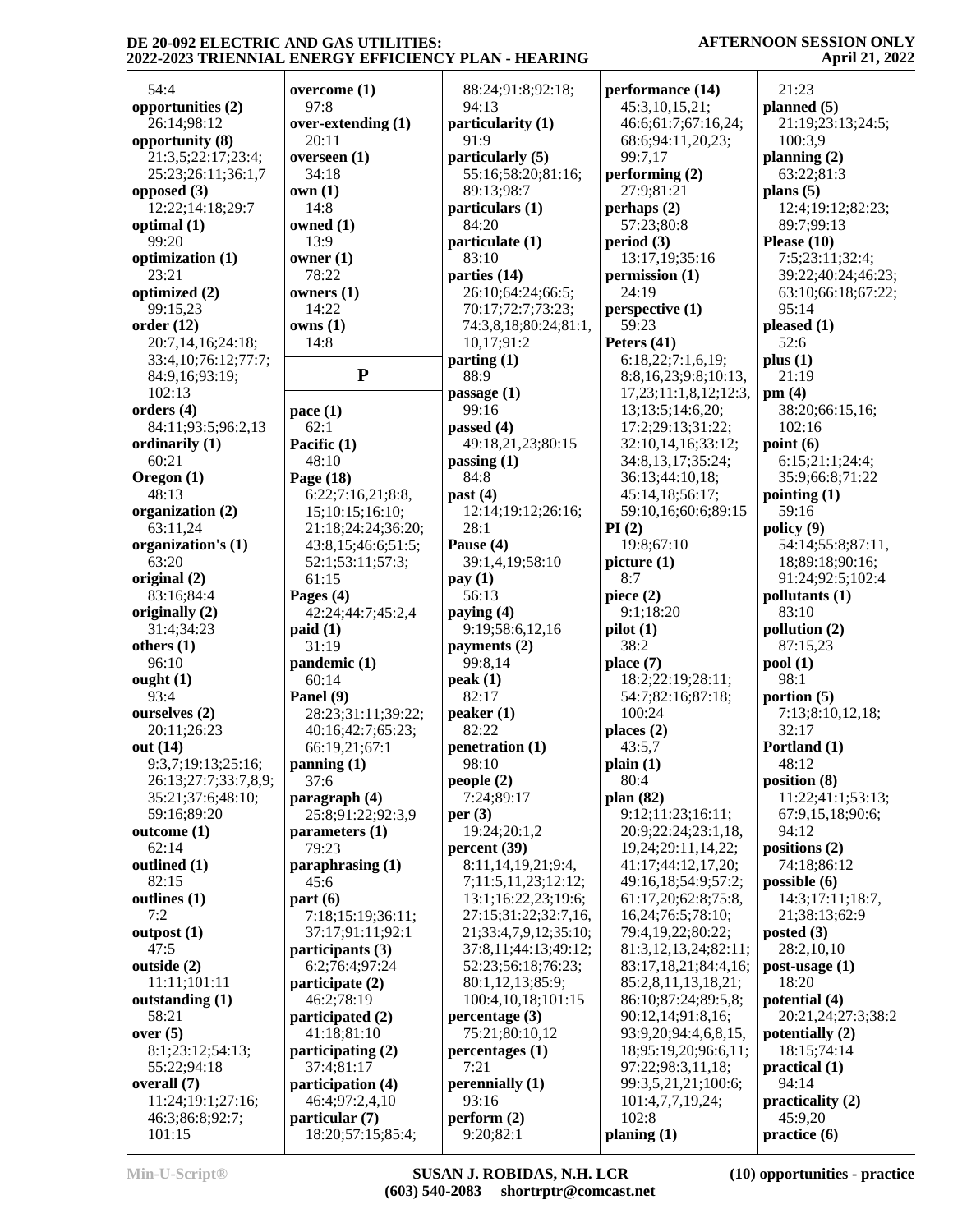| 12:3;77:6;80:4,6,7,       | 7                        |
|---------------------------|--------------------------|
| 9                         | pro                      |
| Practices (3)             | 4                        |
| 24:10;25:4,24             | pro                      |
| pre- $(1)$                | 4                        |
| 18:19                     | pro                      |
| prefer(1)                 | 4                        |
| 61:22                     | 8                        |
| preference (4)            | pro                      |
| 54:21,23,24;55:3          | 3                        |
| prefiled (5)              | pro                      |
| 48:22;49:7;75:17;         | 4                        |
| 86:5;100:4                | pro                      |
| premise (1)               | 1                        |
| 98:13                     | 2                        |
| preparation (2)           | 3                        |
| 23:18;42:8                | 9                        |
| prepare $(2)$             | pro                      |
| 69:12;99:12               | 9                        |
| prepared (6)              | pro                      |
| 48:18;64:6;90:24;         | 8                        |
| 91:1,2;95:9               | pro                      |
| prescriptive (1)          | 2                        |
| 16:12                     | pro                      |
| presentation (1)<br>91:14 | 8                        |
| presented (5)             | pro<br>9                 |
| 87:20;90:1,14;            | pro                      |
| 93:10;94:7                | 7                        |
| presently $(2)$           | $\mathbf{1}$             |
| 89:6,14                   | 1                        |
| pressure <sub>(1)</sub>   | 3                        |
| 82:17                     | 3                        |
| pretty (6)                | 3                        |
| 10:22;15:23;18:7;         | 5                        |
| 70:12;80:20;91:2          | $\overline{2}$           |
| preventing (1)            | 7                        |
| 98:24                     | $\mathbf{1}$             |
| previously (1)            | 8                        |
| 47:24                     | 9                        |
| prices (2)                | $\mathbf{1}$             |
| 55:24;83:1                | pro                      |
| primarily (3)             | 3                        |
| 7:13;9:8;79:9             | 9                        |
| primary (1)               | 1                        |
| 85:6                      | pro                      |
| prime (1)                 | $\epsilon$               |
| 84:23                     | 9                        |
| principles $(2)$          | 1                        |
| 91:24;92:5                | 3                        |
| prior $(4)$               | 1                        |
| 19:15;80:11;84:10;        | $\overline{\mathcal{A}}$ |
| 85:12                     | 5                        |
| priorities (1)            | $\epsilon$               |
| 23:16                     | $\mathbf{1}$             |
| priority (2)              | 8                        |
| 18:3;102:4                | $\overline{2}$           |
| private(1)                | 8                        |
| 15:15                     | 7                        |
| probably (6)              | 1                        |
| 15:11;36:9,15;            | pro                      |
| 37:1;56:10;65:21          | 6                        |
| problem (1)               | 7                        |

| 73:14                       | progressively (1)   |              |
|-----------------------------|---------------------|--------------|
| procedural (1)              | 96:17               | $\mathbf{r}$ |
| 41:20                       | prohibits $(1)$     |              |
| $\boldsymbol{proceed}\ (3)$ | 79:17               |              |
| 40:19;67:22;95:14           | project (13)        |              |
| proceeding (5)              | 15:15;17:6,19,22;   |              |
| 44:2;48:23;62:14;           | 19:11,16;20:14,21;  | $\mathbf 0$  |
| 80:23;86:19                 | 21:5,6;37:9,12;79:3 |              |
| proceedings (3)             | projects (9)        |              |
| 39:1,4,19                   | 6:12,14;17:8;       | q            |
|                             |                     |              |
| proceeds (1)                | 20:22;30:19;35:12;  | q            |
| 46:1                        | 36:5;37:11;79:4     |              |
| process(11)                 | properties $(1)$    | q            |
| 10:2;17:24;21:12;           | 12:24               |              |
| 26:7;27:2,4;28:5;           | proposal (5)        | q            |
| 36:18;87:10;92:7;           | 41:21;70:24;71:3;   |              |
| 99:10                       | 75:12;87:21         |              |
| processes(1)                | proposed (6)        |              |
| 96:5                        | 23:24;44:12;81:24;  |              |
| produce (3)                 | 84:4;95:19,20       | r            |
| 87:13,15,17                 |                     |              |
|                             | prospectively (1)   |              |
| product (1)                 | 18:23               | r            |
| 23:8                        | protections (1)     |              |
| production (1)              | 79:13               | r            |
| 87:24                       | prod(1)             |              |
| products(1)                 | 78:6                | r            |
| 96:3                        | prove(1)            |              |
| program (49)                | 69:22               | r            |
| 7:3,7;12:9,17,21;           | provide (6)         |              |
| 14:23;16:20;18:24;          | 18:11;27:22;63:22;  | r            |
| 19:19;26:21,22;             | 92:12;97:22;101:24  |              |
| 30:11;31:24;34:17;          | provided $(3)$      |              |
|                             |                     |              |
| 35:9,11,15;36:11;           | 41:19;81:11;83:22   |              |
| 37:5,7,20;46:2,3;           | providers (1)       |              |
| 57:1,9,21;75:9;76:1,        | 15:9                | ŀ            |
| 21, 23, 24; 77: 13;         | provides (1)        |              |
| 78:11,15,19;79:1,7,8,       | 86:10               |              |
| 19;81:18,22;82:1;           | providing (2)       | F            |
| 85:1;88:13;96:19;           | 7:14;21:23          |              |
| 97:5,24;98:10;              | public (6)          | r            |
| 101:16                      | 15:10;48:8;63:21;   |              |
| programming (9)             | 75:13;88:14;90:16   |              |
| 36:12;96:16,17;             | publicly (2)        |              |
| 99:6,14,17,22;100:1;        | 28:12;79:20         |              |
| 102:1                       | PUC(6)              |              |
|                             | 17:20;28:4,6;       |              |
| programs(60)                |                     | r            |
| 6:2;7:17,22;8:5,22;         | 41:21;47:9;48:1     |              |
| 9:2;11:24;16:16,22;         | PUC's(2)            |              |
| 17:1,5;19:8;29:19;          | 28:2,11             | r            |
| 32:19;33:23;34:6,12,        | purchase (1)        |              |
| 15;36:11;38:3,4;            | 58:1                | r            |
| 46:1;54:11;55:7,13;         | purely $(1)$        |              |
| 57:11,12;58:24;60:9;        | 14:19               | r            |
| 61:8,11;68:5;77:4,          | purport (1)         |              |
| 18;80:14;82:13,16;          | 70:12               | r            |
| 83:2,12;84:4,14,18,         | purpose (1)         |              |
| 20;85:9;87:16,20;           | 54:8                |              |
|                             |                     | r            |
| 89:24;92:16,17;97:3,        | purposes $(3)$      |              |
| 7,10;98:2,22;100:6,7,       | 19:8;42:4;77:9      | I            |
| 13, 14, 16, 20              | pursuant $(2)$      |              |
| progress (4)                | 80:3;85:6           | r            |
| 65:15,19;77:23;             | put $(4)$           |              |
| 78:1                        | 20:16;31:3;32:22;   |              |

| 94:4                             | reaches $(1)$<br>6:10               |
|----------------------------------|-------------------------------------|
| putting $(1)$<br>27:7            | read $(3)$                          |
|                                  | 67:12;69:20;75:16                   |
| Q                                | readily $(1)$                       |
|                                  | 97:6                                |
| qualification (1)                | reading $(2)$                       |
| 37:3                             | 32:11;93:19                         |
| qualify (1)                      | reads(1)                            |
| 37:1                             | 69:19                               |
| quarterly (3)                    | ready $(2)$                         |
| 14:21;27:24;36:21                | 18:8;75:5                           |
| quite $(2)$                      | realization (2)                     |
| 34:9;92:4                        | 18:22;19:6                          |
| quote (1)                        | realized (1)                        |
| 32:4                             | 30:18                               |
|                                  | really $(12)$                       |
| $\bf R$                          | 14:15;37:18;51:16;                  |
|                                  | 55:7;56:6;70:13;                    |
| raise $(3)$<br>71:23;79:14;94:10 | 74:8,17;89:1,4,20,22<br>realm $(2)$ |
| raised (3)                       | 60:4;88:11                          |
| 68:8;98:20,24                    | reason (7)                          |
| ranked $(1)$                     | 43:4;45:23;50:1;                    |
| 78:2                             | 55:15;57:12,22;91:6                 |
| ranking $(2)$                    | reasonable (6)                      |
| 62:5;93:12                       | 74:13;75:13;81:14;                  |
| rankings (2)                     | 90:21;93:9;101:2                    |
| 59:20;77:21                      | reasonableness (1)                  |
| rate $(14)$                      | 100:12                              |
| 18:22;19:6;21:6;                 | reasoning $(1)$                     |
| 35:11;53:22;54:3,5,              | 31:6<br>reasons $(1)$               |
| 10,22;55:1,6,17;56:6;<br>84:17   | 77:13                               |
| Ratepayer (6)                    | rebate $(4)$                        |
| 70:11;78:23;79:6;                | 9:23;51:17;81:24;                   |
| 87:19;99:15,20                   | 82:5                                |
| Ratepayer-funded (2)             | <b>Rebate/Services (3)</b>          |
| 82:13;91:19                      | 7:11,12;9:3                         |
| ratepayers (19)                  | rebated (1)                         |
| 33:6,9;61:18,24;                 | 18:17                               |
| 69:10;75:18,20;                  | Rebates (7)                         |
| 76:11;77:12;78:12,               | 8:10,23;9:17,18;                    |
| 19;83:4,13,23;84:1,2;            | 11:4,6;19:14<br>recall $(2)$        |
| 85:15,16,18<br>rates $(8)$       | 44:14;69:14                         |
| 82:17;83:3,5,23;                 | receive (1)                         |
| 85:5,16;100:14,22                | 36:14                               |
| rate's $(1)$                     | received (2)                        |
| 54:8                             | 34:20;90:20                         |
| rather $(1)$                     | receiving $(2)$                     |
| 26:22                            | 58:7,18                             |
| rating $(2)$                     | recent $(6)$                        |
| 61:14;62:11                      | 30:5;31:4;60:19;                    |
| ratio $(1)$<br>52:4              | 62:3;97:5;99:2<br>recently (3)      |
| ratios $(2)$                     | 22:15;55:24;95:24                   |
| 52:8,22                          | recess(2)                           |
| Ray(1)                           | 38:20;66:15                         |
| 65:5                             | recipient $(1)$                     |
| reach $(5)$                      | 10:6                                |
| 9:5,9;37:18,20;                  | recognition $(1)$                   |
| 98:5                             | 78:9                                |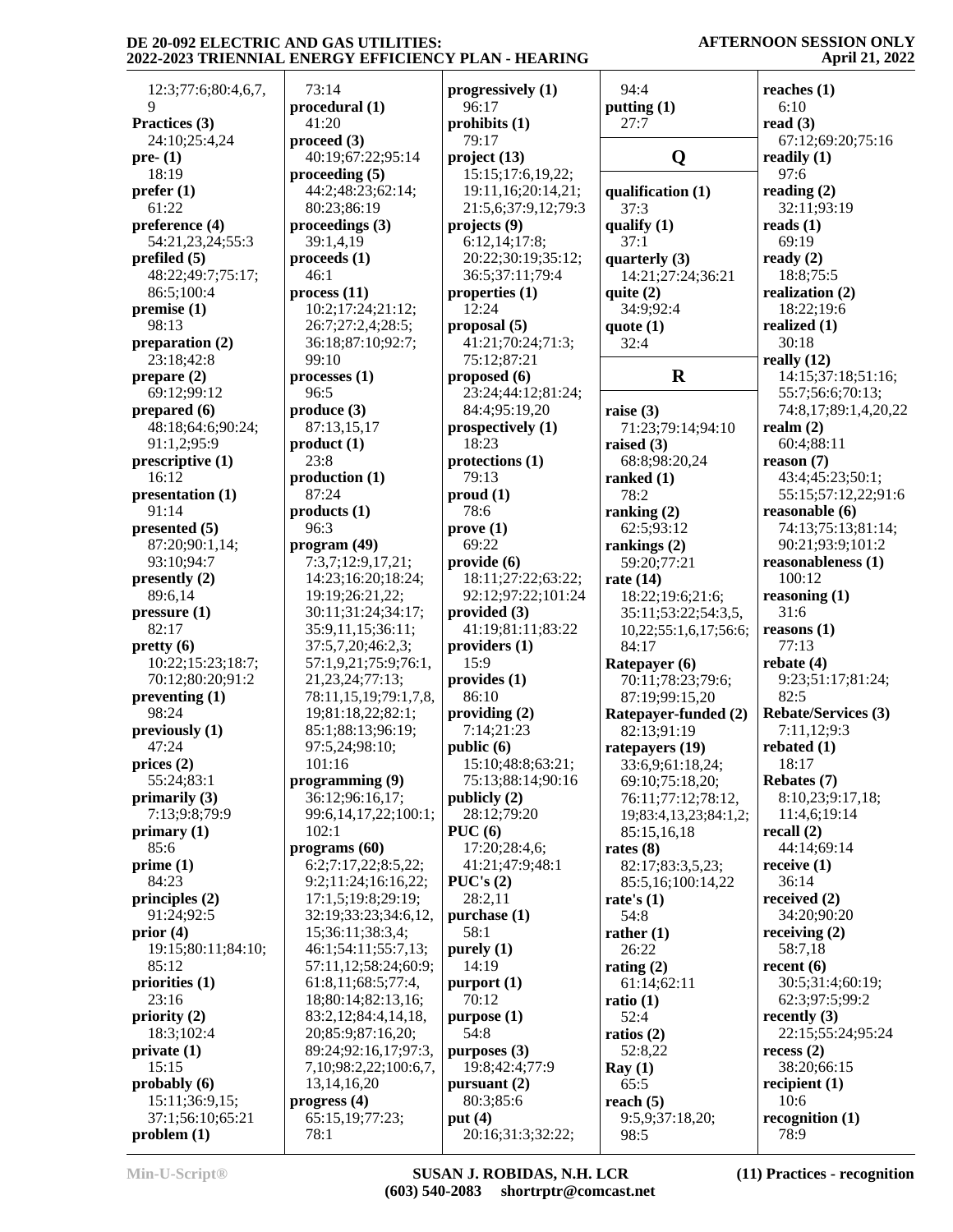26:8

93:13

37:5

101:20

**regress (1) regular (4)** 17:24;35:15;36:20; **Regulatory (5)** 41:3,7,11,14; **reinstated (2) Reporter (4)** 28:17;40:5;57:19; 87:3 **reporting (3)** 14:21;15:2;36:19 **reports (3)** 27:20,24,24 **represent (1)** 55:18 **representative (2)** 22:12;99:19 **represented (1)** 71:19 **representing (3)** 8:20;63:2;65:6 **request (6)** 29:23;30:7;31:5; 70:8;73:19;102:7

 99:5;101:1 **relate (1)** 49:3 **related (1)** 51:24 **relative (3)** 28:23;55:18;67:14 **relatively (2)** 91:10;94:18 **release (1)** 73:5 **released (1)** 39:10 **relevant (4)** 26:15;77:1;96:1,12 **relocated (1)** 80:19 **rely (2)** 82:22;84:15 **remain (1)** 13:22 **remarkable (1)** 89:23 **remember (3)** 47:9;51:22;59:11 **remind (4)** 23:10;90:7;91:3; 92:3 **remotely (3)** 47:4;48:9;62:21 **renewable (2)** 87:13,14 **rent (1)** 79:14 **rental (1)** 12:23 **renters (1)** 14:22 **renting (1)** 14:15 **repay (1)** 58:21 **repeat (2)** 33:1;34:3 **rephrase (1)** 22:22 **report (12)** 12:20;16:11;17:15, 15,17;21:24;36:21; 65:15,19;70:2;77:23; 78:1 **reported (1)** 16:16 **requested (2)** 30:13;35:23 **requests (1)** 10:3 **required (1)** 12:8 **requirement (5)** 77:11;80:13 101:20 **requiring (1)** 76:23 **requisite (1)** 100:20 **research (5)** 26:14;27:23 **reside (1)** 102:3 **resident (1)** 58:23 **residential (16)** 98:6 **residents (3) residing (1)** 79:10 **Resource (3) resources (2)** 54:12;98:8 **respect (15) respectfully (3) respects (1)**

 13:15;32:2;49:13; **requirements (4)** 44:12,21;75:15; 23:7;25:15,18; 6:11;7:17;25:1; 30:2,8;31:1,24; 32:24;33:9;57:16,21; 58:3,20;69:9;70:10; 13:13;14:11;96:18 84:23;85:8;101:23 11:17;48:14;51:21; 59:19;60:3;61:7; 69:5;75:8;90:5,11,12, 18;91:8,11;94:10 75:9;81:14;102:6 85:19 63:18 18:6 79:2 92:20 90:22 52:20 93:14 11,17 61:13 51:7 73:5 **risk (2) role (1)** 63:19 **roll (2)** 12:7;17:17

**response (2)** 56:4;74:3 **response] (2)** 65:2;66:6 **responsibilities (1) restart (1) restrictions (1) restructure (1) restructuring (6)** 92:1,7,9;96:24; 98:14,15 **result (4)** 61:18;76:5;85:15; **results (3)** 83:6,8,14 **resumed (2)** 25:6;66:16 **retrofit (1) return (7)** 54:1;55:2;66:11, 13;71:15,17;78:10 **revenue (3)** 29:17;99:8;100:22 **reverse (1) review (3)** 18:13;65:19;69:13 **reviewed (3)** 12:15;41:16;96:2 **revised (5)** 73:10;84:16;85:2, **revising (2)** 25:23;53:10 **RFP (10)** 25:10,22;27:5,7; 33:23;34:12,20; 35:23;36:1,11 **Rhode (1) ridership (1) right (17)** 6:24;7:18;11:12; 13:5,8;24:6,11;25:1; 37:23;39:2;43:2,9, 16;51:5;54:5;72:12; 55:18;56:1 **Robidas (2)** 38:22;39:21

## **AFTERNOON SESSION ONLY April 21, 2022**

**rolled (1)** 30:21 **Roman (1)** 91:22 **room (1)** 56:10 **Ross (9)** 21:16,17;28:24; 29:2;38:8;66:20,22; 68:24;69:11 **row (1)** 89:15 **RSA (7)** 32:12;34:3;77:1; 91:22,23;98:14;99:1 **run (1)** 54:14 **running (1)** 35:3

# **S**

**same (10)** 25:6;31:13,17; 43:14;47:15;55:4; 68:4;69:9;71:14,17 **sample (1)** 18:10 **satisfied (2)** 90:19;100:19 **saved (4)** 19:5,24;20:2,2 **savings (25)** 17:11;19:2,7;21:6; 44:11,11,13;46:4,5; 49:13,14,19,20,20; 50:3;55:21;76:4; 82:4,23;99:15,20,23; 100:3,10,18 **saying (3)** 14:12;27:3;46:9 **SBC (5)** 10:8;84:17;85:4; 100:14;101:11 **SBC- (1)** 92:16 **scaled (1)** 61:16 **scaling (1)** 84:2 **scenarios (1)** 17:12 **schedule (1)** 41:20 **scope (1)** 25:17 **scopes (1)** 27:10 **score (13)** 59:10,20;60:1,8,15, 20,23;62:6,7,11; 65:14,16;93:13

 76:20;77:19 **recognizing (1)** 81:17 **recommend (3)** 52:10;57:17;94:22 **recommendation (3)** 52:9;68:2;74:4 **recommended (1)** 98:3 **recommending (1)** 94:17 **reconciliation (1)** 6:8 **record (19)** 10:3;38:22,24; 39:3,3,6,16,18,21; 47:1;53:8;64:13; 70:8,16;73:19;74:24; 75:11;76:8,17 **recorded (1)** 97:4 **redirect (8)** 38:9;39:8;66:12; 68:13,16,20;72:24; 73:2 **reduce (4)** 83:2;87:17;92:10, 13 **reduced (4)** 12:1;97:14,14,19 **reduces (1)** 83:9 **reducing (4)** 82:17;83:4;87:22; 97:16 **reductions (1)** 83:9 **refer (1)** 49:14 **reference (10)** 10:13;29:21;31:14; 33:23;34:10;43:6,8; 51:6;52:2;84:12 **referenced (2)** 42:19;79:18 **references (3)** 16:9;43:13,19 **referencing (2)** 16:8;34:12 **referred (3)** 49:17;50:3;62:8 **regard (2)** 78:6;80:21 **regarding (3)** 77:15;78:17;95:18 **regardless (1)** 97:17 **region (2)** 26:10;53:4

**recognize (2)** 46:16;62:23 **recognized (2)**

**Regional (1)**

**SCOTT (2)**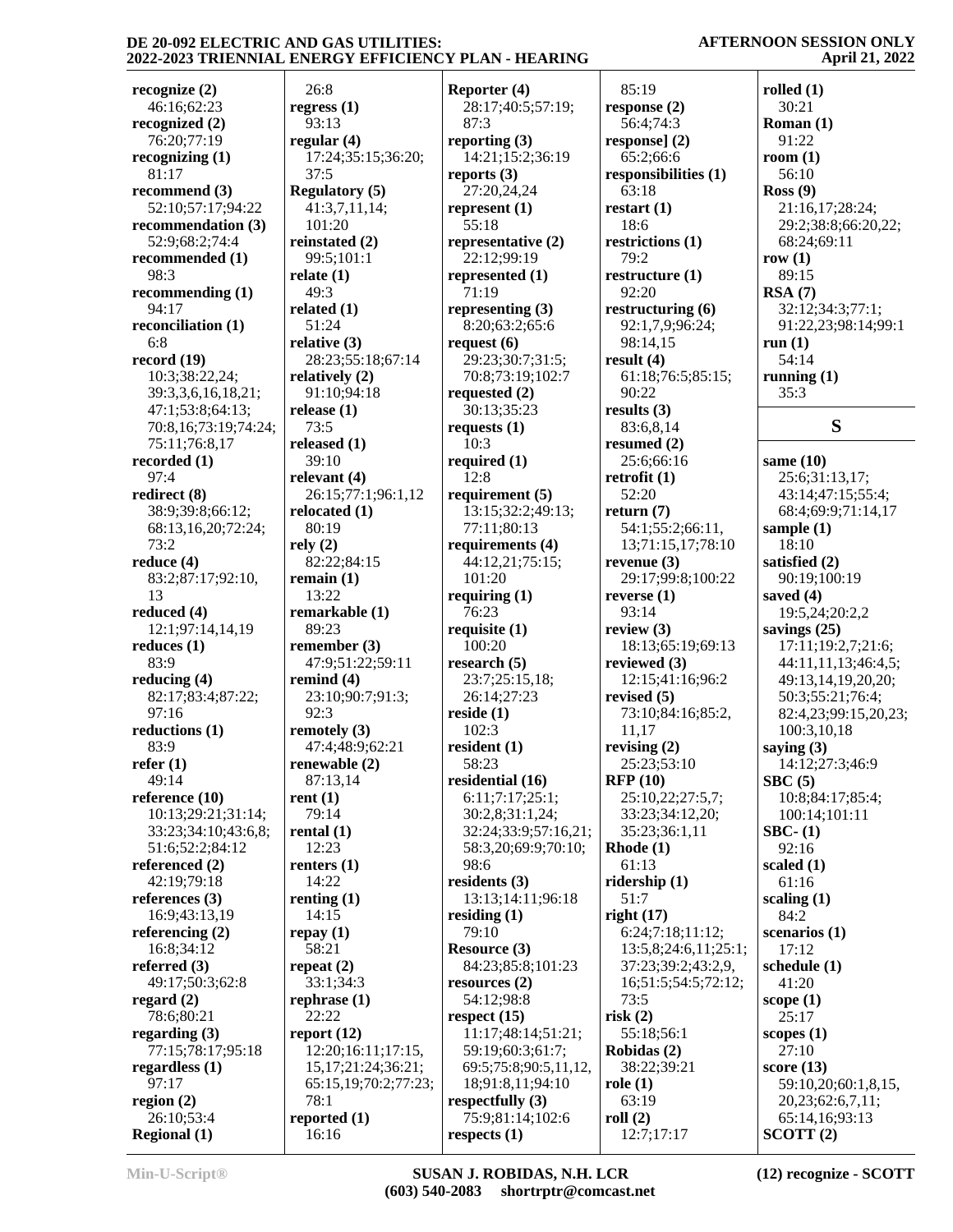| 40:4;41:10         | session $(2)$        | 45:3,9,15,20;46:2;   | spending $(2)$                     | 86:9;95:19;97:7,22   |
|--------------------|----------------------|----------------------|------------------------------------|----------------------|
| screen $(1)$       | 41:19;102:15         | 57:1,9,20;67:10,14,  | 12:1;35:21                         | stating $(1)$        |
| 17:8               | set $(6)$            | 16;68:1;94:11,17,19, | spent $(6)$                        | 40:24                |
| screening $(1)$    | 15:1;17:7;25:21;     | 23                   | 6:13;8:5,22;12:6,                  | status $(1)$         |
| 17:6               | 79:23;80:10;84:18    | SNHS(4)              | 10;76:24                           | 13:16                |
| screenings $(1)$   | settlement (5)       | 81:9,13,15,22        | spirit $(1)$                       | statute $(14)$       |
|                    |                      |                      | 69:9                               |                      |
| 17:13              | 61:16;62:8;83:19,    | so-called $(1)$      |                                    | 32:1,4,6;33:2,7,19;  |
| scribbling (1)     | 21;84:5              | 51:10                | split $(3)$                        | 44:16;80:3,5,15,18;  |
| 56:12              | several $(5)$        | societal (1)         | 57:24;58:5,15                      | 93:7;96:24;98:22     |
| sealing $(1)$      | 22:6;26:12;44:7;     | 55:12                | spoke $(1)$                        | statutes $(1)$       |
| 9:21               | 78:15;80:7           | somebody (2)         | 29:15                              | 96:13                |
| searching (1)      | shall $(3)$          | 8:2;14:16            | spoken $(2)$                       | statutory $(3)$      |
| 37:15              | 32:8,18;99:12        | someone $(1)$        | 84:7;96:10                         | 32:1;75:15;95:24     |
| seated $(1)$       | shaped $(1)$         | 17:2                 | sponsored (2)                      | stay $(2)$           |
| 66:18              | 86:6                 | sometimes (1)        | 60:9;61:8                          | 12:9;38:18           |
| second $(4)$       | shapes $(1)$         | 15:17                | spring $(1)$                       | steadily $(1)$       |
| 6:23;7:4;39:22;    | 18:17                | somewhat (1)         | 23:4                               | 98:2                 |
| 78:2               | share $(1)$          | 53:14                | stability (2)                      | steady $(1)$         |
| Secondary (4)      | 72:6                 | somewhere (1)        | 78:11;101:24                       | 97:1                 |
| 55:15;69:7;84:24;  | shared $(2)$         | 48:10                | Staff $(3)$                        | stenographer $(1)$   |
| 85:7               | 23:2,2               | soon $(2)$           | 17:21;22:7;28:5                    | 66:10                |
|                    |                      |                      |                                    |                      |
| sector $(12)$      | Sheehan (4)          | 18:6;81:2            | stakeholders (2)                   | <b>STEPHEN (2)</b>   |
| 12:10;29:4,7,17,   | 73:9,16;95:11,12     | sophisticated (1)    | 81:2;86:18                         | 40:3;41:6            |
| 18;30:1,8,13;31:1; | shift $(3)$          | 18:18                | stand $(3)$                        | Steps $(1)$          |
| 36:4;98:20,23      | 29:24;30:7,14        | Sorry $(16)$         | 50:14,16;52:9                      | 26:1                 |
| sectors $(1)$      | shifting $(6)$       | 7:4,11;10:23;        | standard $(2)$                     | still $(4)$          |
| 97:2               | 29:4;30:16;31:16,    | 14:12;22:4;32:10;    | 60:2;100:12                        | 28:9;53:2;61:11;     |
| seemed (1)         | 16,21;98:24          | 34:8;49:20;50:23;    | standpoint (1)                     | 76:18                |
| 16:14              | show $(2)$           | 57:20;70:22;72:2,20; | 90:4                               | stipulations (1)     |
| seems $(4)$        | 17:18;73:10          | 87:4;93:11,11        | stands $(1)$                       | 19:13                |
| 26:6;56:19;71:9;   | shown $(1)$          | sort $(8)$           | 80:21                              | stone $(1)$          |
| 93:12              | 87:21                | 6:14;9:17;14:3,17;   | Stanley (2)                        | 25:21                |
| sees $(1)$         | shows $(2)$          | 25:19;26:19;56:5;    | 19:10;89:16                        | stopped $(1)$        |
| 45:8               | 7:6,20               | 60:1                 | start $(7)$                        | 35:14                |
| segment (1)        | significant $(2)$    | sources $(3)$        | 6:18;17:2;46:22;                   | storms $(1)$         |
| 60:7               | 83:12;85:13          | 87:14;101:9,11       | 54:6,7;67:10;95:4                  | 56:3                 |
| selected (1)       | significantly $(1)$  | south $(1)$          | started $(4)$                      | Strategic (2)        |
| 27:12              | 85:12                | 78:5                 | 23:19;24:12,20;                    | 22:24;23:17          |
| send $(3)$         | similar $(4)$        | Southern (2)         | 36:24                              | strategy $(1)$       |
| 17:16;72:11;74:7   | 21:11;36:18;69:12;   | 81:6;86:14           | starting $(1)$                     | 96:23                |
| sense $(5)$        | 79:11                | space $(1)$          | 21:1                               | strike $(1)$         |
| 14:13;17:10;23:20; | simply $(1)$         | 58:4                 | state $(20)$                       | 73:7                 |
| 36:8,24            | 96:12                | speak $(2)$          | 13:20;47:5;54:15;                  | strongly $(4)$       |
| sentence $(4)$     | single $(2)$         | 38:14;64:21          | 55:8,9;61:4;63:10;                 | 52:10;77:5;81:23;    |
| 80:18;92:9,15;93:3 | 50:11;67:4           | <b>SPEAKER (1)</b>   | 69:4,16,23;84:22;                  | 86:8                 |
| separately $(1)$   | site $(6)$           | 34:1                 | 85:7;86:12;90:17;                  | studies $(9)$        |
| 36:16              | 28:2,4,11;70:10;     | <b>SPECIAL (2)</b>   | 96:21,23;97:21;98:9;               | 21:19;22:1;23:13;    |
| September (1)      | 72:12;92:13          | 21:17;29:2           | 100:2;102:5                        | 24:3;26:8,9,19;27:3, |
| 83:18              | sitting $(3)$        | specific $(6)$       | stated $(4)$                       | 11                   |
| series $(1)$       | 88:18,20;89:14       | 17:22;19:22;69:5,    | 44:18;52:4;61:15;                  | study $(8)$          |
| 40:15              |                      | 24;70:3;90:2         | 76:13                              | 18:16;21:22;24:7,    |
|                    | size $(1)$           |                      |                                    |                      |
| serve(1)<br>54:13  | 84:3                 | specifically $(5)$   | statement (9)<br>49:11;51:23;53:9; | 9,10,24;25:4;27:14   |
|                    | <b>SKOGLUND (13)</b> | 36:17;52:13,19;      |                                    | studying $(1)$       |
| served $(1)$       | 40:1;63:1,10,13,14,  | 56:7;98:5            | 56:20;86:2,6;88:8,9;               | 23:21                |
| 84:2               | 20;64:3,8,11,14,16;  | specify $(1)$        | 95:10                              | stuff $(2)$          |
| serves $(1)$       | 86:2.3               | 49:16                | states $(12)$                      | 23:22;89:19          |
| 97:11              | slightly $(1)$       | speed $(1)$          | 26:13;45:8;48:4;                   | Subject (6)          |
| Services (10)      | 67:17                | 74:9                 | 52:12,16,21;55:16;                 | 49:2;50:11;53:16;    |
| 7:10;8:10,24;9:20; | small $(2)$          | speedy $(1)$         | 60:3;61:6;62:13;                   | 56:15;59:5;69:18     |
| 11:7;65:7;81:6;    | 58:3;98:9            | 8:1                  | 77:2;98:15                         | submits $(1)$        |
| 86:15,23;87:10     | smaller $(1)$        | spend $(4)$          | state's $(1)$                      | 77:10                |
| serving $(1)$      | 98:2                 | 11:23;24:20;75:20;   | 92:8                               | submitted $(4)$      |
| 55:12              | SmartSTART (16)      | 80:13                | Statewide (4)                      | 44:17;47:11;88:1;    |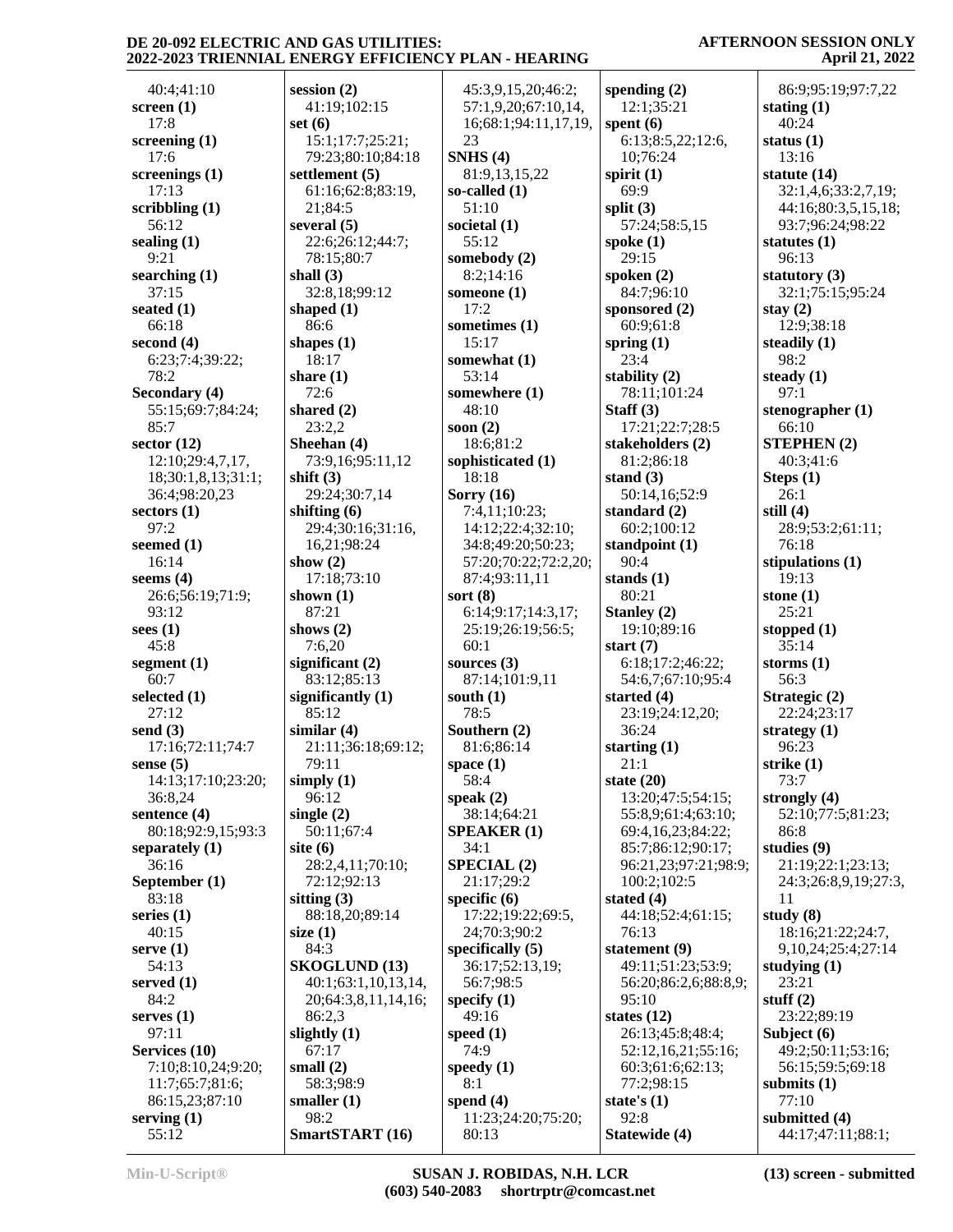|                                    |                             |                      |                           | $-1$                        |
|------------------------------------|-----------------------------|----------------------|---------------------------|-----------------------------|
| 93:20                              |                             | 90:6;100:5;101:6,17  | 17:7;76:2                 | $two-year(1)$               |
| subsidized (1)                     | T                           | thanking $(1)$       | top(1)                    | 23:1                        |
| 13:21                              |                             | 86:17                | 12:8                      | type(2)                     |
| subtle (1)                         | table(6)                    | therefore $(6)$      | topic $(1)$               | 14:24;97:18                 |
| 15:17                              | 19:12;20:16;39:12,          | 44:22;49:24;81:14;   | 69:17                     | types $(2)$                 |
| successful (3)                     | 14;82:5;90:10               | 84:14;94:8;101:1     | topics $(1)$              | 36:4,19                     |
| 96:15,21;97:9                      | $tables (1)$                | therm $(1)$          | 21:22                     | typically $(2)$             |
| successfully (1)                   | 12:15                       | 20:2                 | total $(10)$              | 36:3;54:20                  |
| 26:16                              | talk (6)                    | Thinking (3)         | 8:3,4,5,6,8,13;33:3;      |                             |
| suggested (1)                      | 44:8;45:2;51:16;            | 55:6;68:23;89:9      | 49:20;84:23;85:7          | U                           |
| 51:18                              | 56:22;60:23;88:16           | third $(2)$          | track(3)                  |                             |
| suggestion (1)                     | talking $(4)$               | 11:6;61:10           | 12:20;14:3,14             | Ukraine $(1)$               |
| 72:6                               | 31:15;42:23;60:24;          | third-party $(4)$    | tracking $(1)$            | 55:24                       |
| suggestions (1)                    | 65:13                       | 18:8;22:8;24:16;     | 11:2                      | ultimately $(1)$            |
| 23:6                               | talks $(1)$                 | 25:13                | tracks $(1)$              | 91:17                       |
| suite (1)                          | 15:23                       | thoroughly $(1)$     | 14:22                     | unclear $(1)$               |
| 38:4                               | targeted $(1)$              | 101:7                | trading $(1)$             | 28:4                        |
| summer $(3)$                       | 85:10                       | though $(4)$         | 10:8                      | under $(6)$                 |
| 18:5;24:13;97:16                   | $\text{tariff}(2)$          | 22:16;65:16;71:14;   | traditional (1)           | 27:15;48:19;60:10;          |
| sums (1)                           | 57:13;58:14                 | 77:21                | 56:2                      | 84:16:98:14:102:12          |
| 80:20                              | teams $(1)$                 | thought $(1)$        | trajectory $(1)$          | undergoing $(1)$            |
| Super $(2)$                        | 17:7                        | 30:20                | 93:14                     | 26:9                        |
| 48:9;53:6                          | technical (2)               | thoughtful $(2)$     | transformation (1)        | undermining (1)             |
| Support (9)                        | 41:19:52:2                  | 93:18;95:18          | 53:1                      | 74:17                       |
| 41:3,7,11,14;                      | tells $(2)$                 | thoughtfully (1)     | <b>Transition (1)</b>     | undertake (1)               |
| 63:22;67:13;87:24;                 | 91:15;93:3                  | 95:22                | 63:15                     | 23:7                        |
| 94:21;96:7                         | ten(2)                      | thousand $(2)$       | transmission $(1)$        | undertaken (1)              |
| supported (1)                      | 13:17;66:13                 | 37:13;78:15          | 82:20                     | 12:3                        |
| 83:16                              | tenant $(1)$                | three $(7)$          | treated $(2)$             | undertaking $(1)$           |
| supportive (1)                     | 58:2                        | 21:19;56:11;69:3;    | 68:4;77:12                | 35:4                        |
| 94:4                               | tenants $(2)$               | 70:1,3;88:19;89:13   | treatment $(1)$           | unfair $(4)$                |
| supports (5)                       | 13:22;79:10                 | three-year $(2)$     | 98:19                     | 31:15,16,21;98:24           |
| 75:8;77:5;81:23;                   | tend(2)                     | 23:19;81:3           | Triennial (5)             | unique $(1)$                |
| 82:11;86:8                         | 56:1;75:18                  | threshold (2)        | 83:17;89:7;90:12,         | 76:21                       |
| suppose (1)                        | $ten-minute(1)$             | 49:24;100:18         | 13;99:13                  | Unitil $(2)$                |
| 53:10                              | 66:9                        | throughout $(1)$     | triplex $(1)$             | 15:14;21:12                 |
| supposed (2)                       | $ten-year(1)$               | 98:9                 | 15:18                     | units $(2)$                 |
| 34:24;55:17                        | 96:22                       | thus $(4)$           | TRM(3)                    | 15:16;79:11                 |
| <b>Sure (22)</b>                   | terms $(8)$                 | 54:13;83:2;87:22;    | 26:4;52:19;53:4           | <b>UNKNOWN</b> (1)          |
| 10:13:13:1;15:3;                   | 7:8;14:6;16:14,18;          | 88:13                | trouble $(2)$             | 34:1                        |
| 16:17,19;17:2;18:1;                | 19:13;20:11,13;78:3         | tied $(4)$           | 6:7;37:10                 | unless $(1)$                |
| 21:7;23:14;24:10;                  | Test $(13)$                 | 57:12,14;58:14,22    | truek(1)                  | 30:3                        |
| 33:17;35:24;36:2;                  | 55:10;69:4,7,16,            | ties $(1)$           | 58:8                      | unspent $(1)$               |
| 51:5,15;54:6;57:3;                 | 23;84:22,22,23,24,          | 55:7                 | true(3)                   | 77:6                        |
| 59:13;72:8;75:6;                   | 24;85:7,8;100:2             | timing $(2)$         | 43:14;47:21;76:19         | up(20)                      |
| 79:13;91:2                         | tested $(1)$                | 24:15;36:2           | try(2)                    | 8:2;9:16;10:21;             |
| sustained (1)                      | 96:2                        | title $(1)$          | 13:24;37:6                | 11:21;13:4;17:17,18;        |
| 97:21                              | testified $(5)$             | 63:11                | trying $(3)$              | 19:3, 18, 20; 24: 2; 31: 6, |
| swear $(1)$                        | 47:8,24;48:3,7;             | today $(30)$         | 8:6:31:20:34:14           | 10;59:13;69:2;71:22;        |
| 39:22                              | 64:1                        | 41:22;44:1,17;       | turn(3)                   | 73:14;80:21;93:16;          |
| sworn $(2)$                        | testify $(2)$               | 47:4;50:14,16;63:2;  | 47:13;53:16;97:9          | 94:18                       |
| 40:4;44:1                          | 62:21;70:13                 | 64:13;74:19;75:18;   | Turning $(3)$             | upcoming $(1)$              |
| Synapse (2)                        | testifying $(4)$            | 76:19;77:1,20;78:18; | 48:15;51:4;56:15          | 24:6                        |
| 47:3,18                            | 47:4,20:48:9:53:9           | 79:12;81:13;82:12;   | Twenty $(1)$              | Update $(4)$                |
| system $(7)$<br>33:12;61:14,19,20; | <b>Testimony (39)</b>       | 83:14;88:21;91:14,   | 33:12<br>Twenty-three (1) | 26:4;27:23;52:19;           |
|                                    | 42:6,9,15;43:5,13,          | 21;93:4,10,18;94:7;  |                           | 53:5                        |
| 62:11;83:5;97:11                   | 20, 24; 44: 1, 8; 45: 1, 7; | 95:18;96:10,11;98:4; | 10:24                     | updates $(1)$               |
| systems (1)                        | 47:11;48:7,23;49:4,7,       | 102:11               | twice $(1)$               | 42:14                       |
| 97:13                              | 11;50:1,20;51:7,18,         | today's $(1)$        | 43:4                      | updating $(1)$              |
| system-wide (1)                    | 23;52:10;56:16,21;          | 88:21                | two(9)                    | 53:10                       |
| 83:3                               | 57:4;61:15;63:4;            | told(3)              | 24:12;25:3;30:6;          | upgrades $(1)$              |
|                                    | 64:4,9;67:11,12;            | 71:24;91:13;92:21    | 34:6;56:11;58:24;         | 81:22                       |
|                                    | 75:17;77:15;86:5;           | tools $(2)$          | 61:1;69:3;97:5            | upon $(1)$                  |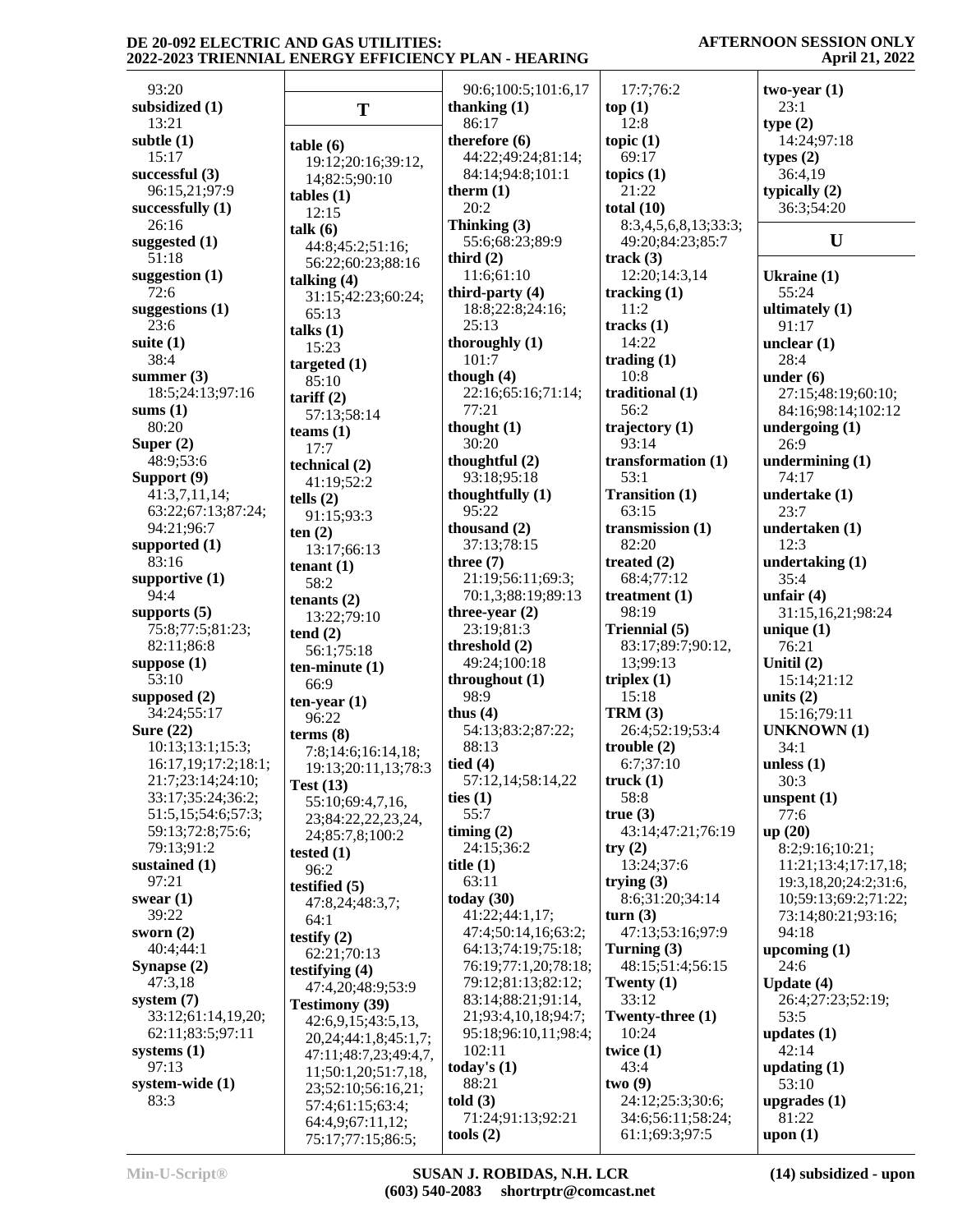| 19:22                 | 19:24;20:2,3;81:12           | 13:23                                    | 73:11;80:22          | 104(1)               |
|-----------------------|------------------------------|------------------------------------------|----------------------|----------------------|
| upper $(3)$           | values $(1)$                 | weatherization (8)                       | worked (1)           | 21:18                |
| 59:18;61:6,10         | 53:3                         | 9:19;52:20;78:24;                        | 69:24                | $125-023(1)$         |
|                       |                              |                                          |                      |                      |
| upstream $(1)$        | variance (1)                 | 79:1,8,18;82:2;97:18                     | working $(12)$       | 34:3                 |
| 52:5                  | 56:20                        | weatherization-related (1)               | 22:5;23:3,9,15;      | 129(1)               |
| upward $(1)$          | various $(1)$                | 79:15                                    | 25:16;26:12;35:11,   | 52:1                 |
| 93:14                 | 77:13                        | web $(5)$                                | 19;52:11;67:24;81:1; | 13(1)                |
| use $(9)$             | vast $(1)$                   | 28:2,4,11;70:10;                         | 96:4                 | 57:3                 |
| 17:8;20:12;29:6;      | 22:19                        | 72:12                                    | works (4)            | 14(2)                |
| 38:1;54:1,5;55:16;    | vendor $(2)$                 | weigh $(1)$                              | 25:16;69:5,7,23      | 57:4;63:16           |
|                       |                              |                                          |                      |                      |
| 56:6;84:22            | 9:19;27:12                   | 23:5                                     | worries $(1)$        | 1996(1)              |
| used $(9)$            | vendors $(2)$                | weighted $(2)$                           | 34:11                | 92:6                 |
| 12:11;46:2;53:3;      | 9:10;18:7                    | 54:2,18                                  | worth $(5)$          | 19th(1)              |
| 54:20;55:8;60:20;     | verbal $(2)$                 | weren't $(1)$                            | 53:2;59:1,2;78:23;   | 64:5                 |
| 77:9;79:3;84:12       | 65:2;66:6                    | 16:16                                    | 100:11               | 1st(5)               |
| useful $(1)$          | verification (2)             | whatnot $(1)$                            | wrap(1)              | 85:3;99:10,18;       |
| 89:2                  | 99:9;101:14                  | 25:19                                    | 31:10                | 100:24;102:13        |
|                       |                              |                                          |                      |                      |
| users $(1)$           | verify $(1)$                 | what's $(7)$                             | written (4)          |                      |
| 97:12                 | 13:3                         | 10:7;16:24;18:22;                        | 47:11;50:15;64:10;   | $\boldsymbol{2}$     |
| uses $(1)$            | Vermont (2)                  | 20:20,24;21:2;26:24                      | 69:17                |                      |
| 21:12                 | 61:13;78:3                   | <b>WHEREUPON (2)</b>                     | wrong $(2)$          | 2(4)                 |
| using $(1)$           | versa(1)                     | 40:1:102:15                              | 7:12;24:15           | 33:4;53:12;61:13;    |
| 99:21                 | 30:2                         | whole $(2)$                              |                      | 66:19                |
| usually $(4)$         | versus $(4)$                 | 28:3;86:12                               | Y                    | 2:21(1)              |
| 17:20;54:22;55:1;     |                              |                                          |                      |                      |
|                       | 14:22;15:15;35:7;            | whose $(2)$                              |                      | 66:15                |
| 60:16                 | 57:14                        | 69:20,21                                 | year $(20)$          | 2:30(2)              |
| utilities (47)        | vetting $(2)$                | wildly $(1)$                             | 12:6,7,9,19;15:15;   | 66:11,14             |
| 8:6;15:6;22:22;       | 90:21,22                     | 96:15                                    | 19:15;24:12;25:12;   | 2:36(1)              |
| 31:15;34:20;39:7;     | VI(2)                        | willing $(1)$                            | 30:17,20,22;34:15,   | 66:16                |
| 41:13,18;49:12,15,    | 98:14;99:1                   | 21:4                                     | 16;35:13,20;60:19;   | 20(15)               |
| 18,21,23;51:8,19;     | via(1)                       | winter $(2)$                             | 77:7;79:17;89:10;    | 11:23;12:12;31:22;   |
| 52:6,11;54:1;56:18;   | 75:24                        | 83:1;97:15                               | 96:19                | 32:7,16,21;33:4,7,9; |
|                       |                              |                                          |                      |                      |
| 57:1,6,17;59:3;       | vice $(1)$                   | wish $(1)$                               | yearly $(1)$         | 37:11;76:23;80:1,12, |
| 61:16;63:21;64:19,    | 30:2                         | 95:8                                     | 17:15                | 13;85:9              |
| 22;70:1;78:7;80:1;    | view $(1)$                   | within $(15)$                            | years $(9)$          | 2019(1)              |
| 81:16;85:3;88:14;     | 45:19                        | 12:10;19:21;27:15;                       | 13:18;19:15;22:6;    | 97:6                 |
| 91:1,13;92:19;93:10,  | visibility (1)               | 43:13;49:11,13,16;                       | 30:6;34:7;61:1;80:7, | 2020(7)              |
| 20;94:5;95:3,7,8,16,  | 16:21                        | 52:9;54:8;60:7;                          | 11:97:5              | 30:9;60:18;62:7;     |
| 21;97:1;99:12;102:6   | vital $(1)$                  | 61:12;74:6,11;100:6;                     | year's $(1)$         | 83:18,20;88:17;97:6  |
|                       |                              |                                          |                      |                      |
| utilities' $(4)$      | 97:8                         | 101:15                                   | 60:8                 | 2021(10)             |
| 77:5;86:9;89:13;      | voice $(1)$                  | without $(8)$                            | yielded (1)          | 34:24;35:2;60:15;    |
| 101:6                 | 34:9                         | 62:12;73:7;75:10;                        | 89:1                 | 65:15,17;77:23;      |
| utility $(30)$        | volatile (2)                 | 82:3;94:16,22,22;                        | Yup $(3)$            | 88:13;99:11,19;      |
| 7:3,7;22:7;28:22;     | 55:23;82:24                  | 95:22                                    | 7:19;11:2;32:15      | 100:24               |
| 29:22;31:11;38:10;    |                              | witness $(5)$                            |                      | 2022(5)              |
| 39:10;41:7,11;48:8;   | W                            | 38:22;39:14;40:20;                       | Z                    | 21:21;33:24;35:3;    |
| 49:5;51:2;53:20;      |                              | 67:5;72:24                               |                      | 64:5;88:13           |
|                       |                              |                                          |                      |                      |
| 54:13,16,18,21,24;    | wait $(1)$                   | witnesses $(16)$                         | zero $(1)$           | 2022-2023 (9)        |
| 55:3,5,20;56:2;       | 78:14                        | 38:11;39:10,23;                          | 56:18                | 86:9;95:19;96:6;     |
| 57:14;58:5;69:1;      | waiting $(1)$                | 43:24;49:5;51:2;                         | zone $(1)$           | 97:21;99:3,20;101:4, |
| 76:6;97:7;99:7;100:9  | 24:17                        | 53:21;62:17;64:20;                       | 48:10                | 19,23                |
| utility- $(2)$        | WAP(3)                       | 65:1,22;67:5;69:2;                       |                      | 2023(2)              |
| 60:8;61:7             | 79:3,5,8                     | 73:6;77:22;89:13                         | $\mathbf{1}$         | 21:22;33:24          |
| utilize $(1)$         | warmer $(1)$                 | wonder $(1)$                             |                      | 2024(1)              |
| 35:19                 | 97:15                        | 56:21                                    |                      | 89:8                 |
|                       |                              |                                          | 1(1)                 |                      |
|                       | water $(2)$                  | Woods $(1)$                              | 53:12                | 21(1)                |
| $\mathbf{V}$          | 87:15,22                     | 17:4                                     | 1:46(1)              | 31:14                |
|                       | way (12)                     | words $(1)$                              | 38:20                | 23(1)                |
| valid $(1)$           | 29:14;40:19;59:14;           | 6:12                                     | 100(4)               | 10:15                |
| 68:8                  | 67:23;68:4;69:6;             | work (12)                                | 16:22;19:2;35:10;    | 24(1)                |
| validates $(1)$       | 86:6;88:7;89:20;             | 13:19,24;15:8;                           | 52:23                | 74:11                |
|                       |                              |                                          |                      |                      |
|                       |                              |                                          |                      |                      |
| 101:17<br>value $(4)$ | 92:18,23;98:16<br>ways $(1)$ | 27:9,10;28:4;37:24;<br>52:11;63:12;72:1; | 101(1)<br>24:24      | 25(1)<br>53:11       |